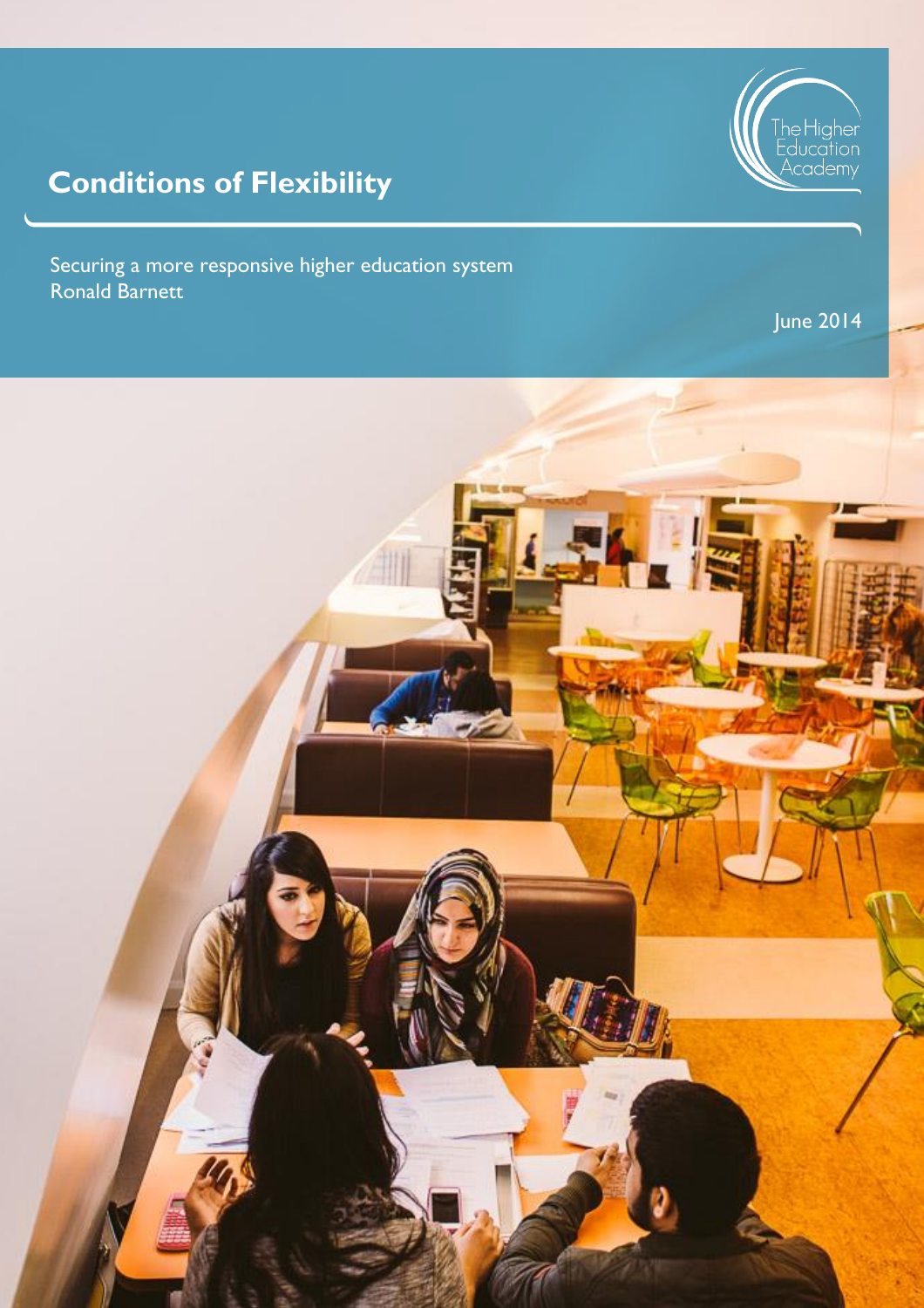# **Contents**

| <b>Foreword</b>                        | 4  |
|----------------------------------------|----|
| <b>Acknowledgements</b>                | 6  |
| <b>Executive summary</b>               | 7  |
| <b>Introduction</b>                    | 14 |
| <b>HEA Flexible Pedagogies project</b> | 16 |
| <b>Overlapping of dimensions</b>       | 18 |
| <b>Perspectives and audiences</b>      | 20 |
| Flexibility: a continuing issue?       | 22 |
| <b>Wider considerations</b>            | 24 |
| <b>Meanings of flexibility</b>         | 30 |
| <b>Key questions</b>                   | 34 |
| <b>Key issues</b>                      | 35 |
| <b>Markets</b>                         | 35 |
| Demand from students                   | 35 |
| Higher education and the world of work | 37 |
| Values                                 | 38 |
| The student experience                 | 40 |
| <b>New technologies</b>                | 45 |
| Relationships                          | 50 |
| Students and institutions              | 50 |
| Academics and institutions             | 50 |
| Teaching and research                  | 51 |
| Full-time and part-time programmes     | 52 |
| Students, tutors and course materials  | 53 |
| Institution and institution            | 54 |
| Institutions and government            | 55 |
| <b>Levels of flexibility</b>           | 56 |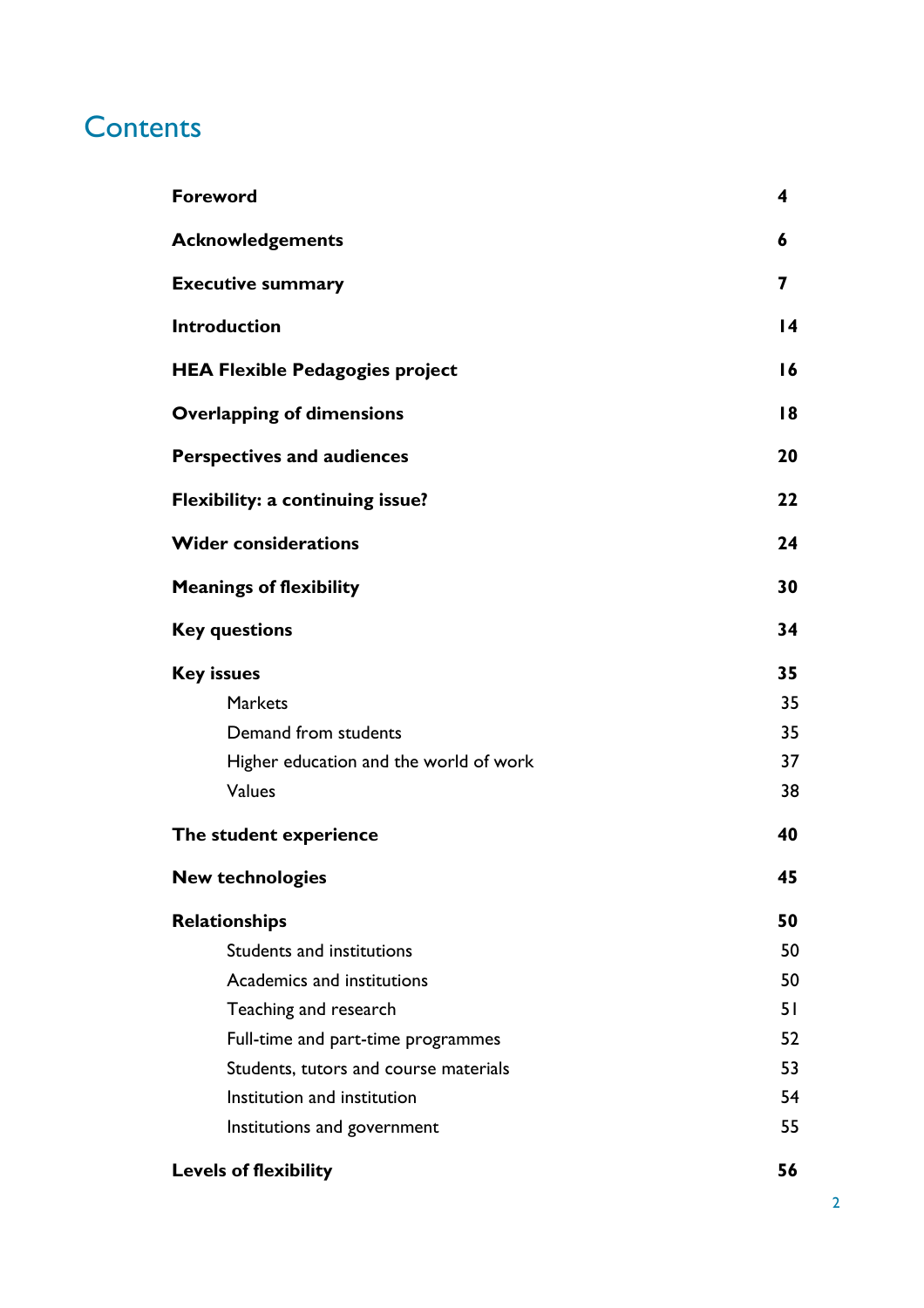| Sector flexibility                | 56 |
|-----------------------------------|----|
| Institutional flexibility         | 57 |
| Pedagogical flexibility           | 60 |
| <b>Standards and quality</b>      | 65 |
| <b>Conditions of flexibility</b>  | 67 |
| <b>Recommendations</b>            | 69 |
| <b>Conclusion</b>                 | 72 |
| Coda: a place for the imagination | 73 |
| <b>Bibliography</b>               | 75 |
| <b>Index</b>                      | 81 |
| <b>Author Index</b>               | 86 |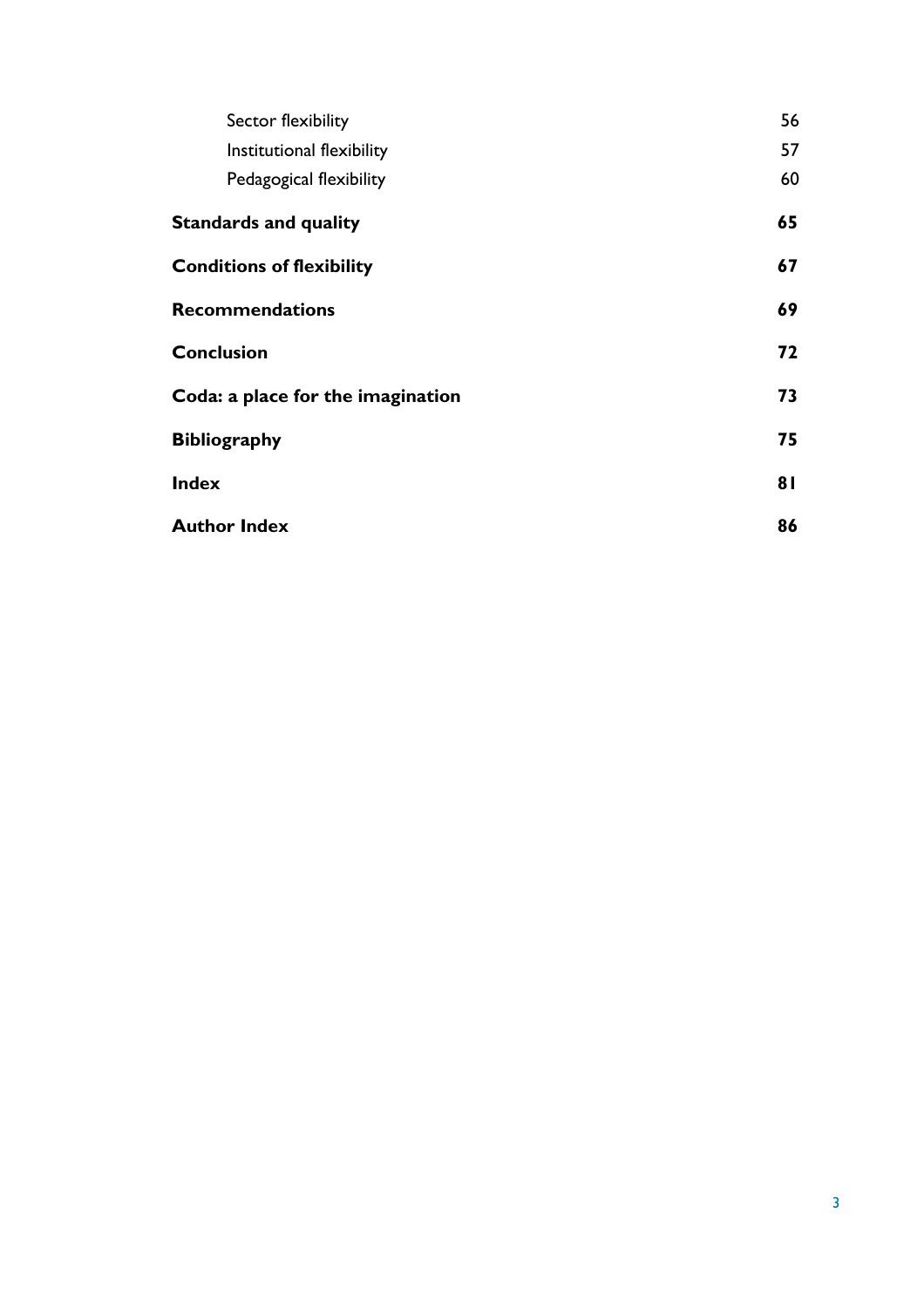### <span id="page-3-0"></span>Foreword

'Flexible learning' is in vogue. But what exactly is it, and what should those interested in or planning towards implementing it be aware of?

*Conditions of flexibility: securing a more responsive higher education system* is the culmination of a series of reports which have considered flexible learning from a range of perspectives. Each provides a flavour of flexibility from its own context and includes consideration of the pedagogies that contribute towards and enhance it. In this report, Professor Ron Barnett, Emeritus Professor at the Institute of Education, London, draws many of the threads together and offers a nuanced critical analysis of what flexibility may – and may not – mean, and the conditions under which a greater measure of flexibility is likely to flourish within, and benefit, the UK higher education (HE) system.

As this report invites us to recognise, different ways of thinking about flexible learning reflect the influence of sometimes complementary, and sometimes competing, drivers and value orientations. It is tempting to focus primarily on questions of flexibility of systems and structures, and these aspects of flexible learning are important – but it is very appropriate that a major report such as this, published by the Higher Education Academy (HEA), the UK's leading body on learning and teaching, should principally highlight the intended outcome of flexible pedagogies: flexible graduates. Graduates who are able to engage with the uncertainties, complexities and demands of a rapidly changing world – some might even say a 'flexi world' – actively and constructively, from a position of what Professor Barnett identifies as epistemic flexibility. The report calls for serious attention to be paid to radical, imaginative educational innovation and experiment in order that HE providers do justice to the faith their students put in them in preparing them for living and working in such a world and for shaping its future.

Fifteen conditions of flexibility are proposed; 'conditions', here, referring both to the measures that need to be in place in order for flexibility to take root in an appropriate way, as well as to those that might lead to a greater responsiveness within the sector. The report emphasises that they are, at heart, conditions of a *bona fide* higher education regardless of where, when, how and at what pace this takes place. A 'steady gaze' on them – as advocated by Professor Barnett – will allow them to act as a springboard to propel new thinking and new practices for an emerging new age.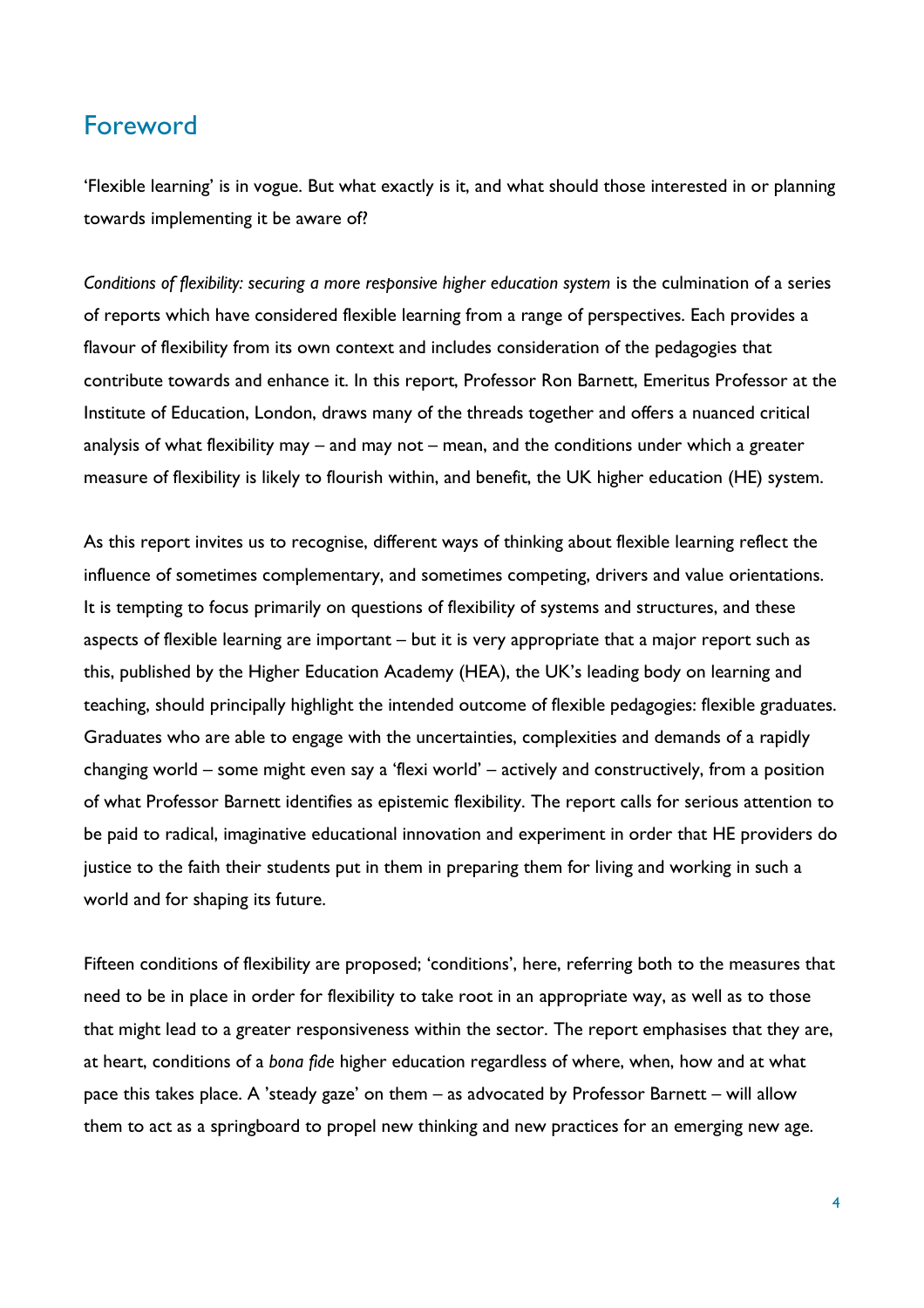The reports underpinning this one each offer valuable contributions to this new thinking. *New pedagogical ideas* puts forward a rationale for six pedagogical approaches that aim to allow HE not only to move into a new era but also to determine and influence its characteristics. *Technologyenhanced learning* highlights some of the technological innovations that will facilitate an increasingly personalised learner experience. *Part-time learners and learning* emphasises the challenges faced by those students who in many ways require the greatest degree of flexibility in the HE experience and offers a pathway and an audit intended to assist HE providers to facilitate this. *Employer engagement and work-based learning* explores the relationship between HE providers and employers and considers the forms of flexibility that characterise this relationship and how it might be enhanced. Accompanying all of these is a report on credit transfer which highlights the importance of having a robust system of credit accumulation in place not only in the UK but also throughout Europe and potentially world-wide that will allow student mobility.

The 2011 HEFCE strategy statement, *Opportunity, Choice and Excellence in Higher Education* emphasises that each of those three elements is key to the achievement of its aims as UK HE forges its path in the 21st century. Flexible learning underpins all of them, and the HEA is delighted both to contribute to debate and to offer suggestions about how concrete and practical development might be accomplished. *Conditions of flexibility* contains recommendations directed at different levels within the sector. They are challenging and will require the 'steady gaze' the report calls for, but institutions, sector bodies, researchers and students are well placed to step up to the plate and begin making them a reality.

Professor Philippa Levy Deputy Chief Executive (Academic) Higher Education Academy June 2014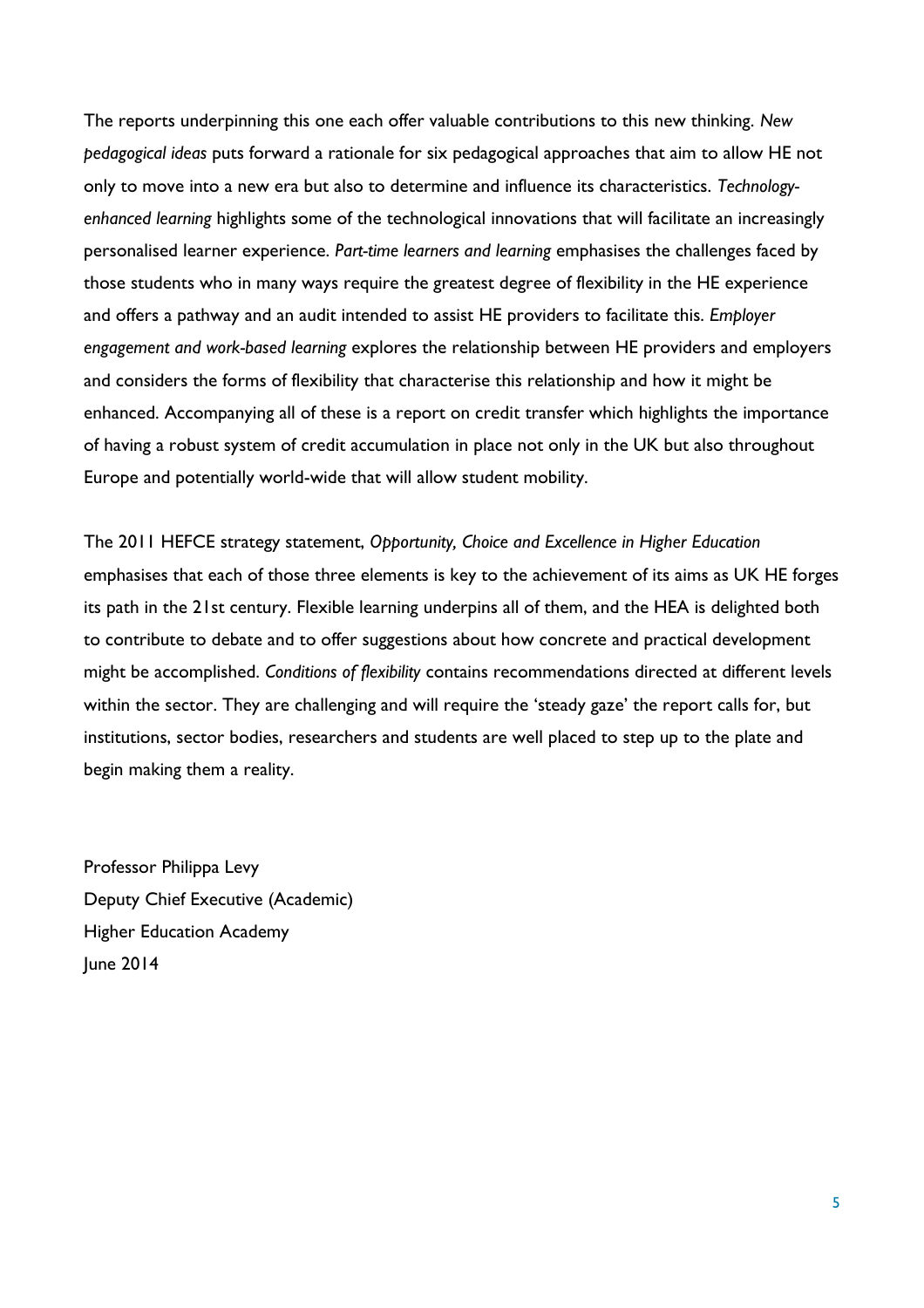### <span id="page-5-0"></span>Acknowledgements

The compilation of a wide-ranging report such as this – stretching as it does across policy, strategy, management, operational and teaching and learning matters – has to draw on many sources of help and assistance. My thanks go in the first place to the steering group for the HEA's Flexible Pedagogies project, particularly Dr Alison Le Cornu, Academic Lead for flexible learning, who has given my efforts in producing this report enormous support in so many ways. Alison has always been ready to respond with unfailing generosity when I have doubtless tested her patience on many occasions. I also wish to acknowledge the work of Abi Player, who helped considerably with the bibliography resources for this work. I would observe, too, the substantial assistance afforded to me by the participants in a day-long HEA seminar in which a draft of this report was considered in some detail. Grateful thanks are therefore extended to: Mark Atlay, Harriet Barnes, Andrew Brown, Dominic Bygate, Elizabeth Cleaver, Sal Cooke, Kerr Gardiner, Catherine Hack, Simon Haslett, Ceredig Jamieson-Ball, Liam Jarnecki, Rikki Morgan-Tamosunas, Martin Oliver, Aileen Ponton, Charles Ritchie, Alastair Robertson, Maggi Savin-Baden, Alan Spivey, Freda Tallantyre, Wayne Turnbull, Tobin Webb, Sheila Wolfenden, Steve Wyn Williams.

**Ronald Barnett** is Emeritus Professor of Higher Education at the Institute of Education, London (where he was both Dean of Professional Development and (subsequently) Pro-Director for Longer Term Strategy). In his academic work, he has been trying to advance a social philosophy of the university, in which he has been attempting to identify creative concepts and practical principles that offer ways of enhancing universities and higher education. Recently, he has begun to sketch out an idea of *the ecological university*.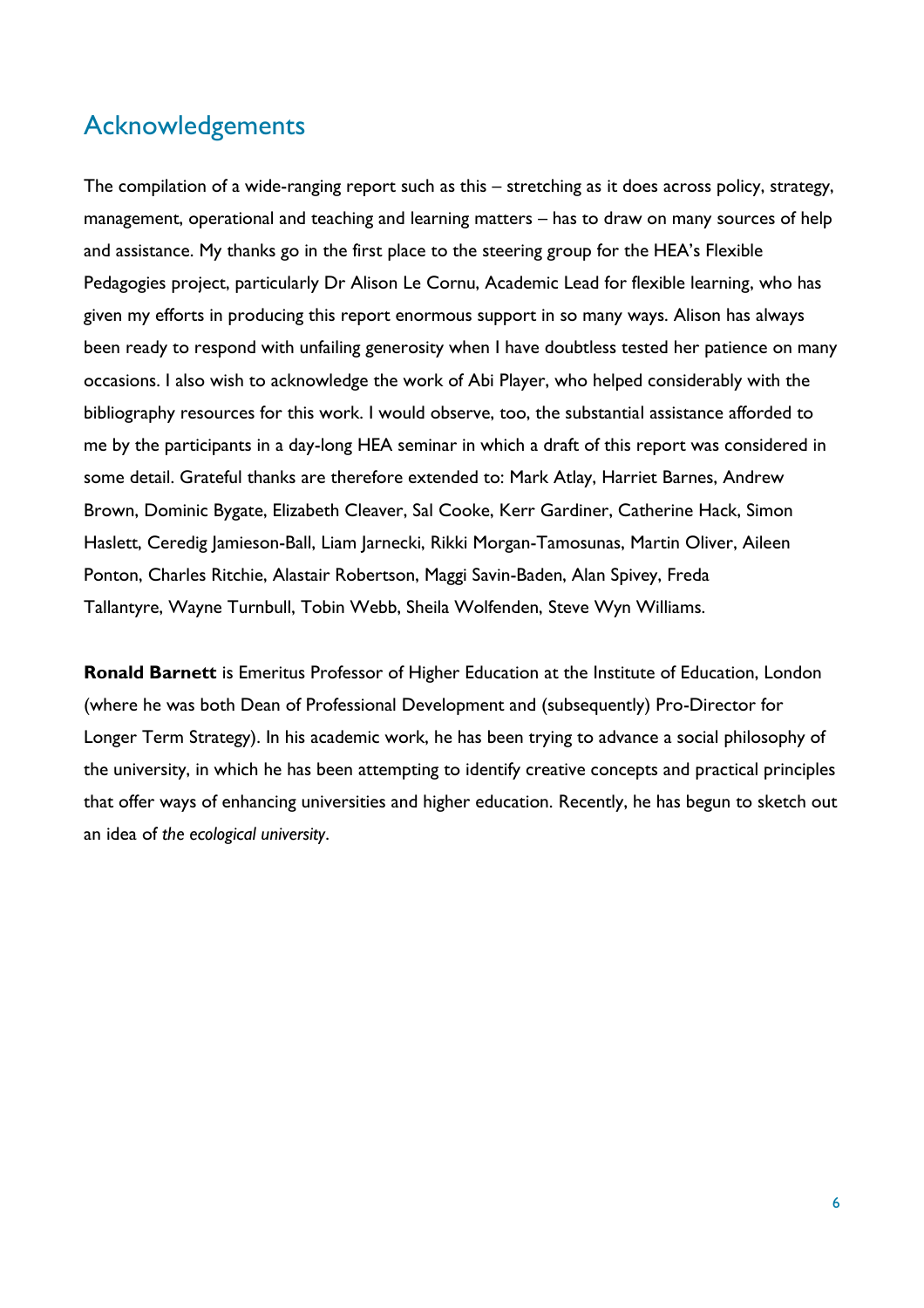# <span id="page-6-0"></span>Executive summary

### This report

- **1** Through 2012-2014, the HEA put in hand a major programme of work on 'flexible pedagogies'. That programme of work builds on earlier work of the HEA and has seen published four 'strand' reports on various aspects of flexibility (including part-time provision, technology-enhanced learning, employer engagement and so forth). Each of those reports is rich in case study material and fieldwork evidence focusing especially on the student experience.
- **2** This report concludes this programme of work. It remains concerned with pedagogical developments aimed at increasing flexibility, but it places its analysis in the wider institutional and sector context. It offers observations about flexibility in general and makes recommendations for national bodies as well as institutions.

### Flexibility in general

- **3** In a fluid, dynamic and global world, higher education systems cannot but exhibit flexibility and it is right that they should do so; but this dual observation cuts two ways. *Too little flexibility* and systems will lack the capacities adequately to respond to a changing environment and, ultimately, will start to wilt. *Too much flexibility*, on the other hand, and systems will lack internal integrity and ultimately might fragment; certainly, they will run risks of lowering standards and failing quality measures.
- **4** Flexibility is a good, desirable aspect of higher education and this report identifies a number of the benefits that can attach to flexibility.
- **5** However, flexibility is not an absolute good. Educational risks attach to the injection of a greater measure of flexibility and so its pursuance and moves in that direction have all the time to be subject to evaluation.
- **6** It would be an exaggeration to say that 'flexibility' can mean whatever its adherents wish it to mean. However, the term in itself is largely empty of content. Anyone proposing moves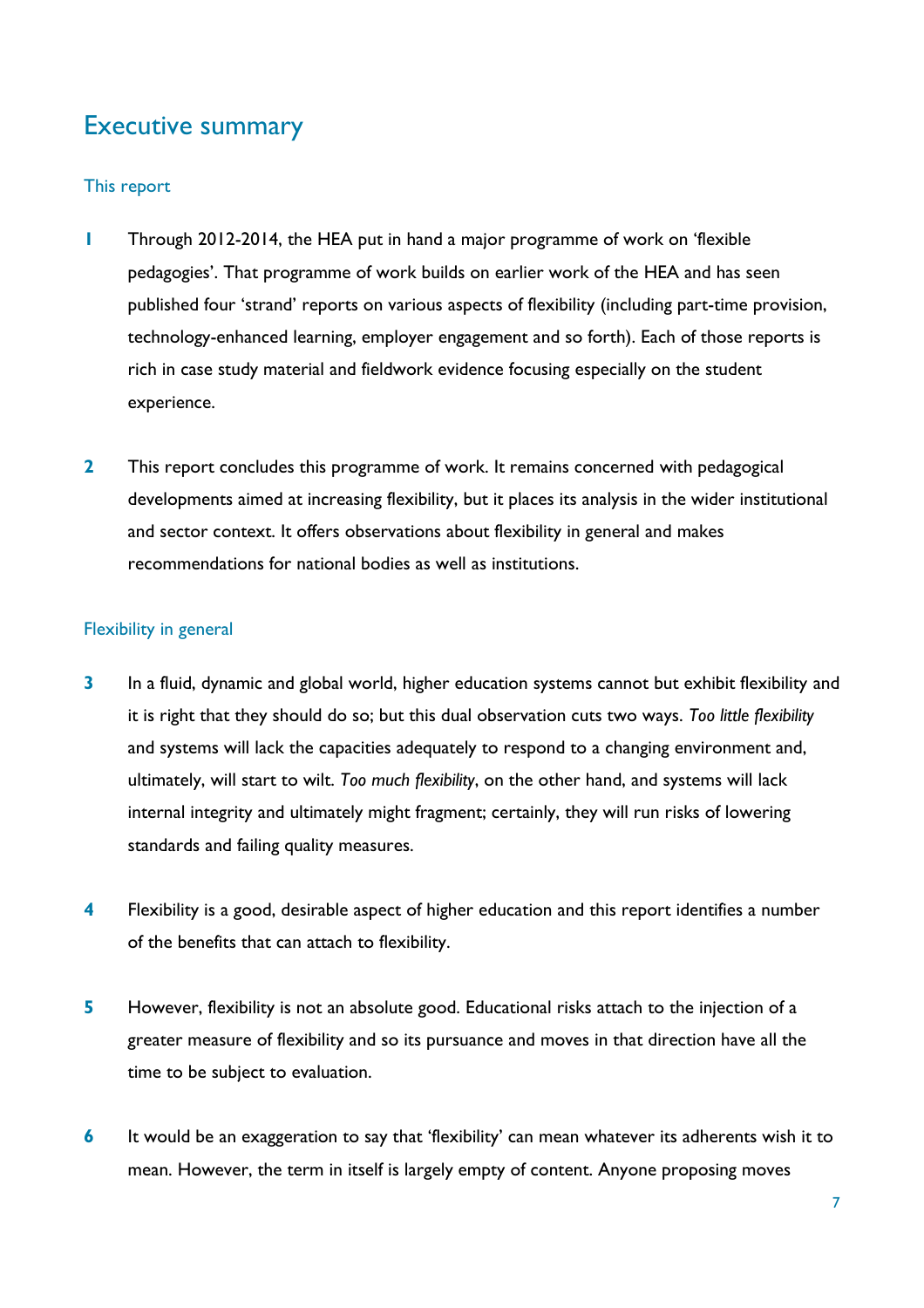towards greater flexibility should be put on the spot to explain what precisely they mean by their use of 'flexibility' and their reasons and justification for it.

- **7** This relative emptiness of meaning has the virtue that quite different groups even with conflicting educational agendas – can come together under the banner of flexibility. It has come to be a universal concept. However, as implied, the 'debate' over flexibility harbours fundamental differences that are not being brought out into the open. Without such explicitness, presuppositions about moves towards more flexibility will go untested and assumptions as to what constitutes a valid student experience will go unexamined.
- **8** A fundamental distinction lies between *systems* flexibility and *pedagogical* flexibility and these two forms of flexibility play out in complex ways, being both complementary to and in tension with each other.
- **9** Differences and, indeed, conflicts are partly a matter of *value preferences* (for example, as between institutional responsiveness to students in a heightened marketplace and a concern to help to develop students' personal capacities as human beings in a challenging and, indeed, super-complex age). The presence of such contrasting value orientations should be acknowledged.
- **10** It follows that the evaluation of any particular move and 'progress' towards flexibility has to be a highly nuanced process, carefully weighting contending value preferences. It cannot be conducted simply as a value-neutral technical process, just narrowly focusing say on evident outcomes or the bottom line. Practical and value judgements are called for.

### The condition of flexibility in the UK

**11** Moves towards greater flexibility in UK higher education are being conditioned principally by (i) the marketisation of higher education; (ii) the emergence of students-as-consumers, exerting wishes for new kinds of educational provision; (iii) the potential of new digital technologies; and (iv) the apparent potential (that new educational environments are opening) for widening higher education at reduced unit costs. It is these concerns and interests that are currently dominant in driving flexibility.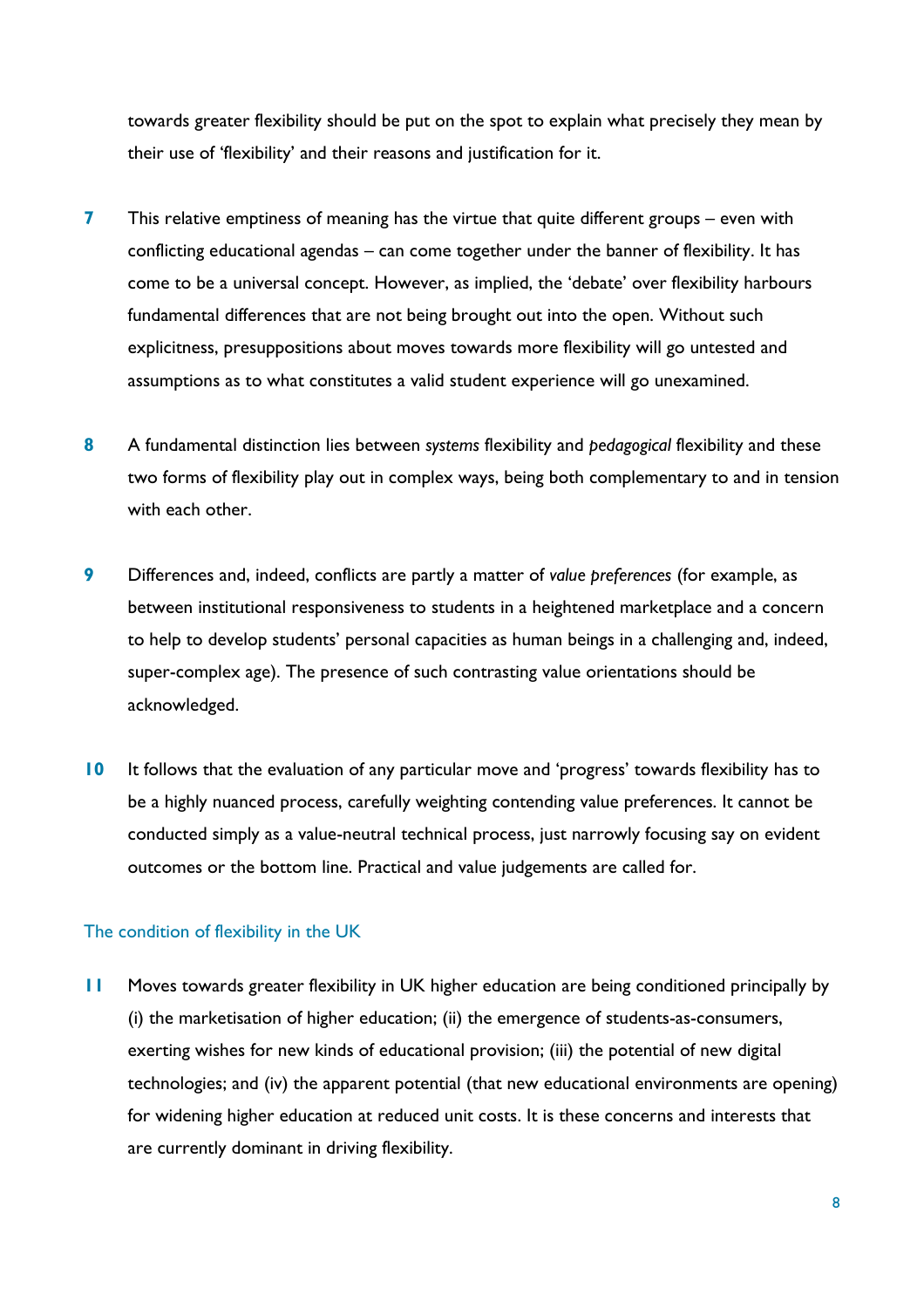- **12** Certainly, and unsurprisingly (especially given that they stand in different market situations), institutions are responding differently to the flexibility agenda and are developing different *forms of flexibility* and are, in turn, evincing different *profiles of flexibility*.
- **13** Overall, the condition of flexibility in higher education in the UK is on a cusp. Especially at undergraduate level, moves towards greater flexibility are balanced between interests in growing markets and in securing a lowering of unit costs on the one hand, and creative – and sometimes highly imaginative – innovations concerned to derive new kinds of educational experience and forms of human development for students on the other.
- **14** The 21<sup>st</sup> century is calling for human beings who are themselves flexible, able to respond purposively to new situations and ideas. A focus – of the kind we are seeing in the UK – on systems redesign and responding to the student-as-customers may paradoxically act as a brake on developing the kind of flexible pedagogies that are necessary in this fluid age.
- **15** It follows that, in taking forward the 'flexibility agenda', and in having concerns for costs, for meeting students' wishes and for systems efficiencies, there lies a heavy responsibility on decision-makers (at all levels of the sector) to give serious attention to the potential for radical *educational* innovation, concerned with students who have to make their way in a challenging world. And for that, space for imaginative educational experiment – and failure – should be opened.
- **16** Unless due care is taken, both standards and quality are at risk; and of these, it is the risk posed to standards that is the more serious.
- **17** Accordingly, a *set of conditions of flexibility* 15 in total are proposed as yardsticks by which any move towards flexibility might be evaluated. In moving towards greater flexibility in higher education, and to safeguard educational integrity, programmes should:
	- **1** lead to a qualification that contributes to major awards (such as degrees or their equivalent);
	- **2** offer all students access to suitable materials and appropriate cognitive and practical experiences;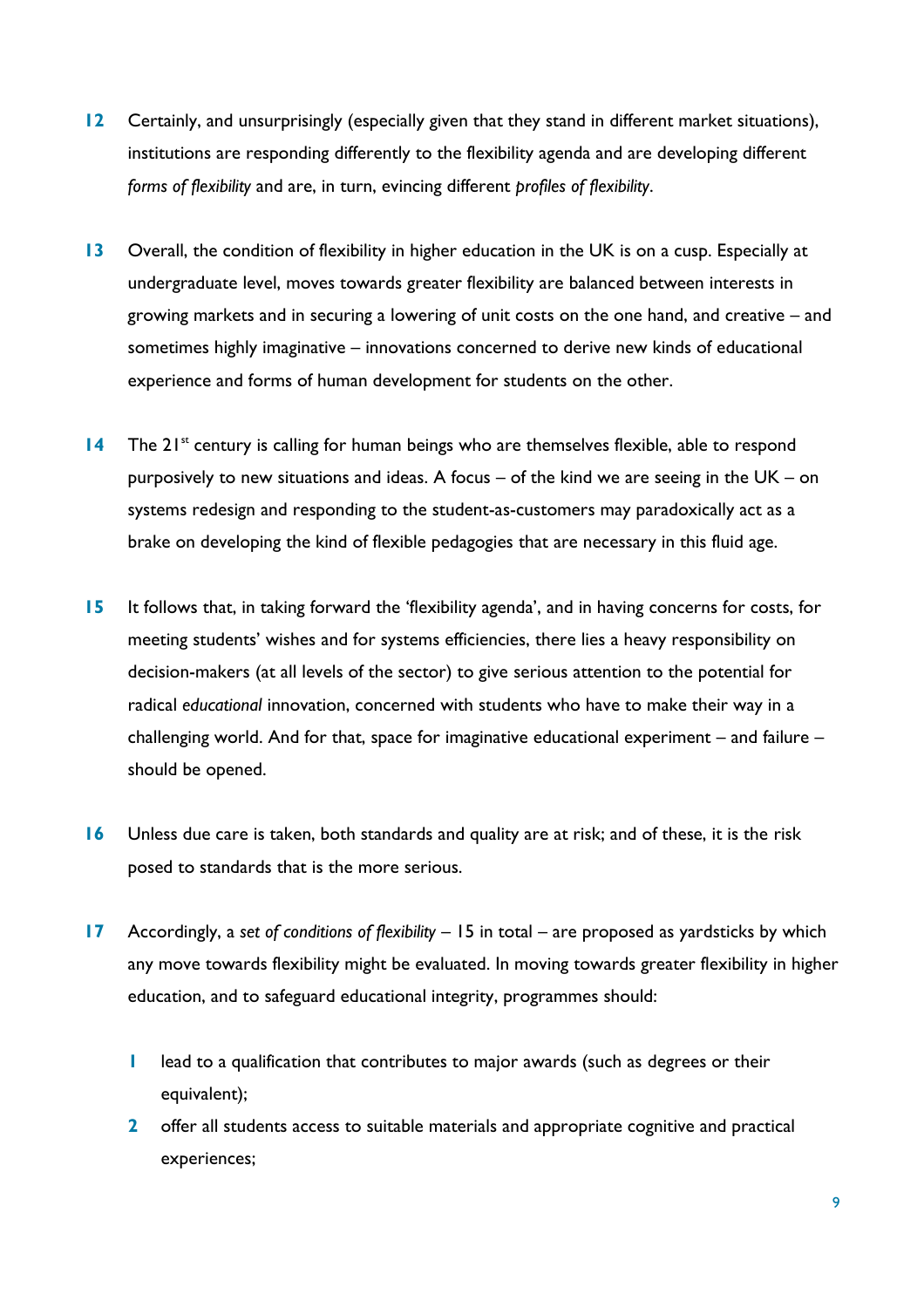- **3** offer academic interaction with other students;
- **4** offer access to tutors, in real-time interaction;
- **5** offer prompt and informative (formative) feedback from tutors;
- **6** offer access to other academic services (such as counselling, academic and careers advice);
- **7** offer financial services (appropriate to the cost to students in financing their studies);
- **8** enable students to offer feedback on their total experience;
- **9** provide a pedagogical openness;
- **10** be academically and educationally structured;
- **11** offer ladder(s) of progression;
- **12** be suitably robust and reliable (with built-in safeguards appropriate to the risk);
- **13** be cost-effective;
- **14** have sufficient structure so as to enable student completion to be a likely outcome;
- **15** contain sufficient challenge that students are likely to be cognitively and experientially stretched and to be informed by a spirit of criticality appropriate to each stage of a programme of studies (so as fully to realise the promise of a higher education).

Flexible provision has the potential to enhance student learning, widen opportunities for participation in higher education, and develop graduates who are well-equipped to contribute to a fast-changing world. This report shows how these conditions of flexibility provide the foundations for the implementation of robust, well-informed and thought-through structures and strategies that will lead the sector into the future.

### **Recommendations**

(Each recommendation, where appropriate, is followed in brackets by the numbers of key paragraphs in the main body of the report.)

- The Department for Business, Innovation and Skills (BIS) might:
	- **o** consider whether its understandable wish to see, and encouragement for, more flexibility (that is, a heighted *systems* flexibility) across the sector might be leading institutions to adopt a lesser concern for *pedagogical* flexibility (46-7, 51-52, 144);
	- **o** go on investigating ways in which it can extend support for part-time learners (132-135).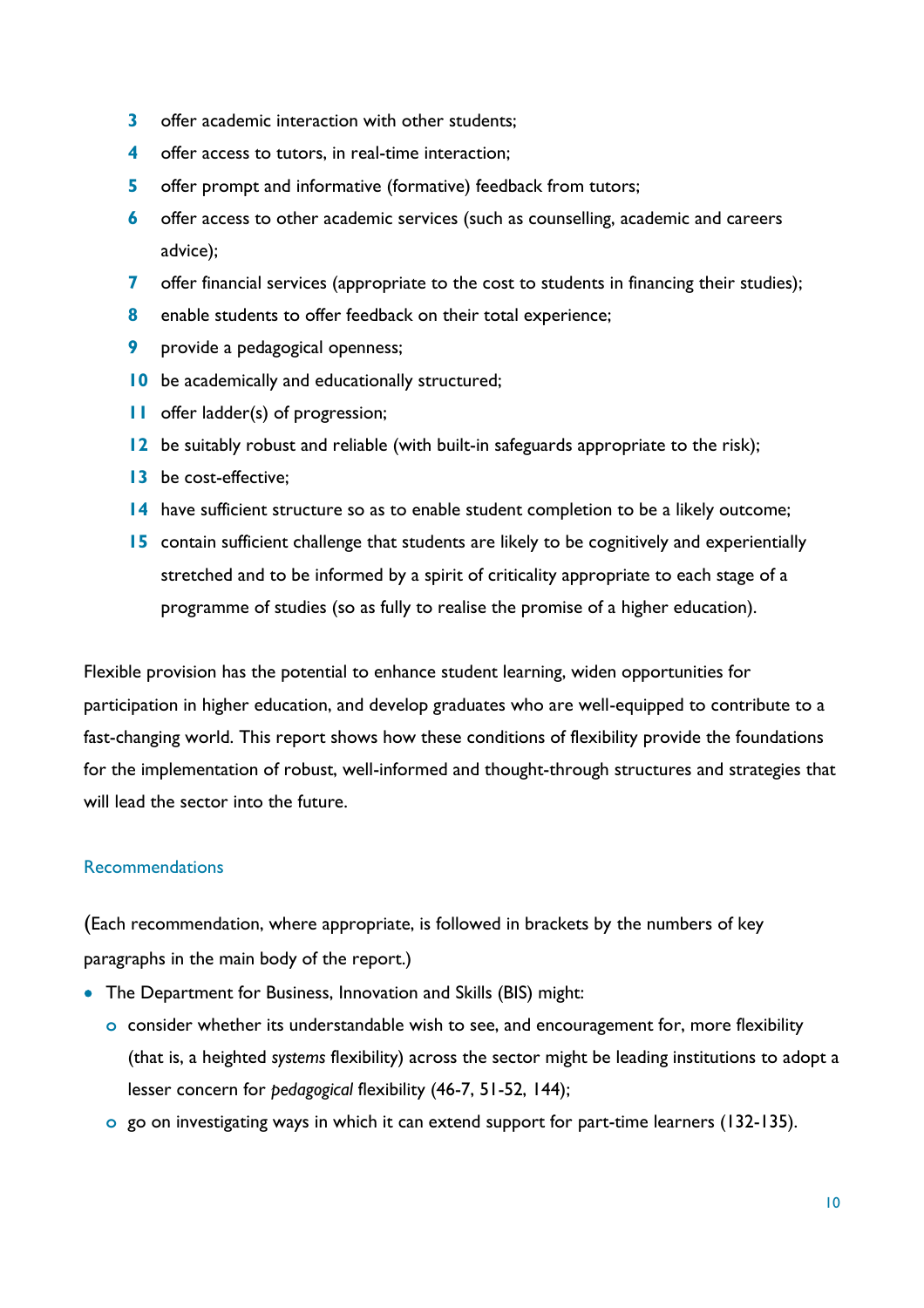- The Quality Assurance Agency (QAA) might:
	- **o** consider for adoption the 15 conditions of flexibility (186, 189, 191);
	- **o** audit each institution's 'flexibility profile' (152-54);
	- **o** explore the extent to which an institution's curricula and pedagogies are likely to sponsor 'personal flexibility' within students (46);
	- **o** in its institutional reviews, review the extent to which curricula exhibit 'epistemic flexibility', with students able intellectually to explore knowledge in a relatively open-ended way (45);
	- **o** especially against the background of moves in the direction of 'flexibility', examine the forms of student support, their speediness and their accessibility and transparency (93);
	- **o** conduct an inquiry into ways in which drives towards greater flexibility in the system are possibly having an impact both on standards and on quality (179-85);
	- **o** in its institutional reviews:
		- **E** consider adopting the set of 'key questions' suggested here, in any exploration with institutions of more flexible provision (62-63);
		- explore the extent of students' pedagogical isolation (86, 89, 115), the (possibly limited) scope of students' educational experience and challenge (89) and the (possible) fragmentation of that experience (95-96).
- Funding Councils might consider, as a lever in promoting more experimentation in the system, adopting an initiative – with a limited but dedicated tranche of monies – deliberately aimed at sponsoring initiatives from institutions with a view to increasing flexibility.
- The HEA might:
	- **o** commission research to identify institutional profiles of flexibility and, on that basis, to attempt to discern models of flexibility across the sector (155);
	- **o** continue to keep the theme of flexibility high in its agenda. This might include putting in hand a project to identify the varying perspectives on flexibility of the different interest groups (25- 26);
	- **o** develop a set of student attributes that could be a template for institutions wishing to help their students to develop forms of personal flexibility in themselves (47, 170-74);
	- **o** work with QAA to develop further its institutional guidelines on flexibility, in the light of the proposed QAA audits of institutions' flexibility (see above under QAA);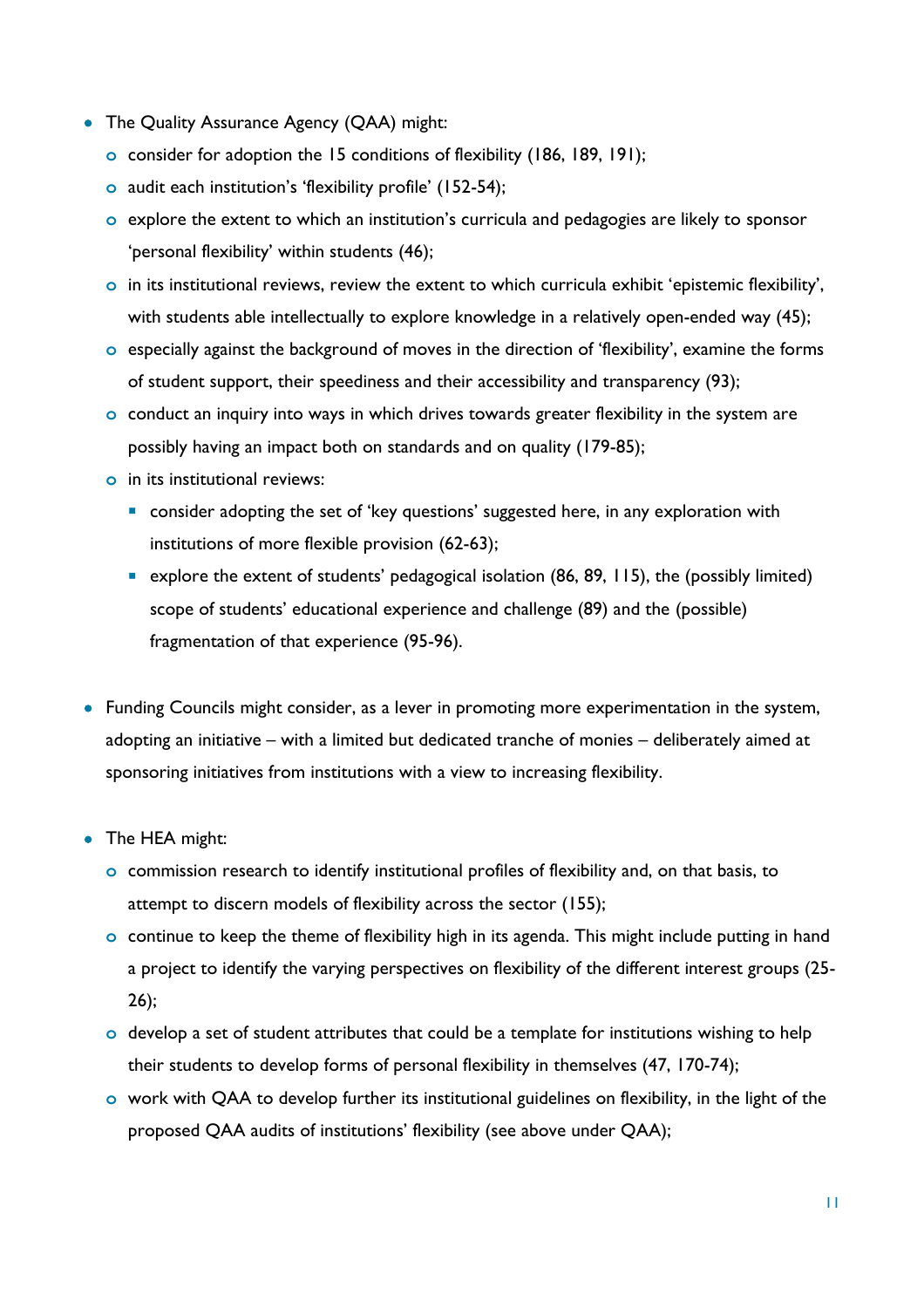- **o** ensure that the UK Professional Standards Framework is worded in such a way that pedagogical and learner flexibility are recognised and valued (92-104, 164-78);
- **o** put work in hand to examine, and explore with institutions, implications both for leadership and for management of efforts to enhance flexibility (82, 126-27, 156-63);
- **o** work with the sector in encouraging institutions to be even more reflective as to their individual stance towards flexibility;
- **o** work alongside other sector bodies and relevant credit networks to encourage and help embed a UK-wide credit framework and a more even take-up of credit accumulation and transfer (141-42, 146-47).
- Institutions might:
	- **o** conduct a self-scrutiny of the extent to which an institution is responsive to its environment (35, 152);
	- **o** conduct an audit of the extent to which an institution's provision is genuinely flexible (drawing on the 12 forms of flexibility (152) and so establishing a flexibility profile (154);
	- **o** review and evaluate the extent to which, and the ways in which, an institution's provision at course and programme level is meeting the 15 conditions of flexibility proposed here (186, 188);
	- **o** review the extent and character of its student support, especially in relation to the immediate student experience and the level of support that students receive in their work (93);
	- **o** conduct internal self-studies of the student experience with regard to more flexible provision (22-23, 86-92).
- Student Unions might review with institutional management students' needs for greater flexibility (72).
- The 'Research into Higher Education' community (including the HEA, the BIS, the HEFCE, research councils such as the ESRC, think-tanks, and learned associations (such as the Society for Research into Higher Education) might build on the existing research and literature base. Specifically, it might:
	- **o** inquire into ways in which flexible provision affects students' experience of higher education (88-90, 92, 95-96, 102);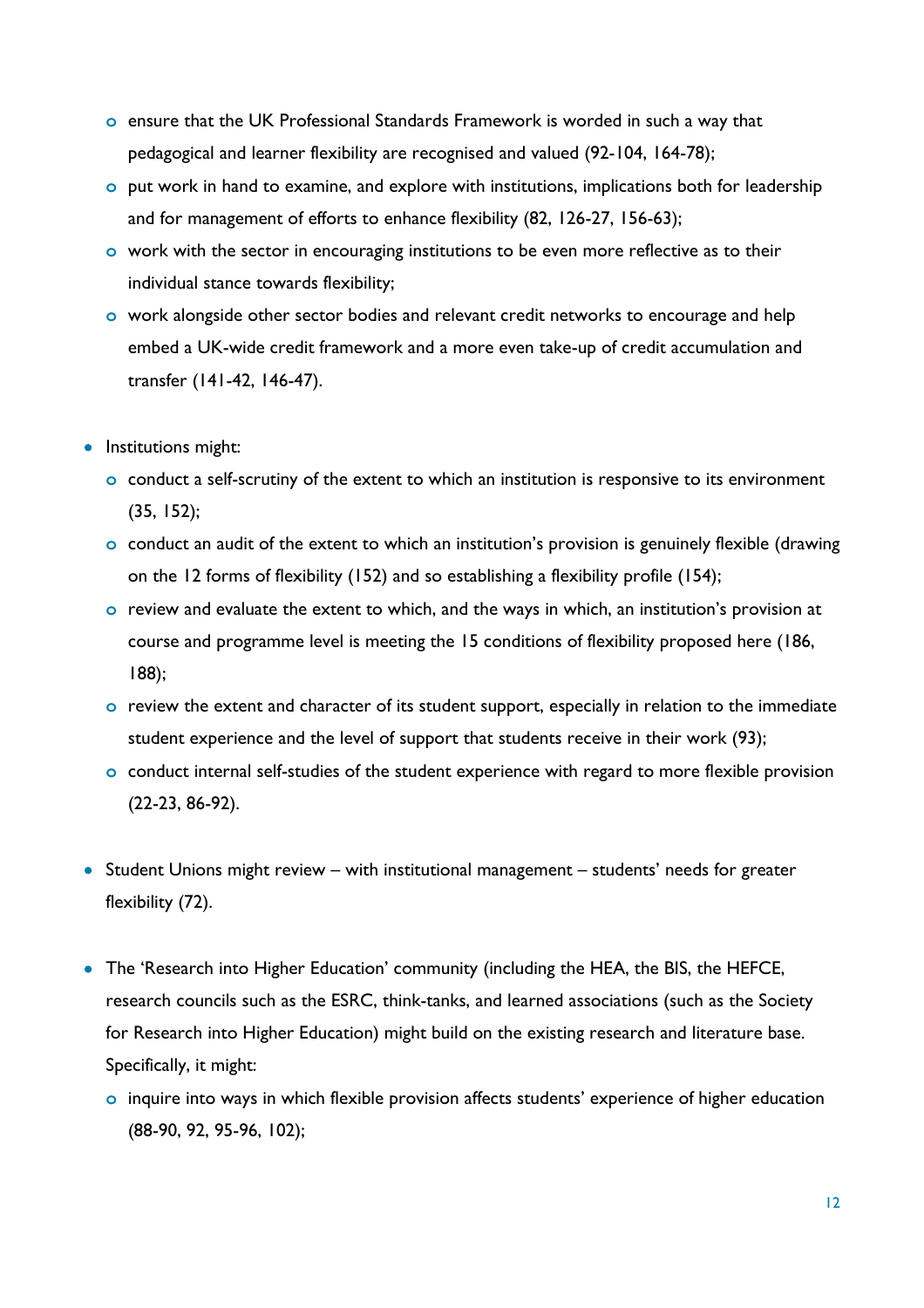- **o** study the effects of new technologies on students' experiences and their optimisation (106- 07, 112-16, 118-20, 137);
- **o** research the relationships between flexibility, educational outcomes and costs (54, 83);
- **o** conduct a fundamental inquiry into student support, especially in the context of more flexible provision (93, 117, 124);
- **o** explore the relationships between more flexible forms of provision, student engagement and non-completion (116-17);
- **o** investigate linkages and interactions between different components of flexibility (curricula, pedagogies, student development and institutional strategies and systems) (172).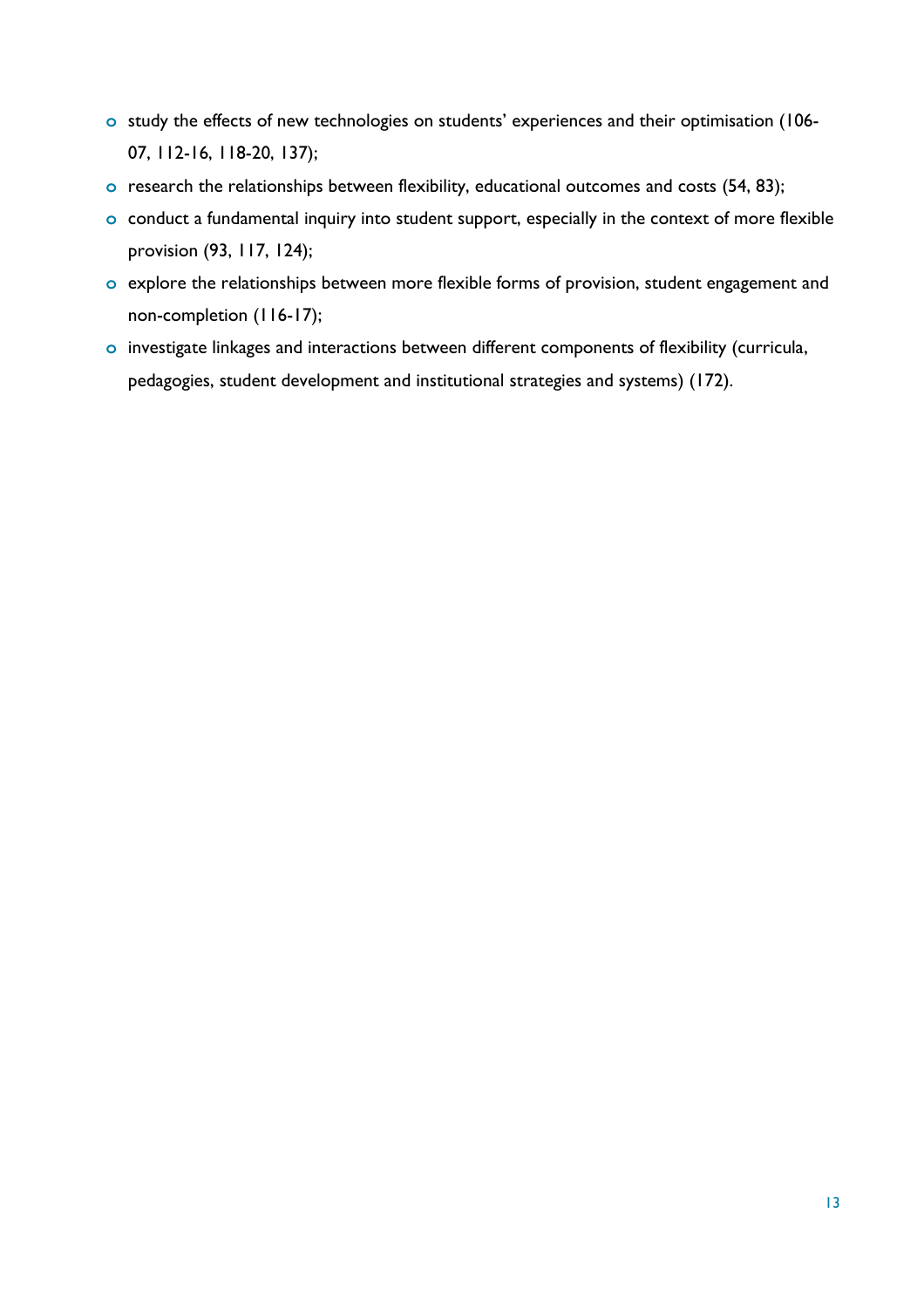### <span id="page-13-0"></span>**Introduction**

- **1** This report has been commissioned by the Higher Education Academy. In approaching this task, an open canvas was kindly extended to me by the HEA and, in discussion, it was agreed this report might usefully offer an analysis of the conditions under which a greater measure of flexibility is likely to flourish within the UK higher education system.
- **2** The idea of 'conditions' here points to two tasks ahead of this report. *Firstly*, the aim is to identify conditions under which greater flexibility can be achieved *securely*, so as to maintain the integrity and good standing of the higher education system as a whole. *Secondly*, the aim is to point to ways in which the system might be afforded even more responsiveness and to identify conditions that are likely to sponsor such greater flexibility. The first is about the conditions for securing a sound *platform* for flexibility; the second is about the conditions that will inject *momentum* towards flexibility.
- **3** These two tasks compete against each other: the first set of conditions might constitute a *restraint* on flexibility whereas the second set of conditions is concerned with its *flourishing*. This report will ride both horses at once, with an eye to conditions both of the system's integrity and of its developing.
- **4** More specifically, the *overall objectives* of this report are:
	- **o** to examine the overall condition of innovations being conducted in UK higher education under the banner of 'flexibility';
	- **o** to identify broadly the *benefits* that a greater measure of flexibility could offer higher education;
	- **o** to conduct an audit of the *challenges* that 'flexible pedagogies' pose to the sector as a whole, given various presuppositions and ideals concerning higher education;
	- **o** to offer an analysis of the various *meanings* attaching in higher education to 'flexibility', and their associated *values*;
	- **o** to specify the *responsibilities* that befall the sector, at all levels of orchestration and provision, in furthering 'flexibility';
	- **o** to identify, in a broad-brush way, features of the higher educational environment that *impinge* on flexibility;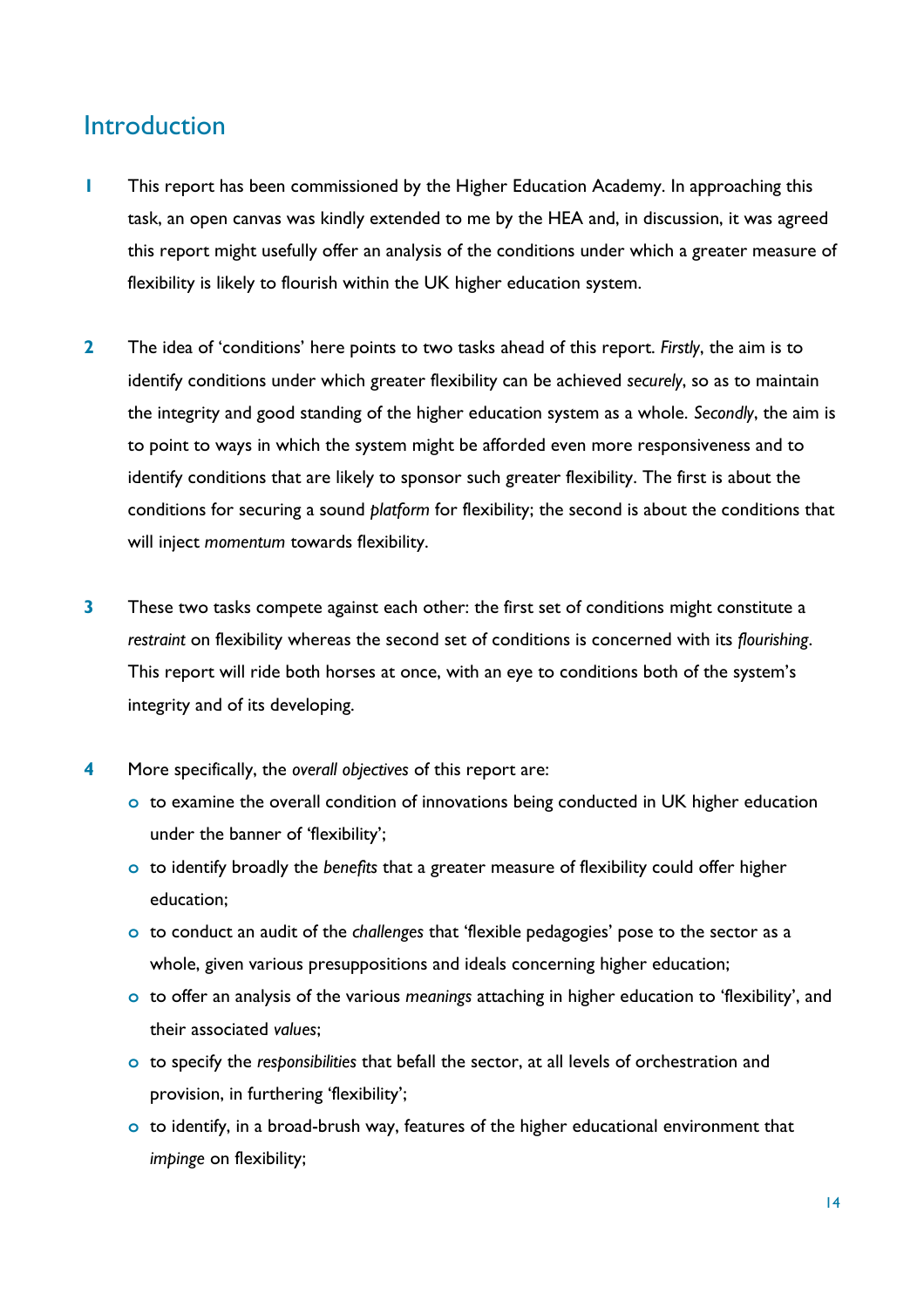- **o** to identify *conditions* to which attention should be given to ensure educational *integrity* of offerings – in moves towards greater flexibility;
- **o** to offer *proposals* by which more flexible provision might actually *flourish*.
- **5** This is a considerable set of objectives and perhaps no single report such as this can be expected fully to do justice to all of them. To that extent, this report can be seen as an attempt to lay out the ground for further such analytical and evaluative work in the near future.
- **6** The context here is complex, and works at student, course, institutional, national and even international levels. These levels can work to complement each other but they can also work against each other. (Institutions can promote flexible course provision but they may also impede their development. Faculty within departments can open up the teaching situation and so permit each student the flexibility to flourish but faculty can also stand in the way of such pedagogical developments.) Partly at issue is power: *where lies the power to exert leverage in the system either to open or thwart the way to a more flexible environment?*
- **7** It should not be presumed that resistance if that is a suitable term is to be found only at faculty or course levels. In a seminar looking at a draft of this report, it was suggested that there can sometimes be a keen will at programme level to open up lines of innovation but which find a reluctance at managerial levels to be so adventurous (a point made also in the summary of 'barriers' to flexibility in the HEA's report of its flexible learning summit). Deep assumptions as to what constitutes a *bona fide* higher education – 'assumptive worlds' (Sabri 2010) – may be found at all levels of an institution.
- **8** Part of the context here, too, is the continuing development of higher education markets, including the enlarging of the number of private providers. Not only are they wishing themselves to work within, and to play their part in, a flexible environment but that understandable stance is encouraging public sector providers to seek a more open environment such that they themselves can be more flexible in responding to market opportunities.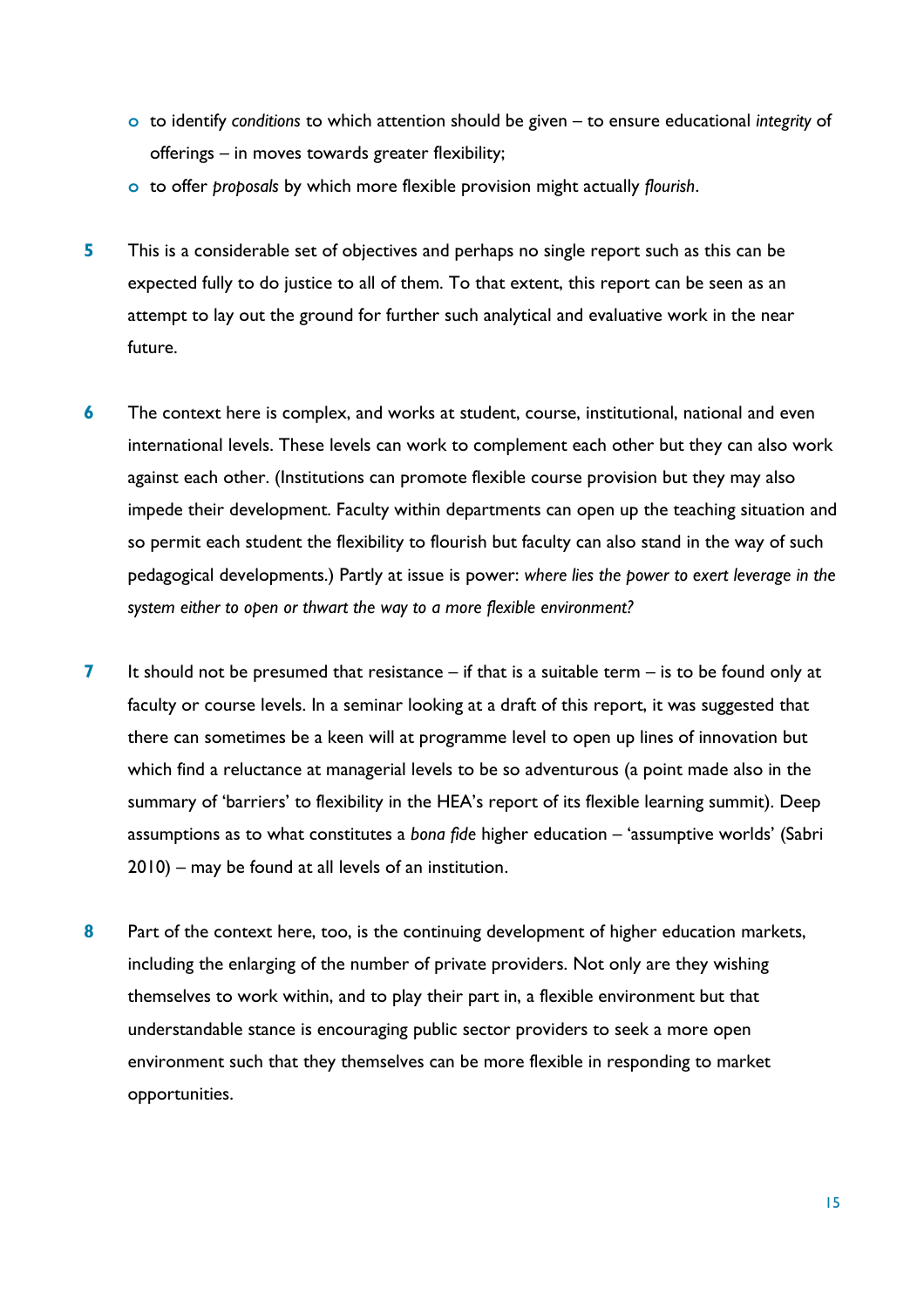# <span id="page-15-0"></span>HEA Flexible Pedagogies project

- **9** This report is part of a suite of reports commissioned by the HEA on the theme of 'flexibility' forming a large two-year project on the matter, and this particular report has been positioned so as to provide an overarching narrative to the HEA project in its entirety. Those other reports, therefore, form – as it were – annexes to this report, having engaged each with a particular strand in relation to flexibility. They are:
	- **o** *Technology-enhanced learning* by Neil Gordon [TEL];
	- **o** *New pedagogical ideas* by Alex Ryan and Daniella Tilbury [NPI];
	- **o** *Employer engagement and work-based learning* by Jane Kettle [EE];
	- **o** *Part-time learners and learning in higher education* by Michael McLinden [PTL];

Additionally, a number of other reports have recently been published by the HEA that have focused either directly on aspects of flexibility or are closely connected with it, including:

- **o** *Flexible learning summit report* by Freda Tallantyre [FLS];
- **o** *Review of credit accumulation and transfer policy and practice in UK higher education* by Manuel Souto-Otero [CAT];
- **o** *The pedagogy of the Massive Open Online Course: the UK view* by Sian Bayne and Jen Ross [PedMOOC].
- **10** While those other reports provide detailed accounts of contemporary developments on subtopics, this report deliberately has its own level of analysis, namely that of the higher education system as a whole. This point bears a little explanation.
- **11** An overarching question for the project as a whole was adopted by the strand leaders, namely 'Why and to what extent might flexible pedagogies be promoted - and in what ways?' The four strand reports have, in effect, provided detail that responds to the final part of that question ('*in what ways?*'). Each one is rich in empirical data and contains numerous case studies that illustrate ways in which the sector is already exhibiting different forms of flexibility (in relation to part-time provision, employer engagement, technology-enhanced learning and so on); and each report goes on to make a raft of recommendations for action in relation to its particular topic. This report, in contrast, focuses especially on the first two parts of the project's overarching question ('*Why and to what extent?*'). Taken together, the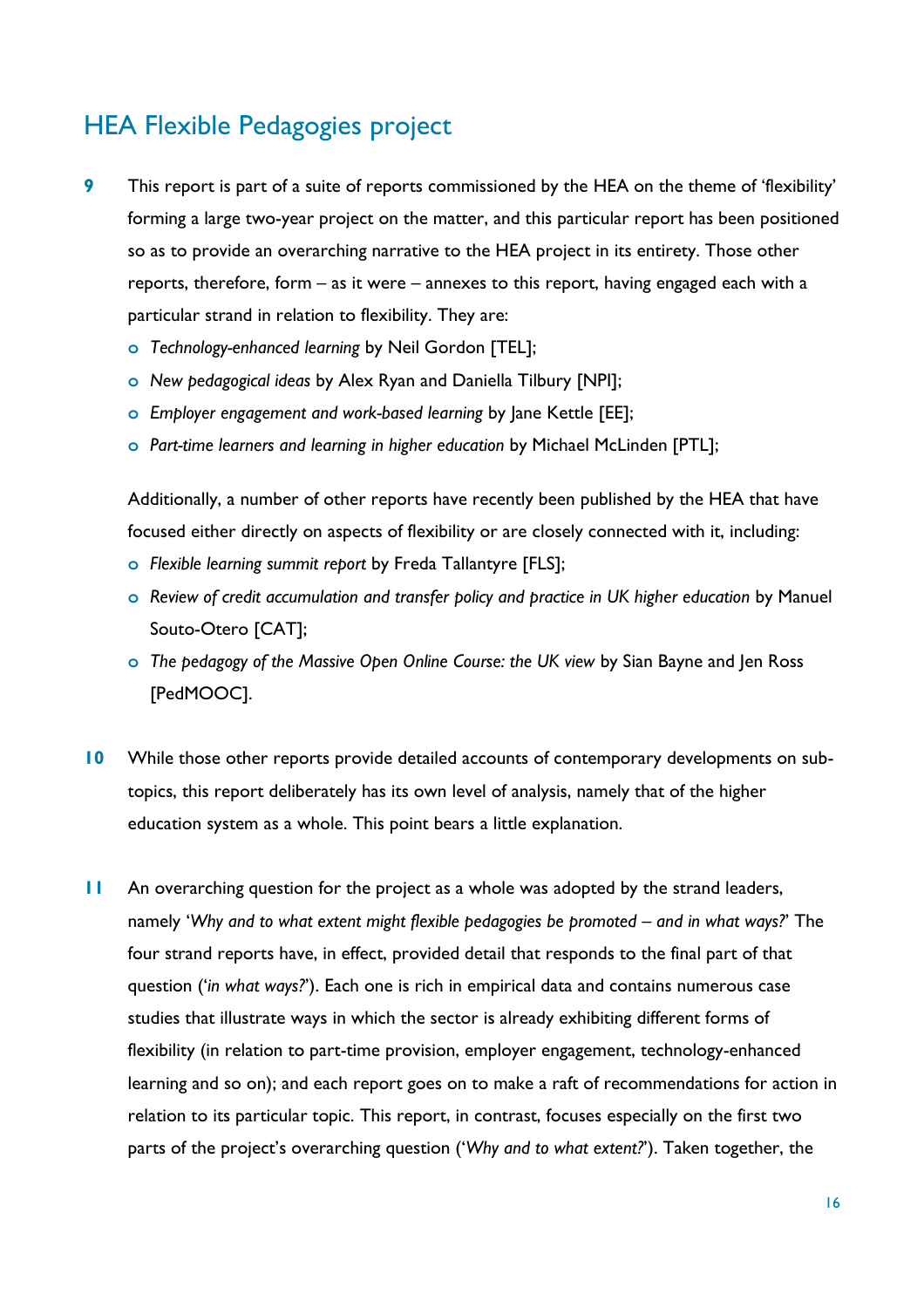HEA considers that the reports as a whole offer a powerful and particular contribution to the emerging debate on the matter of higher education responsiveness.

- **12** Unlike the strand reports that have emerged from the studies connected with it, this report does not seek to provide primary data but instead builds upon the data contained in those associated reports as well as evidence and thinking in the wider literature. It is pitched at the sector and systems levels and it seeks, accordingly, to offer an *analysis and evaluation* of moves towards greater flexibility, and to set out *general principles* for the UK higher education system as a whole.
- **13** It follows that those other reports should be read alongside this one, since they provide empirical backing for this report. Readers who would understandably wish to have evidence and exemplifications of possible actions within and across institutions – of the points made here – are encouraged to delve into those reports. *(References are made here in this report to those other HEA reports by means of the acronyms inserted above).*
- **14** The task of this report is deliberately somewhat provocative. It is to challenge, and to invite critical reflections on, assumptions that may lie within the developing debate on flexibility, and within institutional and national policies and strategies, and to glimpse additional possibilities not yet fully on the horizon.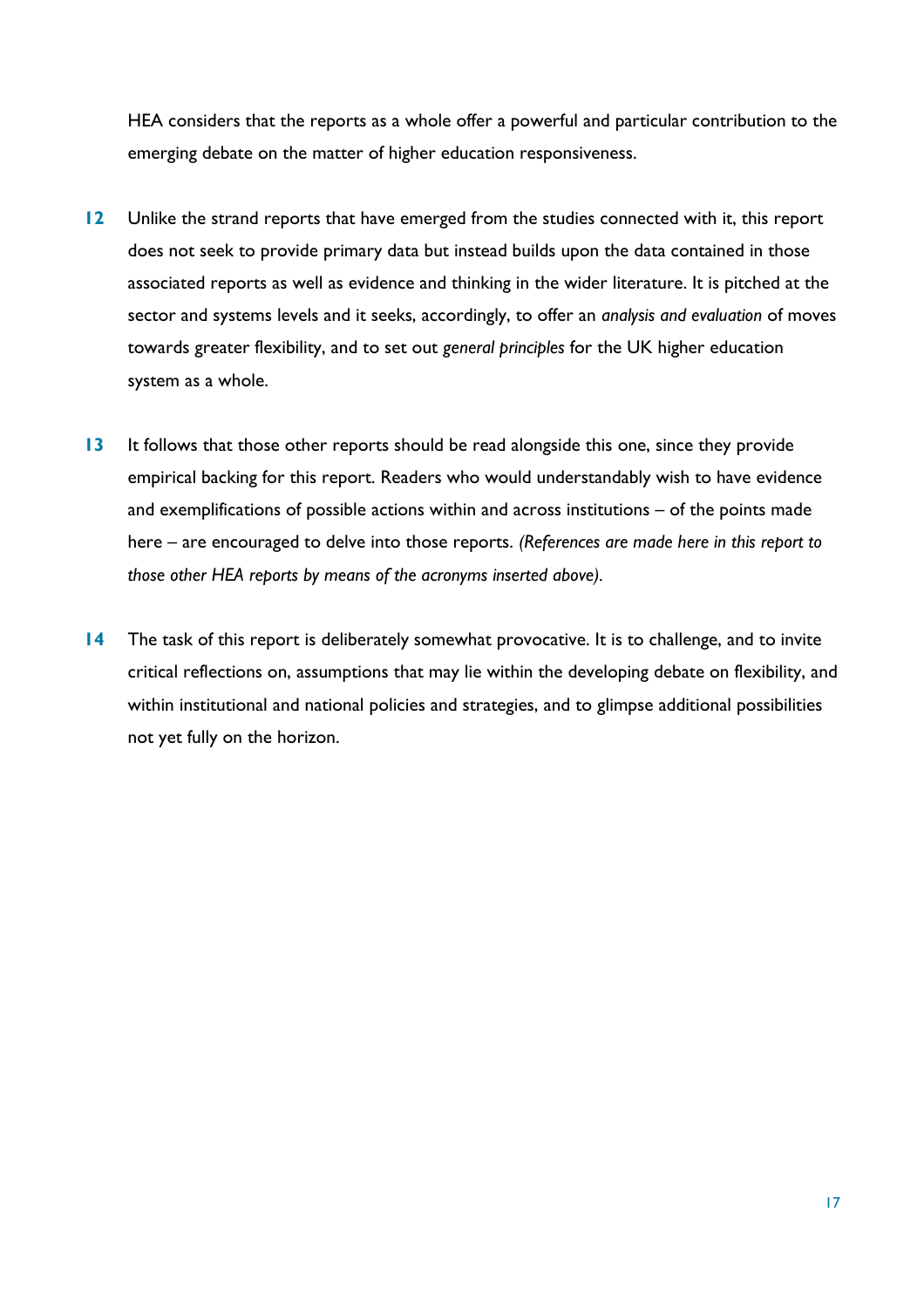# <span id="page-17-0"></span>Overlapping of dimensions

- **15** There is both a multiplicity of dimensions to the matter of flexibility and those dimensions overlap and intersect in multitudinous ways.
- **16** So far as its *dimensions* are concerned, flexibility may be present as the associated HEA reports bear testimony – in time, in space, in educational processes (pedagogies), in curricula, and in institutional and national systems.
- **17** Such dimensions of flexibility intersect in all manner of ways. For example, modern technologies may come into play at the level of the experience of the individual student [NPI] and at the level of national and institutional systems. [TEL] They may also assist in making more flexible the provision of higher education to part-time students and to full-time students. [PTL] Also, flexibility in educational timeframes may be enhanced both for students on campus and for those in workplaces. [EE] 'Flexibility' is not only a matter of the teaching environment within the immediate purview of institutions.
- **18** It may be tempting to essay a kind of matrix in diagrammatic form, for example, with levels of higher education provision along one axis (the levels of the individual student, institutional and national systems); and with forms of flexibility along the other axis (such as pedagogies, curricula, technologies). Such a matrix diagram would seem to offer the potential straight away of plotting patterns of flexibility for any one situation.
- **19** But that temptation should be resisted because things are not that simple! Firstly, as we have seen, flexibility is apparent in all manner of ways, and in ways which extend beyond a simple two-axis matrix. As well as being in evidence in different forms and levels, flexibility can extend in time and space so opening at least four dimensions (forms, levels, time, and space). Secondly, for any one example of flexibility – say, flexibility for the learner in a work setting – all four moments of flexibility (forms, levels, time and space) – will criss-cross each other in manifold and even bewildering ways.
- **20** Why does this possibly arcane set of points matter here? *Firstly*, and rather prosaically, there is no single ordering of the topics of a report such as this. Since all the ingredients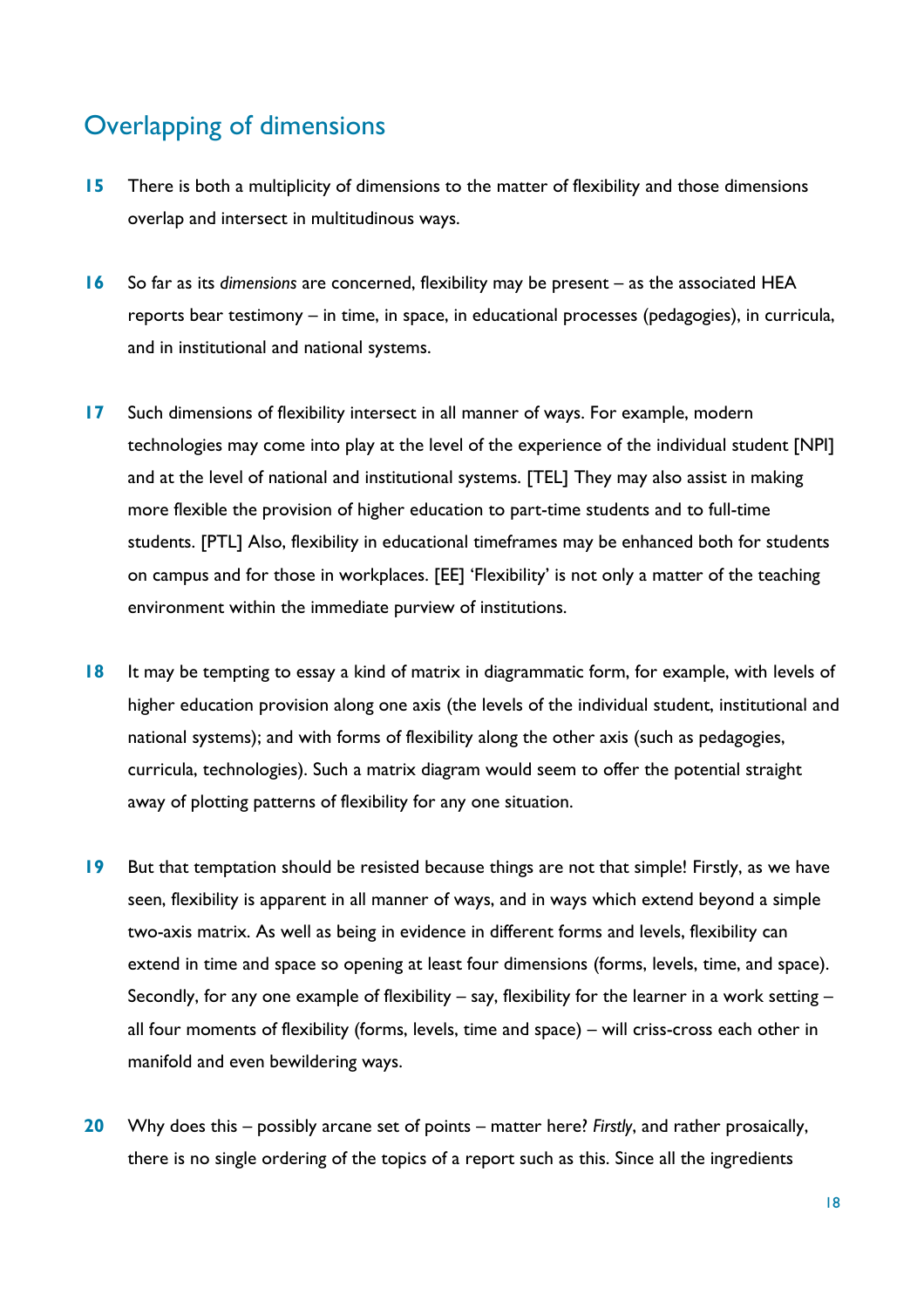intermix, the cake can be sliced in a variety of ways. There is, therefore, and there must be, a high degree of interdependence across the sections of this report. Consequently, some themes – such as pedagogical flexibility and the use of digital technologies – will continue to bubble through this report, as they are taken up on different occasions.

- **21** *Secondly*, an understanding of the matter of flexibility in higher education calls for some adroitness in holding in the mind a variety of possibilities and interconnections. In speaking of any element of flexibility – in relation say to the responsiveness of a single institution – all manner of its actual and potential interconnections will be present, if only in the shadows. This point has practical implications for it follows that in engaging in policy terms or in systems design with any one element of flexibility, there will be (*not* may be) ramifications for a host of other elements of flexibility.
- **22** A corollary is that, all too often, management and policy decisions may be taken at various levels through the sector – concerning 'flexibility' that are perhaps not always accompanied by a thinking through of the unintended consequences of action. An innovation intended to reduce costs by introducing more 'flexible' systems could have an unintended consequence of fundamentally altering the student experience and possibly, in turn, leading to higher noncompletion levels, so in effect raising costs in the system.
- **23** *Thirdly*, it follows that in enhancing some elements of flexibility in a situation, there may be awkward and even negative effects on other elements of flexibility. For instance, an effort to allow students greater choice in their chosen programme of studies may just lead – if such choices are concentrated in particular areas – to an ultimate *reduction* of the total curriculum offer across an institution (and so a diminution in the ways in which that institution can 'flexibly' meet the challenges of an education for a modern society).
- **24** This is not to say that there is a zero sum game at work, that greater flexibility in one area must lead to a diminution in another area. But it is to say, as stated, that decision-makers need to be alert to *unintended consequences* of particular moves towards greater flexibility and be prepared carefully to sift through and to analyse those consequences. That analytical work is essential. While desirable, flexibility can *never* be an unqualified good.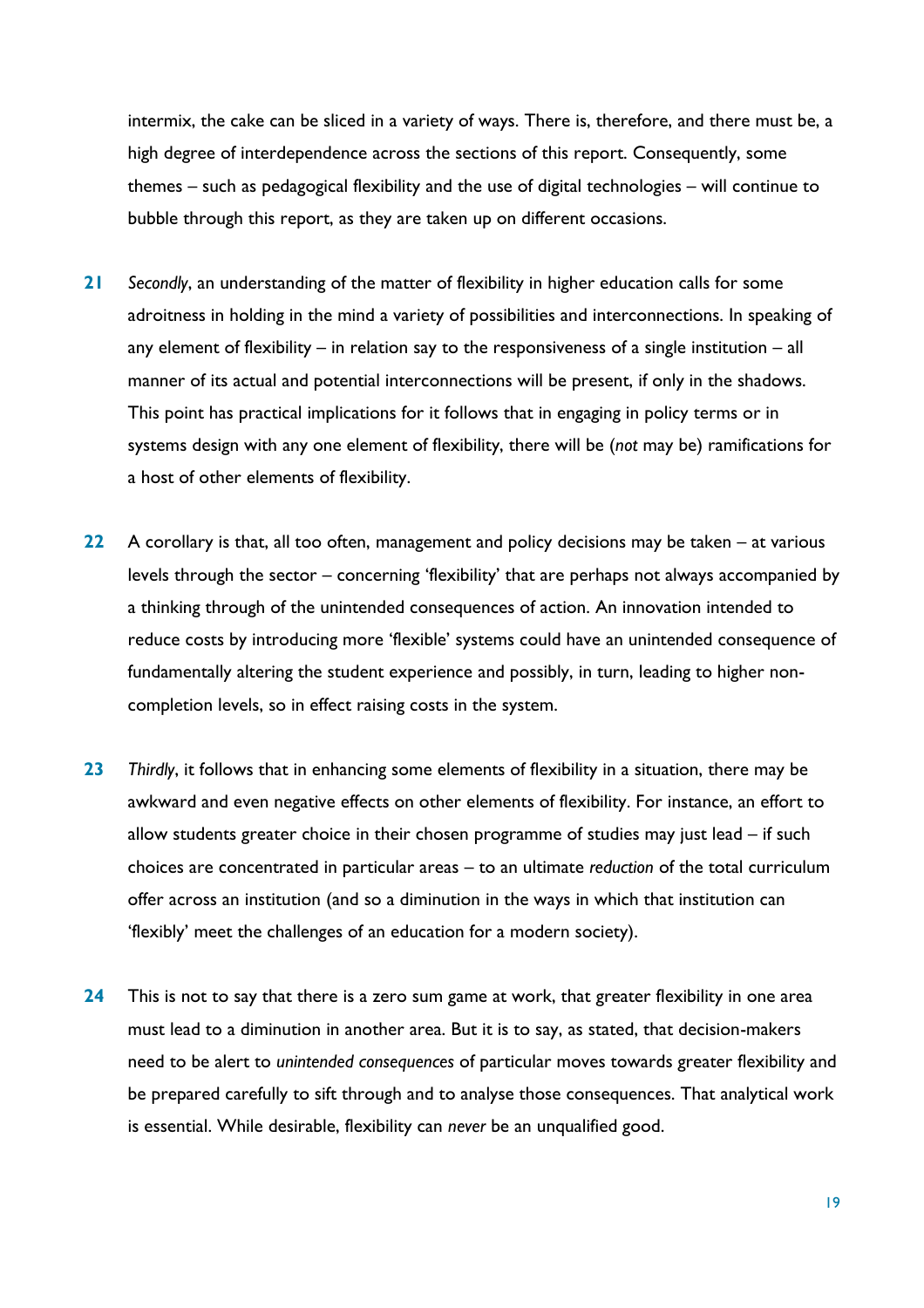### <span id="page-19-0"></span>Perspectives and audiences

- **25** An interest in flexibility in higher education is shared by *multiple constituencies*. These include students themselves (and their student union leaders), teachers and curriculum and learning managers in institutions, institutional leaders, employers, national bodies and the national government, and even cross-national agencies.
- **26** We may assume that these constituencies will each have its particular perspective and that those perspectives will overlap but will also show differences and, further, that those differences of viewpoint will, on occasions, erupt into *conflicts*. For instance, an employer's wish to see programmes of study (over which it partners with a local institution) get off the ground rapidly may conflict with the determination of its partner institution to ensure high quality and so subject course approvals to a measured process of evaluation and validation. A student's wish to be able to have access to his or her programme of study 'anywhere, anytime' may conflict with the programme team's wish to introduce more collaborative work among students (calling for a measure of uniformity in place and time). An employee's wish to have access to a very broad range of educational experiences – whether for personal or for long-term professional development – may conflict with an employer's views that the organisation should support only learning and skills development of immediate and manifest relevance. [EE]
- **27** Again, this is not to repudiate calls for flexibility; to the contrary. After all, this report is part of a major HEA project that seeks to encourage greater flexibility. But it is to point up the *relational* aspect of flexibility. As intimated, flexibility has its place amid a complex web of relationships and interests – across providers, students and stakeholders (including taxpayers). Accordingly, in introducing greater flexibility into the system – at any level, in any direction – work needs to be put in hand to examine likely implications for the legitimate interests of the manifold interest groups of a particular proposal and their inter-relationships (and this report therefore contains a significant section on just such 'relationships').
- **28** This report is pitched, in the first place, at the level of *institutions and national systems*. This is not to neglect the matters of the student experience and pedagogical and curricula issues. Indeed, they have to be at the heart of this report; and it is they that have been the focus of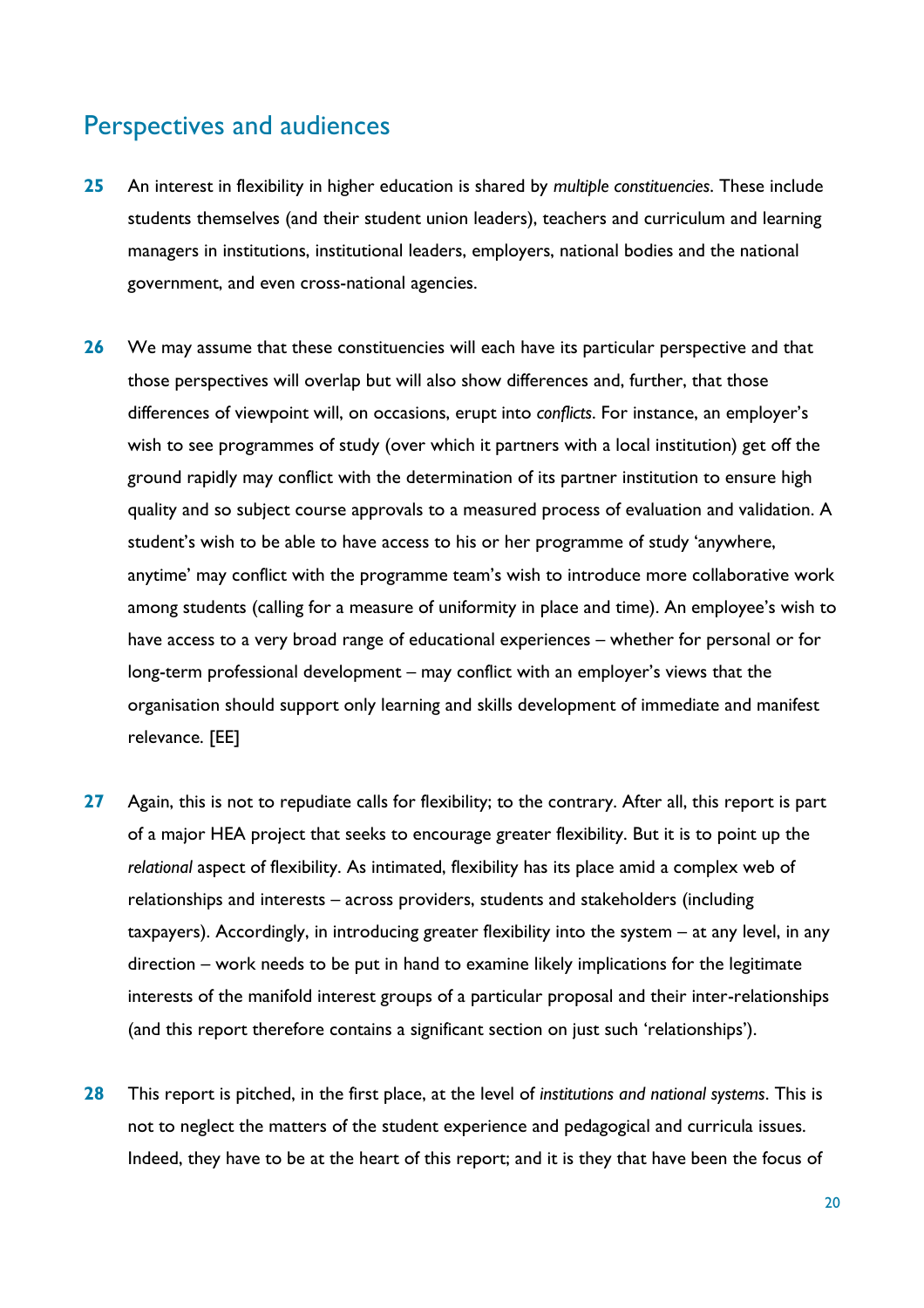this HEA project and its various strands as a whole. But the judgement has surely to be that it is at the national and institutional levels that the major sources of power and influence lie, so far as injecting greater flexibility into higher education is concerned. Further – for example, in the development of a national credit accumulation system – some major possibilities for greater flexibility are precisely to be found at the national and institutional levels.

- **29** *Curricula and pedagogical issues, as well as the student experience*, *must come strongly into view in this report*, but – in the relational spirit just suggested, therefore – those matters will be explored within their institutional and national contexts. In examining flexibility in higher education, the educational processes have to be at the heart of any serious examination of the topic but they have to be understood as significantly influenced and, indeed, shaped ('mediated') by their institutional and national contexts.
- **30** It is therefore at the institutional and national levels that, in the first place, this report is pitched.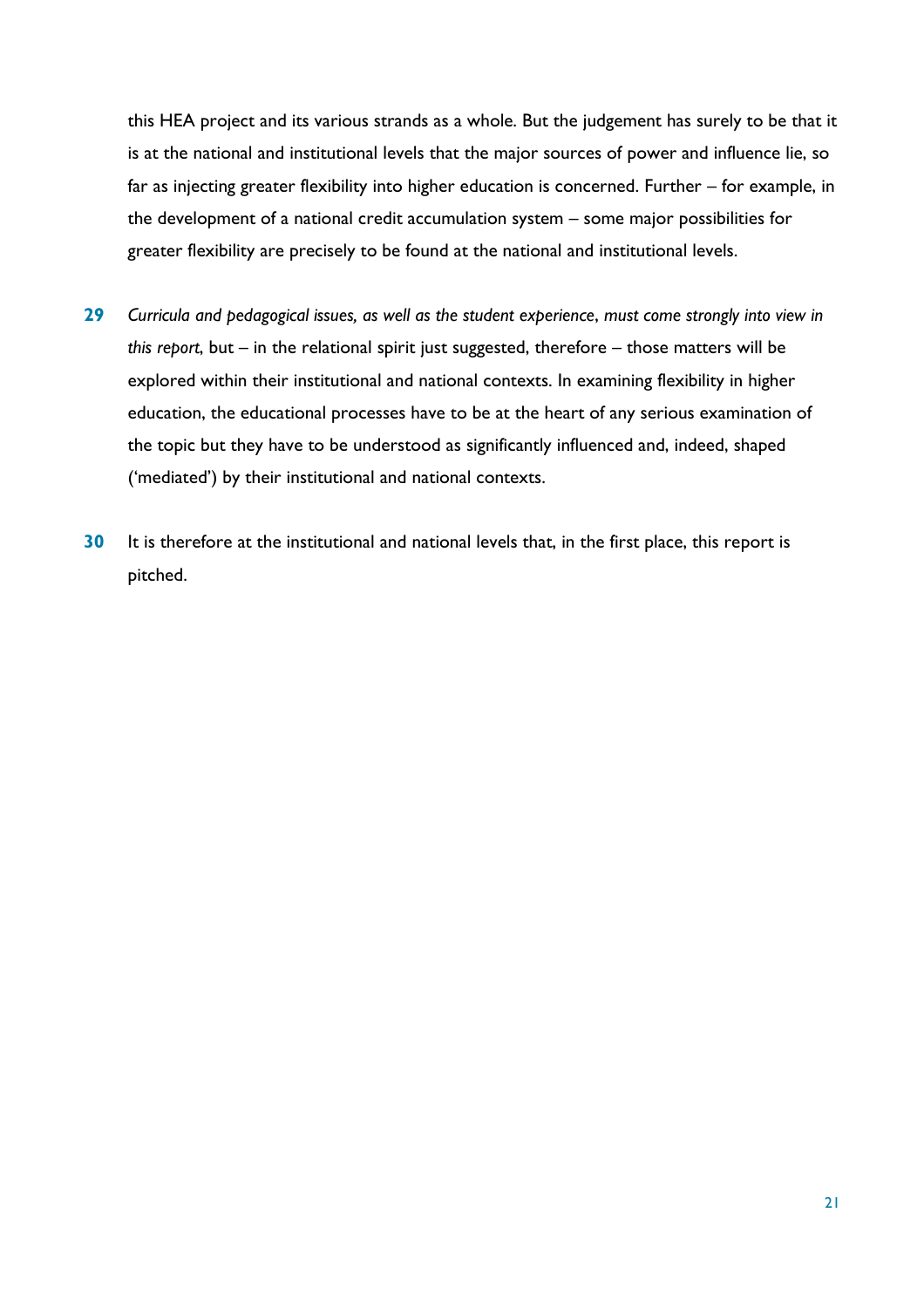# <span id="page-21-0"></span>Flexibility: a continuing issue?

- **31** Flexibility in higher education is not new. In 1858, the University of London opened its degrees to any (male) student who could take them, irrespective of where in the world he studied. Subsequently, this provision grew into the University of London external system (enabling British prisoners of war to take exams in the camps in both world wars and helping to provide the foundations of several universities across the Commonwealth; Kenyon Jones 2008). The mid-1960s saw in the UK the establishment both of greenfield universities (several of which attempted to form new kinds of inter-disciplinary curricula), technological universities and the polytechnic sector of higher education (which, with the new Council for National Academic Awards, quickly established large modular courses and part-time courses). Soon afterwards, in 1969, the Open University was established, an initiative so radical that its financing fell outside the then University Grants Committee.
- **32** These examples prompt the question as to whether radical new forms of flexibility are unlikely to be initiated *within* established institutions and systems but are rather more likely to be born in entirely new forms of provision. (Perhaps the contemporary entry of private providers can be seen partly in this light, as offering forms of flexibility unlikely to be readily available in the current dispensation).
- **33** As a theme, too, in the literature, flexibility is not new. Indeed flexibility has been an explicit subject of inquiry and investigation for 20 years or more, for example in relation to learning strategies, curricula and academic staffing arrangements (eg, Bligh 1982; Mortimer, Bagshaw and Masland 1985; Thomas 1995).
- **34** What is new about the present situation is a set of features that together push the matter of flexibility into a totally new era. These features (many of which are world-wide but some of which are especially prominent in the UK) include:
	- **o** the deliberate creation of markets in higher education (especially in England);
	- **o** the quickening of the emergence of private providers;
	- **o** the coming of the digital age, with new interactive and global technologies;
	- **o** a continuingly increasing demand for higher education which outpaces the capacities of the public purse, so placing more onus for the financing of higher education upon students;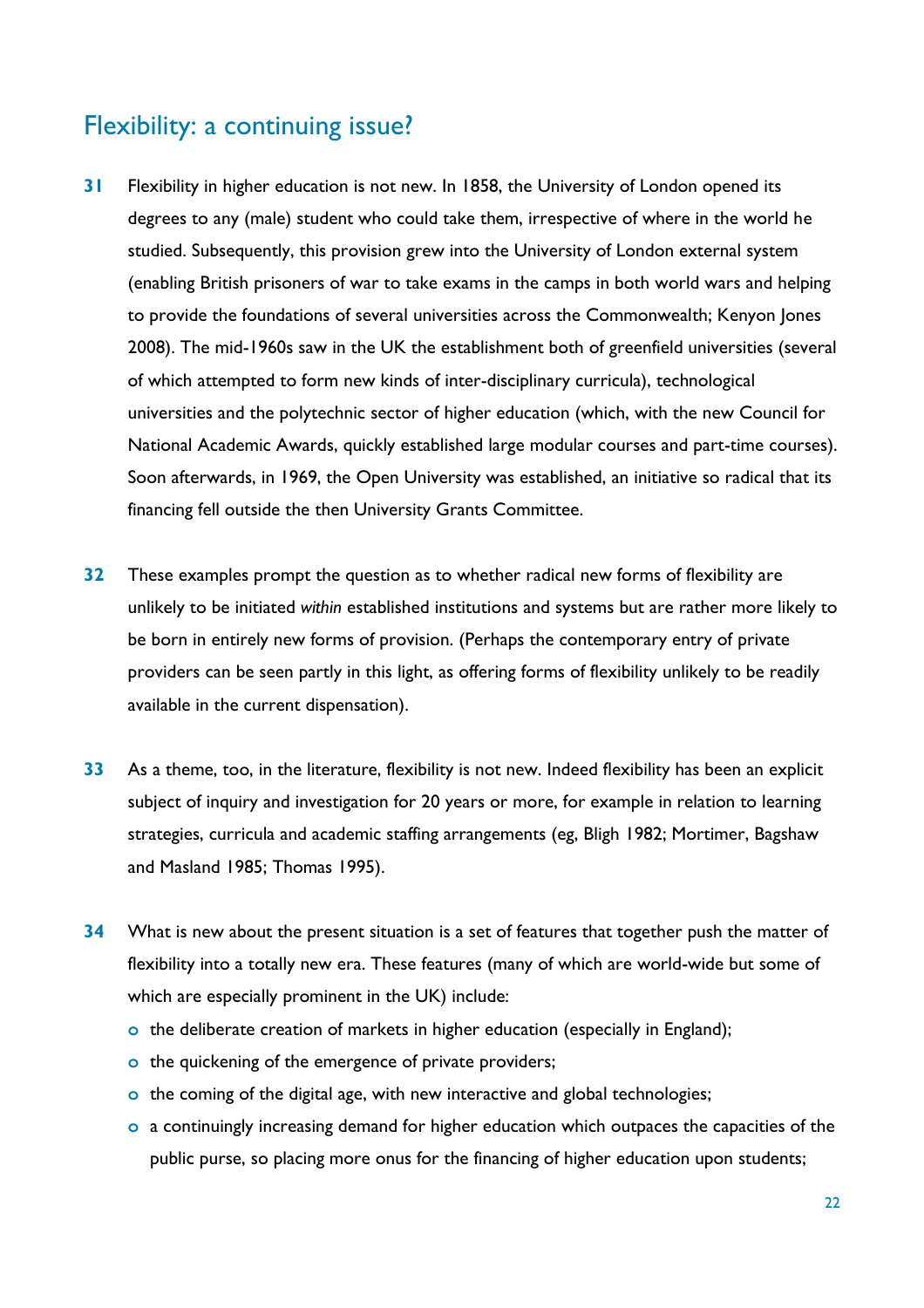- **o** continuing challenges on universities to take on an ever wider array of functions, not least that of 'widening participation', so exerting more pressure in regard to teaching to 'do more with less';
- **o** more sophisticated expectations from employers and the labour market generally as to the skills and aptitudes of their graduate entrants;
- **o** heightened expectations from students that their higher education experience should match their particular wishes and situations;
- **o** rapid change in society and in the world, calling for new levels and forms of responsiveness on the part of universities;
- **o** a recognition that there are many constituencies who wish to have access to higher education that are not well served by traditional forms of provision (those in work, individuals whose lives are mostly 'at home', the disabled, and those geographically distant from university campuses);
- **o** the coming of an age of contested frameworks for comprehending the very world itself, such that individuals are called upon to exhibit (and to possess the capabilities for) a measure of *personal* flexibility.
- **35** These changes together constitute a formidable set of challenges to institutions and herald a situation in which the theme of flexibility is bound now to be part of the higher education debate. In turn, this set of challenges prompts *a need for each university to engage in a serious self-scrutiny as to the extent to which and the ways in which it is suitably responsive to its total environment.*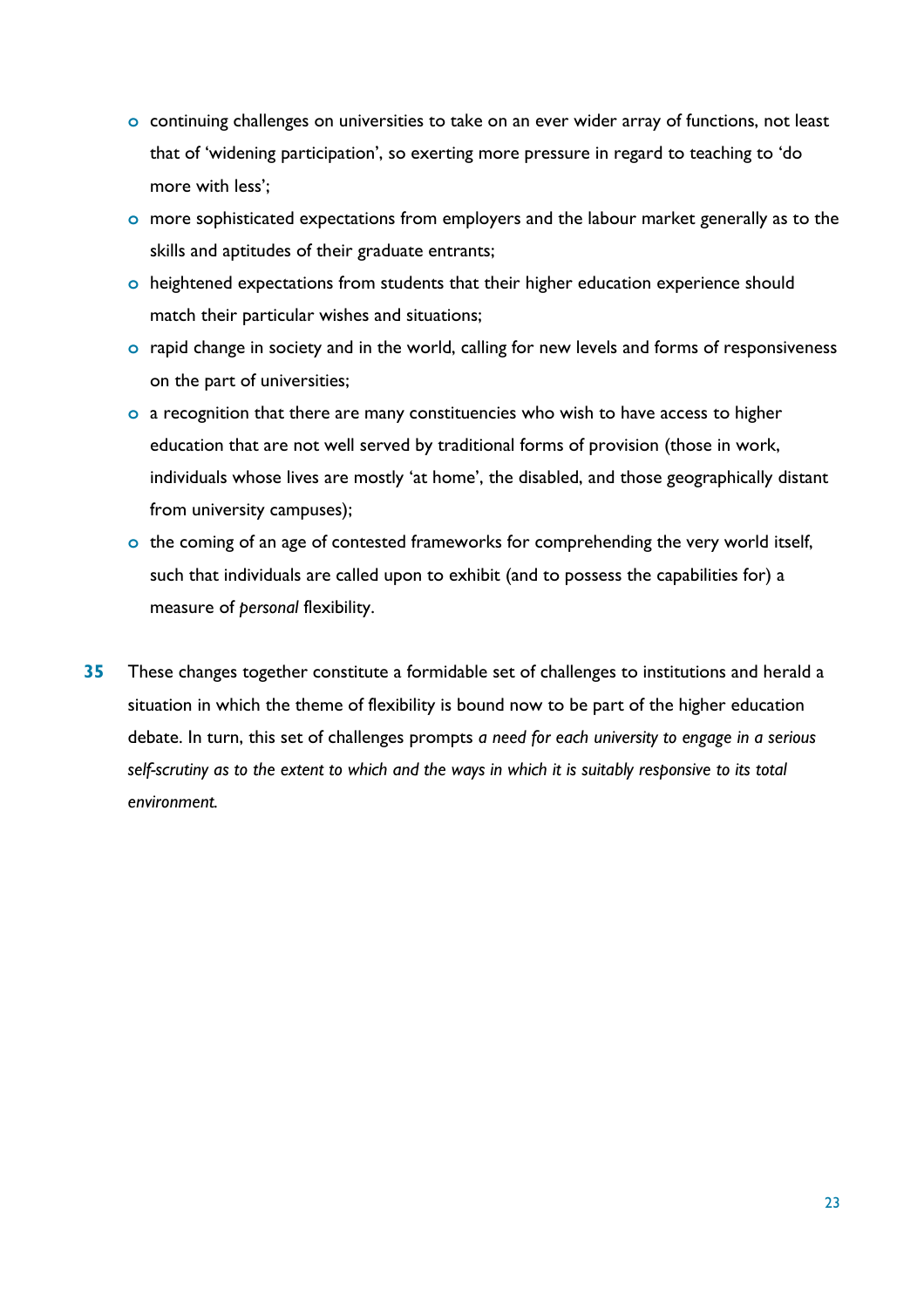### <span id="page-23-0"></span>Wider considerations

- **36** Beyond the immediate challenges (just identified), there is an even wider set of considerations that bear upon the matter of flexibility.
- **37** Universities and higher education are caught up in profound *global dynamics*, to which terms such as 'globalisation', 'neoliberalism' and 'cognitive capitalism' can hardly do justice. It is a world characterised by rapid and incessant technological change, of the proliferation of profound conceptual and value dispute, of near instantaneity (in which, for instance, massive global financial processes occur in micro-seconds through inter-connected and automated computer systems), of digital (social) networking and communication, and of a compression of spaces (in which 'the global village' comes alive as a daily experience for many across the world).
- **38** This is a *fluid, unstable world* and a world marked by a competitive ethos. In such a world, speed is power: 'the greater the speed, the greater the control' (Virilio 2005). It is a world, too, in which connections are crucial (between individuals, institutions and systems). And it is a world that calls for continuous learning, at the levels both of individuals and institutions. '*The learning university*' is no longer an option but a necessity.
- **39** Challenges befall universities in this milieu. A major challenge is that of responsiveness: *can measures of flexibility be injected into educational systems and processes to provide the necessary levels of continuing responsiveness?* This is a flexibility borne not merely out of institutional survival but of a proper desire to see institutions realising the potential of the new spaces that are opening for higher education.
- **40** Placing the key issue before us here at this high level of generality opens all manner of further challenges at all levels of higher education. Paths beckon towards educational provision that is less bounded by timeframes, less located in particular places and with more open relationships between teacher and taught. These are considerable challenges for large institutions that have over time developed their own procedures, regulations and ways of going on. *Ethos and collective understandings are not easily modified*. Hardly surprisingly,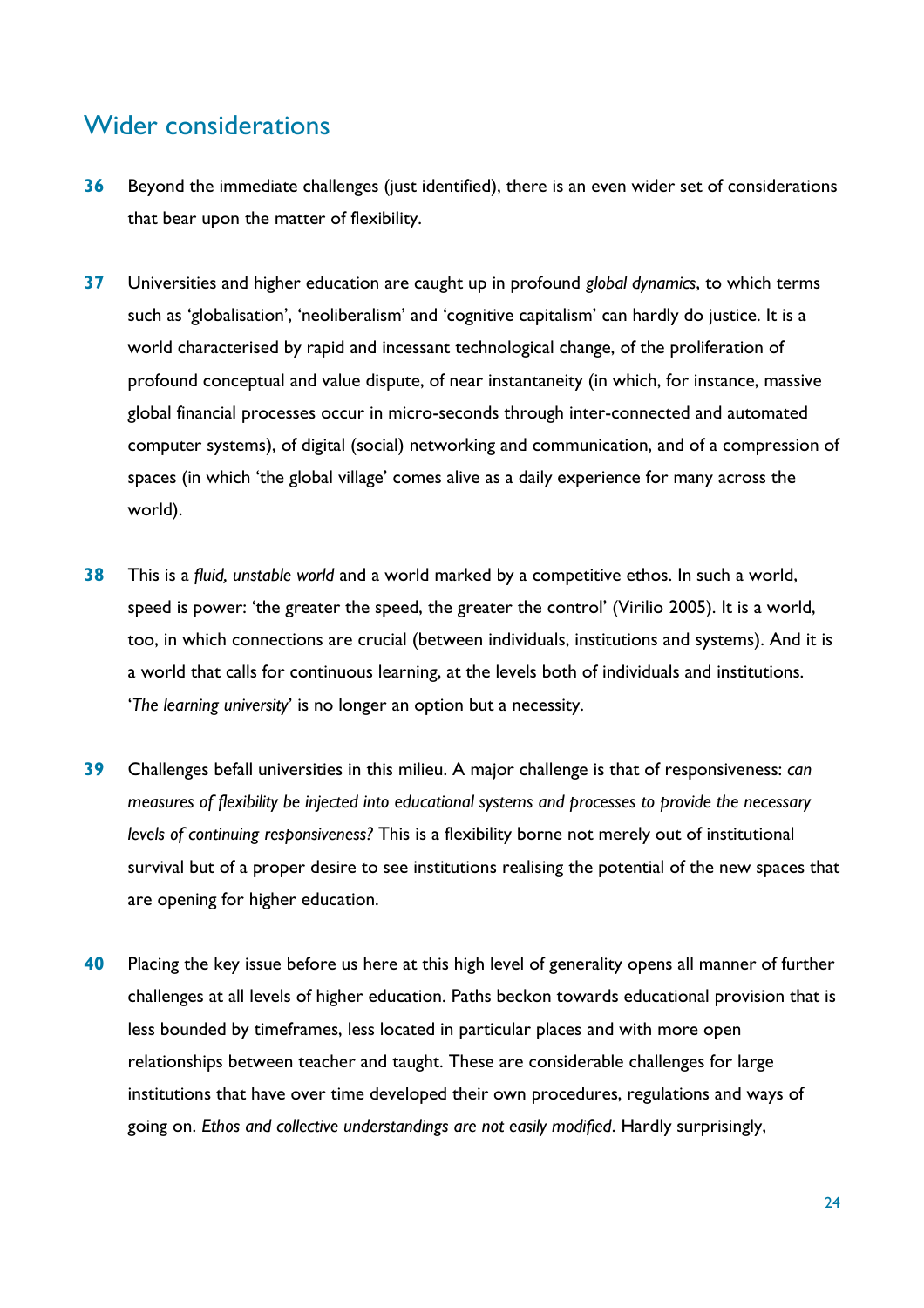organisations are emerging (especially in the private sector) that are ready to establish new educational systems infused with an ethos of responsiveness.

**41** Accordingly, the matter of flexibility brings complexity not just in systems and technologies but in ways of understanding just what an institution of higher education might be and *what a valid student experience might look like*. More than mere complexity, this is a *supercomplexity* (Barnett 2000) in which our very concepts of 'higher education', 'teaching', 'learning' and 'student' are all challenged fundamentally and (now) continuously. Just as higher education systems, structures and technologies need continuously to be adaptive so too, it appears, there should be a flexibility in our ways of thinking about higher education. There can be no freezing of key concepts.

#### Flexibility and innovation

- **42** A distinction should be made here between *flexibility* and *innovation*. There is perhaps sometimes a tendency to point to examples of innovation – in systems, in technologies, in institutions – as if they themselves are examples of flexibility. Such a conflation should be avoided: *flexibility and innovation are sharply different ideas*. After all, an innovation may itself lead to *inflexibility*. Having taken on, say, a new digital platform or delivery system or mode of communication with students, its adherents may be so wedded to it that it becomes sedimented, a fixed part of the landscape not to be tampered with. Or, and even more perniciously, it comes to embed ways of thinking – about educational processes or about what it is to be a student – that themselves come to lock in fundamental ideas. Especially when driven forward as a matter of fiat, innovations can quickly become ideologies that act as a brake on thinking and action. Simply to point to 'the need for innovation' or to innovations or to systems redesign – even if actually in progress – is not in itself, therefore, to point to instances of flexibility.
- **43** Correspondingly, a *conflation between flexible learning and technology-enhanced learning should be avoided*. While much flexibility is, today, significantly enhanced through technological innovations, it is entirely possible for programmes and modules delivered online to offer little if any flexibility to learners, especially if similar enrolment and completion dates, together with assessment deadlines, to parallel face-to-face delivery are imposed. At the heart of the flexible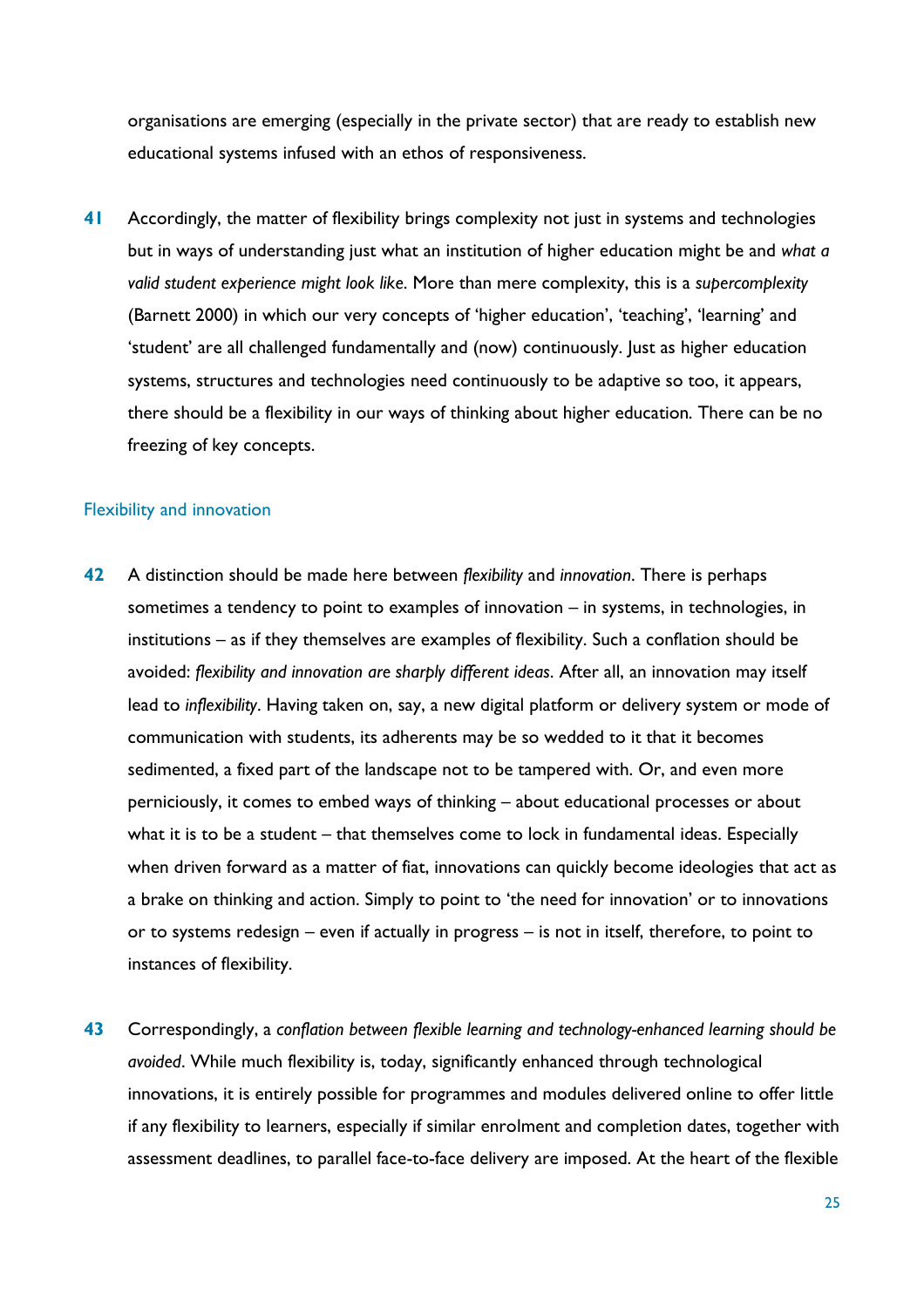learning agenda is the notion of student *choice* in how, when, where, what and at what pace they learn (something echoed in HEFCE's 2011 Strategy Statement, Opportunity, Choice and *Excellence in Higher Education*) and although, as this report indicates, affording students such choice is a complex matter, it is not to be felt to be a *necessary* concomitant of online provision.

#### Knowledge changes

- **44** This report focuses on flexibility in relation to educational processes but a contiguous part of the context here is that of emerging forms of flexibility in relation to *research processes*. Here, too, flexibility is found – or is urged – at all kinds of levels. Not only is flexibility a matter of the ways in which disciplines might open themselves to each other (in transdisciplinarity; in pluridisciplinarity) and of the ways in which researchers are expected to work (in transnational teams, in new forms of 'publication') but it is a matter evident at different levels of *knowledge production*. For example, the European Commission is envisaging new forms of research collaboration across Europe so as to form a 'European Research Area', to become 'a byword for creativity, excellence and efficiency – and the catalyst for a new Renaissance in the way we think, act and research globally.' (European Commission 2009).
- **45** Such seismic changes occurring in knowledge production, knowledge management and research processes are bound to have implications for higher education, even if we can barely glimpse what they may be. It is not just that programmes of study are increasingly seeking to bring research explicitly into undergraduate curricula (with a language of 'research-led' and 'research-based' teaching and so forth); more broadly, it is that as research processes become more fluid and more international, so the higher education experience will itself need to be responsive to this more liquid character of knowledge creation. These phenomena call, we might say, for a heightened *epistemic flexibility* within curricula.

#### Personal flexibility and systems flexibility

**46** These observations (both those about fluidity in knowledge creation and circulation and earlier considerations about the instability and fluidity of the contemporary world) lead to a key point. Matters of flexibility cannot be confined to talk about systems (including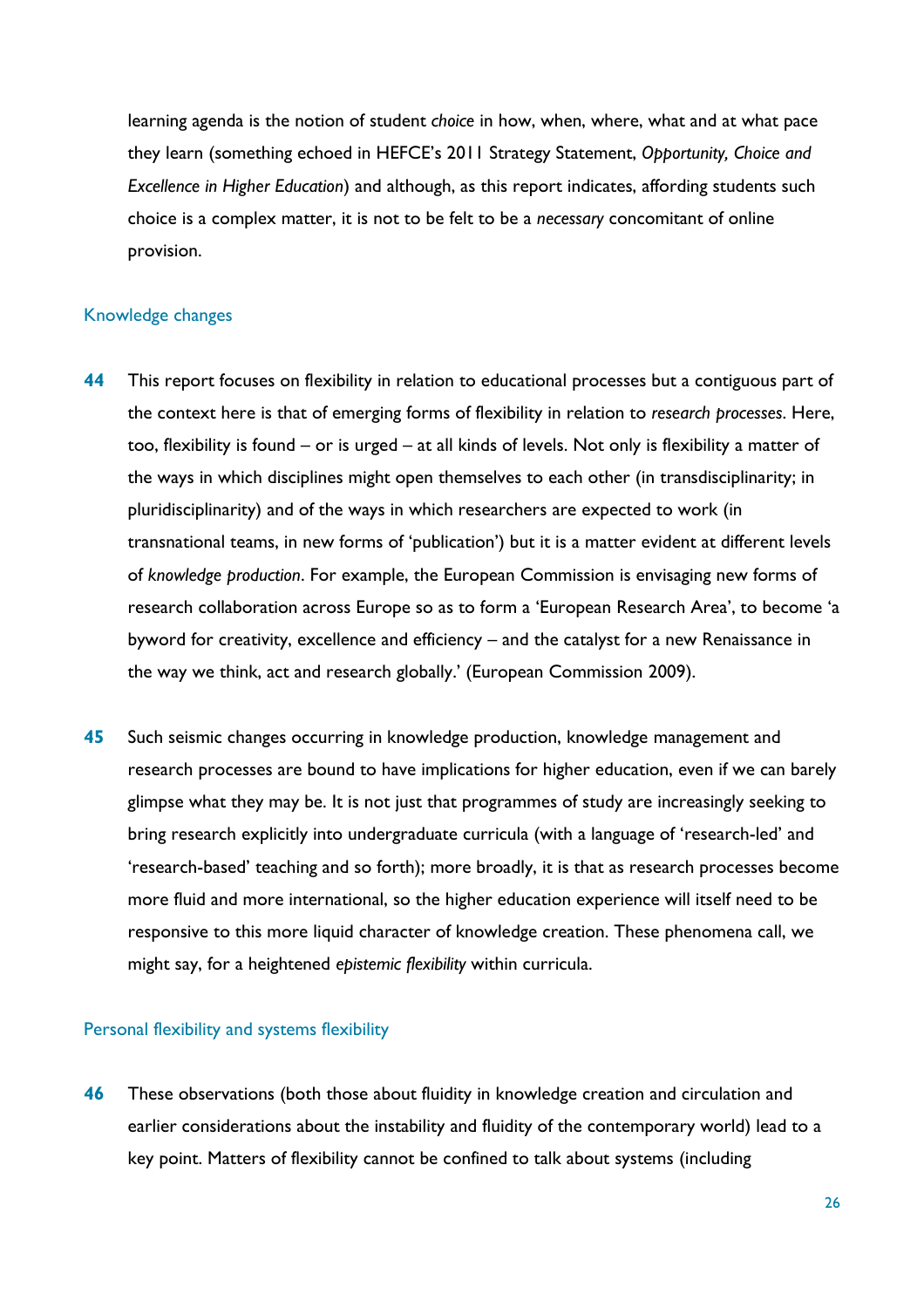institutional, national and even global systems). *Systems flexibility* is not an end in itself but more properly *becomes a means to assist in helping students to take on personal forms of flexibility so that they may be better equipped to face and, indeed, contribute to a fluid and unstable world*. This single observation – and this distinction between systems flexibility and personal flexibility – has profound implications for this report.

- **47** There is a huge educational challenge lurking here, for there may be an unwitting temptation to remain within systems and technical modes of thinking and action. In speaking of students becoming more flexible, what has fundamentally to be included is a sense of *students as persons*, not merely as handlers of (changing) knowledge or as the (adaptable) possessors of skills (even 'complexity skills'). Rather, what is called for is a sense of students developing as the bearers of certain kinds of dispositions and qualities (Barnett 2007) that, together, are likely to enable graduates to be oriented towards the world by *a spirit of flexibility*. If the world is presenting graduates with all kinds of unpredictable situations, ideas, conflicts, value predicaments and so on and so forth, any amount of knowledge and skills is not going to be sufficient for an adequate response. What is necessary is that graduates be flexible people able and willing to respond to a world of uncertainty and personal challenge.
- **48** These considerations are given added point by the challenges and the opportunities being opened by digital technologies, especially with 'second-life' personas (Warburton 2009; Savin-Baden 2013) and the re-presentation of educational tasks in the form of games. Opening here are profound issues of the identity of the student and of the relationship of the student to 'the real world' (and, more formally, the matter of subjectivity in cyberspace, a matter that Slavoj Zizek among others has recently been tackling (Pelletier 2005).
- **49** Accordingly, in addressing the matter of flexibility in higher education, this report will hold in view – perhaps uneasily at times – both the spaces of systems and structures and also those of personal qualities and dispositions, for flexibility needs surely to be evident in both territories. And these two sets of considerations – *systems* flexibility and *personal* flexibility – may at times be in conflict with each other.
- **50** As suggested, this seemingly innocuous point has a major implication. It is that a concern for *learner flexibility* – as we may term it – will raise particular issues for *pedagogical flexibility*. We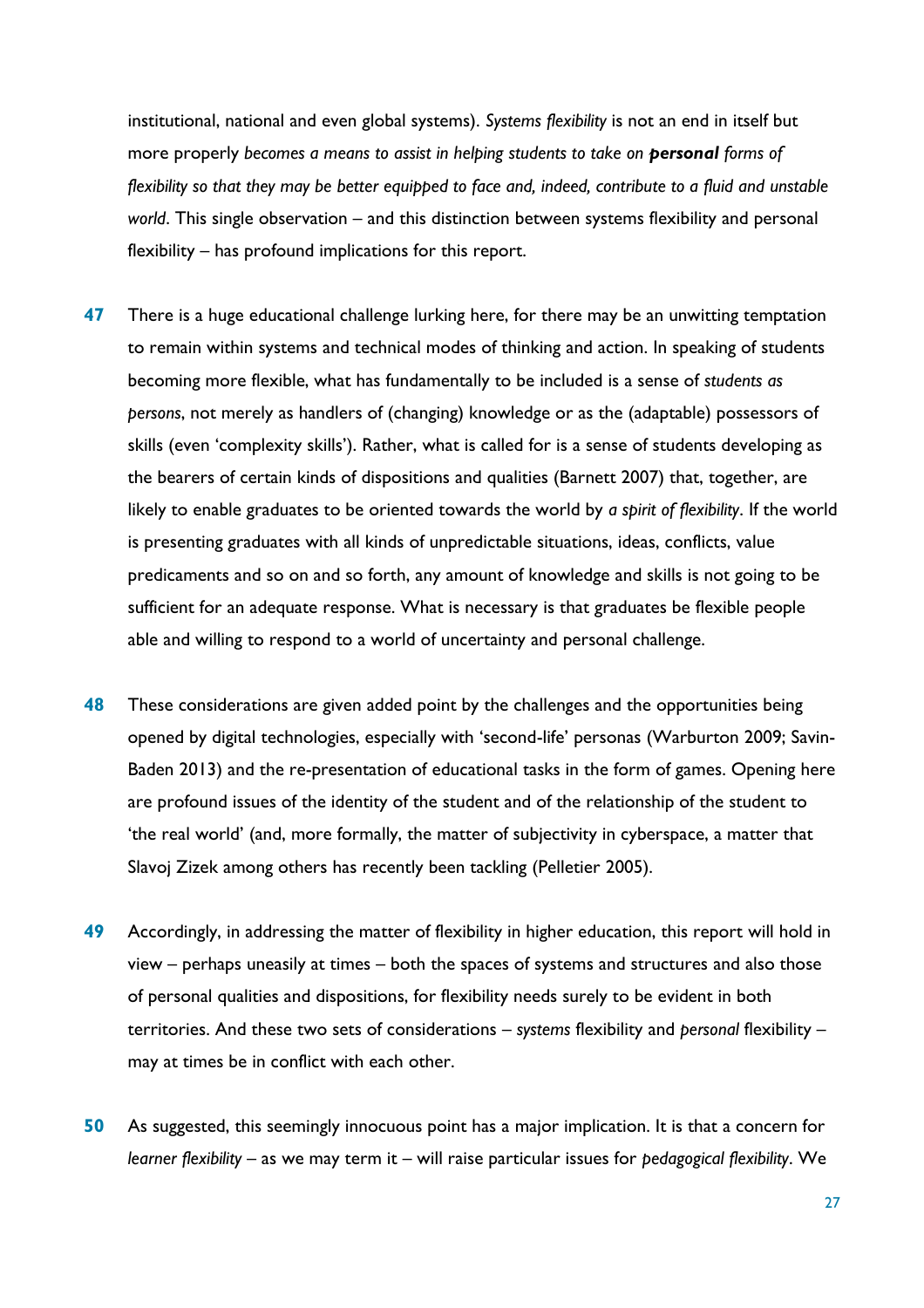cannot hope to bring about the personal transformations required to enable graduates to prosper in an uncertain and challenging world unless the attendant pedagogical processes themselves exhibit forms of flexibility.

- **51** However, the reverse does not hold*. It is not the case that flexible pedagogies and curricula or flexible institutional arrangements will, in themselves, bring about learner flexibility*. For that, some measure of educational control and together with the direction and the maintenance – or even the imposition – of boundaries and rigid frameworks may be necessary. Otherwise, flexible education systems may produce unduly *limited* educational outcomes, with graduates narrow in their capabilities and ill-fitted to cope with the challenges of the  $21^{st}$  century.
- **52** Accordingly, in pursuing an agenda of flexibility, tensions may arise. A concern to bring about learner flexibility may call for autonomy and professional responsiveness on the part of the teacher – and so a heightened degree of *teacher flexibility*. But such flexibility right at the heart of the teaching process – such *pedagogical flexibility* – just may on occasions conflict, say, with a drive to establish new systems aimed at a greater flexibility at the national or institutional levels. An extensive use of video-streamed professorial lectures – so enabling students more to study in their own time and place – may have the effect of *reducing* interaction among students or of *lessening*, on the part of students, a need to confront and engage with material or situations in which students' dispositions and qualities for learner flexibility might be challenged.
- **53** There just may be, accordingly, tensions between flexibility within *students-as-persons* and flexibility within *students-as-consumers* of a programme of study.
- **54** Such tensions and consequent differences in decision-making arise in part as a result of *value conflict* within higher education. For some, the flourishing of *students-as-persons* is central, and 'flexibility' should be worked through so as to help students-as-persons realise their full potential in a world itself marked by value conflict. For others, key is the maximising of *students-as-consumers*, with an eye to their economic performance. For yet others, it is the efficiency of institutions that counts, bound in as they are by national audits, the promulgation of performance data, and an ever-tighter qualifications framework. And for others, reducing the unit costs of higher education may be the main consideration in promoting more flexible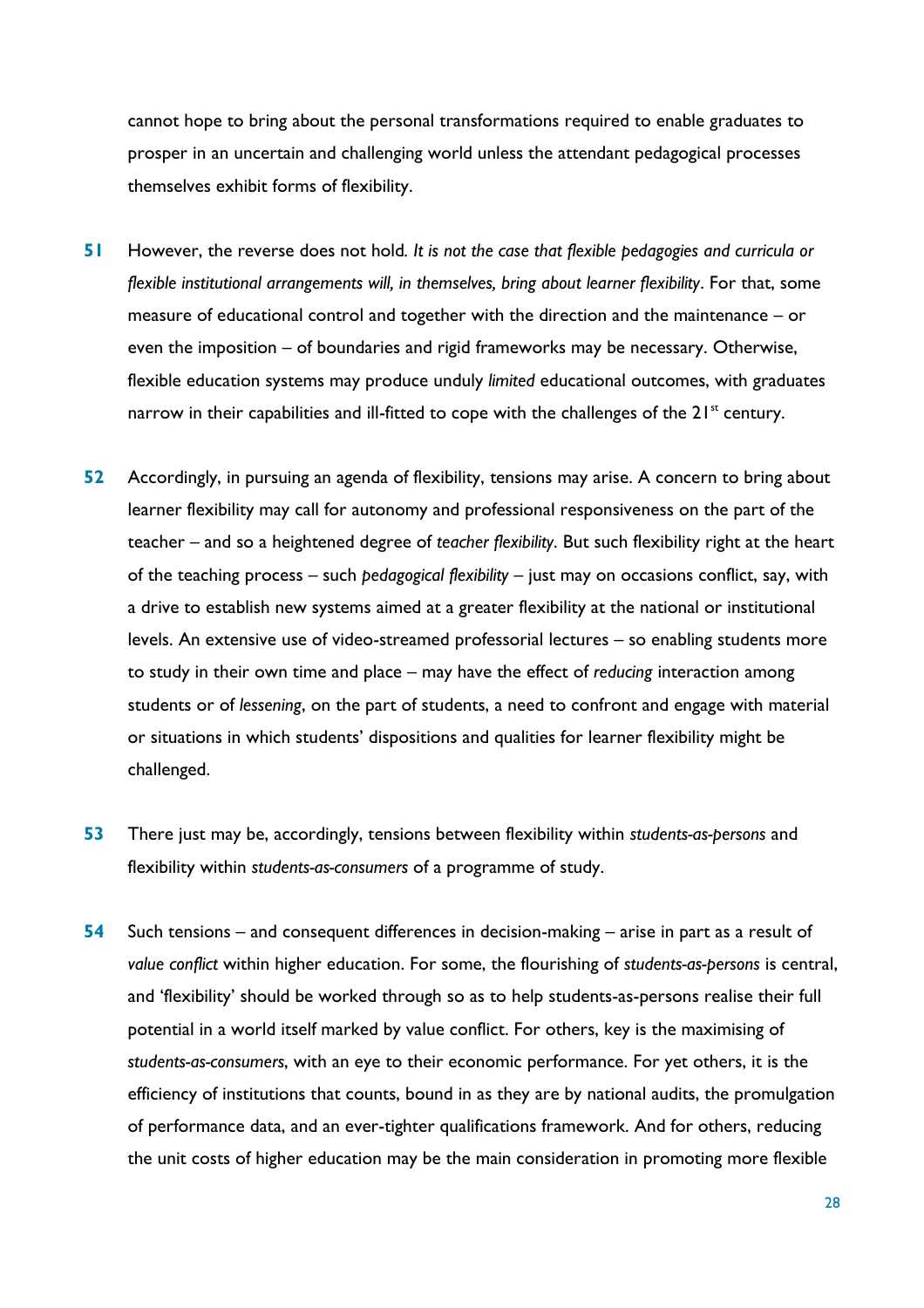provision. *It should not be assumed – or suggested – that all of these values are realisable simultaneously.* To the contrary, that they will conflict with each other has to be acknowledged. *'Flexibility' cannot be all things to all persons, interests or institutions*.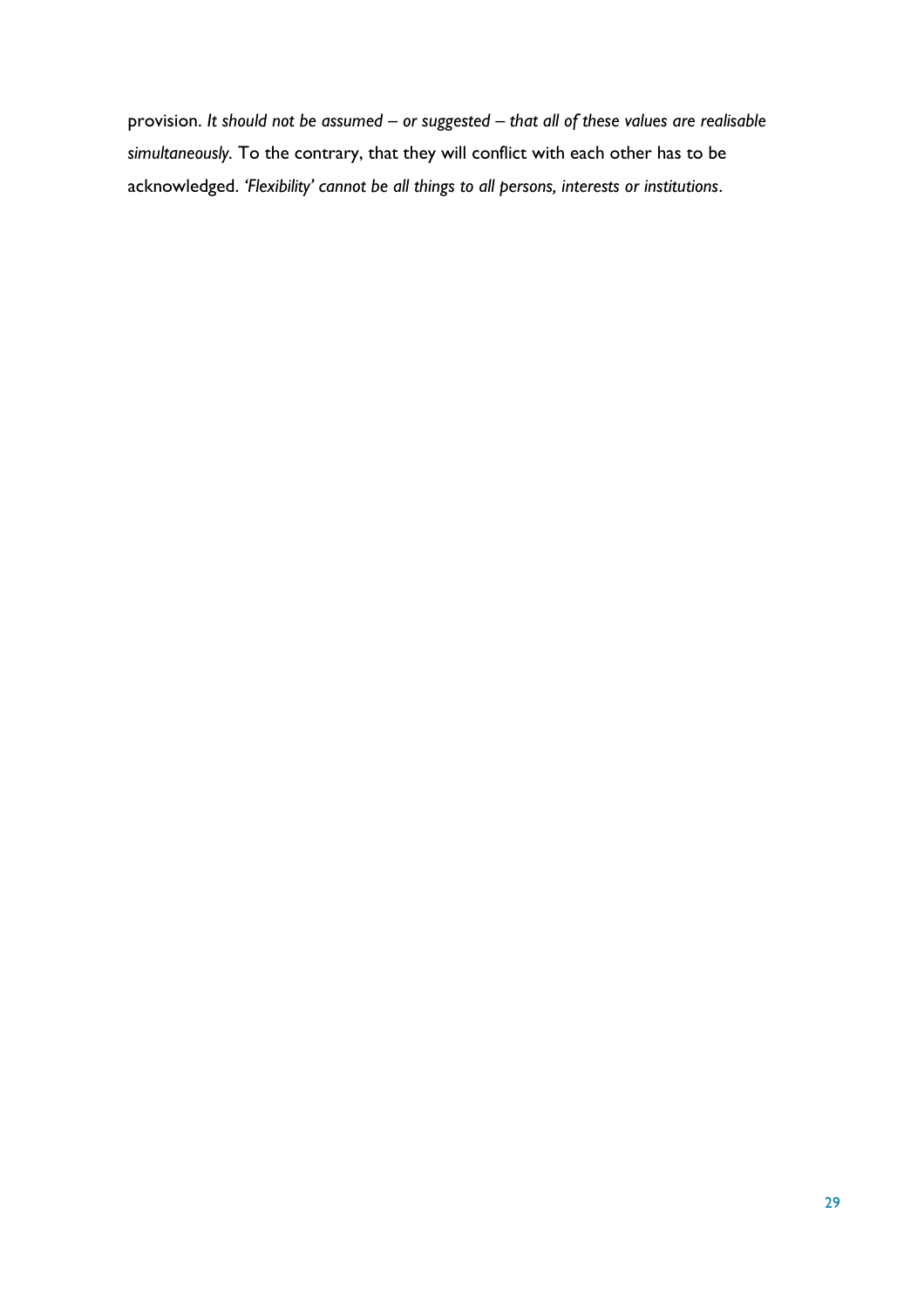# <span id="page-29-0"></span>Meanings of flexibility

- **55** 'Flexibility', it is apparent, is an umbrella term and even a diffuse term that seeks to do justice to a family of concepts.
- **56** As noted, flexibility may be exhibited on a number of levels, and we may distinguish four levels of flexibility:
	- **o** *sector flexibility*: to what extent does the sector as a whole (including state agencies) offer and/or encourage flexibility in the ways in which students gain their higher education experience?
	- **o** *institutional flexibility*: in what ways and to what extent might an institution itself be flexible, in responding to students' emerging needs and wishes?
	- **o** *pedagogical flexibility*: in what ways might teaching processes evince greater flexibility in their engagement with students as learners? To what extent do academic teachers have personal control to respond to students as individuals and to vary their pedagogical stances? How open, how flexible, is the pedagogical relationship between teacher and taught?
	- **o** *learner flexibility*: to what extent do students have choice over the *modes* of their learning? In what ways might learners as future graduates be encouraged and enabled to develop their own forms of flexibility, in engaging with the wider world?
- **57** As noted, there will be tensions in the ways in which these levels interact with each other. A determination to drive up sector flexibility or institutional flexibility may actually work to *reduce* pedagogical flexibility or learner flexibility. A teacher's desire to so orchestrate the pedagogical environment that his/her students may develop certain kinds of capacities flexibly to respond to a challenging world may conflict with her/his students' own study preferences as to where, when and how they learn.
- **58** But still, just how might flexibility be understood in itself? Three concepts of flexibility can be distinguished according to their orientation:
	- **o** *'flexibility' as in flexing*: to what degree is a system or entity able to bend, or respond in other ways, to a changing and perhaps a turbulent environment, without itself being imperilled? Can the system maintain its own integrity while also being flexible? This might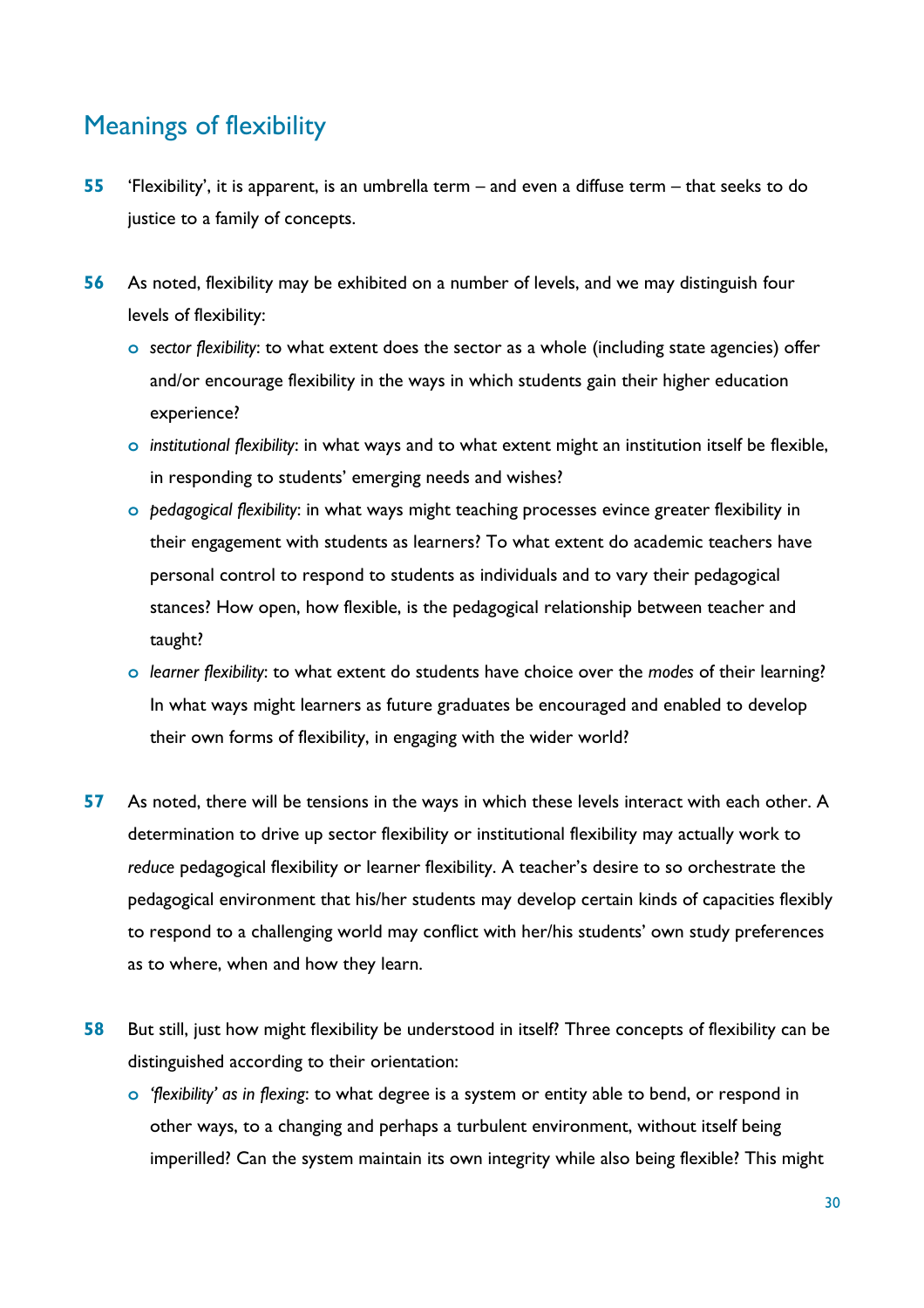be termed a *structural flexibility* (abandoning the caps either on student numbers or fees – or both – might *prima facie* inject more flexibility of a kind into the UK sector but possibly at a cost of reducing the collective ethos of the sector as a whole, as institutions become ever more competitive one-with-another);

- **o** *'flexibility' as enterprising*, being innovative and being entrepreneurial, and even embarking on deliberately 'disruptive' teaching and curricula strategies and student-institutional relationships. As mentioned, innovation in itself cannot be a sign of flexibility; it becomes a sign of flexibility when being innovative becomes part of the ethos of the system. This idea has application at the level of a student, for students themselves can come to form qualities and dispositions that enable them to be innovative or enterprising as part of their character. In this idea of flexibility, too, there lies a sense not only of learners as agents but even of *universities* as agents (cf List and Pettit 2011) as they engage flexibly – with purpose and adroitness – *w*ith their environment. At both the individual and institutional levels, this might be termed an *agentic flexibility;*
- **o** *'flexibility' as responding to situations in the world empathically and appropriately*. Here lies a sense of the world presenting all the time with different situations, each calling for its own levels of attunement (for example, the doctor in his/her transactions with patients, where patients with the same malady will present with their individual circumstances and anxieties and so require and deserve a very particular response). We may term this an *empathic flexibility*. Such flexibility comes into its own in the ways in which institutions connect both with students and with their teachers: to what extent is there present – for example, in developing measures of 'student support' – a suitable level of personal understanding and empathy?
- **59** Each of these three concepts of flexibility interact in complex ways with all four levels of flexibility. (The exploration of those inter-relationships lies outside the scope of this report.)
- **60** The idea of flexibility is still far from exhausted, for it has application in different dimensions, in space and time.
	- **o** In *space*, we can inquire as to the extent institutions or processes permit flexibility so far as the *location* of learning is concerned and we can also examine the flexibility present in the *configuration* of all the elements that make for a student experience within an institution.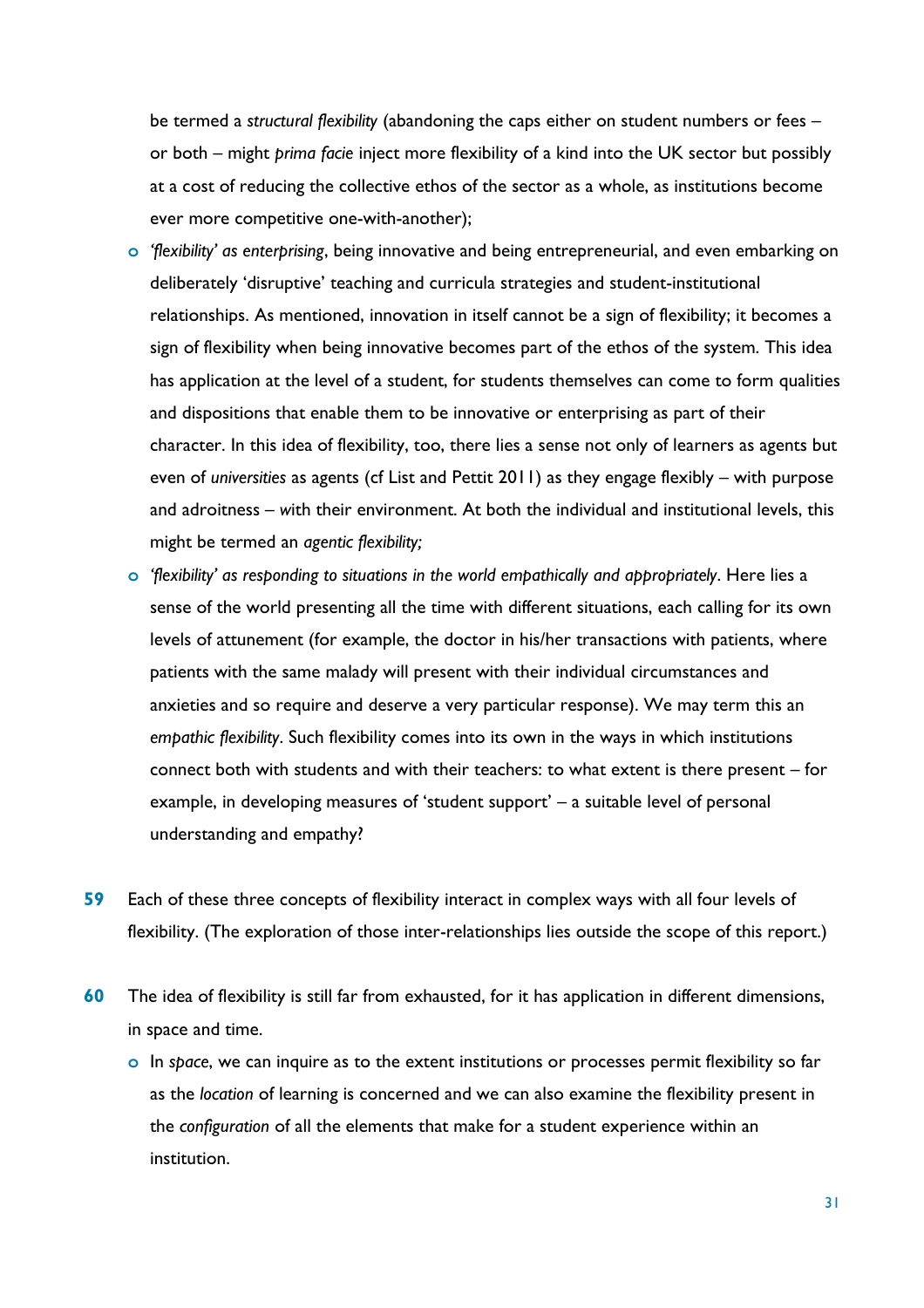- **o** Spaces, it should be noted, can be global (for instance, in talk of 'the student as global citizen'), immediate (for instance, in the learning spaces of the classroom itself) or virtual (students conducting themselves in virtual learning environments in which they can meet each other and can explore all manner of places, both 'real' and virtual). (cf Boddington and Boys 2011) In relation to classroom spaces, there is evidence that reconfiguring classrooms into flexible learning spaces can have a profound effect on the level of student engagement (Neill and Etheridge 2008). In other words, quite local and, in a way, smallscale and somewhat invisible, innovations can significantly alter the character of pedagogical space and intellectual space.
- **o** In *time*, we can inquire as to the extent to which institutions permit flexibility in the pacing of a student's programme of study, in its congestion or otherwise (there is a contemporary concern with the apparently few face-to-face curriculum hours in UK higher education), and in the rhythms of the student experience (how long might a student wait to receive feedback on an assignment?). But we may also inquire into the rhythms of a programme of study: does it allow the student flexibility in learning speeds with time, say, for reflection as well as having to press on to meet assignment deadlines?
- **61** These three facets of flexibility *levels*, *orientation* and *dimensions* indicate that flexibility is a highly fluid, not to mention ambiguous, concept. This is a dynamic and unstable situation, with multiple processes criss-crossing each other, and all the time taking on new configurations, as different interest groups spot possibilities. Four points arise.
	- **o** Who could not be in favour of 'flexibility'? It is an hurrah concept: in general, flexibility is felt to be a valuable quality and one to which individuals and groups will wish to align themselves (whether in relation to systems, persons or ideas). Who, after all, would want to be thought of as *inflexible*? (As it happens, some are happy to assume this very label; Baggaley, J. 2011). But the general predisposition positively to identify with the term 'flexibility' results in its becoming a somewhat empty concept (an 'empty signifier' indeed; Laclau 2006). The question therefore should always be pressed: just what kind of 'flexibility' is being proposed or is on offer? Which or whose interests does it serve? And what are its effects?
	- **o** Flexibility being such a fluid and indeed inchoate and elusive concept, with rather loose attachments to specific settings, it can be – and is – called up to meet many if not all of the alleged shortcomings in and challenges facing higher education. Some vigilance is called for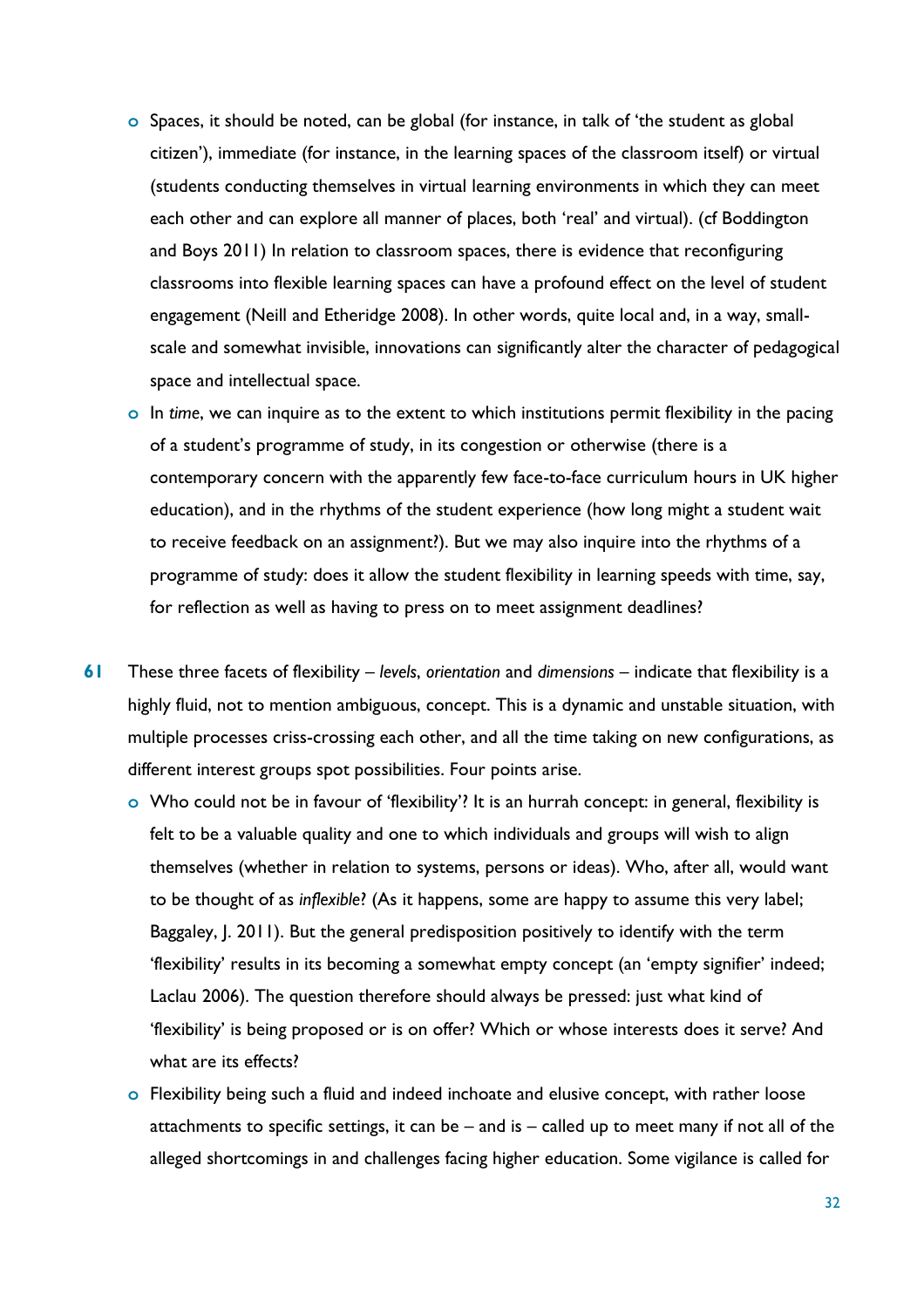to combat this tendency to over-endow flexibility with expectations. In particular, *'flexibility' should not be called in aid to supply some simple technological fix to highly complex educational, policy and resourcing challenges*.

- **o** The very complexity of this field enables groups with different interests and perspectives to talk enthusiastically about flexibility when they have contrasting and even conflicting ideas, expectations and values. Such conflicts are rarely brought out into the open and may go unrecognised, so vitiating efforts to change matters on the ground in a coherent fashion. Institutional managers have a responsibility to bring out such differences of viewpoint so that they may be properly brought into a constructive dialogue with each other.
- **o** Being an open and emergent field, the matter of flexibility can never be exhausted. New possibilities will continually arise. New horizons will open. New situations can be glimpsed. What it is to be flexible in higher education, accordingly, is as much a matter of the *imagination* as it is about bringing about a particular change in actions and systems in given situations. (We must return to this point.)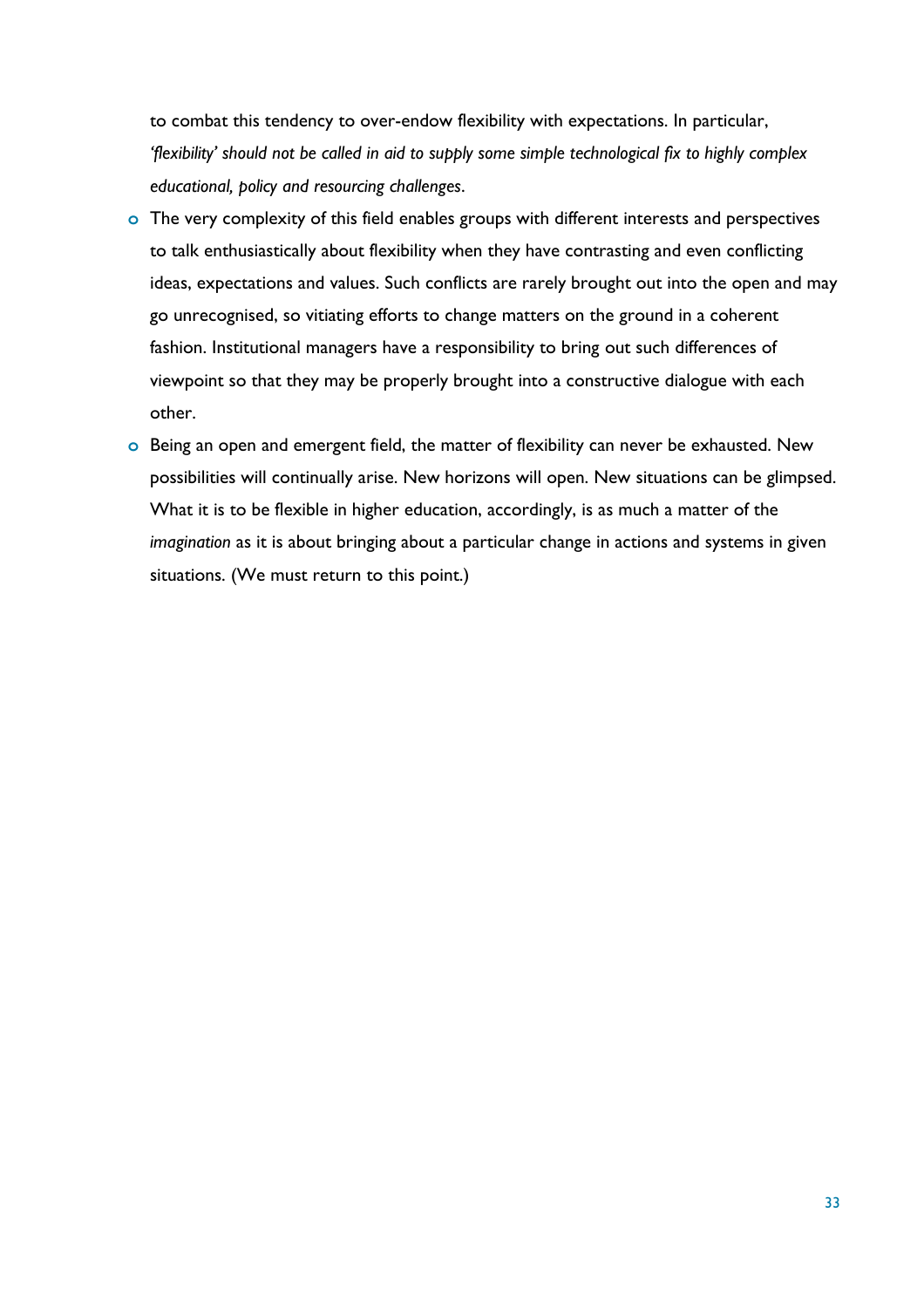# <span id="page-33-0"></span>Key questions

- **62** Against the background of the considerations so far raised, some key questions surely arise in relation to any development, project, initiative or policy being heralded under the banner of 'flexibility':
	- **o** What exactly is being proposed?
	- **o** Precisely what form(s) of flexibility does it offer?
	- **o** Who is proposing the initiative or development in question?
	- **o** For what purpose?
	- **o** Is what is being proposed a matter of achieving traditional ideas of higher education in new ways, *or* is it a matter of realising quite new ideas of higher education?
	- **o** What interests does it serve? What are its associated values?
	- **o** What is its likely outcome? In particular, how does it advance or what effect is it likely to have on the educational experience of the students concerned?
	- **o** Are there any possible unintended outcomes?
	- **o** Might the proposed initiative even close off other forms of flexibility?
- **63** A list such as this might be taken up by national bodies and so forth in any evaluation of flexibility either across the sector or within individual institutions but it might also help to inform institutions' own internal self-reviews.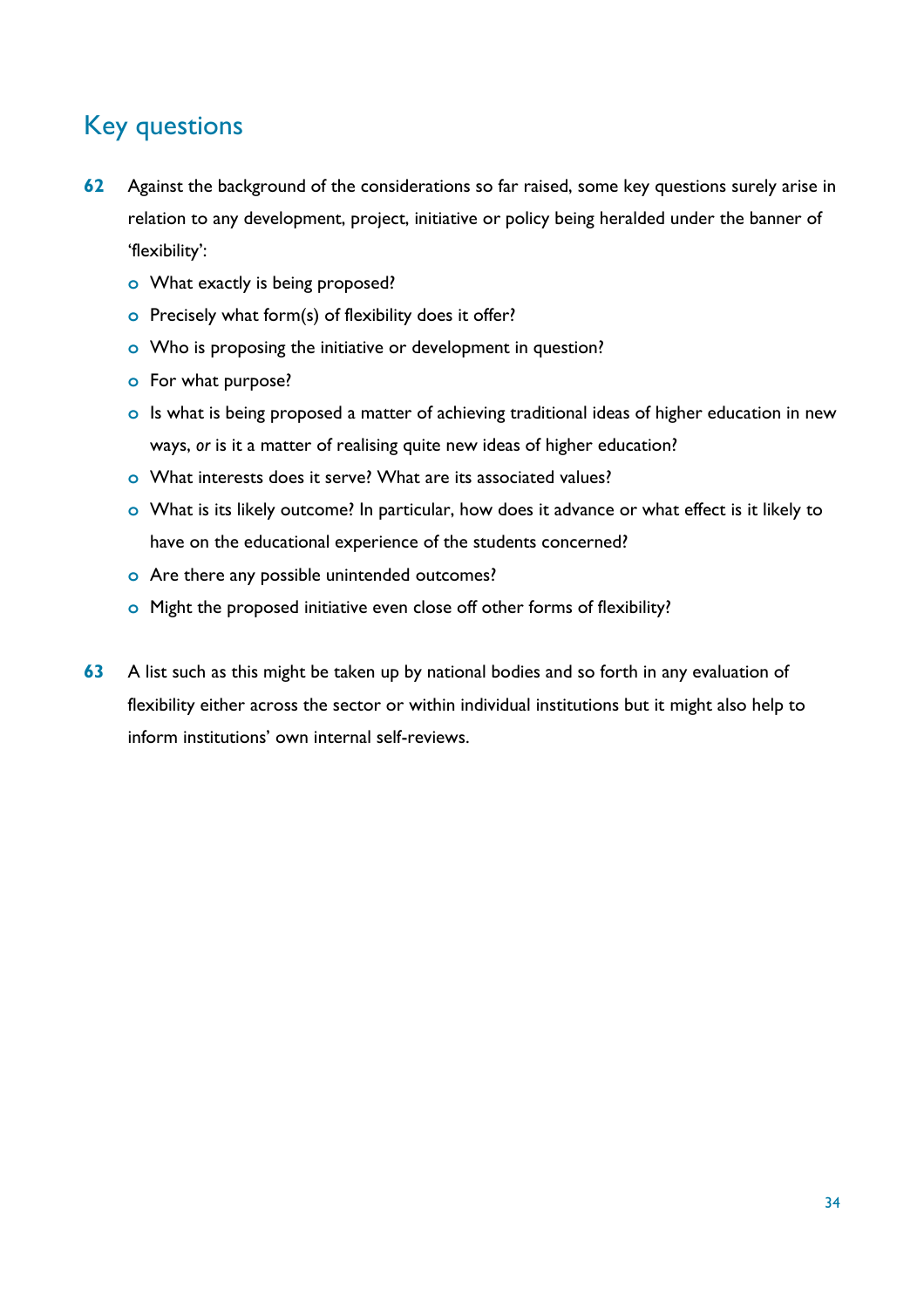## <span id="page-34-0"></span>Key issues

### <span id="page-34-1"></span>**Markets**

- **64** The marketisation of higher education in the UK exerts a double requirement for flexibility. New providers – particularly new *private* providers – look to be able to offer both access to higher education and forms of learning experience that are more flexible than traditional patterns (among public sector institutions). At the same time, as they are drawn into ever more competition, both among themselves and with private sector providers, *public sector* providers also seek to be more flexible, both to respond to students-as-customers and to establish a distinctive pedagogical brand in a more marketised system.
- **65** The development of higher education markets, accordingly, is bound to generate a demand from providers to be free to offer more flexible patterns of provision; and they will, in any case, experiment to – and test – the limits of any existing regulations and audit requirements.
- **66** The following question arises therefore: where drives towards greater flexibility derive from an interest in taking advantage of – and competing in – wider student markets that are opening, to what extent is the potential for *educational* benefit being underplayed?

### <span id="page-34-2"></span>**Demand from students**

**67** We may conjecture that students will also exert their own demands for greater flexibility. While students are often quite conservative in their expectations of higher education, there is nevertheless evidence that they are looking for more flexibility in the ways in which courses are made available, especially given (in the UK) students' heterogeneous situations. In increasing numbers, individuals while in employment are likely to want to take advantage of higher education; others will want to take a break in their studies or want to maintain their studies while living away from their registered institution; yet others will have particular learning needs; and yet others want to study at a faster – or more steady – pace than their peers. Consequently, that students might exert their wishes for *more flexibility* is entirely understandable. In general, however, it appears that students are looking for more flexibility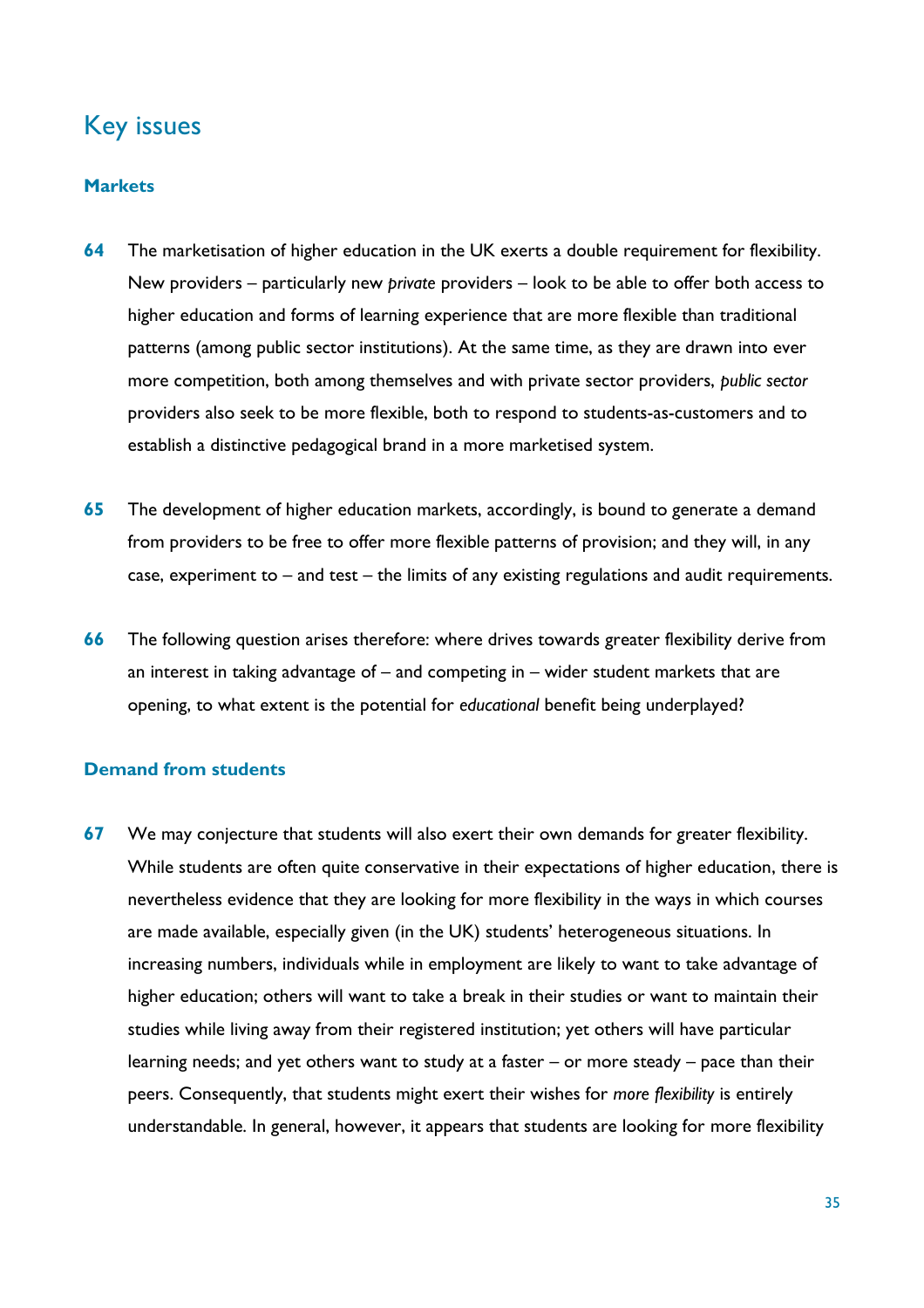in ways that are integrated with the conventional offer (Green 2002; Phillips et al 2004); in other words, for a so-called blended approach.

- **68** Since most students in the UK are already paying a substantial level of fee and the fee levels may rise, possibly significantly in the future – it would hardly be surprising, too, if students felt that they had some leverage in expressing their preferences for the higher education experience that most suited them. They would, therefore, be looking for a higher level of optionality (in choosing the curricula and learning arrangements most suited to their needs and wishes).
- **69** In this situation, flexibility becomes a matter of *push-pull*, a territory in which the perspectives of institutions-as-suppliers and students-as-customers will engage. It cannot be assumed in advance that those perspectives will always coincide. Students may want the flexibility of having more or less open access to their tutors (for increased feedback) while institutions, intent on efficiency gains or cost reductions or determined to give research an even higher priority, may seek to drive forward with platforms and arrangements in which teacher and taught are held at ever greater distance.
- **70** There are, therefore, limits to flexibility and where those limits are to be placed is a matter of judgement; and different institutions will place those limits differently.
- **71** Partly, such institutional differences in responding to students' wants is a reflection of the market situation, for institutions and their students stand in varying market relationships to each other. In some situations, neither may an institution feel a need to be as responsive as some other institutions *nor* may their students be pressing for wide forms of flexible provision.
- **72** The question arises, therefore, as to whether, in supplying students with greater flexibility so as to meet their *wants*, institutions are paying less attention to students' educational *needs*. Are students necessarily well-placed to determine their own educational needs, if higher education is fully to realise its potential in forming life projects and life capabilities?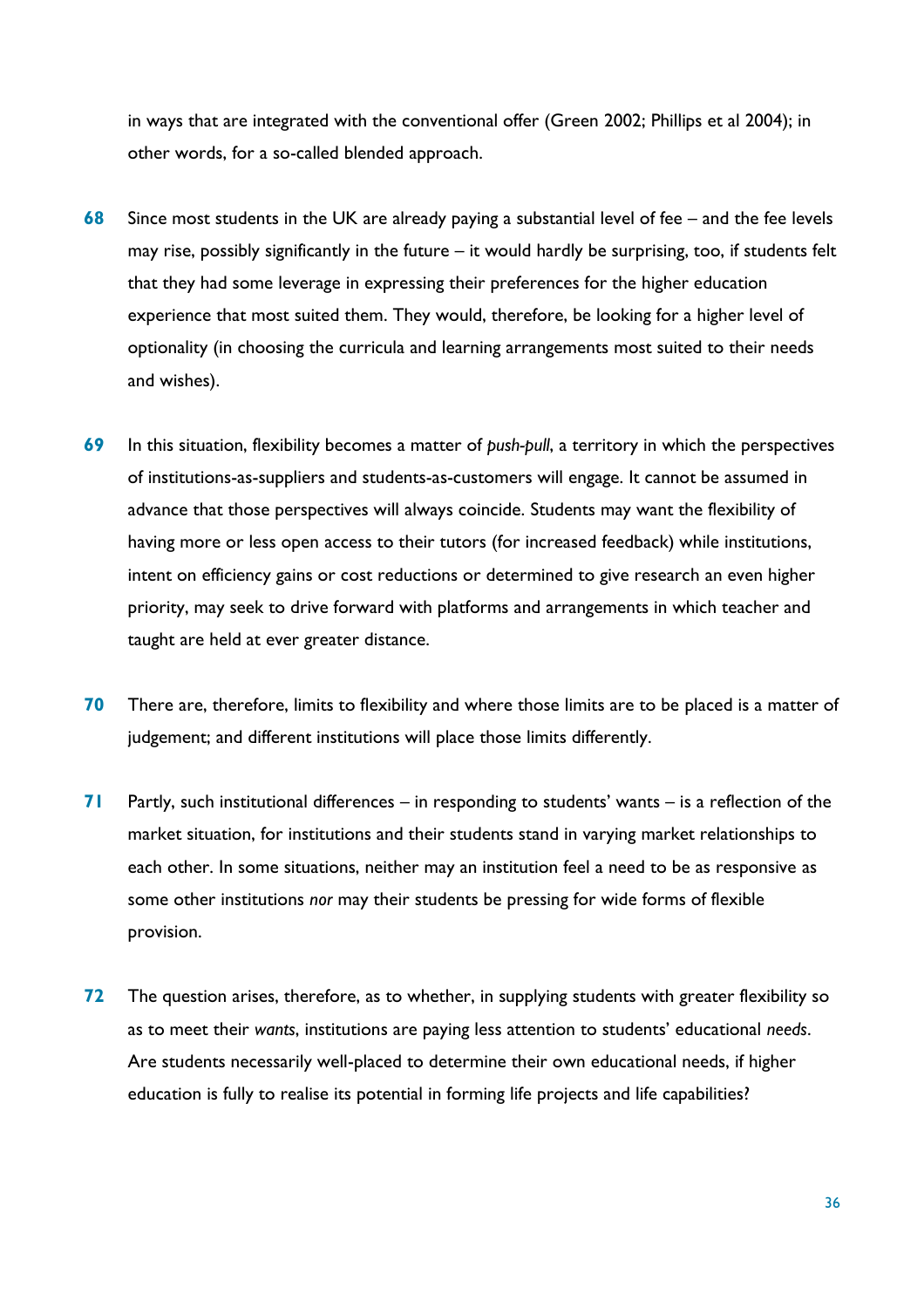### **Higher education and the world of work**

- **73** In societies characterised by increasing dependency on a dynamic economy marked by highlevel cognitive powers (a shorthand for which is that of 'cognitive capitalism'; Boutang 2011), the relationships between higher education and the world of work change apace. Two movements are in evidence.
- **74** Firstly, employers come increasingly to look to employees to possess not merely high-level technical skills but also a wide range of human qualities and dispositions connected with interaction, criticality, resilience, integrity and engagement, as well as the capacities to cope with complexity, uncertainty and newness. Questions arise, therefore, as to the potential for flexible pedagogies to be able to help in students acquiring such demanding qualities and capabilities, especially where those pedagogies sponsor segregated learners taking short-term units of study, attuned perhaps to the interests of a particular occupation or even the interests of a single employer.
- **75** Secondly, employers and employees are keeping an eye on the continuing development of capabilities through the span of the working life. Such a perspective is given added momentum by fluid labour markets and fast-moving patterns of work, in which individuals may hold more than one part-time position and move successively from one kind of work setting to another. In such a milieu, employers are increasingly going to want to see their employees build on their existing skill set. At the same time, employees in any event will be wanting to advance their qualifications and skills so as continually to improve their position in competitive labour markets.
- **76** *Prima facie*, these interests may seem to coincide but, at a deep level, they may diverge. [EE] Employers may be looking for sector-specific skills and aptitudes while employees may be looking to develop capabilities that will carry them not only through work across their whole careers but even for capabilities for life.
- **77** It can be hypothesised that employer and employees desire for evermore flexible provision of learning opportunities which will develop at the level of higher education, such that learning can be achieved outside of formal frames of (a particular) location, (a tight) timeframe during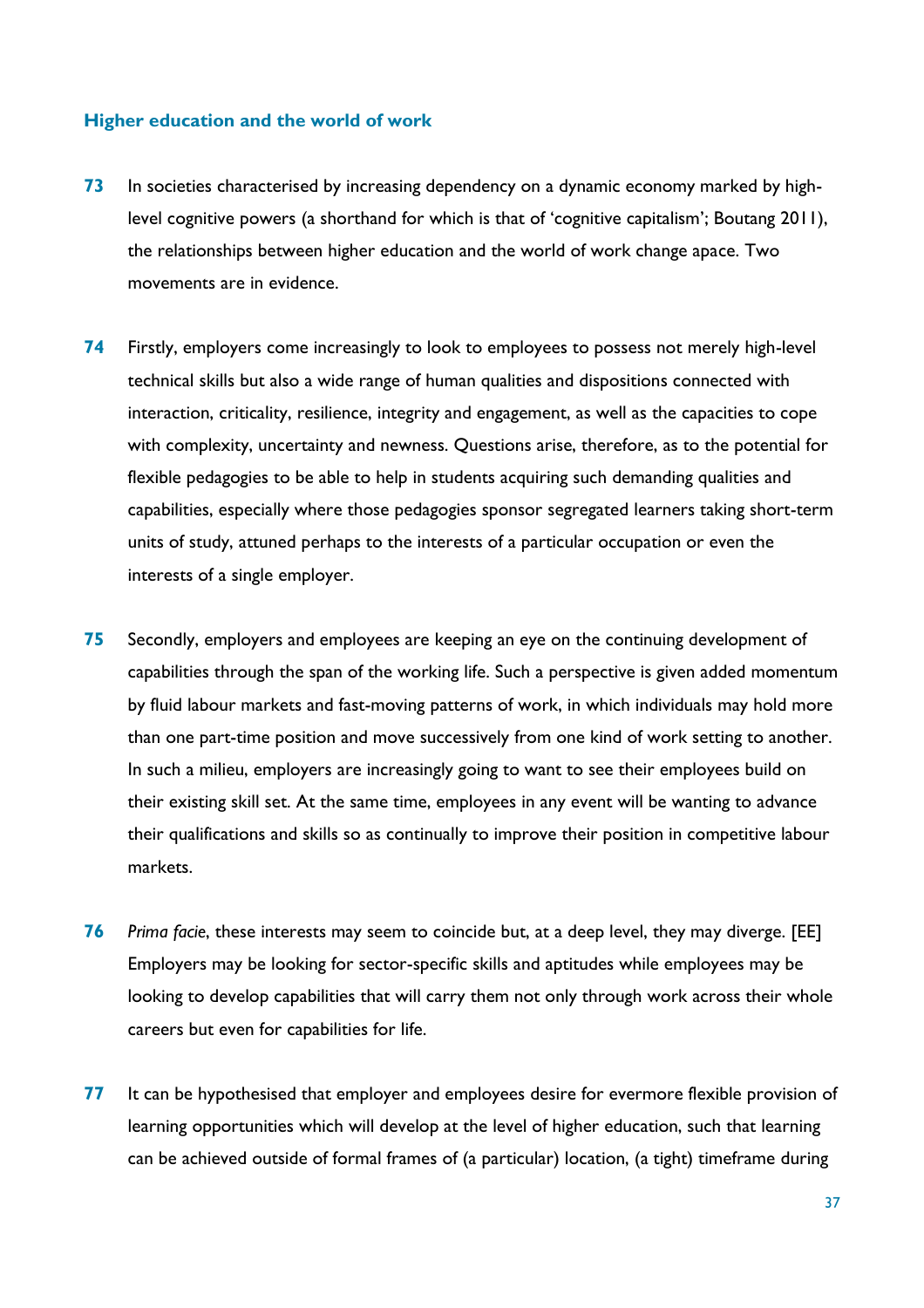which learning should be accomplished, and mode (advantage being taken of modern technologies).

- **78** In all of this, some employers will look to work in partnership with higher education institutions. While this is not new (sandwich courses having been established for 60 years), such developments are likely to issue in new patterns of connectivity, and new patterns of responsibilities, between employers and higher education institutions.
- **79** A key question arising from these reflections, therefore, is this: *just how might employers' (quite legitimate) rather specific and local interests be reconciled with students' sometimes desiring – as part of their lifelong development – a wider range of cognitive and experiential opportunities?*

### **Values**

- **80** As suggested (54), under the banner of 'flexibility' will be found many kinds of travellers with rather different educational values and hopes. Some may see in flexibility an opportunity to drive up co-ordination across institutional, national and even cross-national systems (partly to enable higher education to work more effectively in the interests of hyper-globalisation (cf Lipovetsky 2005)); some will be looking – through flexibility – to derive greater efficiencies in the higher educational system; some may see flexibility as widening life chances, opening towards a 'universal' system of higher education, to many who would otherwise not be able easily to have access to it; and yet others will see ways through, via flexibility, to an empowering and even liberating educational process, putting students much more in the driving seat in framing their own higher education experience. And even here, there is a fundamental difference between students-as-customers being accorded the flexibility to exercise economic choices and students-as-persons being helped, through their higher education experience, to become full persons in a challenging world.
- **81** 'Flexibility' embraces, accordingly, overlapping and contested value systems oriented alternatively across instrumental, social, economic and personal priorities. There will, therefore, be multiple and somewhat differing and even conflicting hopes behind pleas for 'greater flexibility' in the higher education system. Not all hopes that pass under the banner of flexibility can, in any one situation, be met.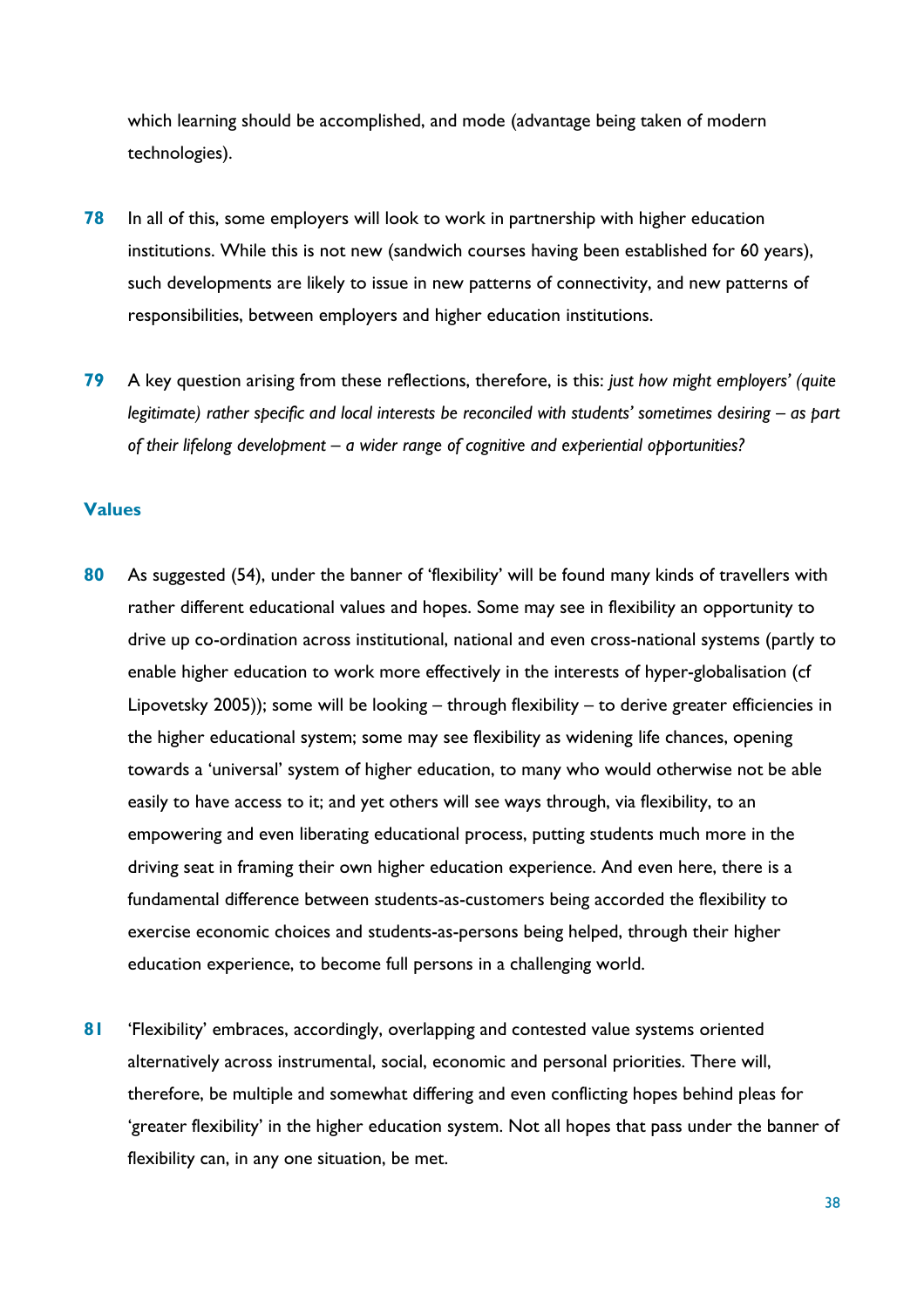- **82** 'Flexibility' thus becomes a site of value conflict, a matter explicitly to be taken on board in its management and in the leadership of any such reforms. Such conflicts cannot be managed away. The *management of flexibility* becomes in part the management of *conflicts* of flexibility.
- **83** The degree to which hopes and values are buttressed by evidence and worked through is a further matter. On the one hand, it may turn out that expected efficiency gains are vitiated by up-front design and investment costs; indeed, it may even emerge that some forms of flexibility are especially resource intensive. On the other hand, it may also become apparent that there are trade-offs to be confronted as between, say, access to some elements of higher education and – as it might be put – an educational shortfall. It simply may not be possible in a mass delivery system, or an anywhere/anytime platform, to provide students with the access to tutors and to the support they seek (especially if any hoped-for lower unit costs are to be derived).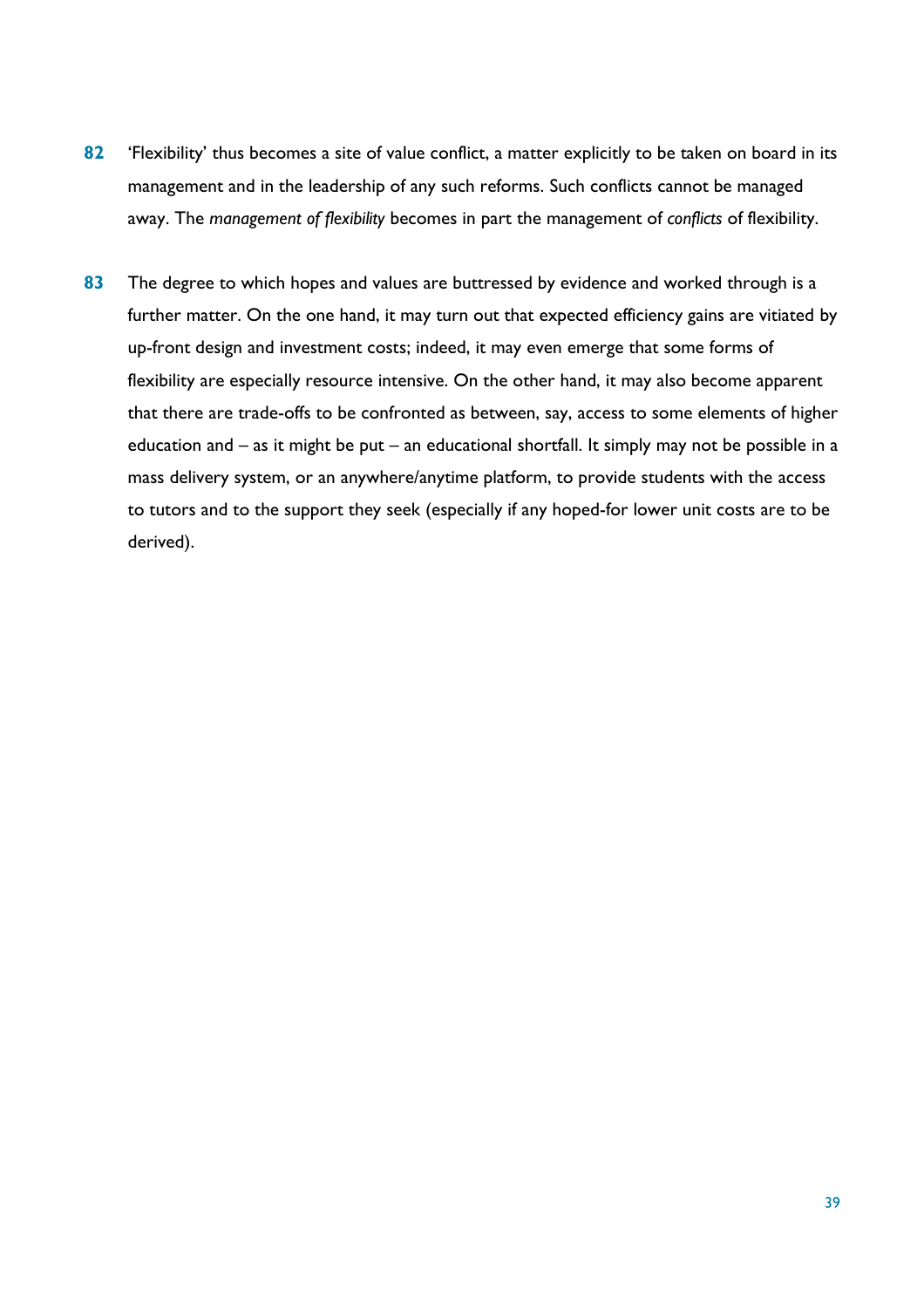### The student experience

- **84** 'The student experience' is a weasel phrase of our time, being vague and tendentious (implying perhaps that all students have a similar experience and leaving open what is to count as an experience). Nevertheless, it may serve as a helpful shorthand here.
- **85** *Choice and added educational value*: introducing more flexibility into a system can often but by no means always – provide students with greater choice. An implication is that, in some form, academic control over a programme of study is likely to be lessened. (This indeed is part of the intention behind a more market-led system, namely to reduce the power of universities as providers.)
- **86** Such a shifting of the pattern of power between teacher and taught may lead to an *educational value-added* if, for instance, an upshot is that students are empowered and encouraged to search more widely for sources of information, to take more risks in their learning endeavours, to be more creative in their deployment of multimedia, and to explore a more open epistemological terrain. On the other hand, as suggested, there lie risks both in students becoming solipsistic (their communicative powers being only narrowly stretched, if at all) and in their focusing on their own educational wants (which may not be in their broader developmental interests).
- **87** It follows that efforts to assess the impact of greater flexibility on students and their learning should attempt to embrace the student experience as a whole; and much of that experience is somewhat intangible (and not easily captured, for example, in financial calculations).
- **88** *The student's pedagogical situation*: the balance sheet, accordingly, has to be drawn up in quite a sophisticated and far-reaching manner. Depending on the innovation in question, opportunities may be opening for students to view and/or listen to lectures by experts, to draw on several media in attending to their learning tasks, to be able to engage with their studies wherever they may be, to plan and orchestrate their programme as their personal circumstances change, to participate in a much wider array of experiences (perhaps in fieldwork or other off-campus settings) than hitherto, to interact with a large number of people in conducting projects and so on and so forth.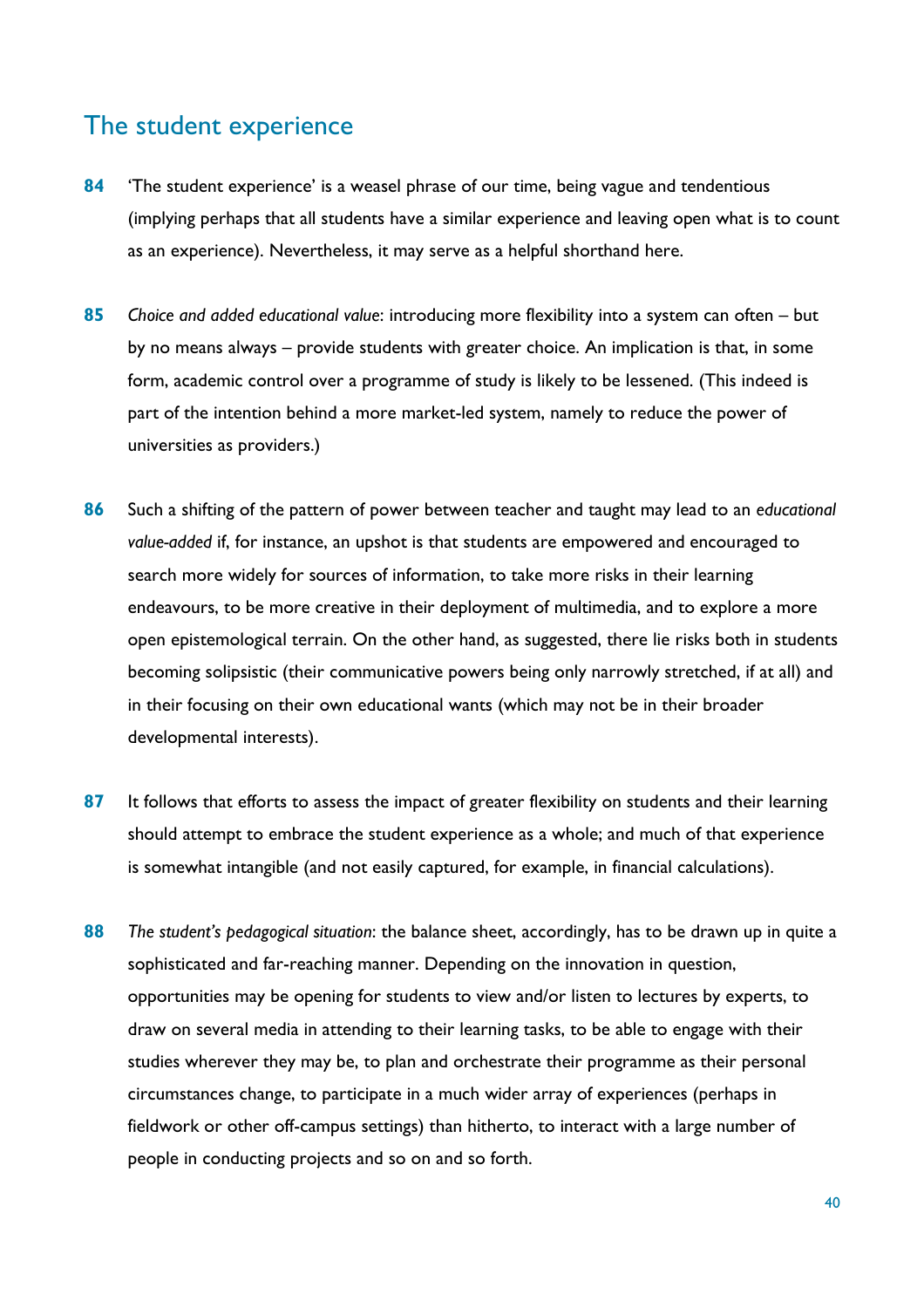- **89** At the same time, there may be implications for the student's learning situation (he or she may become unduly isolated), for the student's pedagogical relationships (especially where the link between teacher and taught is so weakened that the student is unable to sense that they have access to pedagogical support of a personal kind), for the range of students' cognitive challenges (which may become rather limited), for the student's learning progress (where the milestones of his/her learning are few and far between, if indeed they exist at all), and for the assessment of the student's learning (where, even if there are formal summative assessments, more developmental assessments are rather thin on the ground if they are provided at all).
- **90** *The student experience*: in all of this, legitimate questions may be raised not only about the evident features of the student's learning environment but also about the student's *felt response*. In an open pedagogical situation, of the kind afforded by moves to flexibility, students may feel *exhilarated* (at the control they have over their studies and at the ways they can fit it in with their life-wide challenges and at the ways in which they are seeing themselves develop as persons). *Simultaneously*, they may feel some level of *anxiety* at having a large array of pedagogical choices opened to them – over the way in which they approach a project, the manner in which they interact with other students on the programme, the timing of their tackling their assignments, the modalities (text, sound, vision, colour, voice, action) with which they pursue a learning task and so on (cf Cybinski, P. and Selvanathan, S. 2005).
- **91** An implication of these points not perhaps often observed is that a flexible learning situation may approach the experience of 'real life'. Indeed, the boundaries between the two are increasingly likely to weaken: in a flexible learning environment, students may be thrown much more into the world and required to fend for themselves to a large extent. This is already happening to some extent, not least through some institutions encompassing students' proclivities in using social media.
- **92** Accordingly, pedagogical flexibility can herald an *emotionally complex* environment. There may be no clear pattern here – of either exhilaration or anxiety: all manner of emotions may be found together. The student experience may turn out to be itself highly variegated.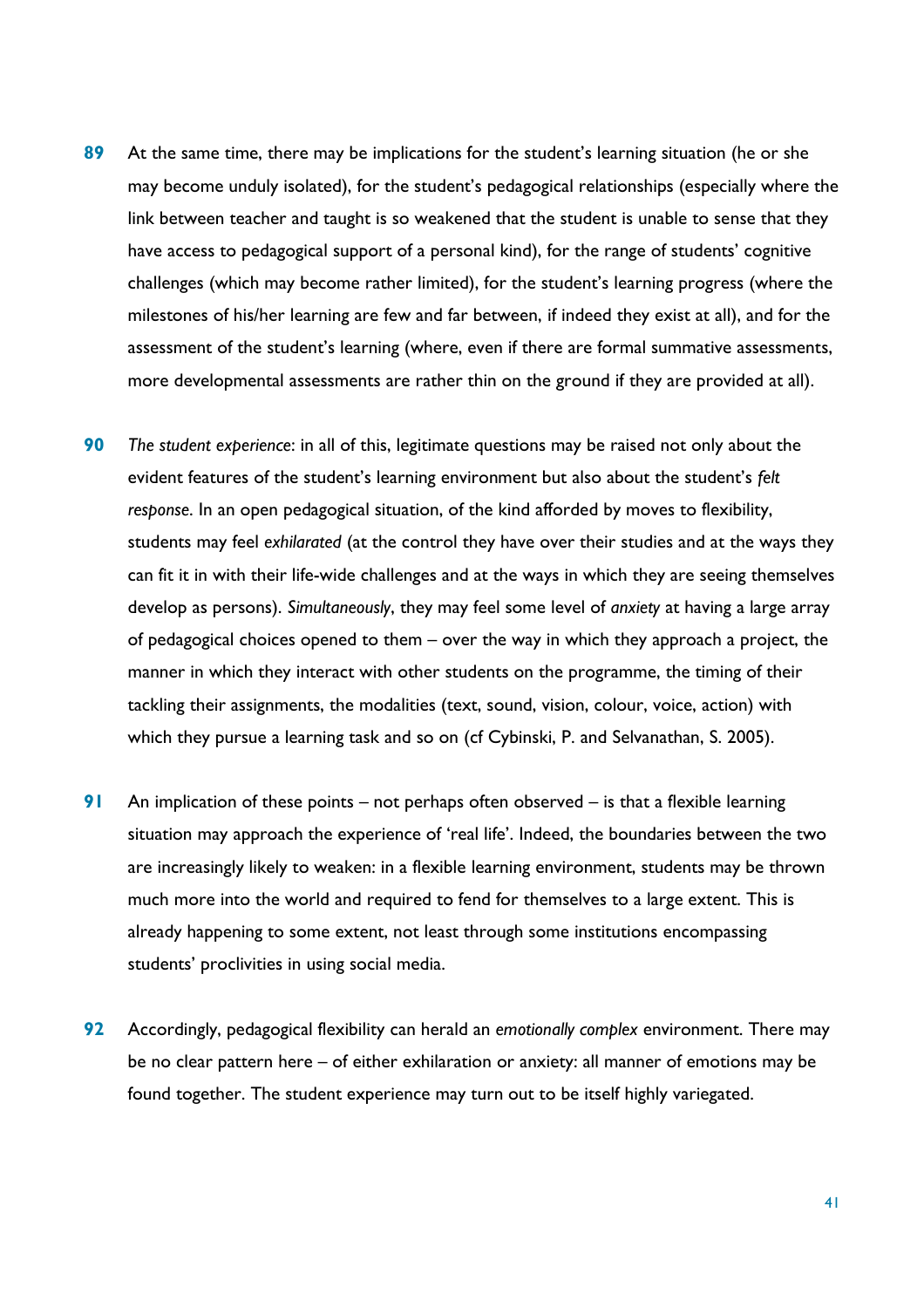- **93** It follows that, in a situation of pedagogical flexibility, *the matter of student support – its extensiveness, its character, its timeliness, its scope, its location, its quality – becomes crucial (and* warrants investigation). It is paradoxical that moves towards more flexible provision are sometimes accompanied by less student support when such moves cry out for *more* student support (and at a time when the matter of student support, especially in the quality and character of feedback to students on their assignments, has become a matter of national importance).
- **94** *Pedagogical flexibility* also calls for fine judgements to be made about the educational soundness of the ensuing offer. As implied, flexibility may lead to students developing widely as persons, in ways not easily possible on more conventional programmes (for under conditions of flexibility, the student may be expected to juggle reflective and action components of learning, or work and academic perspectives, and to accommodate simultaneously different learning spaces in employment, family life and university and to take a heightened measure of responsibility for their studies).
- **95** On the other hand, judgements may also be called for as to a possible fragmentation of learning encounters that thwart serious and solid personal development; and such fragmentation may be spotted either synchronously, as students are bombarded with an array of simultaneous experiences, or asynchronously, as students try to engage with discrete learning units over time (perhaps over several years).
- **96** *Fragmentation* may actually have a pedagogically valuable function in that it obliges students to grapple with their disparate experiences and to find some moments of authenticity among them (perhaps even threading them into some coherent pattern). However, fragmentation too can exceed the student's capacities to find any connecting tissue, such that potential educational benefits of flexibility may be vitiated and students may come to feel themselves to be at sea.
- **97** Pedagogical flexibility may also lead to contrasting outcomes in the pedagogical relationship. Students may become much more 'co-producers' of their learning (Kotzé and du Plessis 2003), or even themselves 'producers' (Neary 2012), being significantly involved in the shaping of their educational programme, both its content, its modalities and the timing and placing of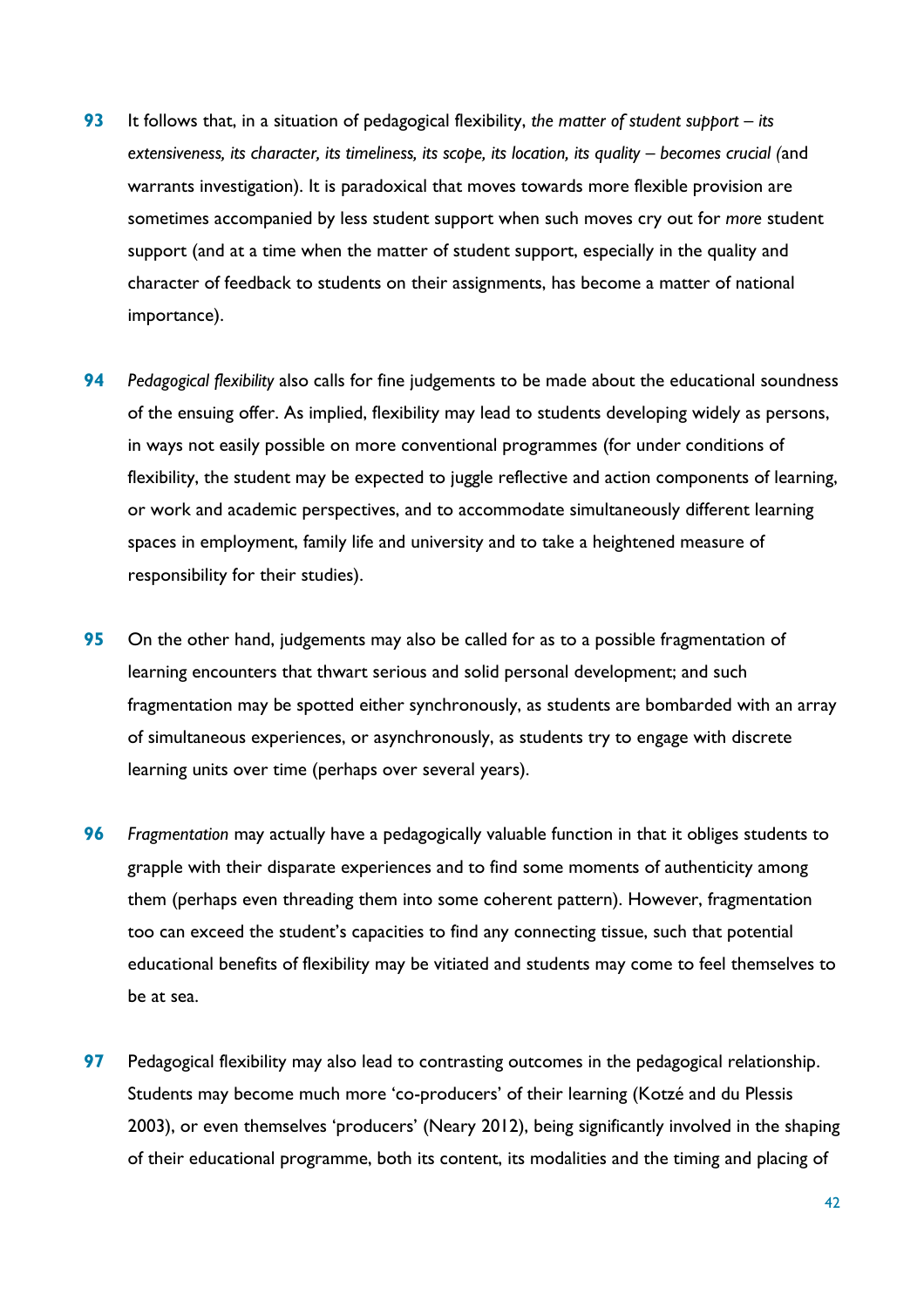its being taken up. [NPI, 16-17] Flexibility may herald quite beneficial transformations of student learning.

- **98** There may, however, be quite *contrary outcomes*, for flexibility may have the counter-intuitive result of students being placed much more in the situation of recipients of pre-framed learning packages which they are expected to consume. 'Flexibility' may also herald a greater individualisation on the part of students (as institutions attempt to respond to students as individuals), so diminishing the likelihood of students developing their propensities for collaboration and receptiveness to others.
- **99** Certainly, this apparent dichotomy between 'student-as-recipient' and 'student-as-coproducer' – should be treated with care. There will be multiple positions between the two, opportunities may be offered to students whereby they find their own most equitable pedagogical situation, and the two polar positions – 'recipient' and 'producer' – may be found with educational advantage within a single student's programme of study (depending on the proximity of a unit in question to the student's main learning goals). Nevertheless, there are surely matters here that deserve vigilance from curriculum planners.
- **100** A further opportunity that flexibility opens is that of enabling students to connect their main programme of studies with their 'life-wide' experiences. The concept has emerged out of a recognition that, in a fluid world, students often have almost parallel lives while being students (in the pursuit of all kinds of interests) and that that 'lifewide' domain may offer genuine learning experiences (Barnett 2011). This insight is also being given added impetus in that students are increasingly choosing for a variety of reasons to work alongside their studies and/or to undertake voluntary work in a huge variety of community settings (in the UK and abroad).
- **101** In the UK, indeed, some 80+ universities have opened paths, with varying degrees of formality and credit-bearing opportunities, to allow students to reflect on those experiences and – perhaps with certain additional learning tasks – gain credit for them (Barnes, H. and Burchell, R. 2014).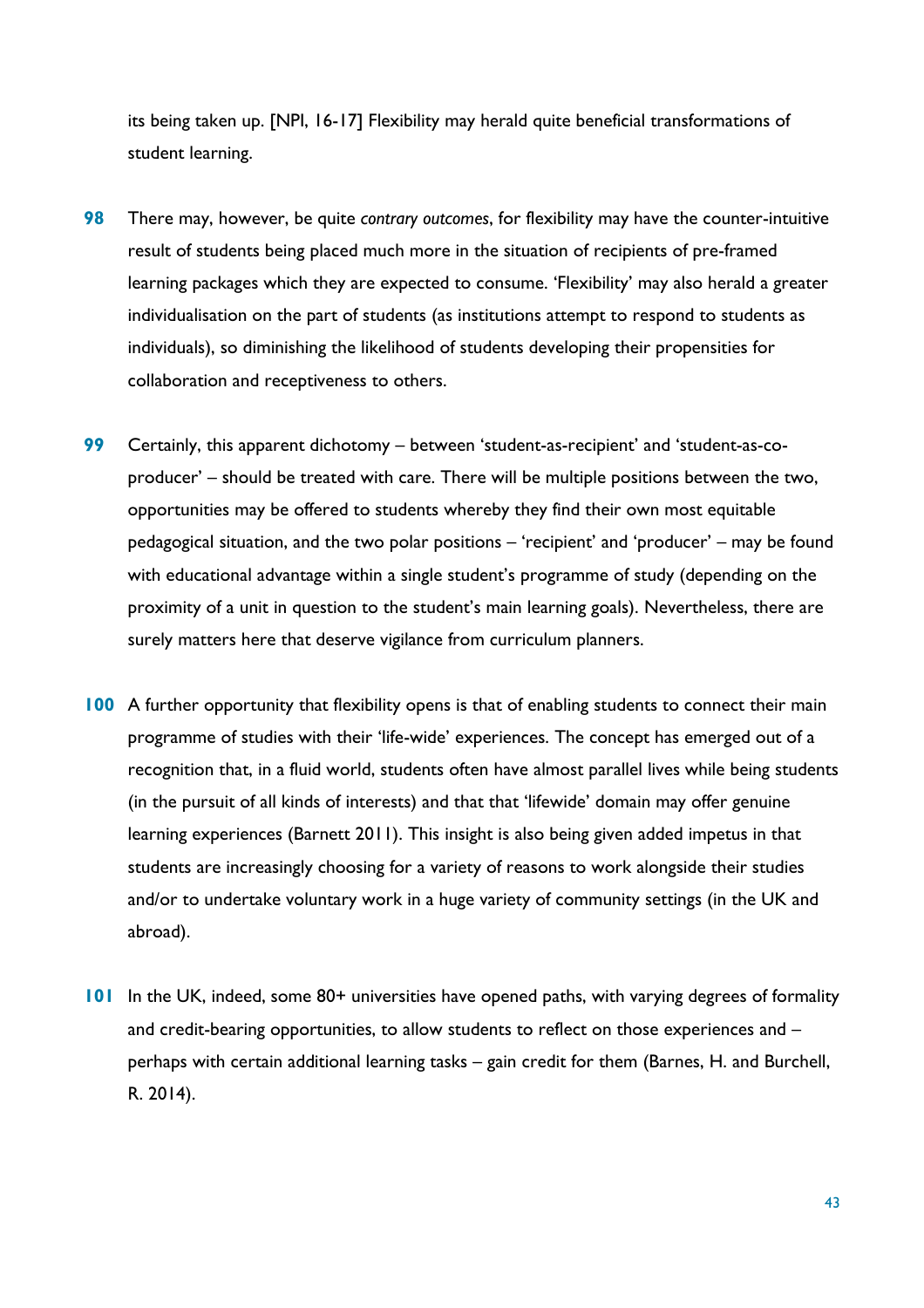- **102** Arising here, in these various forms of flexibility, are issues of transition and the capacity opening to students to move easily across educational, institutional and life experience boundaries. *To what degree, and in what ways, do and should students' experiences come together, across study, work and life? Or do they rather clash against each other?*
- **103** Students themselves will differ here, some wanting to hold these experiences separate while others will want to feel and see that there are connections between at least some of them. Flexibility can act here as a *doubly advantageous* code allowing, *on the one hand*, an individual student flexibility within his/her programme of study, in determining to what extent his/her varying experiences might be brought together and, *on the other hand*, to permit flexibility across students, allowing them to make their own judgements and decisions to enable them to develop an educational career that is appropriate to each of them as individuals.
- **104** A summary observation here might be that flexibility and openness present a situation of some risk to students. Accordingly, a question befalling providers is this: *just how are the learning and developmental opportunities to be maximised while at the same time providing students with sufficient both in the way of cognitive challenge and in the way of support?*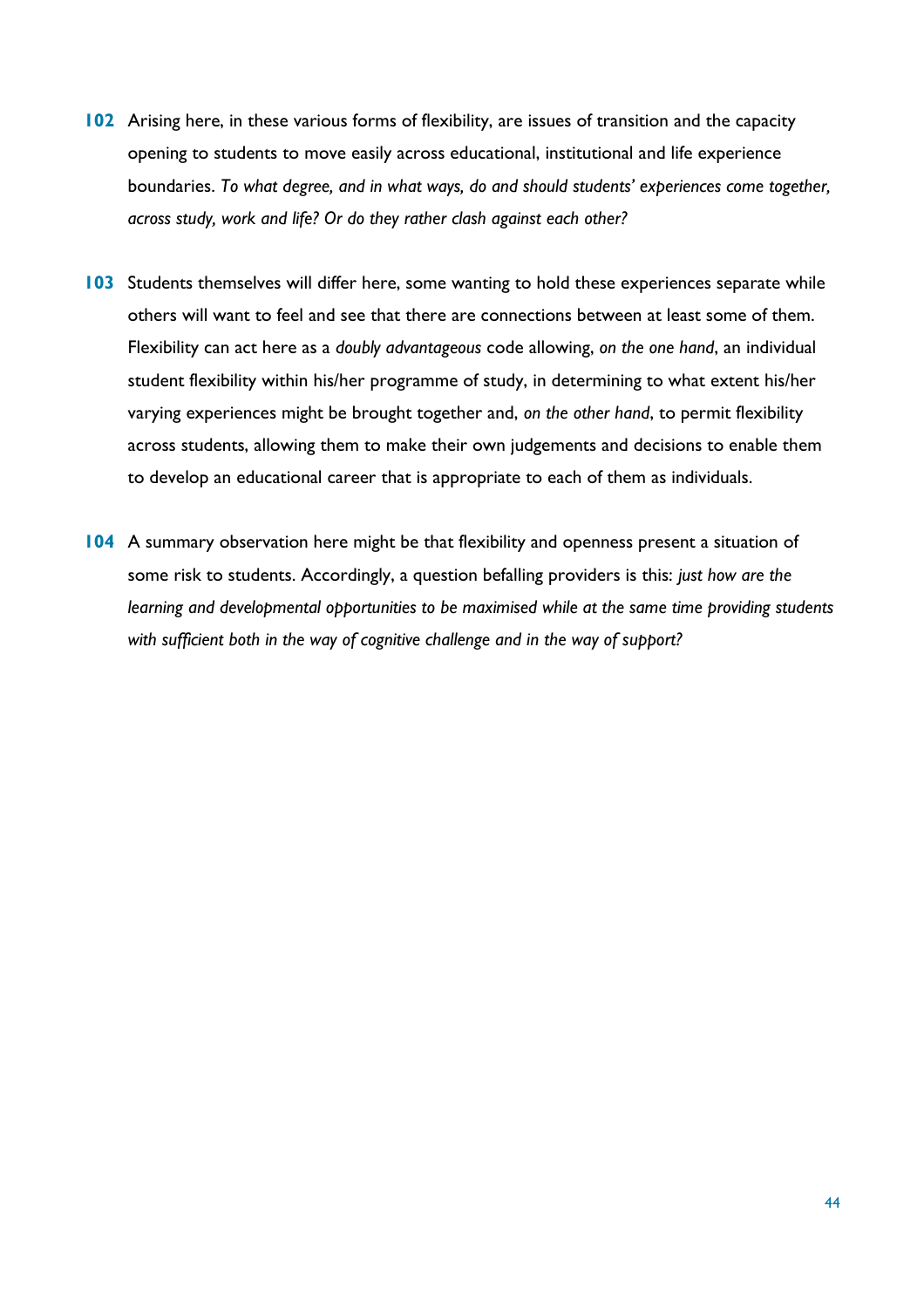### New technologies

- **105** Computer-based technologies have been in use for some time. It is the global scope of technologies that is new, together with their capacity to permit and indeed encourage communication (lecturer to student, student to lecturer and student to student, and student to student*s*, plural), their multimodality (with a single text or act of communication being susceptible to exposition in several modes, including sound and vision; Kress and Leeuwen 2001), and their capacities to connect with databases (in universities, libraries, museums and government and other agencies) and extending to users their powers of self-authorship. Such technologies – together with the mobility they afford – potentially put learning power in the hands of the student such that students can be more in command of what they might learn, how they might acquire such learning, and from which sources they might acquire information, data and materials, and be themselves to a large extent the authors of their own learning.
- **106** Taken together, these are formidable changes and arguably herald a new stage not only in learning arrangements in higher education but in the pedagogical relationship between teacher and taught. We may be now heading towards a new era of auto-didacticism, in which students become much more responsible for their own learning and in which students are becoming embryonic researchers in their own right. (This latter move – towards student-as-researcher – is any case being deliberately promoted by some universities).
- **107** A possible unintended consequence of such a recipient and solipsistic learning situation is there may arise a propensity for students to find difficulty in engaging in dialogue with others, either with their tutors or with other students (Demetriadis and Pombortsis 2007).
- **108** It follows from these reflections that the matter of flexibility raises matters of regulation, quality and standards: are there to be limits to flexibility? Is it to be countenanced only under specific conditions? Might flexibility be regulated in such a way that it retains and indeed embraces and extends its potential for students' learning and wider development?
- **109** Technologies are not *in themselves* forms of flexibility but they are indications of and sites of – potential flexibility. Technologies extend potentialities *for* flexibility. For one writer, indeed,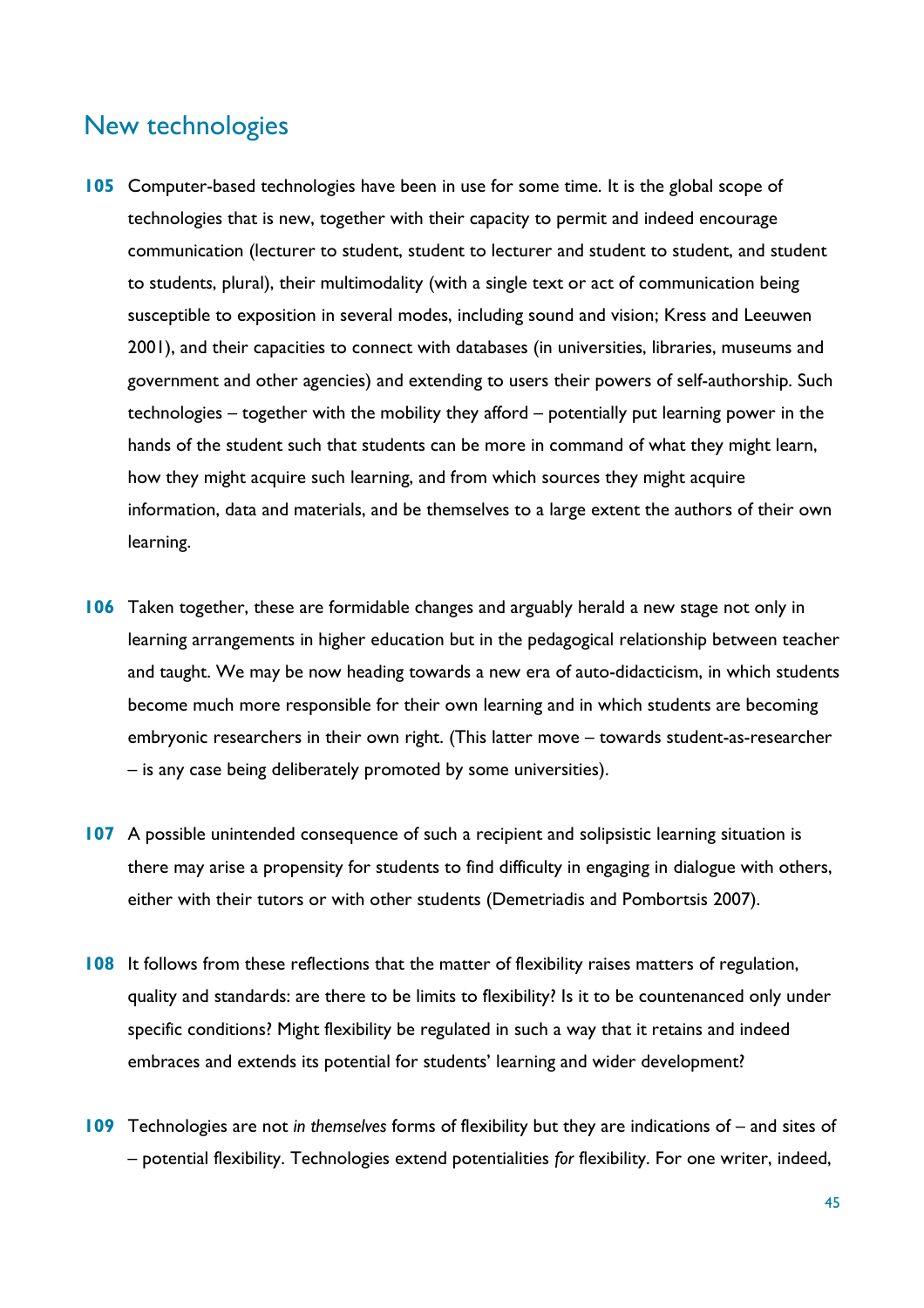they herald the coming of 'the edgeless university' (Bradwell 2009). To use a modish term, technologies bring *affordances* for flexibility: they afford opportunities for flexibility not easily otherwise available or, indeed, not otherwise available at all.

- **110** A reason that technologies have become so associated with flexibility sometimes as if they were almost synonymous – is that technologies can offer substantial extensions of flexibility, in time, in space, and in the modes of learning.
- **111** In the process, technologies as an instrument of greater flexibility have the potential radically to disrupt – and valuably so – established patterns not just of teaching and of learning but, *en passant*, of the pedagogical relationship. However, especially through the most modern digital technologies, the link between the provider (the teacher) and the recipient (the student) may be unduly weakened.
- **112** The resulting disjunction between the teacher and the taught places more control and autonomy in the student's way. In principle, the potential exists – and is increasingly realised – for the materials, resources and messages to be asynchronous with the student's appropriation of those facilities. The fault line that this asynchronicity sets up in the pedagogical relationship has both benefits and – possibly – disbenefits.
- **113** Its *benefits* are often said to be that it enables each student to attend to their studies at times of their choosing and in places of their choosing. While true, there is an even larger story here, namely that behind those evident features of the technological landscape now opening are considerations not only of access to higher education (and of a possible right to the experience of higher education) but also of a student's liberty. The learning environment opened by the new technologies is one of enhanced liberty for students as such. In turn, so the reasoning might run, students are likely to feel a higher sense of ownership of their learning and that learning – as a result – is likely to be more authentic. For some, such outcomes are especially happy here, since part of the promise of a genuine higher education is that it is an education in which students give increasingly of themselves and so come ultimately to form – and even to re-form – themselves.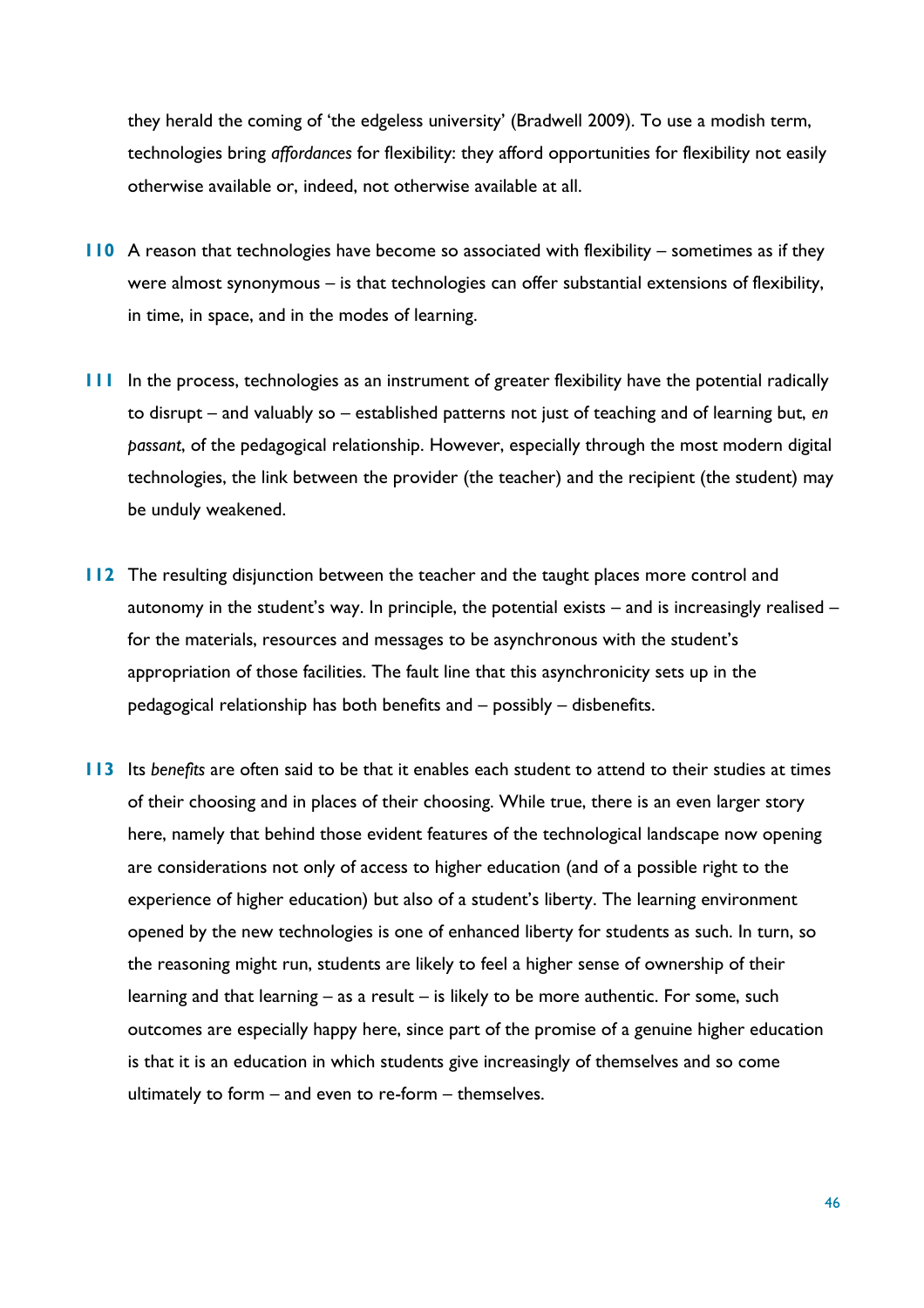- **114** It is hardly surprising, then, that a feature of the present moment in UK higher education as we have noted – is increasing talk of a co-curriculum and students as co-designers of their learning for the latest technologies are especially well equipped to facilitate such a development. However, that weakening of the immediate link between teacher and taught may also bring in its wake some difficulties.
- **115** A looser pedagogical relationship has four immediate consequences.
	- **o** Firstly, the student is obliged to make *learning choices*. In a technologically-led environment, choice is central, the student may have to choose when to study, how often to study, in what mode to access the resources, in which mode to respond to them, how to make contact with tutors and peer students, and in what form the assignments might be produced and submitted.
	- **o** Secondly, the student will be embarked on a rapidly rising curve of *learning about learning*, learning about the technological platforms, the protocols, the procedures and so on that make possible his/her full participation on the course. Processes of 'metacognition' may also come into play too, students being prompted to reflect on their own cognitive orientation and their learning preferences and so come to know themselves better as learners.
	- **o** Thirdly, there may well be a large degree of what might be termed '*pedagogical solitude'*, in which students have to depend to a significant extent on their own resources and be willing to pursue their programme with a relatively high level of personal independence.
	- **o** Lastly, students may enjoy a much reduced opportunity if indeed it exists at all for faceto-face interaction with their tutors and lecturers. Claims are being made for the emergence and development of technologically-based substitutes but careful research is needed to ascertain the extent to which they offer an equivalent student experience. Each of these four consequences acts as a source of potential anxiety and disquiet, yet also potentially offers educational benefits.
- **116** It is hardly surprising then that in keeping with increased flexible pedagogies we are witnessing – and not just in the UK – increasing levels of non-completion. (Non-completion is a complex matter and is a topic of global concern and study and it has multiple causes. The point here is simply that a large reliance on a technologically-driven environment has a propensity to compound a student's existing anxieties and difficulties, at least, or especially, in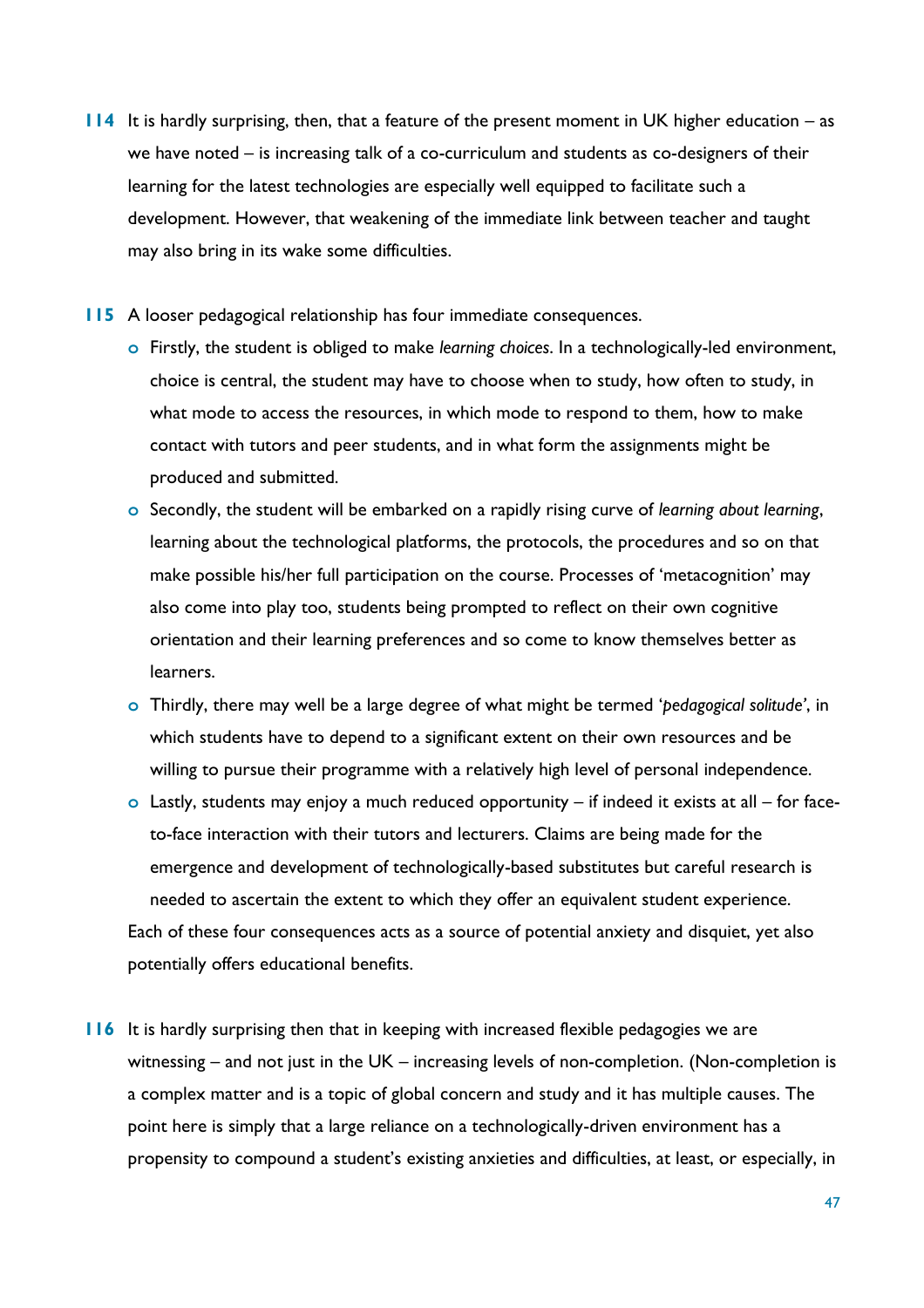the early stages of a programme of studies). It is hardly surprising, too, therefore, that it seems that students who prosper in such an environment are often older students who have the personal resources to sustain themselves emotionally and psychologically (and practically) and that such an environment can raise particular difficulties for younger students on first degree courses.

- **117** Certainly, several of these consequences can be reduced with more student-student interaction, better and more timely feedback to students and so forth, and explicit guidance to students. But it remains the case that the more such consequences are present in any one pedagogical environment, so we may conjecture that a high non-completion rate is likely to be proportionately more evident.
- **118** There is a further feature at work here. As noted (105), higher education is moving increasingly into a pedagogical setting characterised by *multimodality*. Such an environment is characterised not only by the presence of several media in the student experience but by the presence of several such media in any one student text. The student can make truth claims through a variety of modes in the one argument. Again, student choice is heightened here as the student makes judgements about the range and the manner of the presence of and the relationships between the different media being drawn upon to form the total text in question.
- **119** This multimodality opens the student's *cognitive options*, a matter that can have profoundly liberating and transforming effects for the student can open and enter new cognitive worlds for themselves. It could, though, for some students present a somewhat daunting prospect.
- **120** It is apparent from this overview that digital technologies can help the provision of higher education not just to be more flexible but to offer educational benefits. However, the judgement overall must be that *digital technologies are not always optimised for effective learning* (Laurillard et al 2013). This is perhaps not entirely surprising since it is likely that, especially where technology is being deployed to meet system and cost agendas, and where there is an undue emphasis on the structural aspects of innovation (perhaps with rigid deadlines and regulations that allow learners few opportunities to flex according to their own needs and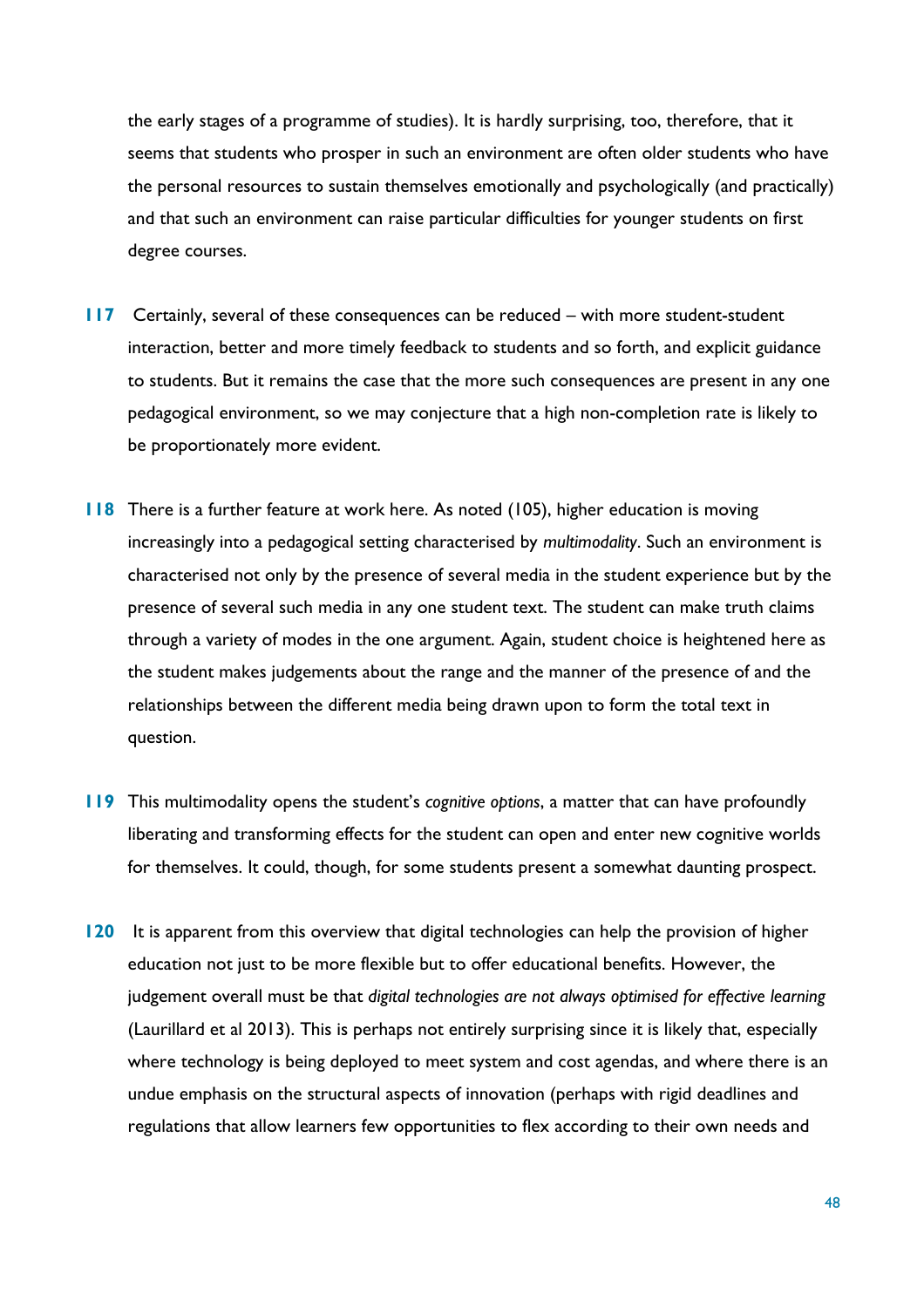circumstances), opportunities for the student's personal transformation and self-flexibility are likely to be neglected (cf Swan and Fox 2009).

**121** One interviewee, quoted in one of the strand reports in this HEA project [NPI 1.3], said: 'There is a danger that flexible learning is restricted to a debate about effective means, and very little about ends'. It could be said, however, that this suggestion rather *underplays* the situation since changing the means actually affects the ends. The sheer introduction of digital technologies is in itself 'transforming' contemporary practices (Weller 2011). Without due thought and care, therefore, the introduction of new learning environments can have an undue and possibly deleterious effect on students' development. Accordingly, a large responsibility befalls institutions to be clear as to the purposes for which technologies, and especially digital technologies, are being deployed and the ways in which they are being put in place, so that the *educational yield* of such innovations are maximised.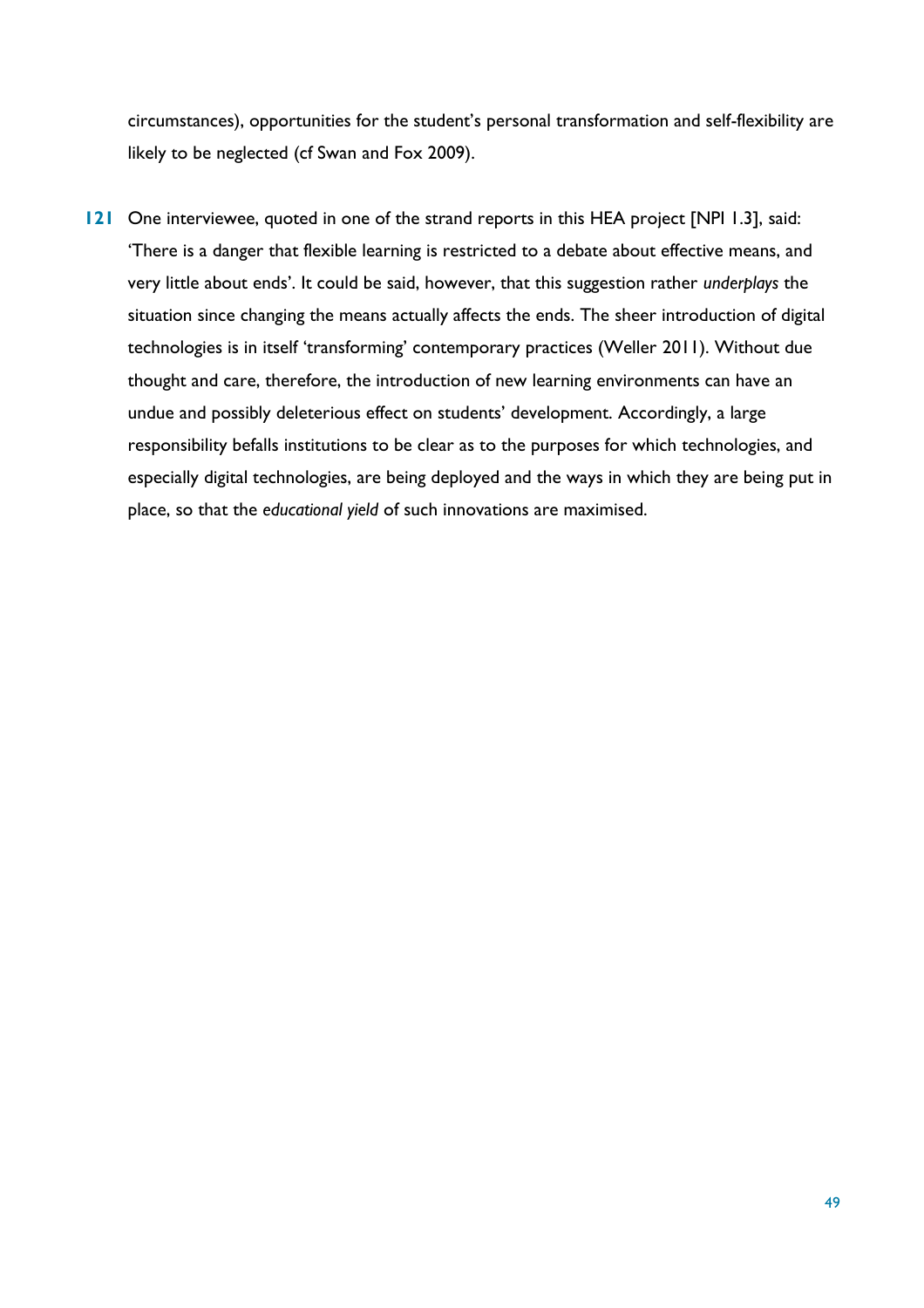## Relationships

### **Students and institutions**

- **122** As remarked, in moves towards greater flexibility, the pedagogical relationship between students and institutions is loosened. Such a looser pedagogical frame opens educational possibilities as the student moves in a more fluid cognitive and educational space and these elements can intersect in unpredictable ways. Looser frames in time and space open windows for other experiences to come into play. Cognitively and experientially, the student may be brought into choppy waters that may be all the more challenging and even exhilarating.
- **123** Perhaps, though, the fluidity and instability may be too much for some students especially younger students – to bear, if they have little in the way of cognitive or value frameworks with which to anchor their studies (cf Samarawickre, R. G. 2005).
- **124** Challenges arise, therefore, on institutions to ensure that students have sufficient boundaries, markers, supports and tutor access to provide each student with the stability they need in order to make progress with their studies.

### **Academics and institutions**

- **125** Moves towards greater flexibility are rarely without implications for the relationships between academics and institutions. Where greater flexibility arises spontaneously from efforts of the academics – in their structuring of the curriculum (perhaps with a local business) or in their teaching approaches – such academics may sense that they are realising for themselves a new measure of pedagogical freedom (that was probably always there within the institution but seldom fully exploited).
- **126** Where greater flexibility is primarily the result of initiatives and led or prompted by senior managers – such as the introduction of a new institution-wide credit accumulation system or procedure for assessing entrants' prior experiential learning or new digital platform for storing and making available course materials or the videoing of 'star' lectures – there may be a sense of a loss of power and autonomy on the part of academics. The framing of much of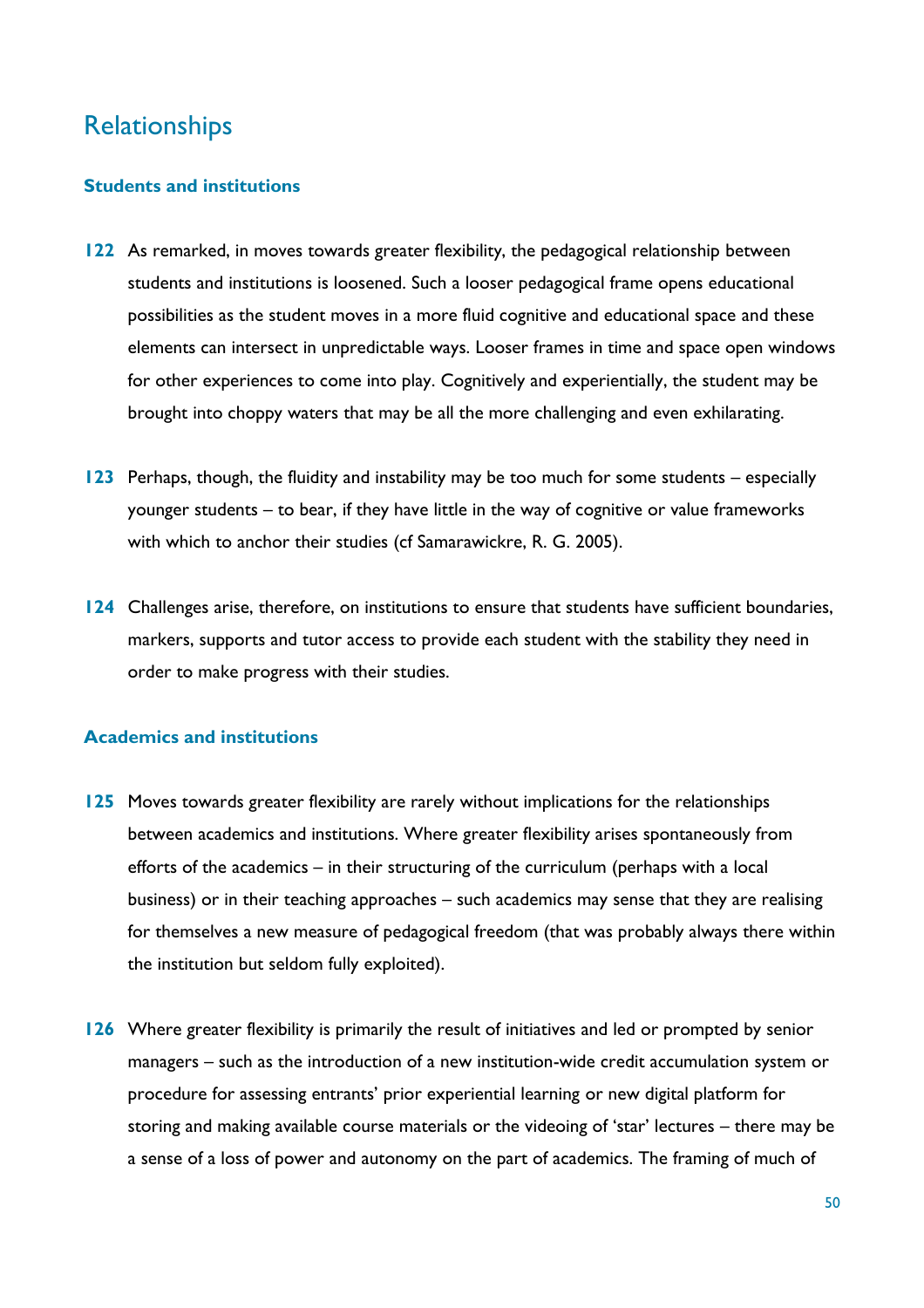the student experience is here being ceded by academics to other staff and their powers directly to engage with students may be being lessened. Any such sense of a loss of control and engagement on the part of academics may be accompanied by the evident presence of new staff positions – of curriculum managers, systems designers, platform coordinators and so forth – which enjoy a hybrid situation between the academic sphere and management.

- **127** Not surprisingly, moves to greater flexibility that are driven entirely as top-down initiatives usually find difficulty in making headway (cf Stensaker et al 2007).
- **128** These are important matters essentially matters of academic identity and are not perhaps fully addressed in the current debate (though see McInnis 2010). Crucial to the student's wellbeing and success lies the pedagogical relationship between teachers and students, and so maintaining the felt engagement of academics – in any institutionally-led moves towards greater flexibility – is surely a necessary condition in ensuring the integrity of new arrangements.

### **Teaching and research**

- **129** Contemporaneously (and independently of moves towards 'flexibility'), there are two powerful movements at play in the evolving relationship between teaching and research. *On the one hand*, there is a weakening of the relationship between teaching and research in higher education (as the UK becomes ever more selective in its research policies, as staff are apportioned into 'research-active' and 'non-research active' and as research continues to attract both an enlarging pool of public resources and remains as the major component in the design of global league tables). *On the other hand*, as noted (45), there is work in hand across the world that is intent on bringing research much more evidently into the undergraduate curriculum.
- **130** These latter moves in research explicitly forming a part of the undergraduate curriculum can themselves act as a prompt towards flexibility. Where students are expected to conduct research or engage with primary research materials or evaluate existing research, both the curriculum and their attendant pedagogies are bound to be relatively loose (although still within the bounds of the disciplines and their epistemological norms). Such fluidity will receive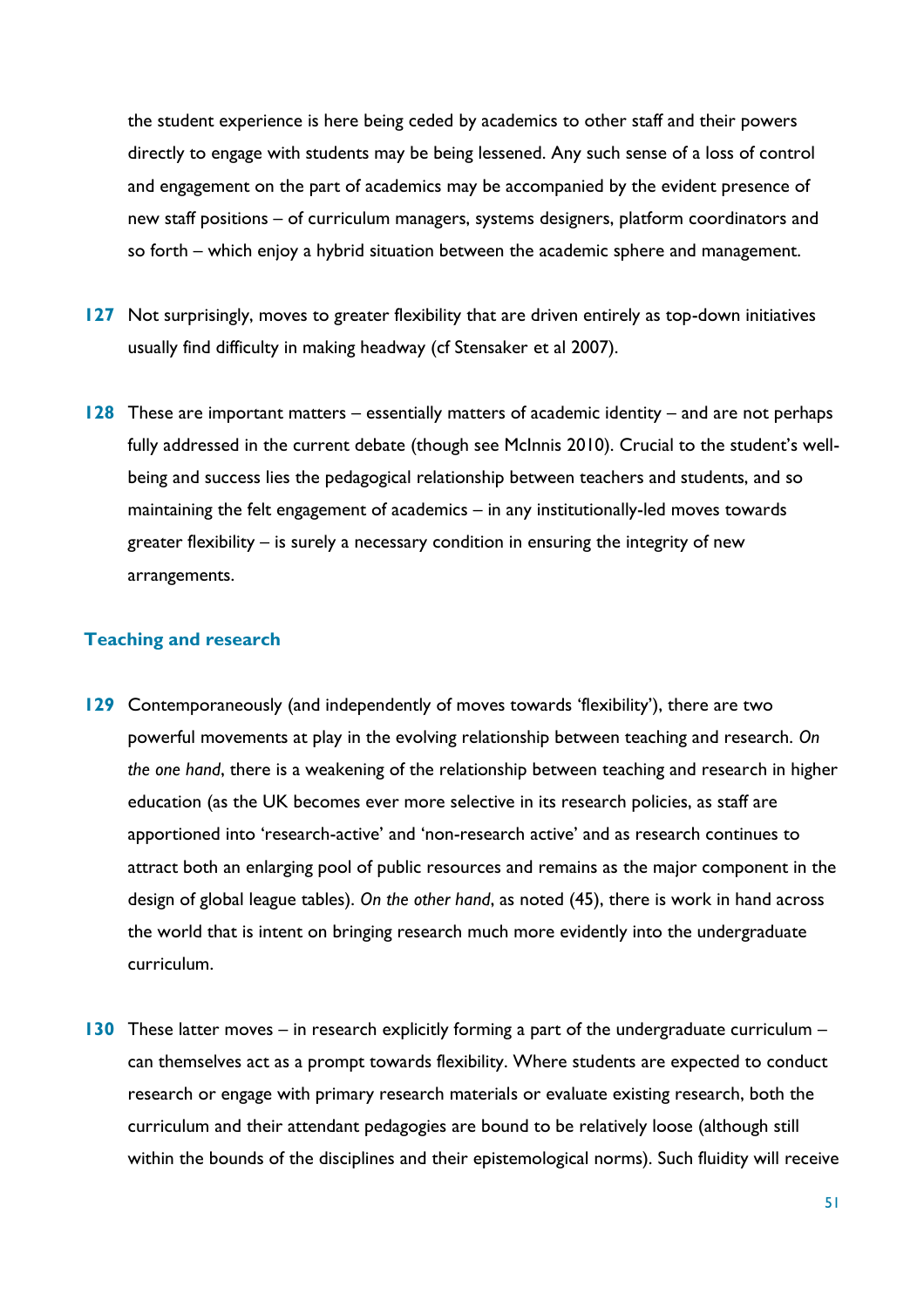added momentum from the fluidity that is attaching to knowledge-rich activity ('Mode 2' knowledge), which is increasingly characterised by cross-disciplinarity, attention to real-life problems, in-situ working, and new technologies that are disrupting conventional forms of research (Nowotny, Scott and Gibbons 2001).

**131** The dynamism present in the teaching-research milieu, accordingly, opens possibilities of radical kinds of educational flexibility and therefore challenges too – of boundaries, focus, and pedagogical relationships – that deserve careful attention.

### **Full-time and part-time programmes**

- **132** As increasing flexibility in programmes brings a loosening of time-frames (as well as a freeing of locations and an intermeshing of work and learning), the boundary between full-time and part-time programmes in the UK is tending to dissolve. [PTL] Partly, it is maintained by differential fee systems for the two kinds of programme (which is, arguably, one of the explanations for the recent and major fall-off in part-time student numbers, where part-time students are faced with substantially increased fees but rather little in the way of loan arrangements).
- **133** The artificiality of the distinction between full-time and part-time students is given added point by the recognition that a significant proportion of 'full-time' students – perhaps approaching 50% – engage in paid employment alongside their studies.
- **134** This distinction in the UK between full-time and part-time students which is possibly unique in the world – is surely ultimately unsustainable and educationally unjustifiable (and is a vestige of an age in which the norm was that of full-time students attending a residential university away from home). Its educational unsoundness is reflected in the belief on the part of some part-time students that they are subject to an impoverished experience compared with that of full-time students (especially where part-time programmes are provided, characteristically in the evenings, in parallel to full-time courses).
- **135** Nevertheless, the entirely justifiable desire to extend higher education opportunities in the direction of part-time study – that is, those for whom their studies would constitute just part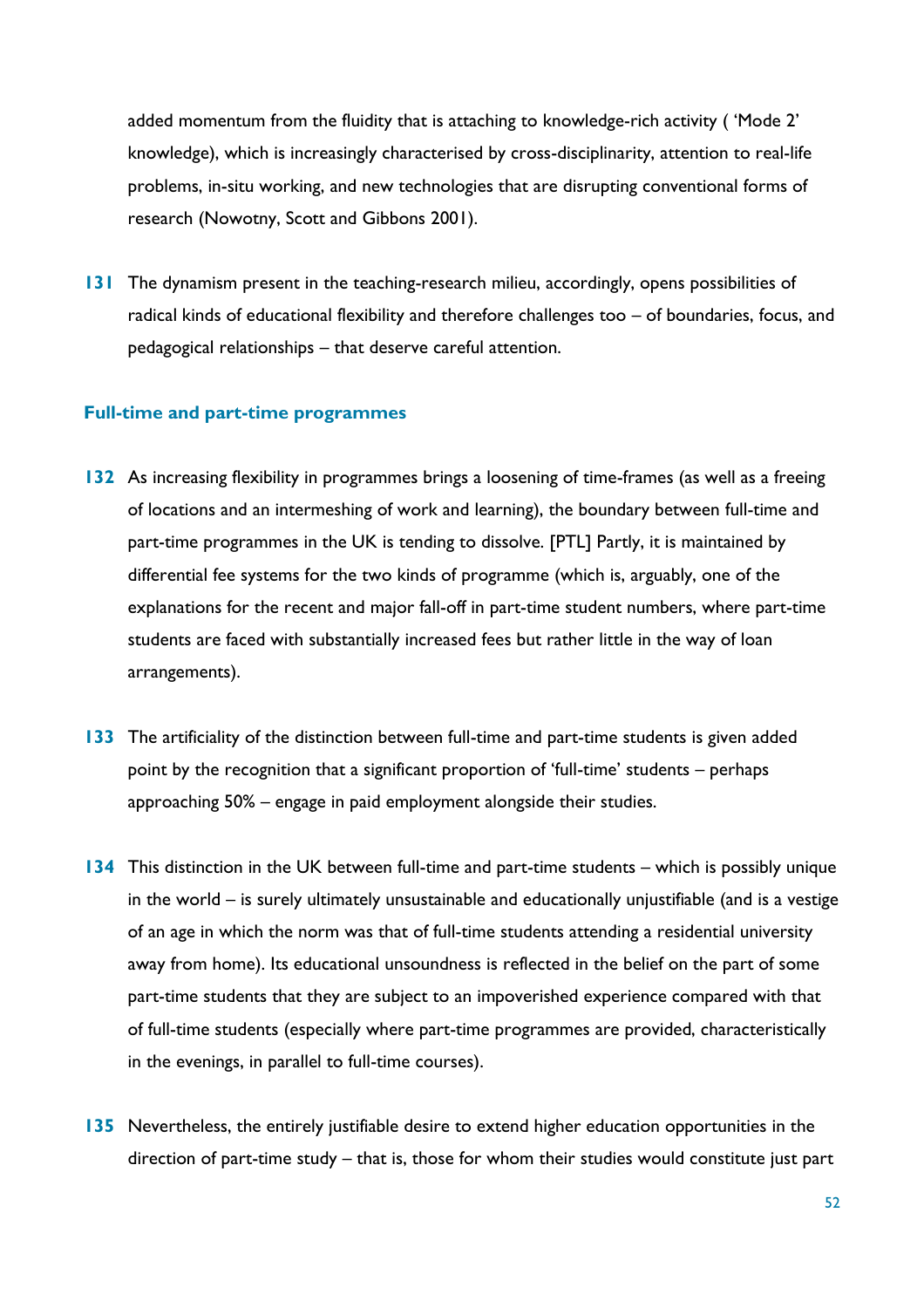of a busy life and work pattern – does raise issues in front of more flexible provision of structure and support (we may note that the fall-off in part-time numbers was evident even before the recent fee rises) (cf UUK 2013b, recommendation 3a).

### **Students, tutors and course materials**

- **136** Flexibility characteristically brings in its wake a looser relationship between teacher and taught (the most extreme example being perhaps that of MOOCs [pedMOOC]). This is especially the case where a greater reliance is placed upon course materials – whether in hard or digital form. In such a circumstance, a corresponding greater distance appears in the pedagogical relationship. The student is expected, after all, in the first place to attend to the materials being made available rather than directly to the voice of an academic. (This is not a new feature of 'distance learning' but the digital revolution is making available an increasing array of resources – in information acquisition, accumulation and exploitation of materials and skill development – that is imparting momentum to such a pedagogical separation.)
- **137** Such a distancing of teacher and taught, however limited (and in 'blended learning', that distancing may be quite limited), will place a higher level of responsibility on students in making progress with their course of studies. Whether in preparing for classes or other kinds of formalised (perhaps digitally conducted) teaching sessions, or in tackling assignments, a student may be being asked to engage with an array of materials in varying formats, and to do so through a range of 'voices'. In attending to materials in the public domain, the student is also being asked to make discriminations and judgements as to quality, not to mention to avoid plagiarism, and to exercise greater care in composing their 'own' texts. In all of these forms of flexibility, students may be stretched out of their comfort zones and that discomfort may actually be *pedagogically efficacious*.
- **138** It just may be that 'flexibility' may be serving as a watchword for a shifting of pedagogical responsibility onto students and in the process diminishing the 'class contact' *and* the cognitive demand being placed on students (there being evidence to suggest that, in both respects, *less* is already expected of UK students than their European counterparts, with UK students spending comparatively fewer hours on their studies; Bekhradnia 2013).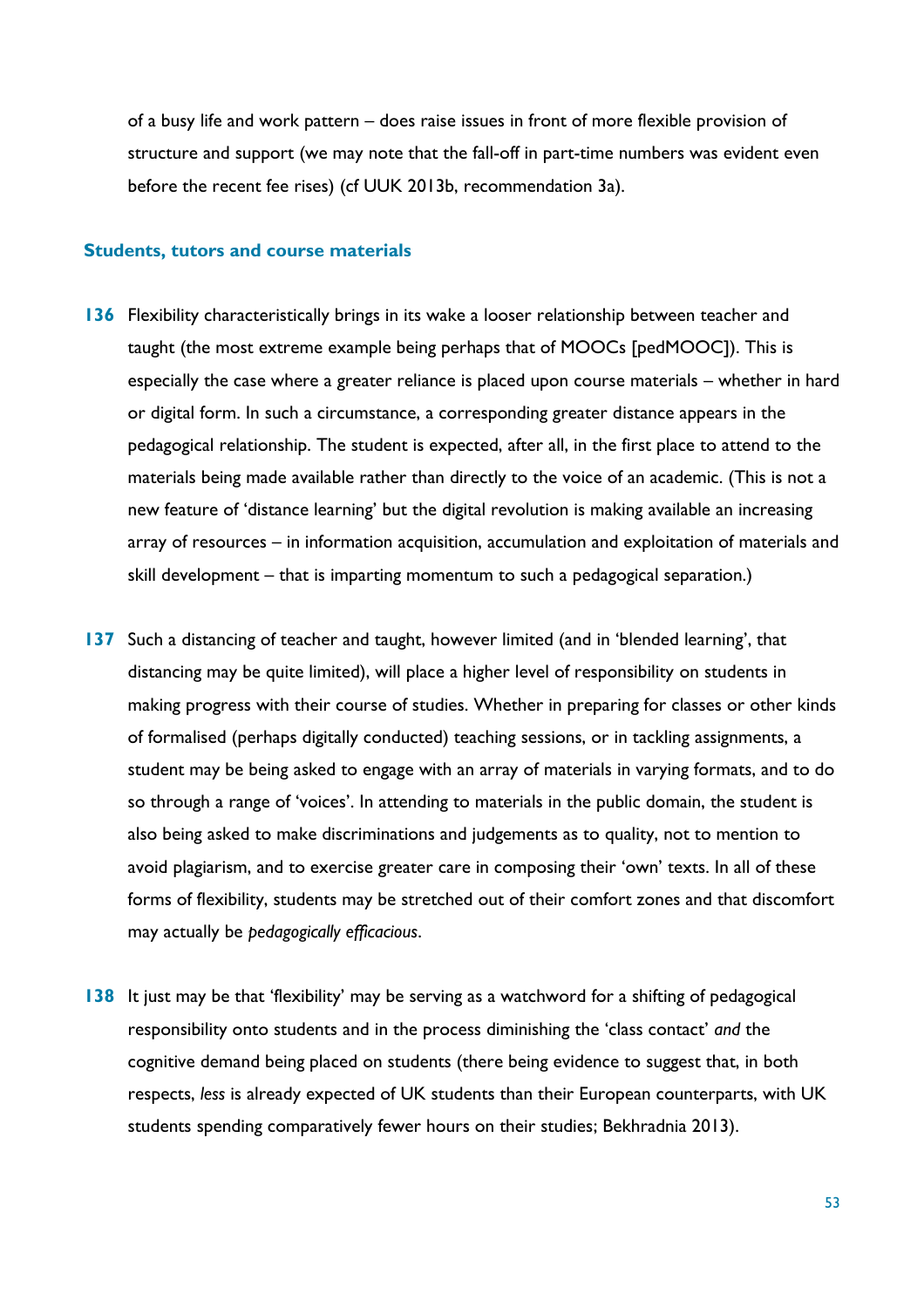**139** A key matter that faces providers arises out of these reflections: *in a fully 'flexible' learning situation, just how is it intended that students will be encouraged to engage authentically with the myriad of experiences and resources before them?*

### **Institution and institution**

- **140** With greater pedagogic flexibility arise some large issues in connection with relationships between institutions. (Such issues can only be flagged here, there being little research on them.) Are moves towards greater flexibility *across* institutions now emerging (even across continents)? In a competitive environment, are institutions *less* ready to share with each other their experience – say, in developing a new 'learning environment' or a new digital platform or a radical pedagogical approach? Or, on the other hand, are moves towards greater crossinstitutional co-operation being driven mainly (and merely) by the hope of finding reductions in programming costs? (On this latter, see Anderson, T. & McGreal, R. 2012).
- **141** Such questions gain added point when placed against the context of credit transfer. There has been debate about developing a UK-wide credit transfer system for over 30 years (prompted by work within the former Council for National Academic Awards) but, as a parallel report here shows [CAT], UK institutions continue to differ not only in the extent to which they subscribe to the very idea of a national system for credit transfer *across* institutions but also *within* institutions (with different departments varying in the ways in which they respond to this agenda). In both cases – within and across institutions – perhaps any reluctance might now be explained in part by perceptions that cost reductions are *not* on the cards (since it may be perceived that transferring students are going to bring less in the way of fee income).
- **142** Such variations institution by institution across the sector speak to the strength of institutional autonomy in the UK and to the experimentation and innovation that that autonomy encourages. There opens here, however, the consideration that perhaps some greater measure of pedagogical co-ordination across the sector at least might be placed on the table.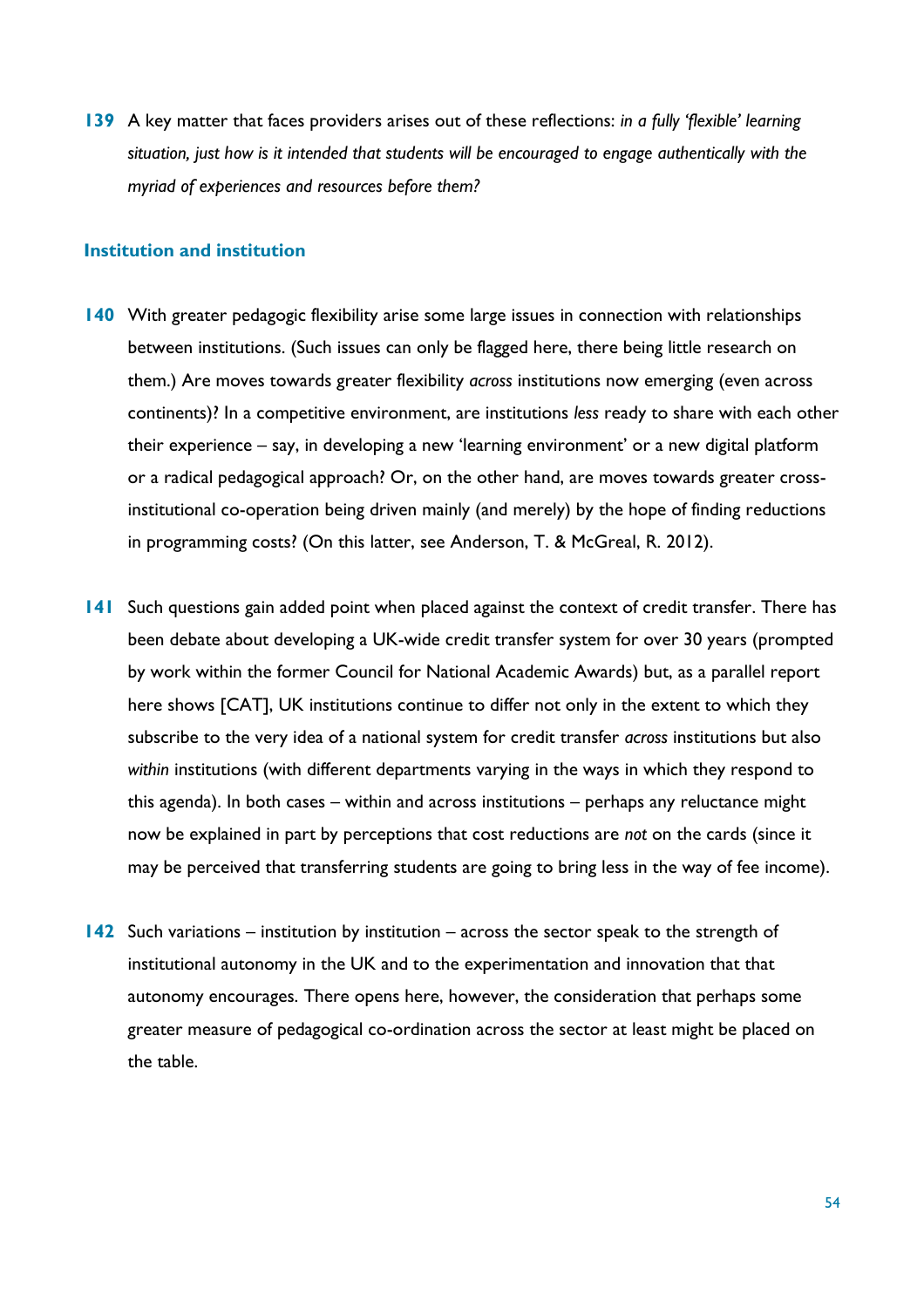### **Institutions and government**

- **143** Flexibility may be seen against the background of a desire on the part of UK governments (over the past decades) to see both more elements of a market in higher education and greater competition between providers. In such a milieu, as institutions look to expand their services and functions within tightly managed budgets and to respond to intakes that are – potentially at least – increasingly heterogeneous, efforts to develop more flexible offerings are but a rational response (even if some institutions deliberately opt not to go in this direction).
- **144** If that is so, it follows that there is a responsibility at governmental level, to have an eye to what is transpiring in the name of 'flexibility'. Flexible pedagogies are not only a matter of initiatives spontaneously embarked on by institutions but are, as stated, in part, a logic of the steering of the higher education by successive governments; and being steered from the centre are likely to be oriented towards systems forms of flexibility rather than educational forms of flexibility. The drive in the direction of flexible pedagogies should, therefore, not be seen simply as an internal matter for institutions.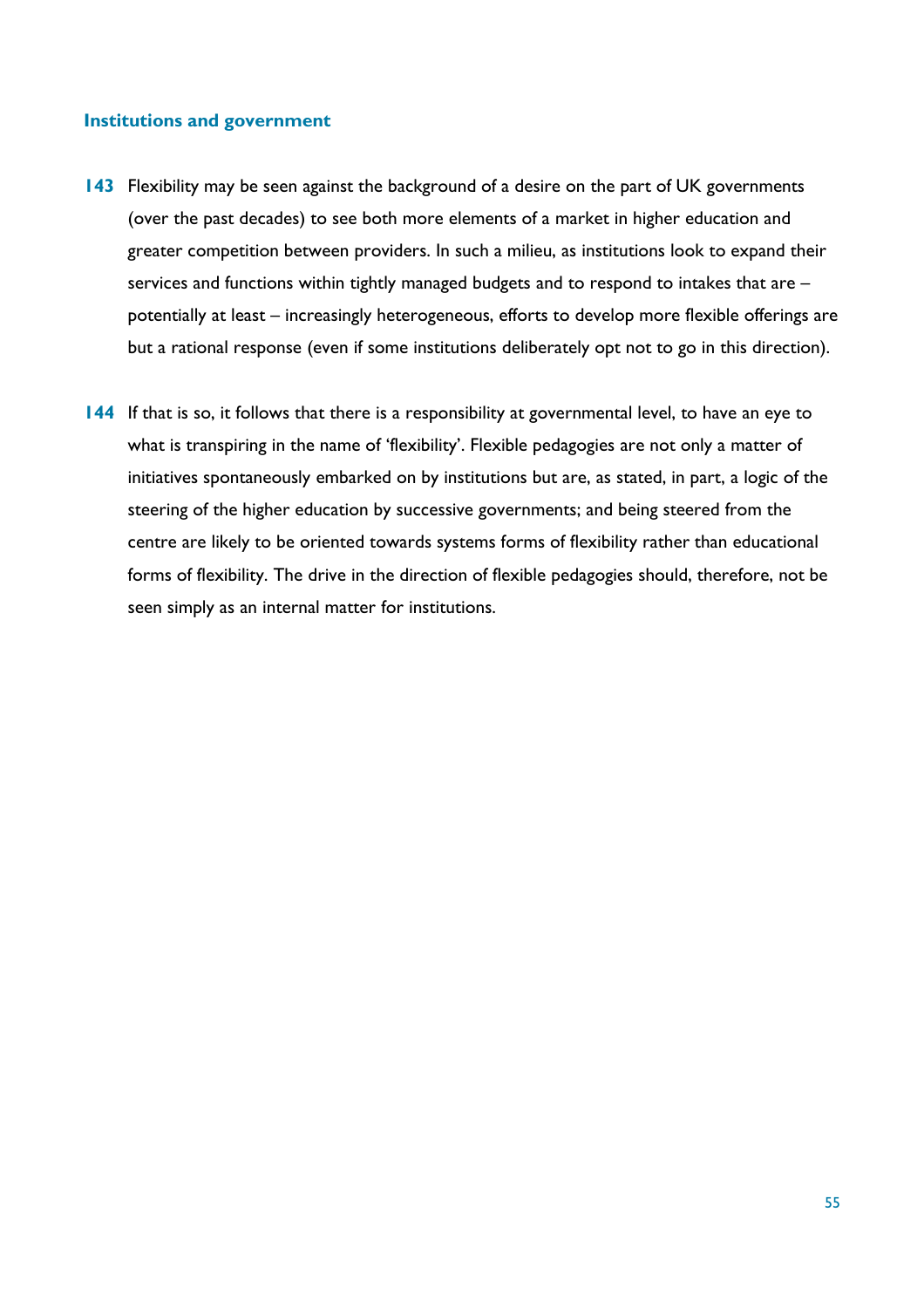### Levels of flexibility

### **Sector flexibility**

- **145** Flexibility at the level of the sector comes into play in two ways: firstly, the sector may itself exhibit flexibility directly; secondly, the sector collectively can help to establish the conditions through which institutions can themselves develop more flexibility.
- **146** An example just touched upon (141) of a way in which the sector can itself *directly* exhibit flexibility lies in that of credit transfer across institutions. The report on credit accumulation and transfer (CAT) makes clear that while some progress has been made in the UK, it appears that while probably being the first country in Europe to form an interest in developing system-wide credit transfer, other European countries have overtaken the UK with a much higher proportion of students benefiting from this form of flexibility. It just may be that, as that report intimates, European-wide policies and initiatives may help in breathing new momentum into the movement in the UK, rekindling system-wide efforts that facilitate credit transfer across Europe and, in the process, increase its provision across the UK. (See also Watson 2013).
- **147** The sector has it also in its power indirectly to influence institutional moves in the direction of greater flexibility. Here, in the UK, across national bodies – such as the QAA, HEA, HEFCE and UUK – that are either representative of the sector, or that rely upon the sector for its overall co-operativeness, each has its particular part to play. Each such body, accordingly, might examine the extent to which it is doing what it might to help in establishing a collective culture of flexibility across the system or, whether, *to the contrary*, particular policies, regulations or processes have the unwitting consequence of freezing systems, of making institutions risk averse and of resulting in borders being erected with debatable assumptions attaching to them.
- **148** Flexibility at the sector level calls for cross-institutional co-operation. However, there is reason to suspect that sector-wide co-operation may be in jeopardy. After all, it has been part of government policy over recent decades to see develop a competitive milieu, in which institutions compete against each other (to secure contracts, to gain students, to promote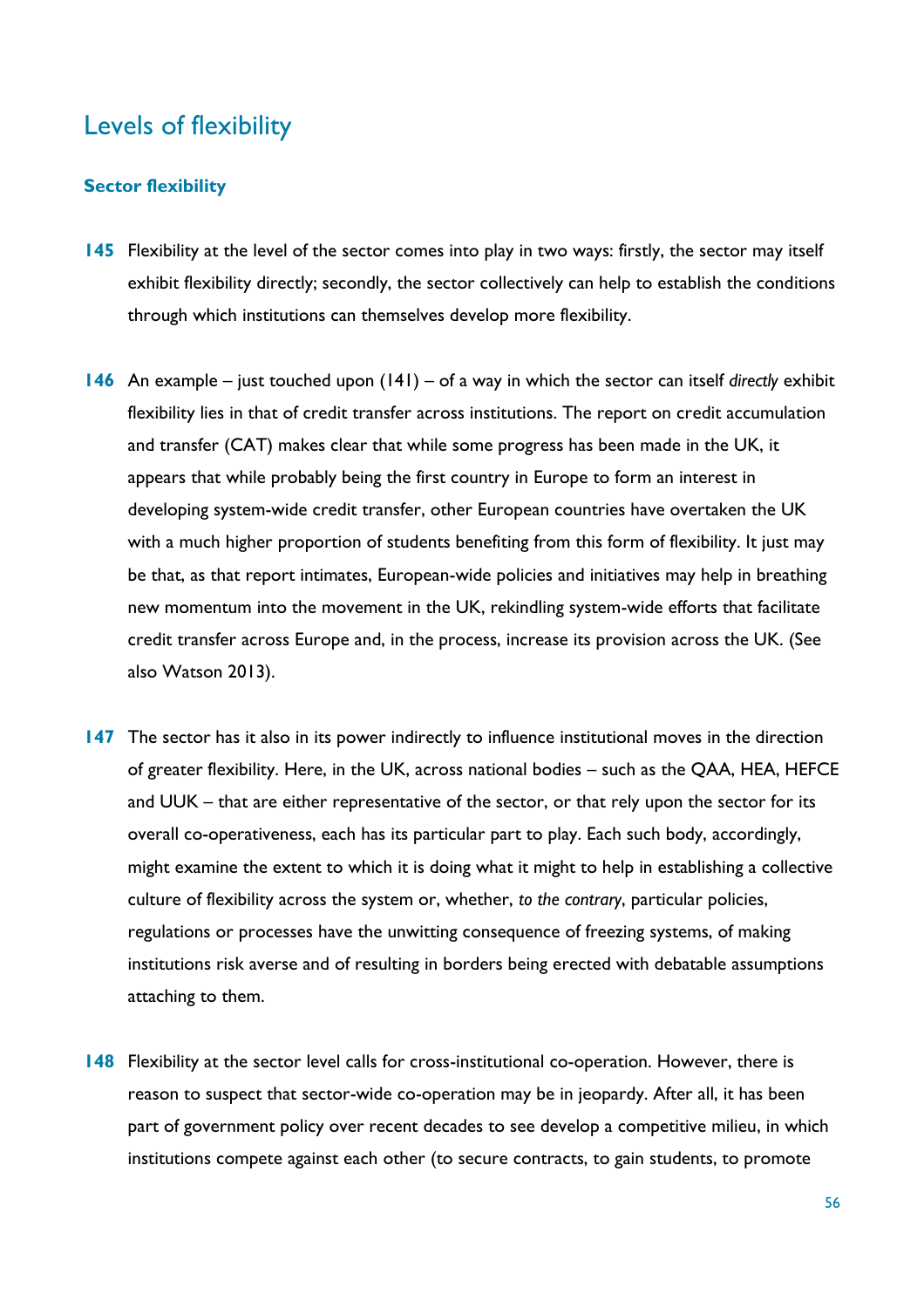their knowledge services). Such a competitive environment may be placing at risk opportunities for the sector to work collaboratively together. In the process, sector-wide possibilities of flexibility may be being discouraged.

**149** Such a situation can already be glimpsed in that there is considerable unevenness in which institutions demonstrate their flexibility credentials. Some institutions, for example, are choosing not to be part of credit transfer schemes or participate in MOOCs. We may conjecture that – without countervailing collective efforts – opting-out may be an increasing element in potential system-wide moves towards greater flexibility.

#### **Institutional flexibility**

- **150** At its core, this report is concerned with institutions' *pedagogical* flexibility and their capacities in this domain may be evident in numerous directions. In the first place, it will be apparent in their capacities to vary their curricula and pedagogical arrangements in response to changing markets and to the increasing heterogeneity in student cohorts (such that individual students can enjoy a degree of 'personalisation').
- **151** That simple observation (150) actually contains two forms of institutional flexibility: *firstly*, an ability on the part of an institution quickly to adapt *through time* to a changing environment (for instance, the flow of international students from a single country may suddenly change, so placing challenges on the educational viability of some courses) and *secondly*, an ability to vary the educational offer at any one moment in time *across its students*. (These two forms of institutional flexibility – across time and across students – may run into each other: for instance, institutions are being challenged by students' pedagogical wishes themselves changing through time. An individual student may start as a full-time student but wish to transfer to a part-time programme during the course of the programme of studies).

### Twelve forms of institutional flexibility

- **152** Examples of an institution's pedagogical flexibility include enabling its students:
	- **o** to receive credit of some kind for their *prior* learning and/or experience (so requiring flexibility in the making of admissions' judgements);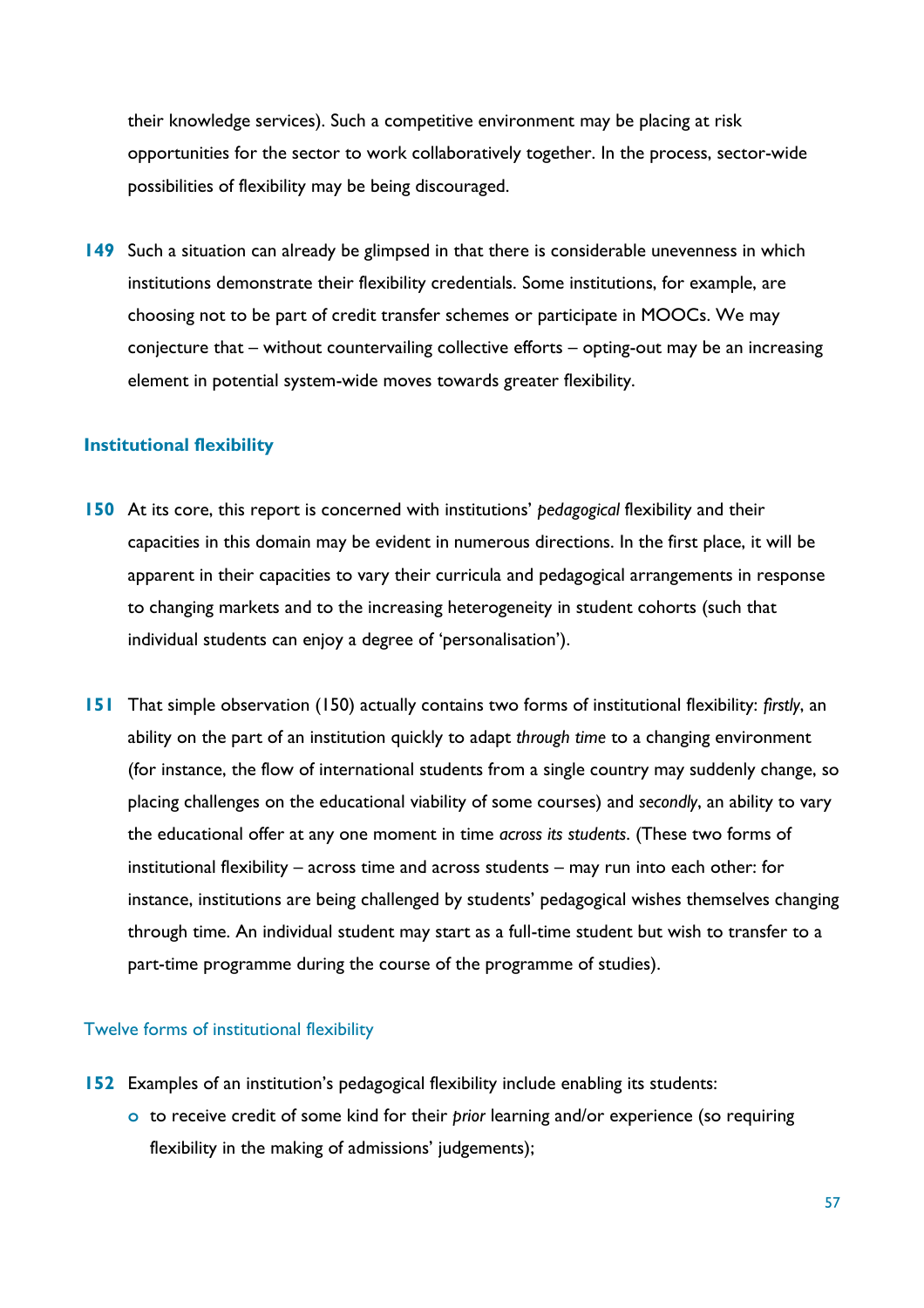- **o** during the course of their studies, to vary and even to switch the *disciplines and/or professional fields* of their studies;
- **o** to have some optionality over the *pattern of their studies* (some students may wish to have physical access to the library during the night; others may wish to have digital access to the pedagogical resources associated with their programme of study);
- **o** to have a degree of choice over the *modalities* in which they present their assignment (in combinations of text, sound and vision, in three-dimensionality, in performance);
- **o** to have some *epistemological control* over their programme of studies (some students prefer to study theoretical aspects of phenomena; others prefer to study practical aspects);
- **o** to adopt a *learning strategy* best suited to their own learning style (whether, for instance, starting with concrete instances or discrete facts warranting a surface-level approach but broadening into a deep and synoptic understanding or starting with a deep grasp of general principles and filling in the interstices over time);
- **o** to have choice as to the *level of interactivity* of their own approach to their studies (some students thrive on interaction with others; other students much prefer, at least initially, to work things out in their own way);
- **o** to change the *mode of their registration* as between full-time and part-time;
- **o** to *interrupt* their studies;
- **o** to acquire *credits* and be able to leave mid-way with a portfolio of credits;
- **o** to provide for students to choose or to influence the way and potentially time and frequency – in which they will be *assessed*;
- **o** to allow students to alter the *contents* of their programme so as to heighten their professional or personal relevance (which might even allow students room to switch their main subject of study completely).
- **153** Most if not all institutions offer *some* of these 12 forms of flexibility but probably few, if any, offer all of these forms of flexibility.
- **154** It follows that, for any one institution, a *flexibility profile* could be drawn up, illuminating the pattern, and the extent of, its flexibility.
- **155** There may be *a role for the HEA* to explore with institutions their own flexibility profile. In turn, it may be that those institutional flexibility profiles will be seen, across the sector, to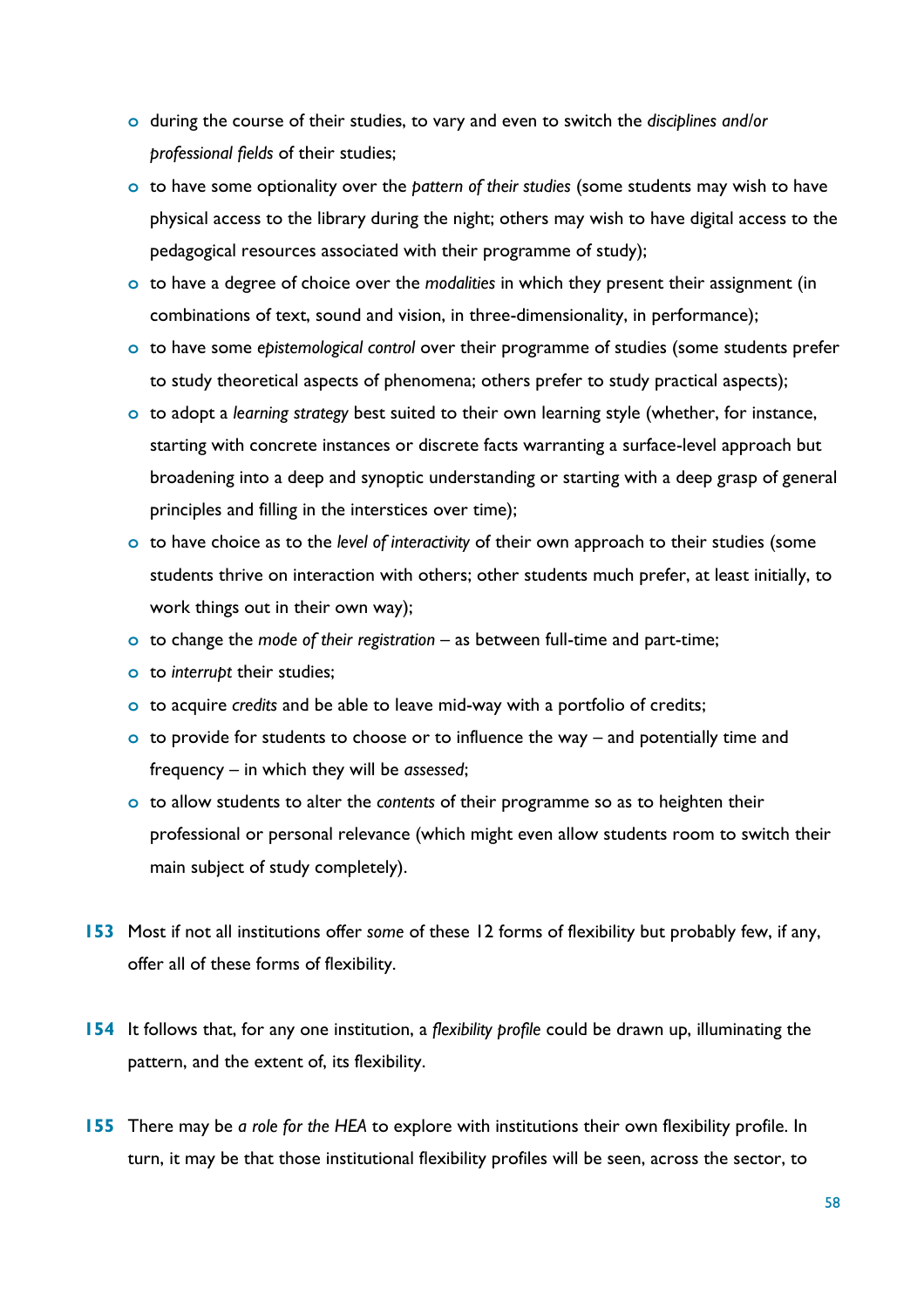cluster around a limited number of *models of institutional flexibility*. The identification of such models of institutional flexibility could prove helpful to institutions in finding benchmarks against which to self-examine their own pattern of flexibility.

#### Leading and managing flexibility

- **156** It is apparent that the management of flexibility in general and the development of technologically-based innovations cannot sensibly be understood purely as technical exercises. Neither moves towards greater flexibility nor the deployment of technologies are neutral (cf Clegg, S., Hudson, A. and Steel, J. 2003).
- **157** Expanding an institution's flexibility profile calls not just for systems investment but calls attention also to an institution's values, ethos and priorities. (Especially but not only in research-intensive institutions), managerial attention will need to be paid to pedagogical reward structures such that academics are encouraged to invest of themselves in the development and redesign of curricula and pedagogies. (cf Tucker, R. and Morris, G. 2011.)
- **158** Even so, attention will also need to be paid to institutional investment in systems as such, notably in digital platforms and in relevant administrative support systems (for instance, in recording the developing profile of each student's attainments) while also being sensitive to the educational possibilities (in the development of students-as-persons) that enhanced flexibility may bring. As noted, too, the management of flexibility calls for multiple levels of an institution's functioning to be integrated, not least in staff at the sharp end forming their own engagement with projects as they unfold. These simple observations point to the development of highly complex and *interactive* systems that have to withstand severe tests of their integrity and robustness. It is doubtful if we have at the present time an adequate understanding of the complexities of such management and *leadership* challenges (cf Salmon 2005).
- **159** Further matters arise, too, regarding the proper extent of curriculum management at the institutional level. For instance, a modular system may appear at institutional level to offer pedagogical and managerial flexibilities but, in its operation at departmental or programme level, may actually confront students with unintended barriers to cross-disciplinary border crossings.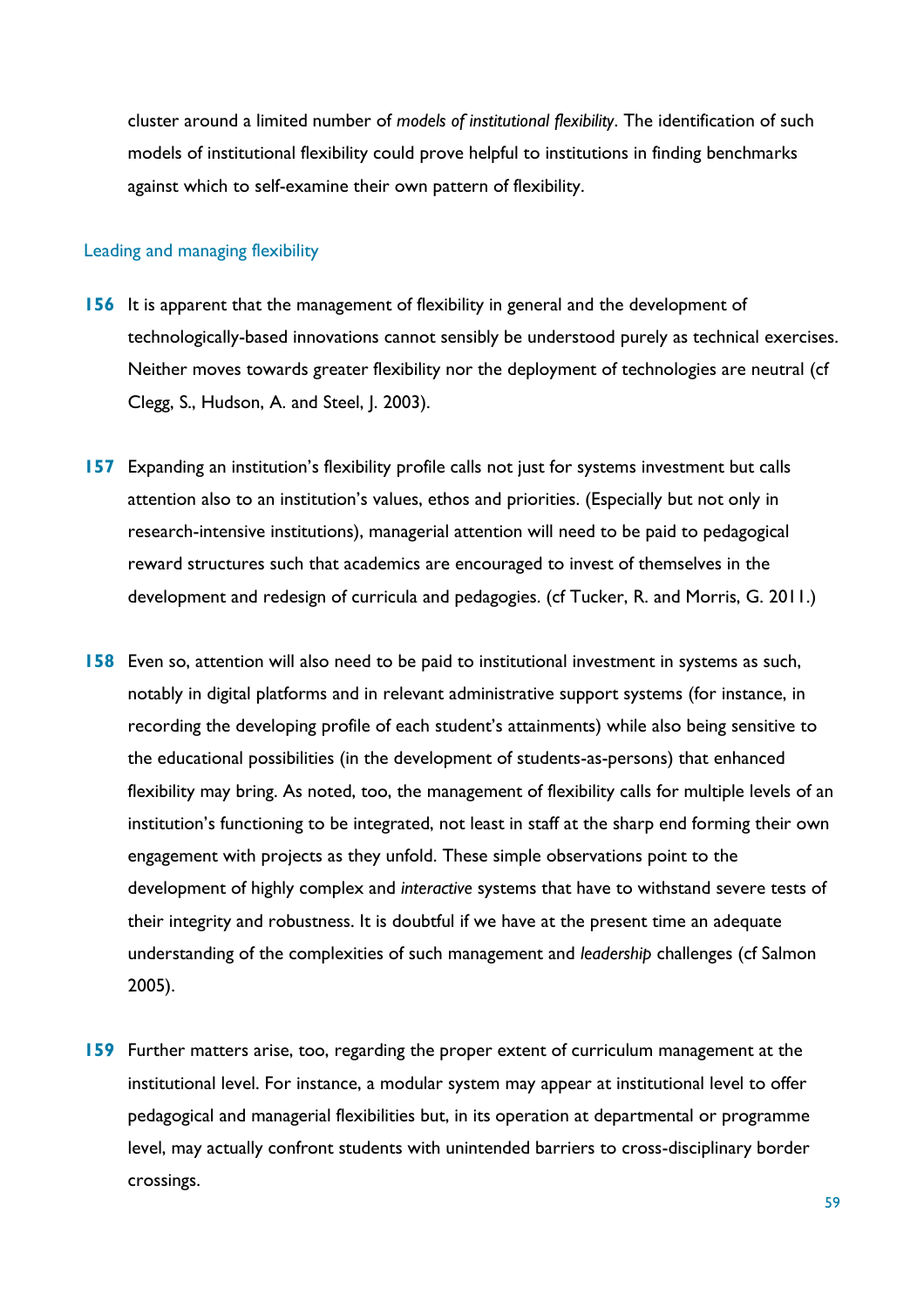- **160** A corollary of this observation is that as was observed in the seminar that considered a draft of this report – students in the *same* institution may find themselves in situations bearing quite different levels of flexibility. Flexibility may vary across departments, disciplines, professional fields and individual lecturers. Attempts, therefore, tightly to orchestrate from the centre moves towards greater flexibility will be fraught with difficulty.
- **161** There is, after all, a likelihood that*, in a multi-faculty institution, departments will vary in the degree to which they 'buy into' flexibility*. In this sense, institutions may be little more than a collection of sub-institutions with their own *flexibility cultures*. This is not a matter of differences across science and the humanities: it may well be that departments that are (epistemologically) adjacent to each other may have developed over time quite different orientations towards flexibility; and these different orientations may not be immediately apparent but may be deeply part of the internal educational cultures of departments.
- **162** Pedagogical flexibility cannot be dependent solely on the perspicacity and skills of an institution's senior managers. To the contrary, much will depend on the insight of those at the sharp end of the student experience themselves to be vigilant and to be exerting initiative in bringing forward innovations in response to changing conditions.
- **163** Clearly, issues arise here both of an institution's structures *and* systems: are they such as to provide for an institutional responsiveness? Issues arise, too, of an institution's leadership at all levels: is it sufficiently articulated such that there are proper connections between teachers of students and an institution's senior leaders and managers?

### **Pedagogical flexibility**

**164** We have noted that pedagogical flexibility is nested within wide environments at institutional, national and even global levels. In fact, to use the metaphor of nesting here is unduly weak for those wider environments – which include matters of values, structures and systems and set up conditions that affect the probity, integrity and indeed the very presence of pedagogical flexibility.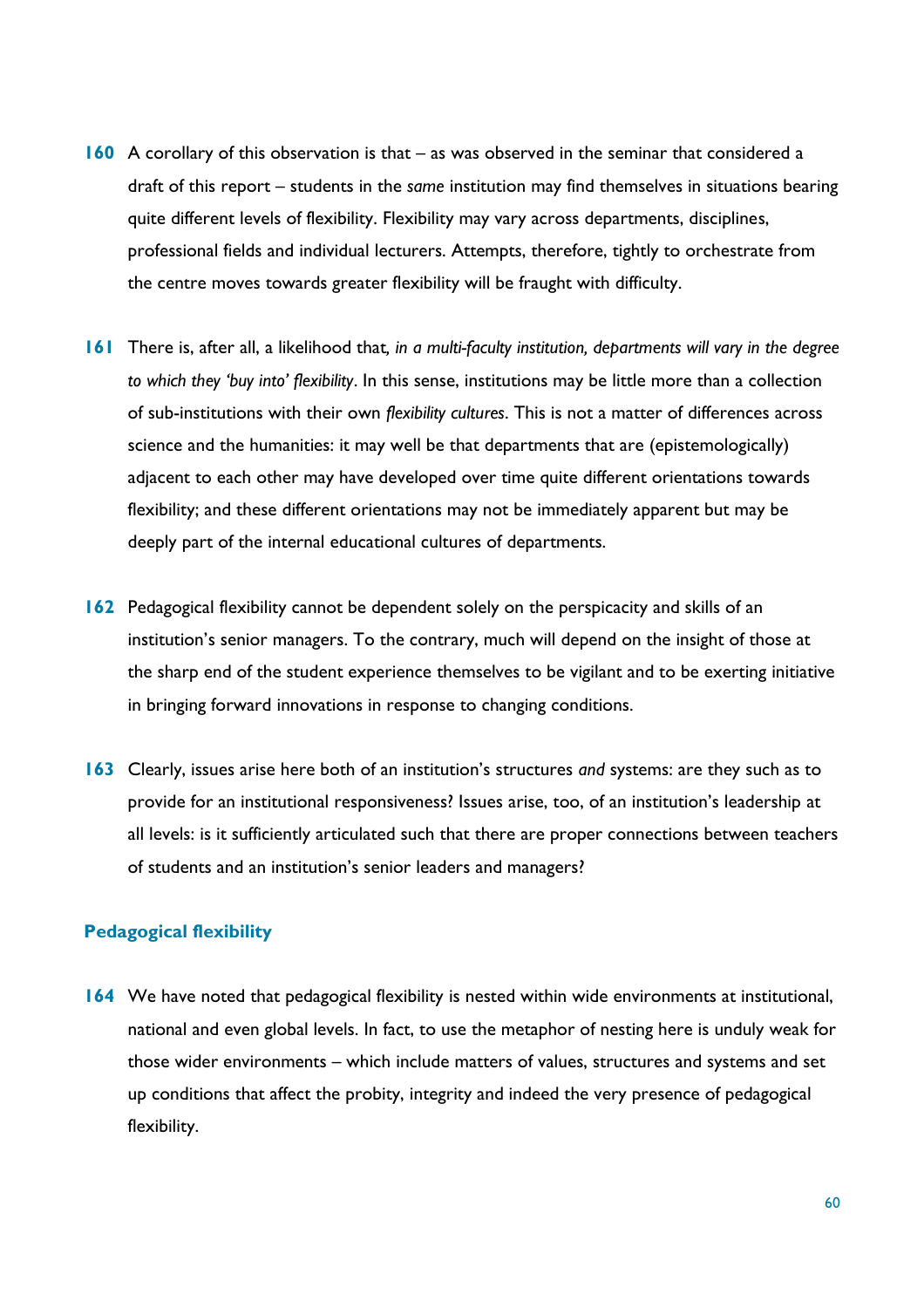- **165** There is a fundamental distinction to be made between *two ideas* of pedagogical flexibility; and really they form two clusters of meanings.
- **166** There is a cluster of meanings concerned with the immediate *experience being extended to the student* in his/her curricula and teaching: to what extent do the curricula and teaching practices offer the student forms of flexibility? We may term this a *learner flexibility*.
- **167** Embedded here are rather intangible aspects such as the pedagogical relationship: to what extent is it sufficiently open such that students feel able to enter into it on their own terms? For example, do students have some say in the number of times and the time of the day and the manner in which they might approach the tutor?
- **168** There is, though, a *vitally different sense of flexibility* here, namely the extent to which the student is enabled, through his or her educational experience, to develop a measure of flexibility in the way he or she encounters and engages with the world. For example, does the student feel comfortable in speaking up in the classroom setting? Is space accorded to students to express their own point of view? Can a student follow through in any depth on issues that concern them? Is notice taken of the student's wider experiences?
- **169** Here, we return to our observations at this report's outset. A fluid and contested world calls for *personal flexibility* if individuals are going to be able to prosper. Under these circumstances, a higher education out of which graduates are *in*flexible, unable to respond to strangeness – to the challenges and new experiences that the world presents – is short-changing its students. *This form of flexibility is arguably the most important form of flexibility and yet it is largely overlooked in the present debate about institutional responsiveness.*
- **170** While these two ideas of pedagogical flexibility are distinct, there is a link between them. After all, it can hardly be expected that students will emerge from their higher education imbued with personal flexibility, able to respond deftly to the unexpected, unless they have encountered something of the kind in their educational experience. In other words, students' educational experience should itself contain some elements of *learner* flexibility if they are to acquire the wherewithal to engage seriously – and flexibly – with the world (and so acquire their own *personal* flexibility).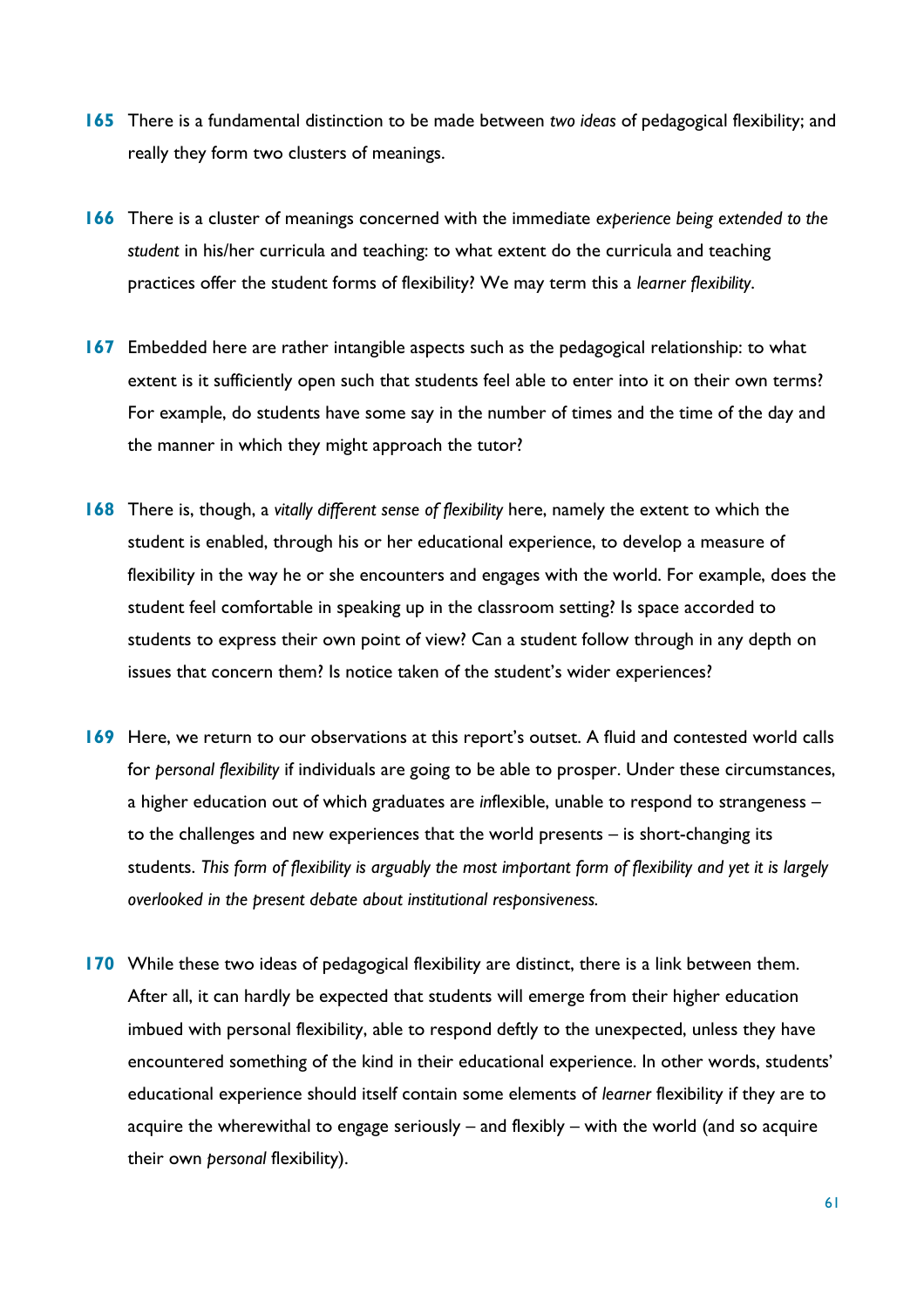- **171** However, *an entirely flexible offering* where students are able to assemble their educational programme (its order, its topics, its learning arrangements, its manner of assessment) -*is most unlikely to provide the kind of personal flexibility that a changing world calls for*. For that, educational judgements and the framing of a challenging pedagogical environment by committed educators is required. The development of a personal form of flexibility among students calls for the exercise of professional responsibilities on the part of educators that cannot be ducked.
- **172** Arising here are all manner of aspects of flexible teaching and learning, including the flexibility that teachers enjoy in the shaping of their approaches to teaching and in the flexibility that attaches to curricula (in a student's navigation across the units of a programme of studies) and all these matters intermesh. The mapping of these linkages – between curricula, pedagogical, learner and personal flexibility – is a large matter and goes beyond the bounds of this report. But it is work that needs urgently to be put in hand if the full potential of the idea of flexible pedagogies is to be realised.
- **173** *The idea of the flexible student* raises, in some quarters, the spectre of a student whose development lacks substance, who is simply able to respond to exigencies without either a cognitive or a value foundation. Such a consideration prompts the idea of T-shaped students, who have both a substantial core of the kind imparted by a deep immersion in and engagement with a discipline or a professional field and yet have the flexibility to be able to engage with the wider world and the challenges; 'depth and breadth' was a former way of putting it. The rationale here would be that that deep encounter with a discipline or a professional field, in a suitably open pedagogical environment, will nurture a range of personal dispositions and qualities out of which arise, in turn, capacities for responding flexibly to the world (cf Subic and Maconochie 2004).
- **174** The key components of such a flexible pedagogy that in turn are likely to sponsor personal flexibility *within* the student – are four in number:
	- **o** *Immersion*: the struggle to get on the inside of and to be able autonomously to move around – a form of thought or a professional field and, through its disciplines, develop personal dispositions and qualities that impart personal flexibility.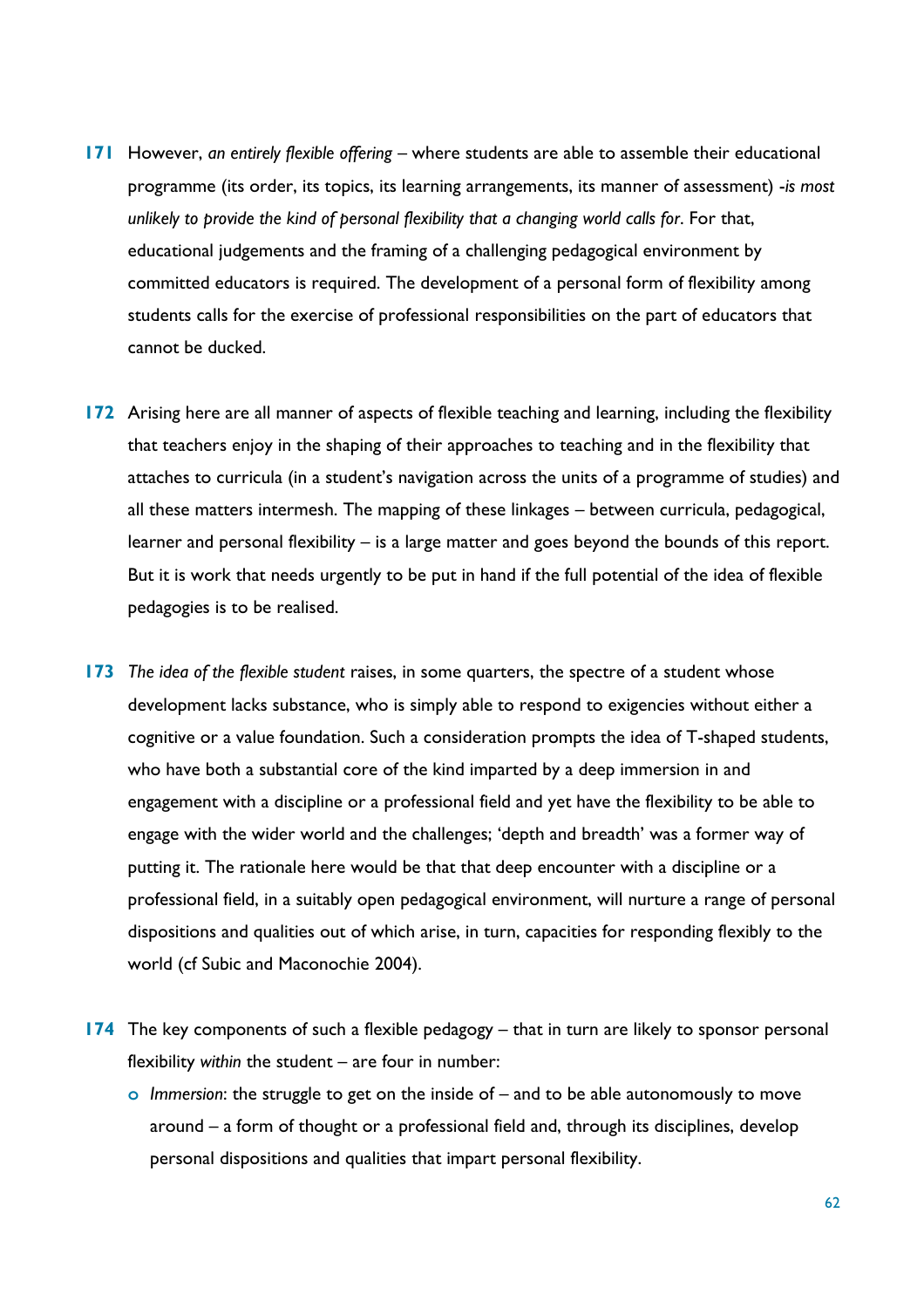- **o** *Reflection*: the student's capacity to dwell deeply on their pedagogical experiences, to make something out of those experiences and so achieve their own authenticity.
- **o** *Criticality*: the student's capacity to evaluate seriously their pedagogical experiences and to be able to exhibit – in thought, in action and in their human being – the powers of critical engagement. (Evidence is accruing to suggest that digital technologies are encouraging 'power browsing' and are witnessing a decline in deep understanding and powers of criticality; Watling 2009).
- **o** *Interaction*: the student's capacity to listen to the world, to engage empathically and collaboratively with others in the world.
- **175** Such components of the makings of personal flexibility call for elements of *pedagogical space* being accorded to students. Flexible arrangements can often do just that, offering spaces to students to take up their own stances towards their learning experiences. Equally, however, they may be rather closed spaces, with limited epistemological horizons and negligible encouragement to the student to form critical judgements.
- **176** A strength of the UK's higher education system lies in the autonomy that institutions enjoy and, indeed, the freedoms that individual teachers and course teams enjoy in determining their pedagogical stance. There lies, therefore, considerable space for educational decisions – with flexibility in mind – to be made very close to the students. Nevertheless, it is surely apparent from the analysis in this report that *a measure of responsibility lies at all levels* of the higher education system if flexibility is to be pursued with the seriousness and thoroughness that it warrants.
- **177** Without such attention at all levels, it follows that policy and strategy moves that may have *prima facie* legitimacy may unintendedly promote a *reduction* in pedagogical flexibility. Tight audit regimes, concerns about 'student satisfaction', the specification of curricula in 'learning outcomes', efficiency drives (that for example narrow options within modular schemes), limits placed on student access to tutors, learning tasks that sponsor a surface learning rather than a 'deep' and critical approach, a more litigious environment leading to risk averseness in the pedagogical setting, a separation of institutions' research and teaching functions, higher student fees (leading to a heightened determination on the part of students to gain a good (2:1) honours degree), and even cross-national moves to 'unify' systems across borders: all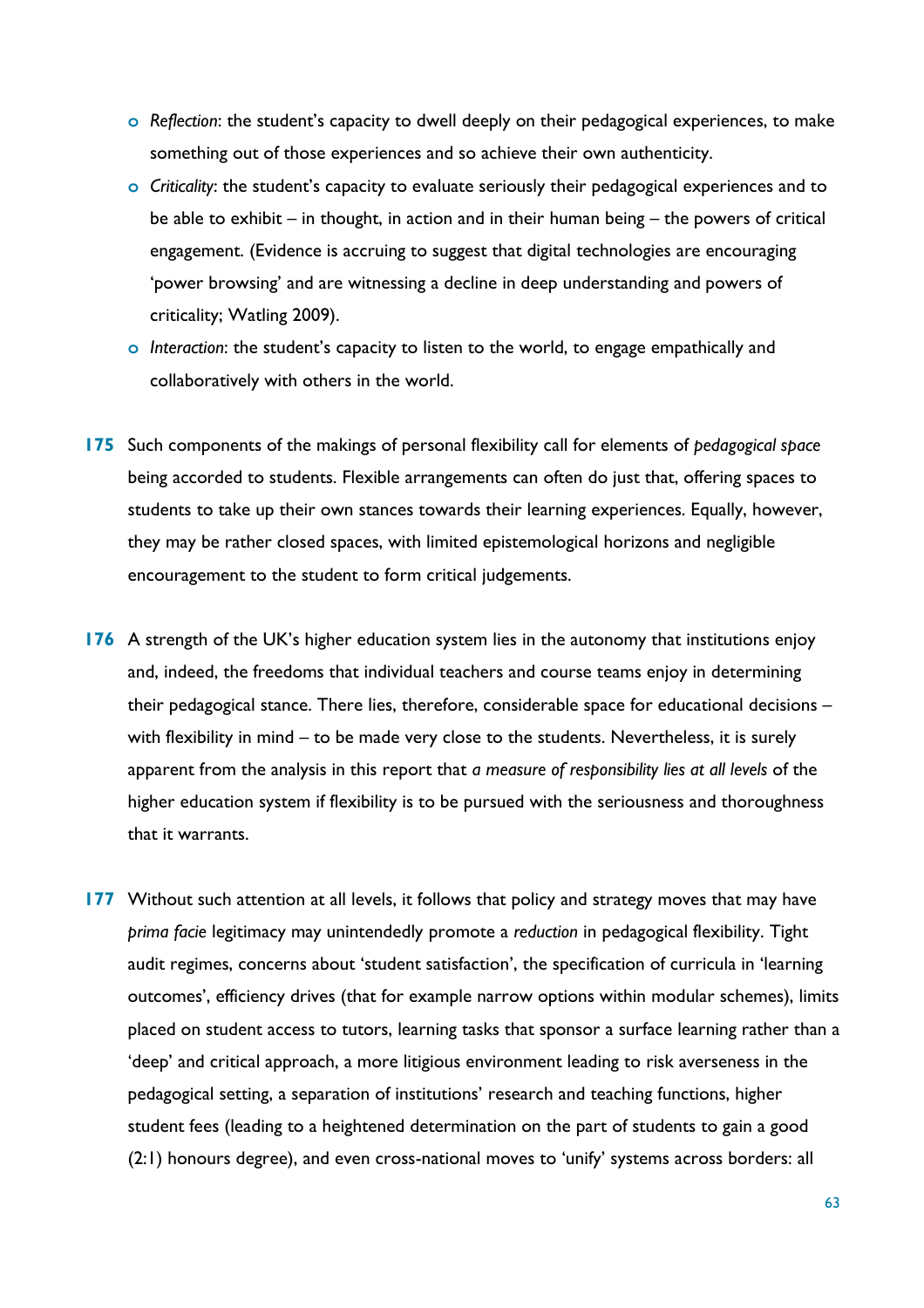these are simply examples where the development of the student's personal flexibility may be unwittingly being jeopardised.

**178** It emerges from this overview that moves towards flexibility may pose a paradoxical set of questions to institutional providers: is the framework that emerges one of undue *tightness* (in that the student is locked with regulatory systems of pacing, interaction and assignment submission) or is it, to the contrary, one of undue *openness*, in which the student is overly left to their own devices (in choosing their materials, the pacing of their work, and the timing of their assessments)?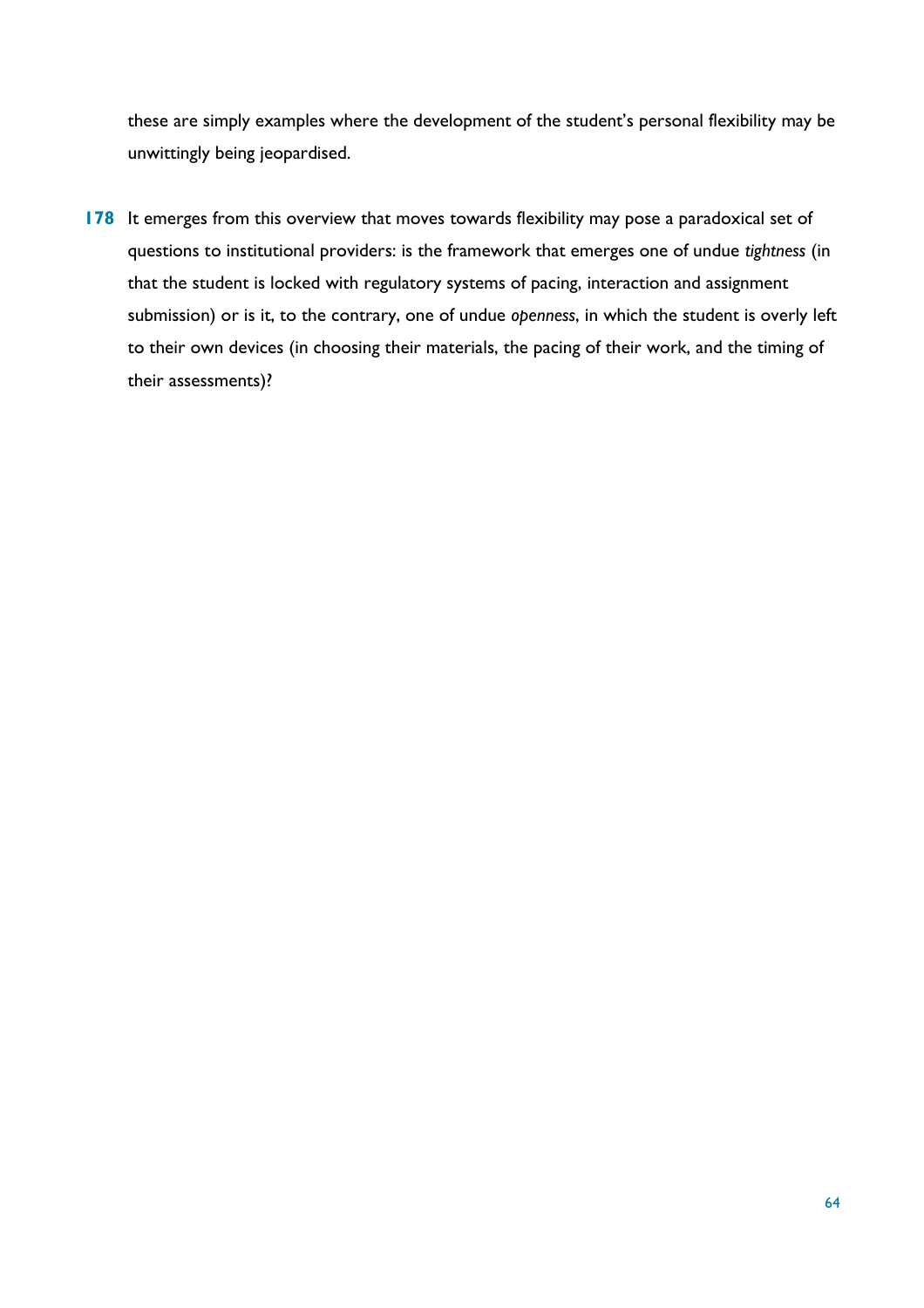### Standards and quality

- **179** Both standards and quality have to come into play in any efforts to inject flexibility into the higher education system; and the two concepts are distinct, having separate parts to play.
- **180** 'Standards' here refers to the criteria and general considerations (held to constitute a valid student experience and set of attainments) that might come into play in *any* flexible environment. 'Quality' here refers to the likelihood that those criteria – those standards – are actually in practice going to be met and, thereby, to the institutional processes and arrangements deployed to that end in particular settings.
- **181** Standards and quality play against each other in intricate ways. *On the one hand*, we have identified situations in which quality and standards may run a risk of being jeopardised. Taking advantage of new technologies so that higher education becomes readily – and even freely – available to huge numbers of potential students may herald a limited higher education experience; and it may be evident in high – and even very high – non-completion rates. *Quality*  is here impugned but not unreasonably, it may be felt: the gain of wider access warrants a more limited student experience and so loss in quality of that experience; and in that case, different – and even a lowering of – standards would be coming into play. In short, *there may be a tendency in any drive towards flexibility to permit an altering of standards*.
- **182** *On the other hand*, we have just been observing situations in which legitimate concerns with standards may unwittingly impede efforts to inject greater flexibility into the system. A (quite proper) concern to safeguard the 'controlled reputational range' (Watson 2009) of institutions in the UK higher education system (in which milieu 'a degree is a degree', no matter from where it is gained) may unintendedly act to limit the degree of flexibility in the system. Such a tacit sense (of degree worthiness) within the higher education sector may be part of the explanation for the influx of private providers, willing to attempt forms of flexibility – in the pedagogical relationship, in the provision of resources, in the control of the learning situations of students – not readily available in the (public) system.
- **183** This is an environment not entirely of the UK's making. The UK higher education is held in great regard across the world, attracting well over 250,000 students from other countries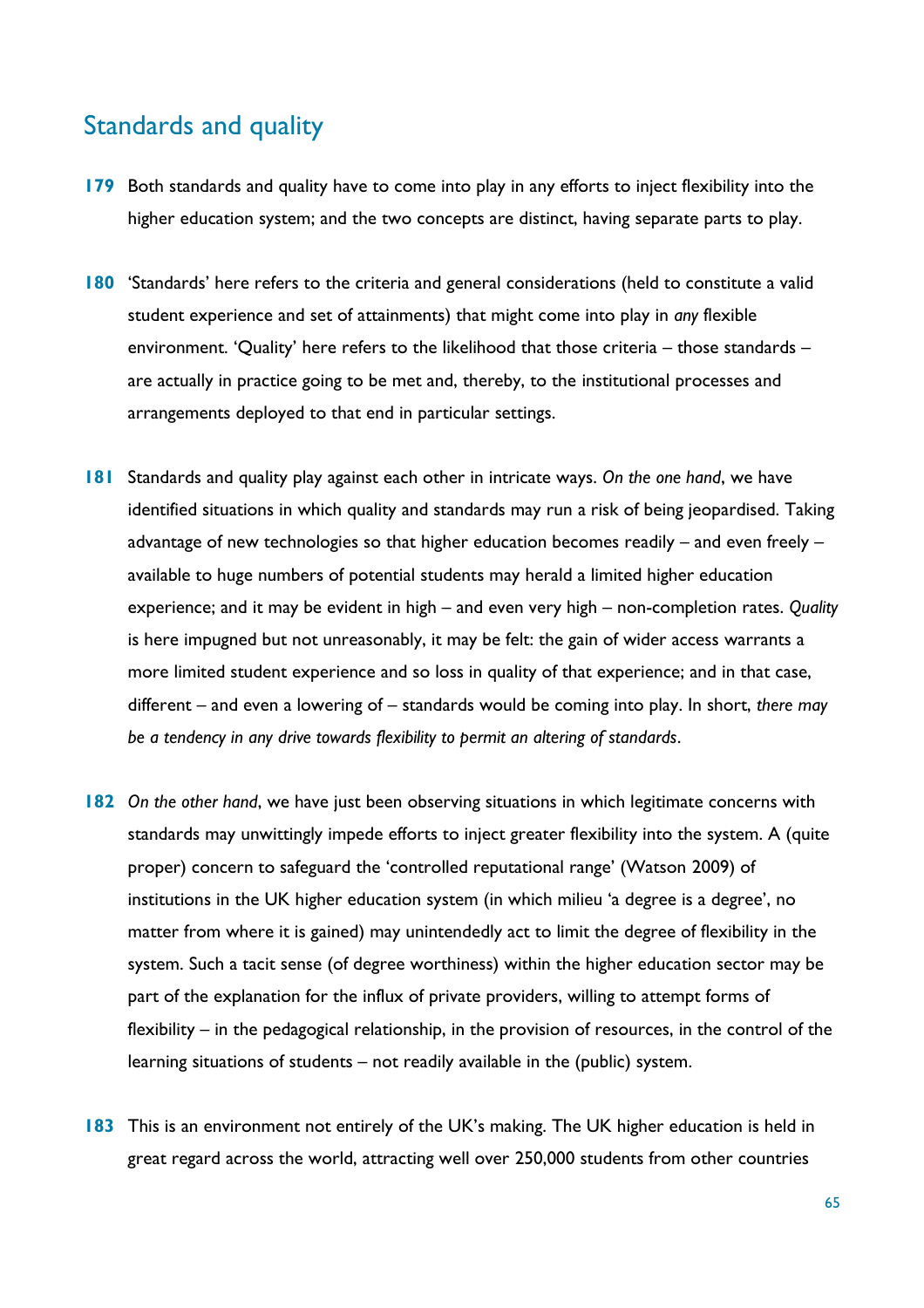(Universities UK 2013). Its collective reputation is not lightly to be put at risk through moves towards greater flexibility, where they just might herald a lessening of quality of the student experience or an altering of standards (or both). There remains surely at least something of a collective responsibility on each institution to uphold such tacit standards.

- **184** It is at least arguable that greater pedagogical flexibility including moves at institutional and sector level – necessarily involves ultimately some ceding of control of the educational process (from teacher to student). Such moves may be highly desirable, in permitting the student greater autonomy and so encouraging a heightened level of engagement and authenticity on the part of the student. But, still, an eye should be had to any implications of such moves on quality and standards; they may not be immune from untoward impact.
- **185** Summarising here, we may say that matters of standards and quality are key to the development of more flexible provision but yet it is doubtful if they are receiving their due attention. Both policy and regulatory matters wait to be addressed (and research to be conducted). There are here issues around which surely the whole sector can join, to address them collectively.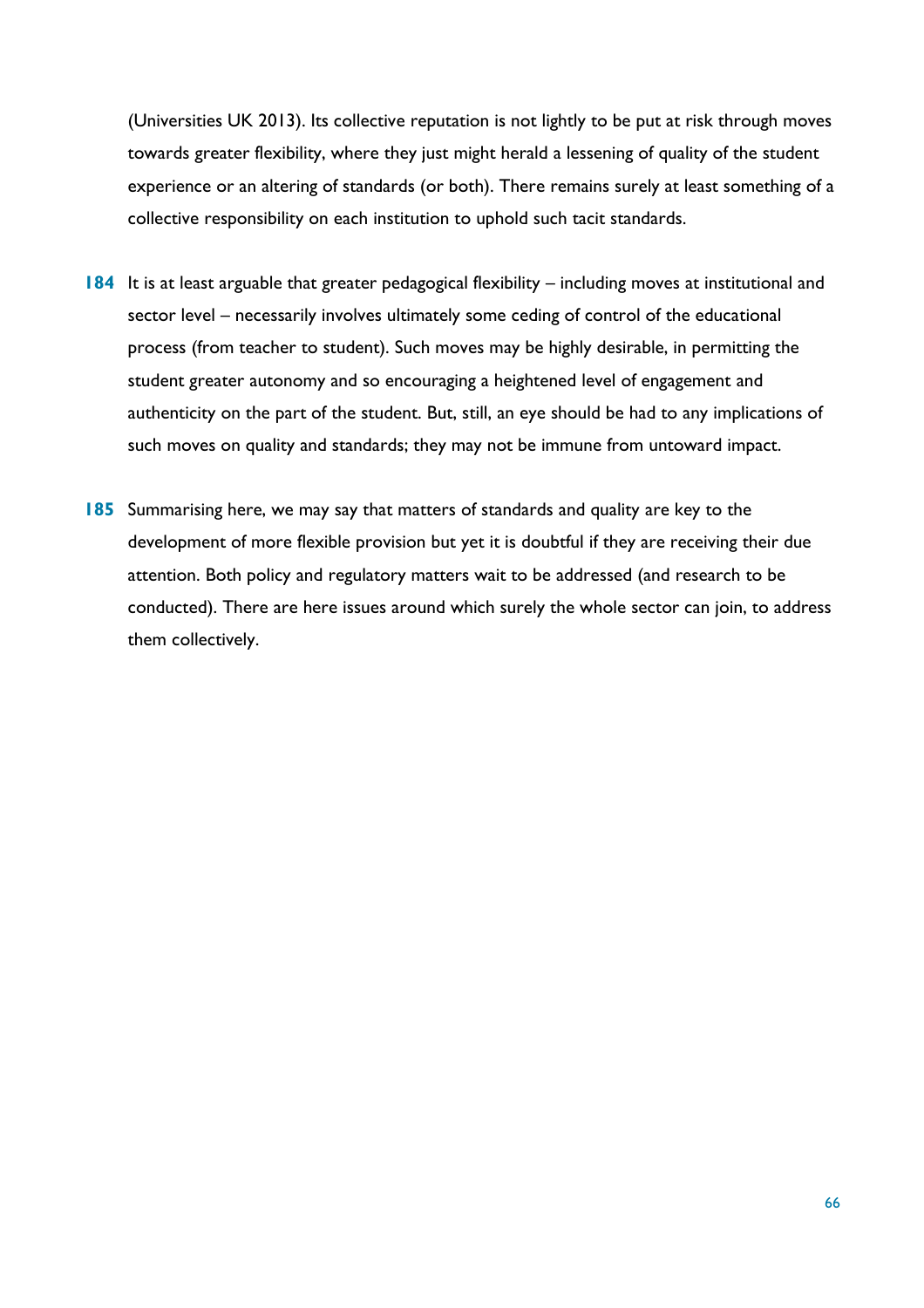# Conditions of flexibility

- **186** In the wake of these considerations, we may essay a set of *conditions of flexibility.* In moving towards greater flexibility in higher education, and to safeguard educational integrity of offerings, and, no matter what kind of flexibility might be being contemplated, consideration might be given to certain desiderata, namely that programmes might:
	- **1.** lead to a qualification that contributes to major awards (such as degrees or their equivalent);
	- **2.** offer all students access to suitable materials and appropriate cognitive and practical experiences;
	- **3.** offer academic interaction with other students;
	- **4.** offer access to tutors, in real-time interaction;
	- **5.** offer prompt and informative (formative) feedback from tutors;
	- **6.** offer access to other academic services (such as counselling, academic and careers advice);
	- **7.** offer financial services (appropriate to the cost to students in financing their studies);
	- **8.** enable students to offer feedback on their total experience;
	- **9.** provide a pedagogical openness;
	- **10.** be academically and educationally structured;
	- **11.** offer ladder(s) of progression;
	- **12.** be suitably robust and reliable (with built-in safeguards appropriate to the risk);
	- **13.** be cost-effective;
	- **14.** have sufficient structure so as to enable student completion to be a likely outcome;
	- **15.** contain sufficient challenge that students are likely to be cognitively and experientially stretched and to be informed by a spirit of criticality appropriate to each stage of a programme of studies (so as fully to realise the promise of a *higher* education).
- **187** It may be said that there is nothing special about these 15 'conditions' for they apply to traditional programmes just as much as to instances of 'flexible' provision. They are conditions of *a bona fide* higher education. Exactly so: there is no reason, *prima facie*, why flexible provision should be let off the hook of satisfying the general conditions as to what counts as a genuine higher education.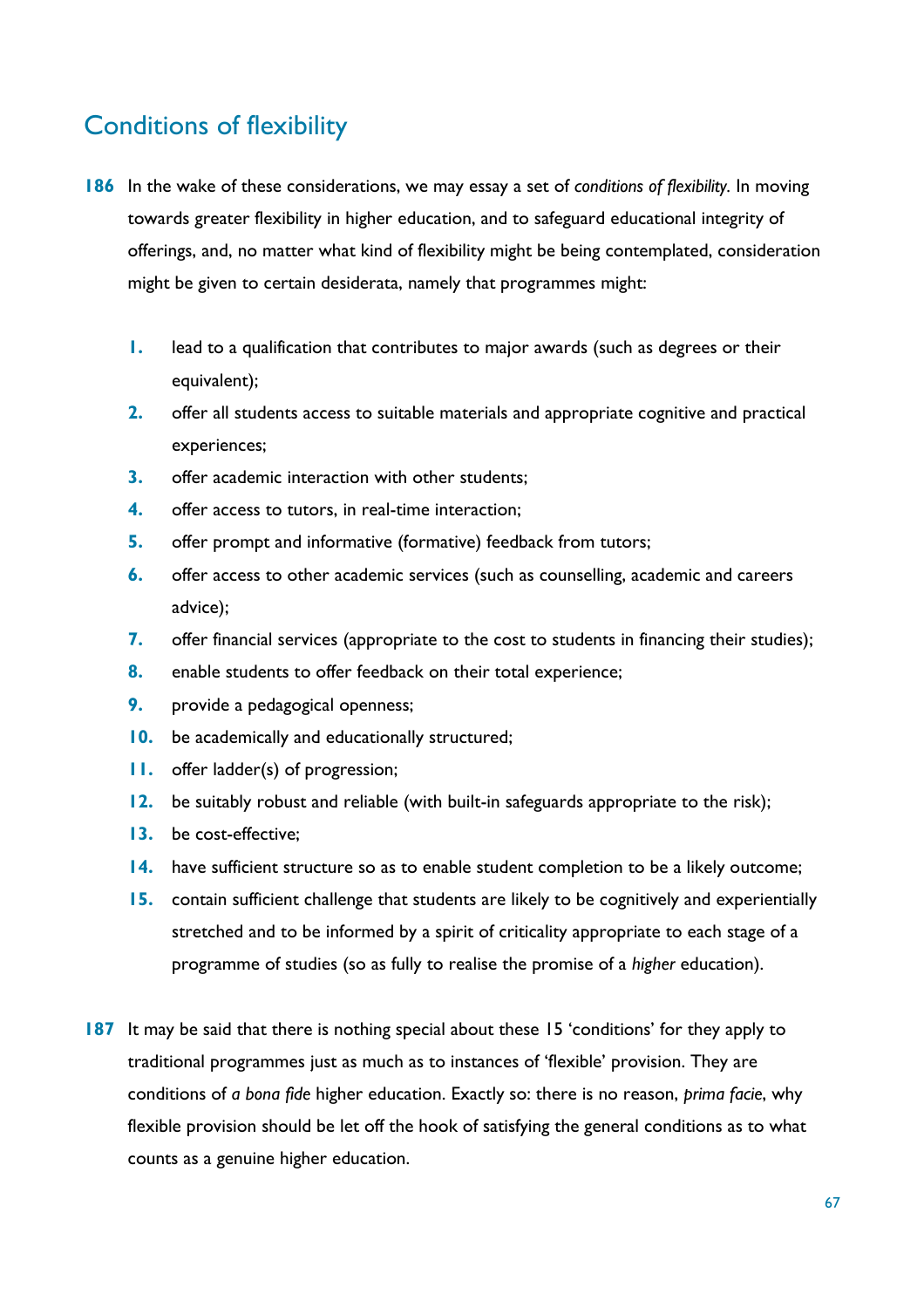- **188** Clearly, not every instance of 'flexible provision' will meet all of these 15 conditions of flexibility and/or not to any particularly high level. It follows that, for any instance of flexibility, there can be constructed a *flexibility analysis and evaluation* which illuminates and reviews the manner and extent of the educational soundness of the initiative in question.
- **189** Two implications arise from a list of conditions such as just proposed. Firstly, the conditions are conditions in the sense that they are *quasi-standards* that might be held in view in any moves towards flexibility. Initiatives passing under the banner of flexibility can be brought before the tribunal that such a set of conditions would in effect constitute. They would provide a test of the manner and soundness of the initiative in question.
- **190** There is, though, a second sense in which these 15 elements constitute conditions of flexibility. A steady gaze on them may just prompt some thinking – new thinking indeed – as to *possibilities* for flexibility in the future. In attempting to live up to those demanding conditions, surely work will be called for to attempt to glimpse possibilities under the heading of 'flexibility' that *both* take advantage of new pedagogical spaces that may be opening, *and*  that enable students to develop their powers of flexibility that provide them with the human wherewithal for the challenges they will assuredly face through their lifespan. These 15 conditions, therefore, should not be seen merely as restrictive of moves towards 'flexibility' but may be seen as a springboard to propel new thinking and new practices, in working out their implications for a liquid age (Bauman 2000).
- **191** But how, it may be asked, do these general *conditions* of flexibility which have also to be general conditions of higher education itself – relate to the earlier list of possible *forms* of flexibility? (152) The possible *forms* of flexibility are just that: forms of flexibility that are to be observed across the system. The *conditions* of flexibility (186) are criteria against which any form of flexibility may be examined. Does any *form* of flexibility embarked upon by an institution enhance the likelihood that a student's experience of higher education will meet the general *conditions* of flexibility *or*, to the contrary, does it even diminish that likelihood?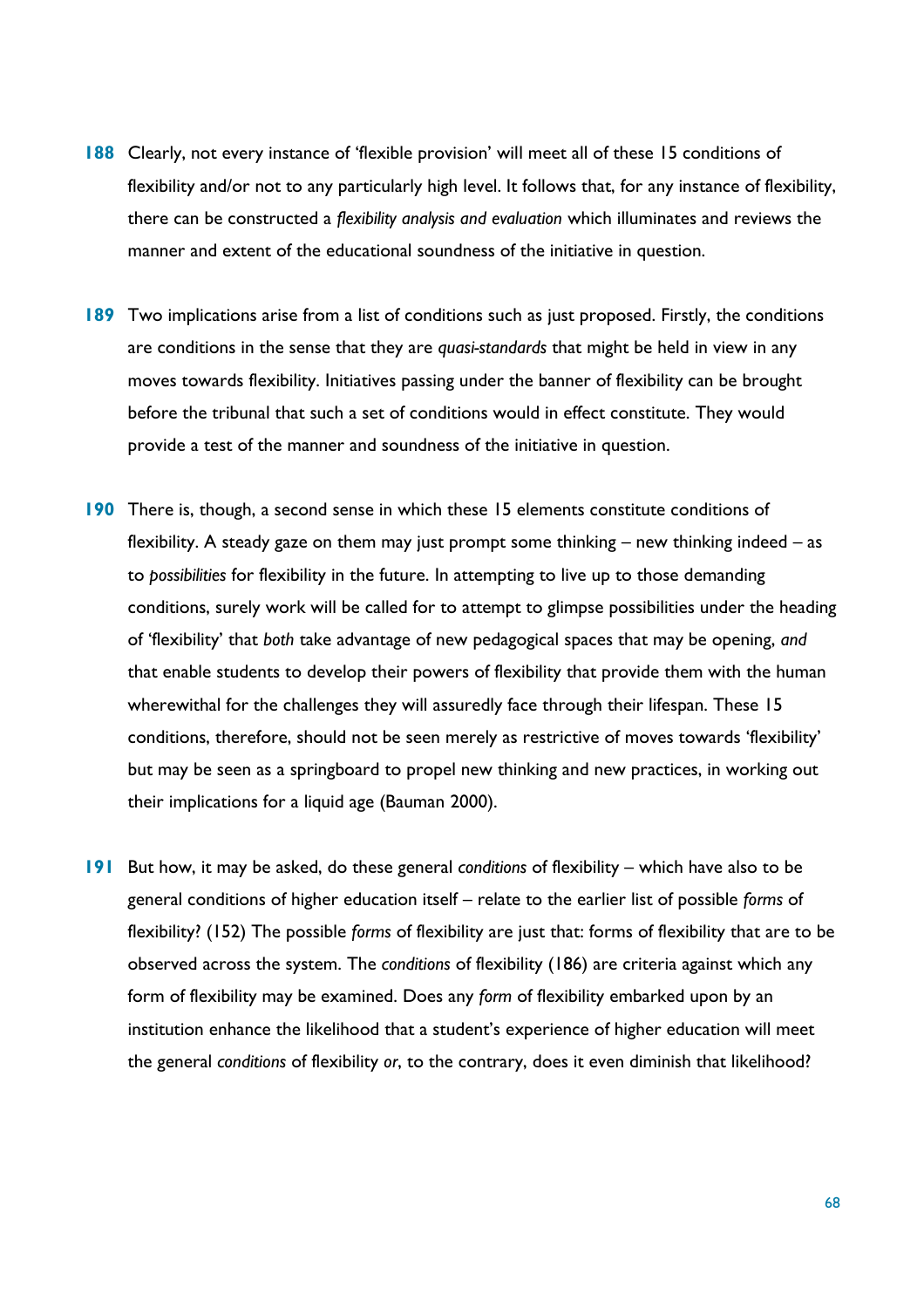## Recommendations

(Each recommendation, where appropriate, is followed in brackets by the numbers of key paragraphs.)

- BIS might:
	- **o** consider whether its understandable wish to see, and encouragement for, more flexibility (that is, a heighted *systems* flexibility) across the sector might be leading institutions to adopt a lesser concern for *pedagogical* flexibility (46-7, 51-52, 144);
	- **o** go on investigating ways in which it can extend support for part-time learners (132-135);
- QAA might:
	- **o** consider for adoption the 15 conditions of flexibility (186, 189, 191);
	- **o** audit each institution's 'flexibility profile' (152-54);
	- **o** in its institutional reviews:
		- **•** consider adopting the set of 'key questions' suggested here, in any exploration with institutions of more flexible provision (62-63);
		- explore the extent of students' pedagogical isolation (86, 89, 115), the (possibly limited) scope of students' educational experience and challenge (89) and the (possible) fragmentation of that experience (95-96);
	- **o** explore the extent to which an institution's curricula and pedagogies are likely to sponsor 'personal flexibility' within students (46);
	- **o** in its institutional reviews, review the extent to which curricula exhibit 'epistemic flexibility', with students able intellectually to explore knowledge in a relatively open-ended way (45);
	- **o** especially against the background of moves in the direction of 'flexibility', examine the forms of student support, their speediness and their accessibility and transparency (93);
	- **o** conduct an inquiry into ways in which drives towards greater flexibility in the system are possibly having an impact both on standards and on quality (179-85);
- Funding Councils might consider, as a lever in promoting more experimentation in the system, adopting an initiative – with a limited but dedicated tranche of monies deliberately aimed at sponsoring initiatives from institutions with a view to increasing flexibility;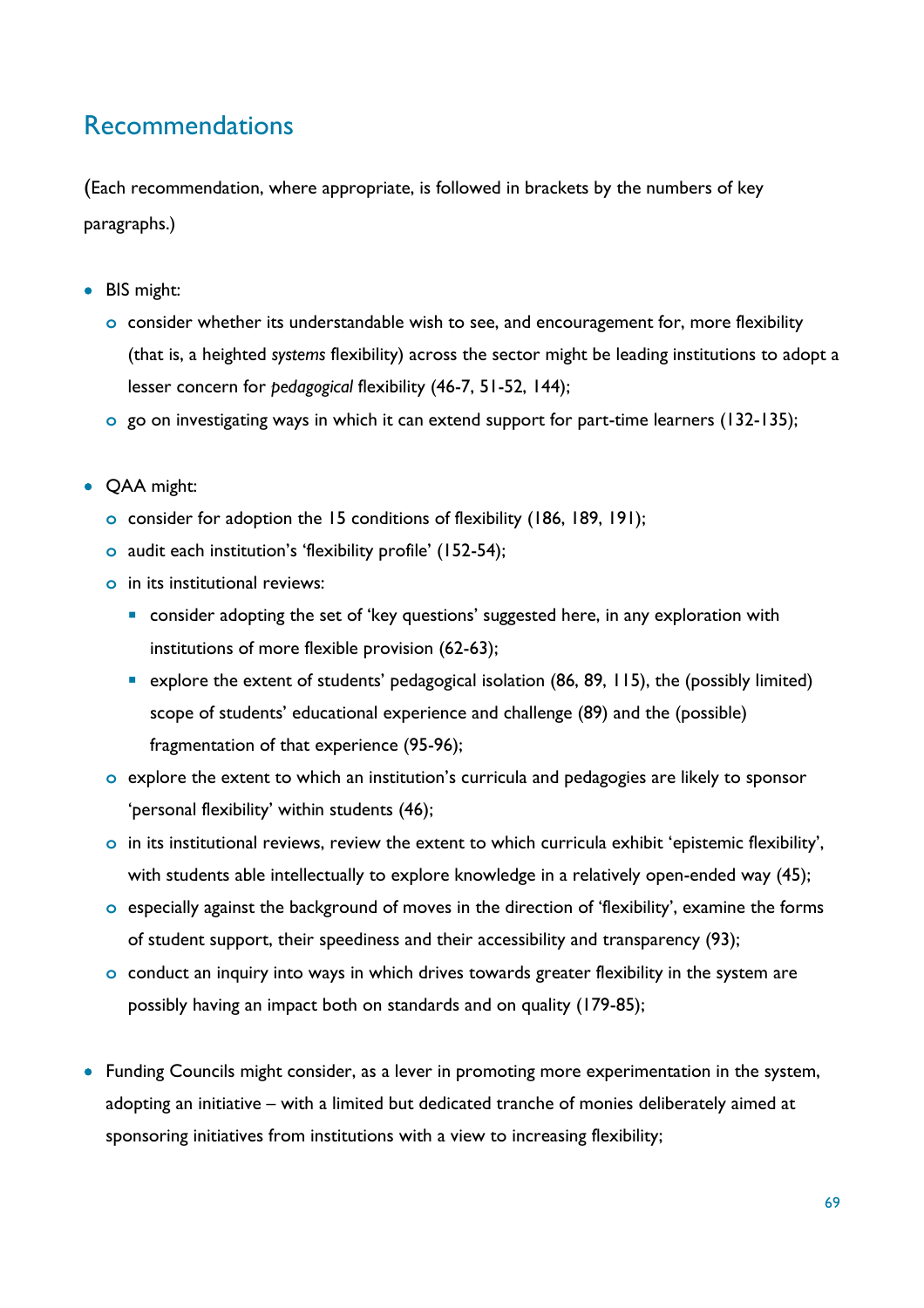- HEA might:
	- **o** commission research to identify institutional profiles of flexibility and, on that basis, to attempt to discern models of flexibility across the sector (155);
	- **o** continue to keep the theme of flexibility high in its agenda. This might include putting in hand a project to identify the varying perspectives on flexibility of the different interest groups (25- 26);
	- **o** develop a set of student attributes that could be a template for institutions wishing to help their students to develop forms of personal flexibility in themselves (47, 170-74);
	- **o** work with QAA to develop further its institutional guidelines on flexibility, in the light of the proposed QAA audits of institutions' flexibility (see above under QAA);
	- **o** ensure that the UK Professional Standards Framework is worded in such a way that pedagogical and learner flexibility are recognised and valued (92-104, 164-78);
	- **o** put work in hand to examine, and explore with institutions, implications both for leadership and for management of efforts to enhance flexibility (82, 126-27, 156-63);
	- **o** work with the sector in encouraging institutions to be even more reflective as to their individual stance towards flexibility;
	- **o** work alongside other sector bodies and relevant credit networks to encourage and help embed a UK-wide credit framework and a more even take-up of credit accumulation and transfer (141-42, 146-47);
- **•** Institutions might:
	- **o** conduct a self-scrutiny of the extent to which an institution is responsive to its environment (35, 152);
	- **o** conduct an audit of the extent to which an institution's provision is genuinely flexible (drawing on the 12 forms of flexibility (152) and so establishing a flexibility profile (154);
	- **o** review and evaluate the extent to which, and the ways in which, an institution's provision at course and programme level is meeting the 15 conditions of flexibility proposed here (186, 188);
	- **o** review the extent and character of its student support, especially in relation to the immediate student experience and the level of support that students receive in their work (93);
	- **o** conduct internal self-studies of the student experience with regard to more flexible provision (22-23, 86-92);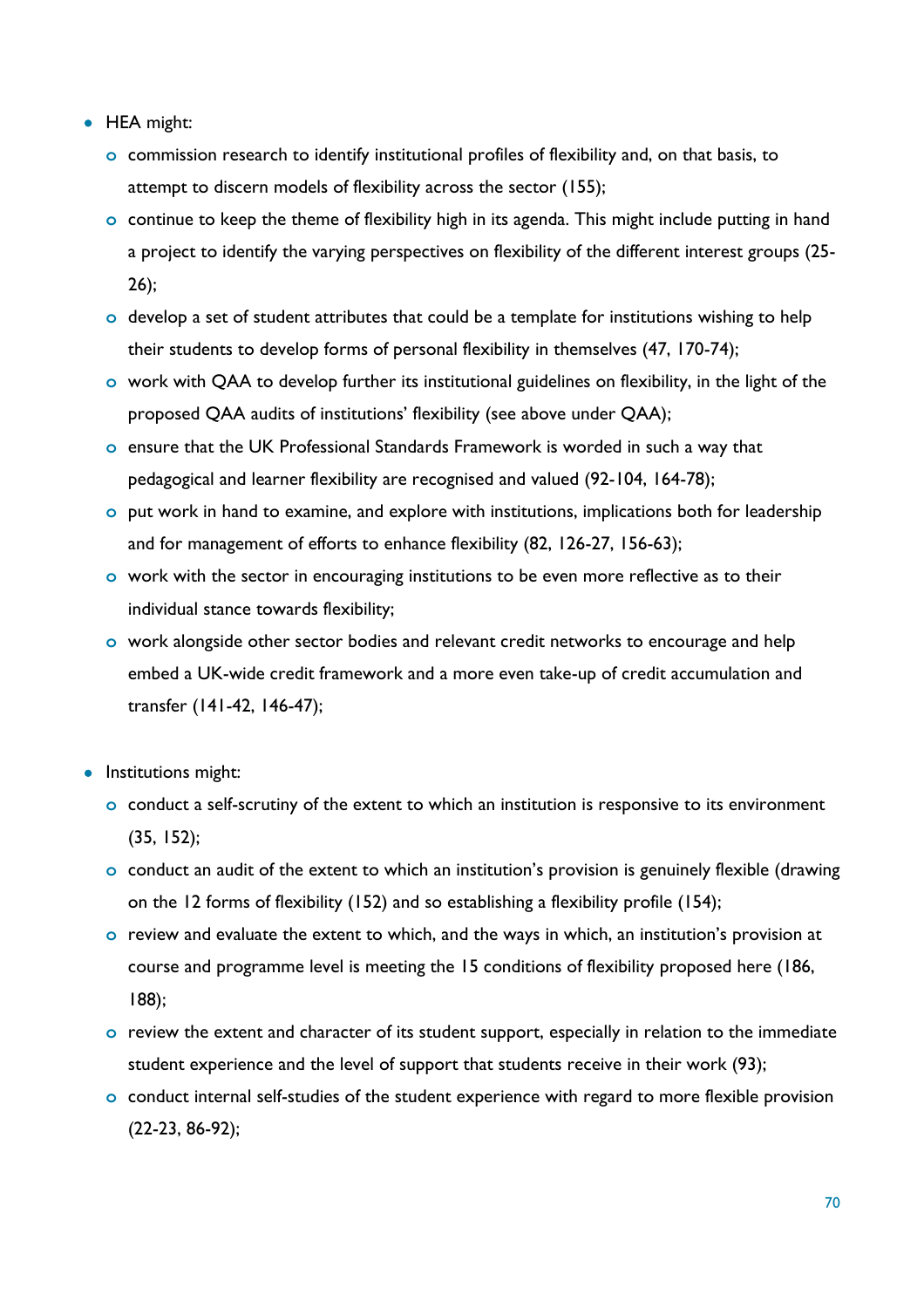- Student Unions might review with institutional management students' needs for greater flexibility (72);
- The 'Research into Higher Education' community (including the HEA, the BIS, the HEFCE, think tanks, and learned associations (such as the Society for Research into Higher Education) might build on the existing research and literature base. Specifically, it might:
	- **o** inquire into ways in which flexible provision affects students' experience of higher education (88-90, 92, 95-96, 102);
	- **o** study the effects of new technologies on students' experiences and their optimisation (106- 07, 112-16, 118-20, 137);
	- **o** research the relationships between flexibility, educational outcomes and costs (54, 83);
	- **o** conduct a fundamental inquiry into student support, especially in the context of more flexible provision (93, 117, 124);
	- **o** explore the relationships between more flexible forms of provision, student engagement and non-completion (116-17);
	- **o** investigate linkages and interactions between different components of flexibility (curricula, pedagogies, student development and institutional strategies and systems) (172).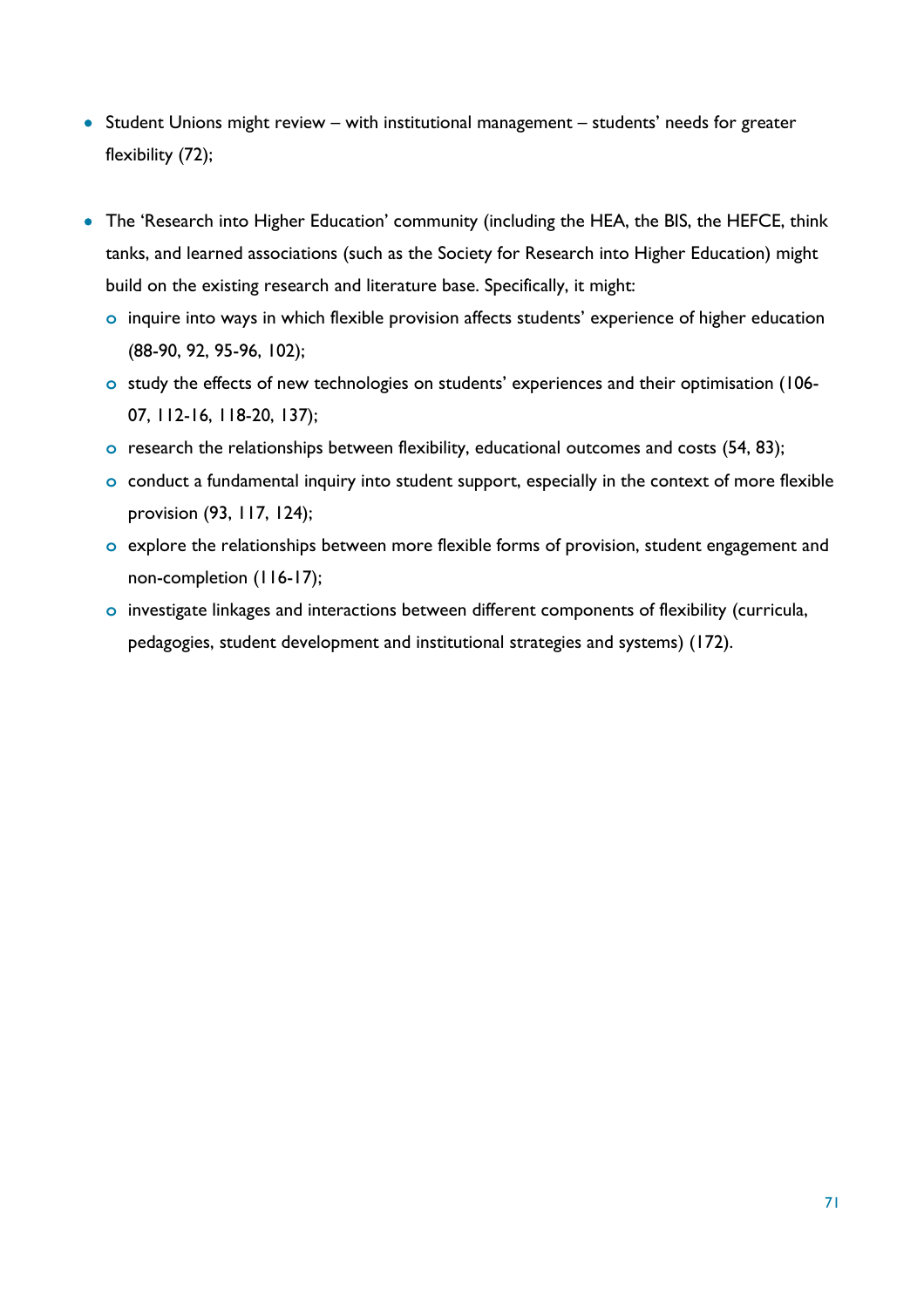# **Conclusion**

**192** The conclusion of this report can be stated briefly. The analysis here – of the evidence and of the justifications offered by proponents and critics of flexibility – is that flexibility in UK higher education is *on a cusp*. Forms of flexibility are leading to an enhancement in students' experience of higher education *and* to an impoverishment in that experience; and it is by no means clear as to how, in general, matters might proceed from here. This, therefore, is an especially timely moment for systematic reflection and concerted action by all concerned.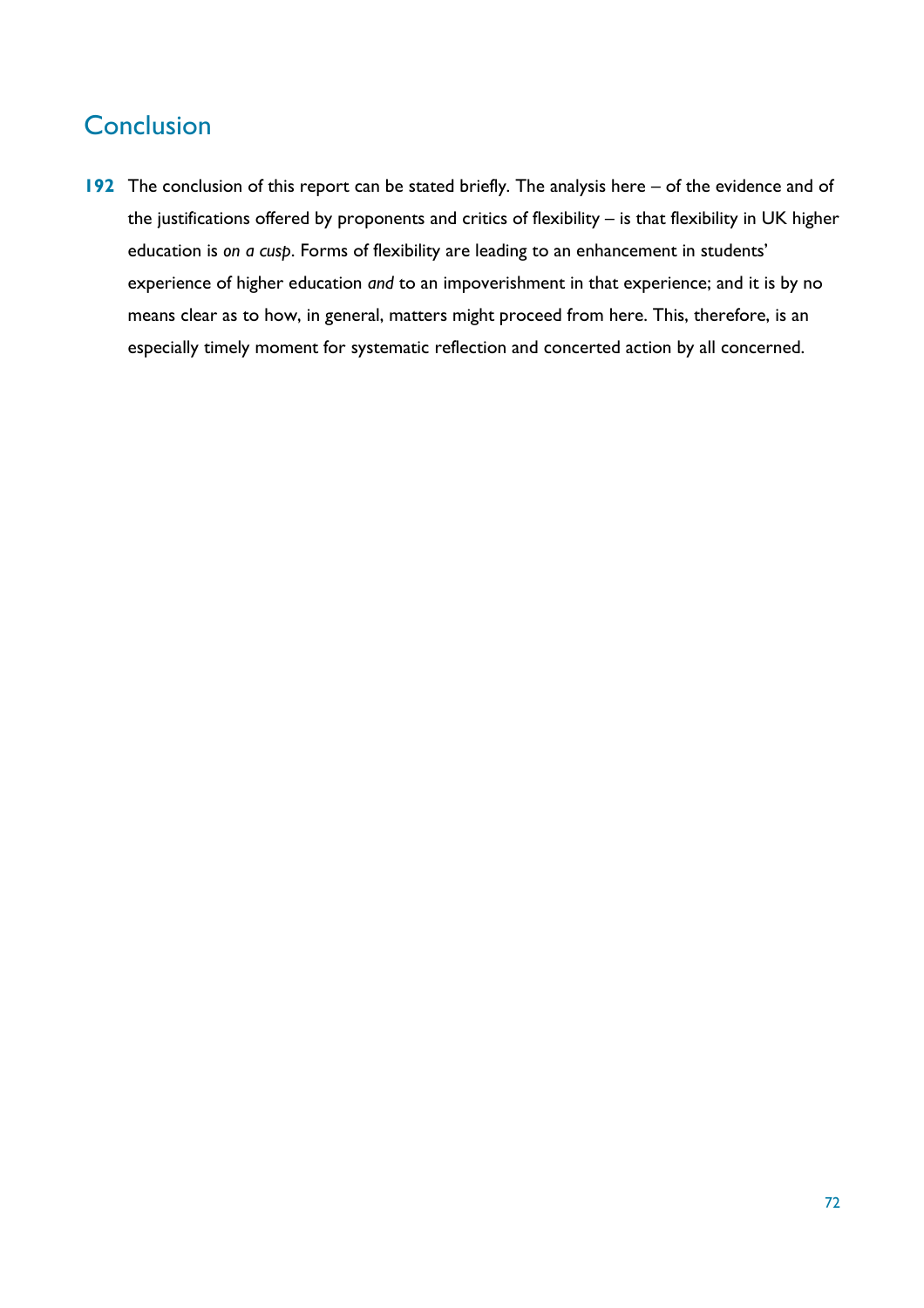#### Coda: a place for the imagination

- **193** It is surely evident that the idea of flexibility is a way of opening considerations as to the potential of higher education in the contemporary world: how might it change? How might it be more responsive? How might it meet the legitimate desires of students? How might it be more open? How might it take advantage of new technologies and new systems for collaboration? How might it help to develop students as flexible persons, equipped to take on the challenges and uncertainties of the  $21^{st}$  century? How might it offer a higher education experience attuned to students-as-individuals, but with sufficient structure to stretch students cognitively and experientially?
- **194** But to ask questions such as these is to extend an invitation to the imagination, to glimpse new possibilities for responsiveness. The interplay of dimensions, levels and meanings of flexibility is far from fixed. To the contrary, much is to play for. Under the banner of flexibility, new conceptions of the university might emerge, new senses as to what it might be to be a student, and new ideas as to what authentic learning and personal development might look like. But such new conceptions and ideas – and ultimately new practices and new institutional forms – can only emerge through the play of the imagination.
- **195** Flexibility, then, can be understood as a theme a 'trope' for imagining and then realising quite new potentials that may be glimpsed for the student as a *person-in-the-making*. For example, just what might be meant by the idea of the student as 'a global citizen' and just what forms of flexibility might *that* call for? Does it not invite a pedagogy of some daring, of openness, and of challenge, and even of some risk, in inviting students to become citizens of the world, a pedagogy that is imaginative at once in curricula, approaches to teaching and in the manner opened up for student development? [NPI, 20]
- **196** Perhaps, too, under the banner of flexibility opens the possibility of a new sense of the student not just taking a programme of study but as a member of an institution (a university, a college) with all the wider educational and personal opportunities that that membership may bring. The old idea of the student as a member of a community may resonate here but this all has to be re-imagined for the conditions of the 21<sup>st</sup> century; and in that re-imagining, all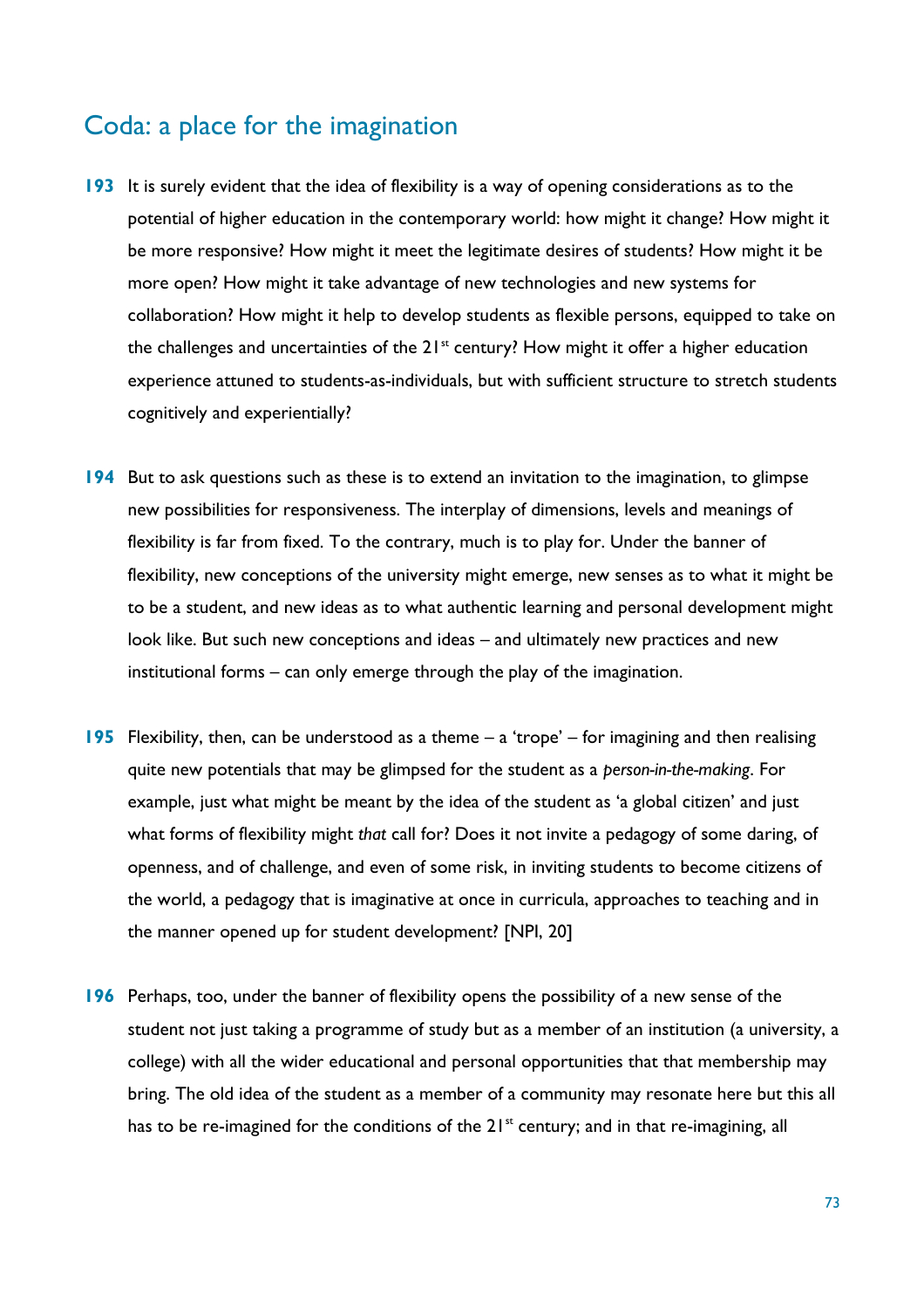manner of flexibilities – personal, institutional, regulatory, cultural, educational – will surely have to come into play.

- **197** It remains to be seen just how far there are spaces for the imagination in the contemporary world of higher education. It may be that those spaces are unwittingly closing and, in turn, the chances of imaginative possibilities for flexibility (that at the same time maintain standards and the global reputation of UK higher education) may be being jeopardised.
- **198** Nevertheless, transformations in what it is to be a student and to be a graduate are in prospect here. Flexibility may bring challenges of its own but it surely opens worthwhile possibilities not yet even glimpsed. There lies ahead much work for the imagination, judgement and action.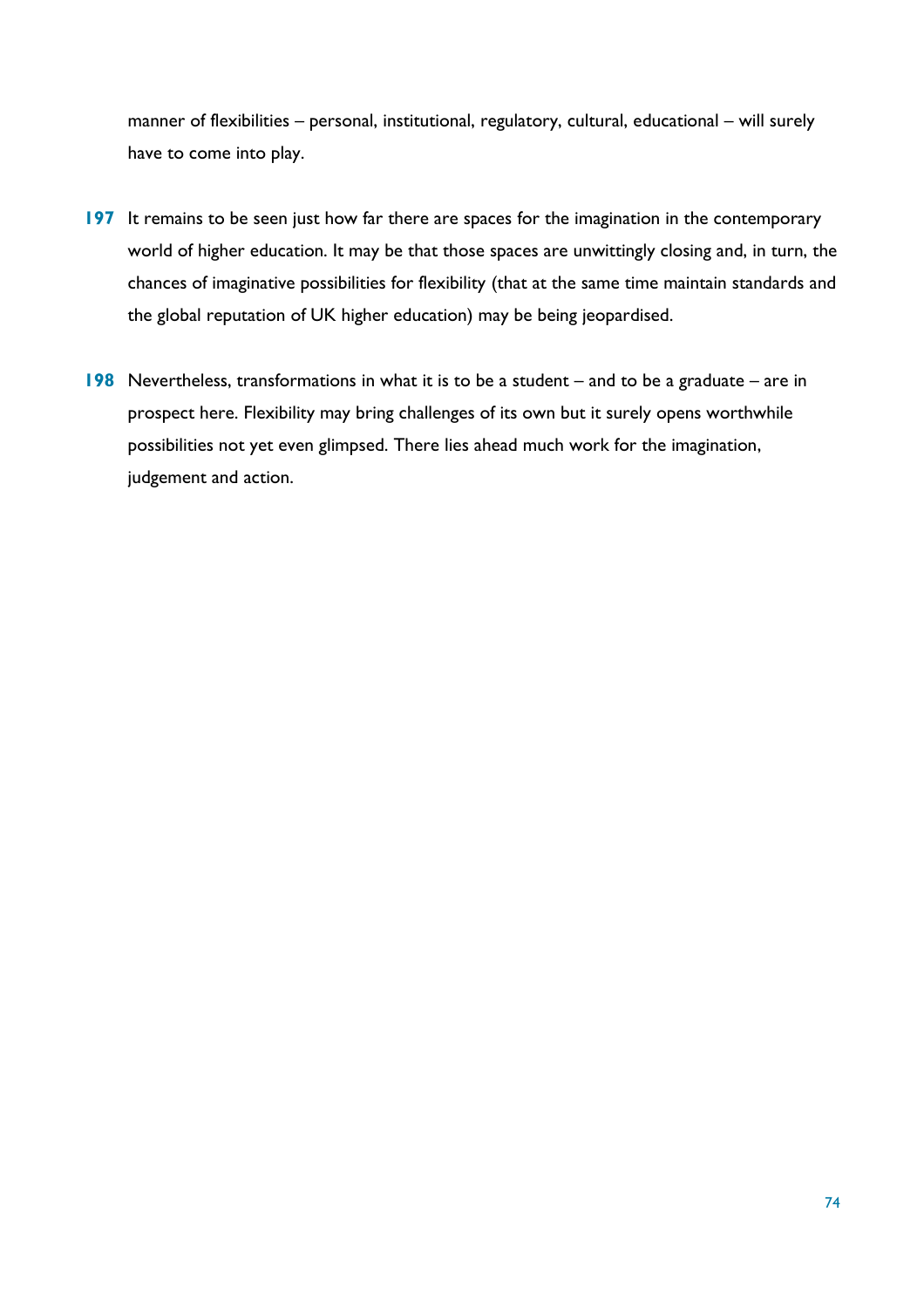#### **Bibliography**

Anderson, T. & McGreal, R. (2012) Disruptive Pedagogies and Technologies in Universities. *Educational Technology & Society.* **15** (4), 380–389.

Baggaley, J. (2011) Flexible learning: a Luddite view. *Distance Education.* **32** (3) 457–462.

Barnes, H. and Burchell, R. (2014) Recognising Achievement Beyond the Curriculum: Survey of UK Higher Education Practice. In N. Jackson and J. Willis (eds) *Lifewide Learning & Education in Universities and Colleges*. Available from: <https://www.learninglives.co.uk/>

Barnett, R. (2000) *Realizing the University in an Age of Supercomplexity.* Buckingham: Open University Press/SRHE.

Barnett, R. (2007) *A Will to Learn: Being a Student in an Age of Uncertainty.* Maidenhead: McGraw-Hill/Open University Press.

Barnett, R. (2011) Lifewide education: a transformative concept for higher education?. In N. J. Jackson (ed) *Learning for a Complex World: A Lifewide Concept of Learning, Education and Personal Development.* Bloomington: Authorhouse.

Bauman, Z. (2000) *Liquid Modernity*. Cambridge: Polity.

Bayne, S. and Ross, J. (2014) *The pedagogy of the Massive Open Online Course (MOOC): the UK view*. The Higher Education Academy. Available from: [http://www.heacademy.ac.uk/resources/detail/elt/the\\_pedagogy\\_of\\_the\\_MOOC\\_UK\\_view](http://www.heacademy.ac.uk/resources/detail/elt/the_pedagogy_of_the_MOOC_UK_view)

Bekhradnia, B. (2013) Higher Education in the UK – Punching Above our Weight: Really? *HEPI Annual Lecture, 26 November 2013*. Oxford: HEPI.

Bligh, D. (ed) (1982) *Professionalism and Flexibility in Learning.* Guildford: Society for Research into Higher Education.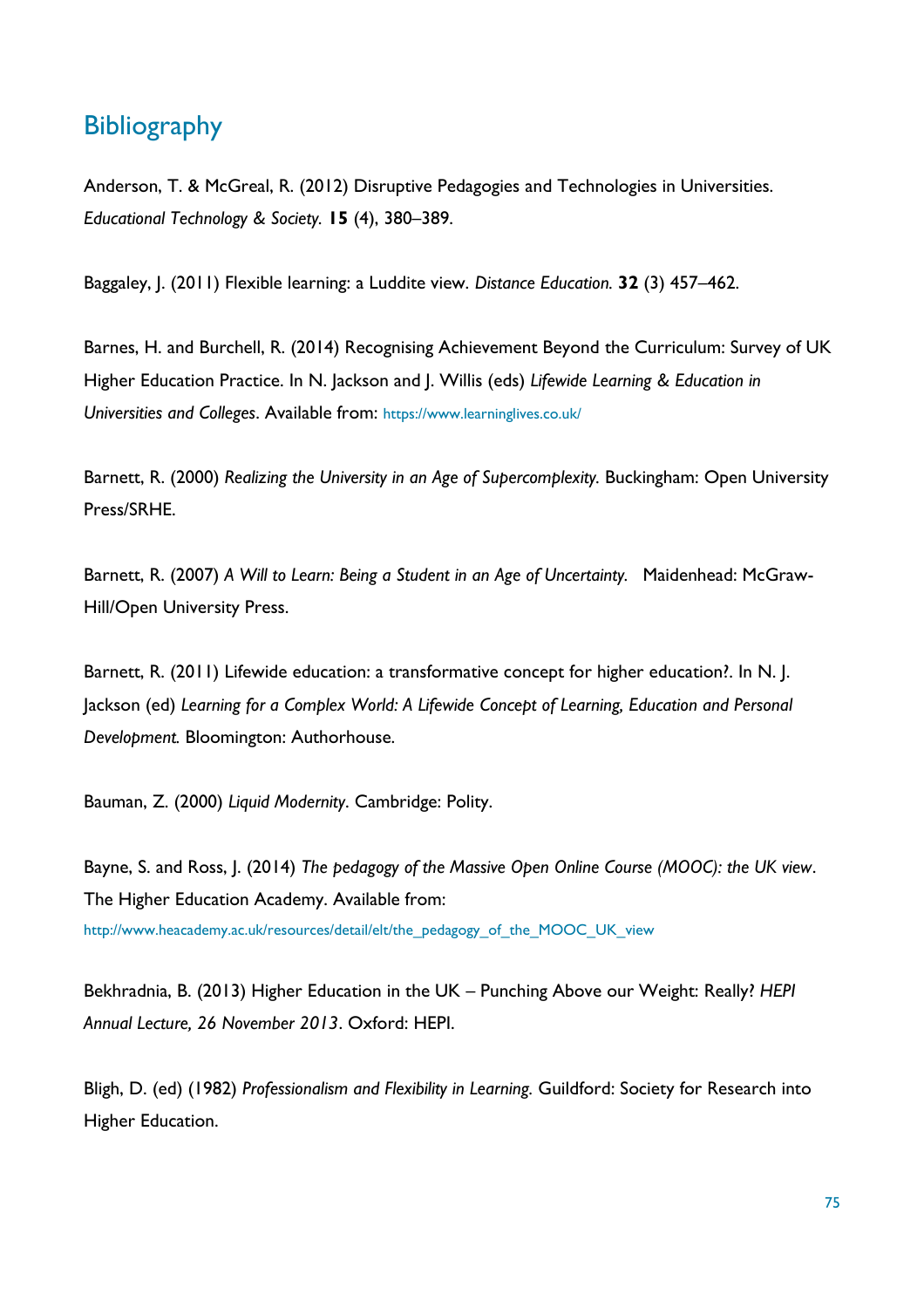Boddington, A. and Boys, J. (eds) (2011) *Re-Shaping Learning: A Critical Reader: The Future of Learning Spaces in Post-Compulsory Education.*Rotterdam: Sense Publishers.

Boutang, Y. M. (2011) *Cognitive Capitalism.* Cambridge, UK and Malden, MA: Polity.

Bradwell, P. (2009) *The Edgeless University: why higher education must embrace technology.* London: DEMOS*.*

Clegg, S., Hudson, A. and Steel, J. (2003) The Emperor's New Clothes: Globalisation and e-Learning in Higher Education. *British Journal of Sociology of Education*. 24 (1), 39-53.

Cybinski, P. and Selvanathan, S. (2005) Learning Experience and Learning Effectiveness in Undergraduate Statistics: Modeling Performance in Traditional and Flexible Learning Environments. *Decision Sciences Journal of Innovative Education.* 3 (2), 251-271.

Demetriadis, S. & Pombortsis, A. (2007) e-Lectures for Flexible Learning: a Study on their Learning Efficiency. *Educational Technology & Society*. 10 (2), 147-157.

European Commission (2009) *Preparing Europe for a New Renaissance: A Strategic View of the European Research Area.* Luxembourg: European Communities.

Gordon, N. (2014) *Flexible Pedagogies: technology-enhanced learning*: Higher Education Academy. Available from: [http://www.heacademy.ac.uk/resources/detail/flexible](http://www.heacademy.ac.uk/resources/detail/flexible-learning/flexiblepedagogies/tech_enhanced_learning/main_report)[learning/flexiblepedagogies/tech\\_enhanced\\_learning/main\\_report](http://www.heacademy.ac.uk/resources/detail/flexible-learning/flexiblepedagogies/tech_enhanced_learning/main_report)

Green, J. (2002) Replacing lectures by text-based flexible learning: students' performance and perception. *Journal of Biological Education.* 36 (4), 176-180.

HEFCE (2011) *Opportunity, Choice and Excellence in Higher Education.* Report 22. Bristol: HEFCE.

Kenyon Jones, C. (2008) *The People's University 1858-2008.* London, Stewart House: University of London, External System.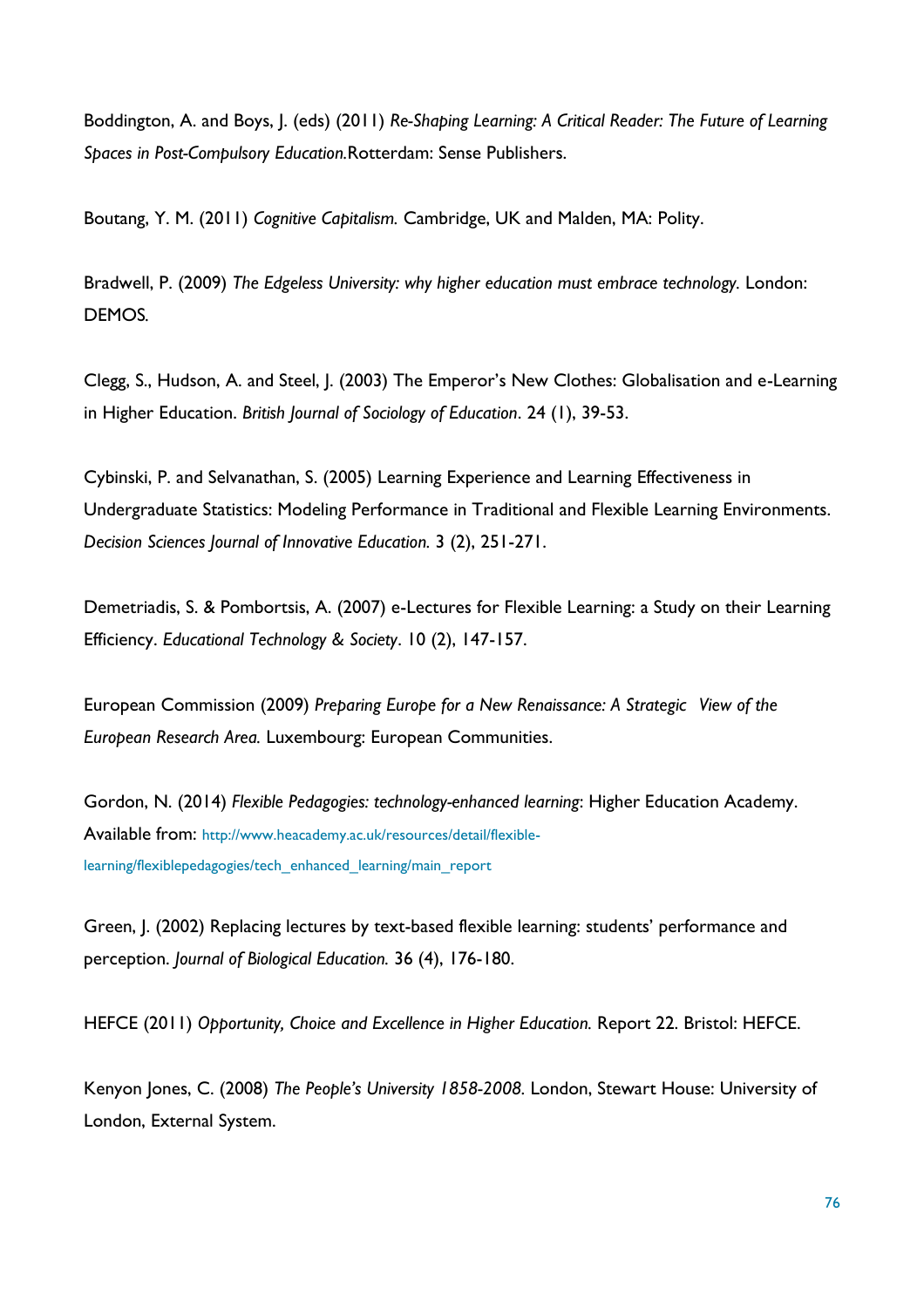Kettle, J. (2013) *Flexible Pedagogies: employer engagement and work-based learning*: Higher Education Academy. Available from: [http://www.heacademy.ac.uk/resources/detail/flexible](http://www.heacademy.ac.uk/resources/detail/flexible-learning/flexiblepedagogies/employerengagement/report)[learning/flexiblepedagogies/employerengagement/report](http://www.heacademy.ac.uk/resources/detail/flexible-learning/flexiblepedagogies/employerengagement/report)

Kotzé, T. G. and du Plessis, P. J. (2003) Students as "co-producers" of education: a proposed model of student socialisation and participation at tertiary institutions. *Quality Assurance in Education.* 11 (4), 186–201.

Kress, G. and Leeuwen, T. V. (2001) *Multimodal Discourse: The Modes and Media of Contemporary Communication.* London: Hodder.

Laclau, E. (2006) A Reply*.* In S. Critchley and O Marchart (eds) *Laclau: A Critical Reader.* Abingdon and New York: Routledge.

Laurillard, D., Charlton, P., Craft, B., Dimakopoulos, D., Ljubojevic, D., Magoulas, G., Masterman, E., Pujadas, R., Whitley, E.A. and Whittlestone, K. (2013) A constructionist learning environment for teachers to model learning designs. *Journal of Computer Assisted Learning.* 29: 15–30.

Lipovetsky, G. (2005) *Hypermodern Times.* Cambridge: Polity.

List, C. and Pettit, P. (2011) *Group Agency: The Possibility, Design and Status of Corporate Agents*. Oxford and New York: Oxford University Press.

McInnis, C. (2010) Traditions of Academic Professionalism and Shifting Academic Identities. In G. Gordon and C.Whitchurch (eds) *Academic and Professional Identities in Higher Education: The Challenges of a Diversifying Workforce.* New York and Abingdon: Routledge.

McLinden, M. (2013) *Flexible Pedagogies: part time learners and learning in higher education*: Higher Education Academy. Available from: [http://www.heacademy.ac.uk/resources/detail/flexible](http://www.heacademy.ac.uk/resources/detail/flexible-learning/flexiblepedagogies/ptlearners/main_report)[learning/flexiblepedagogies/ptlearners/main\\_report](http://www.heacademy.ac.uk/resources/detail/flexible-learning/flexiblepedagogies/ptlearners/main_report)

Mortimer, K. P., Bagshaw, M. and Masland, A. (1985) *Flexibility in Academic Staffing: Effective Policies and Practices.* Eric/Ashe report 1. Washington: George Washington University.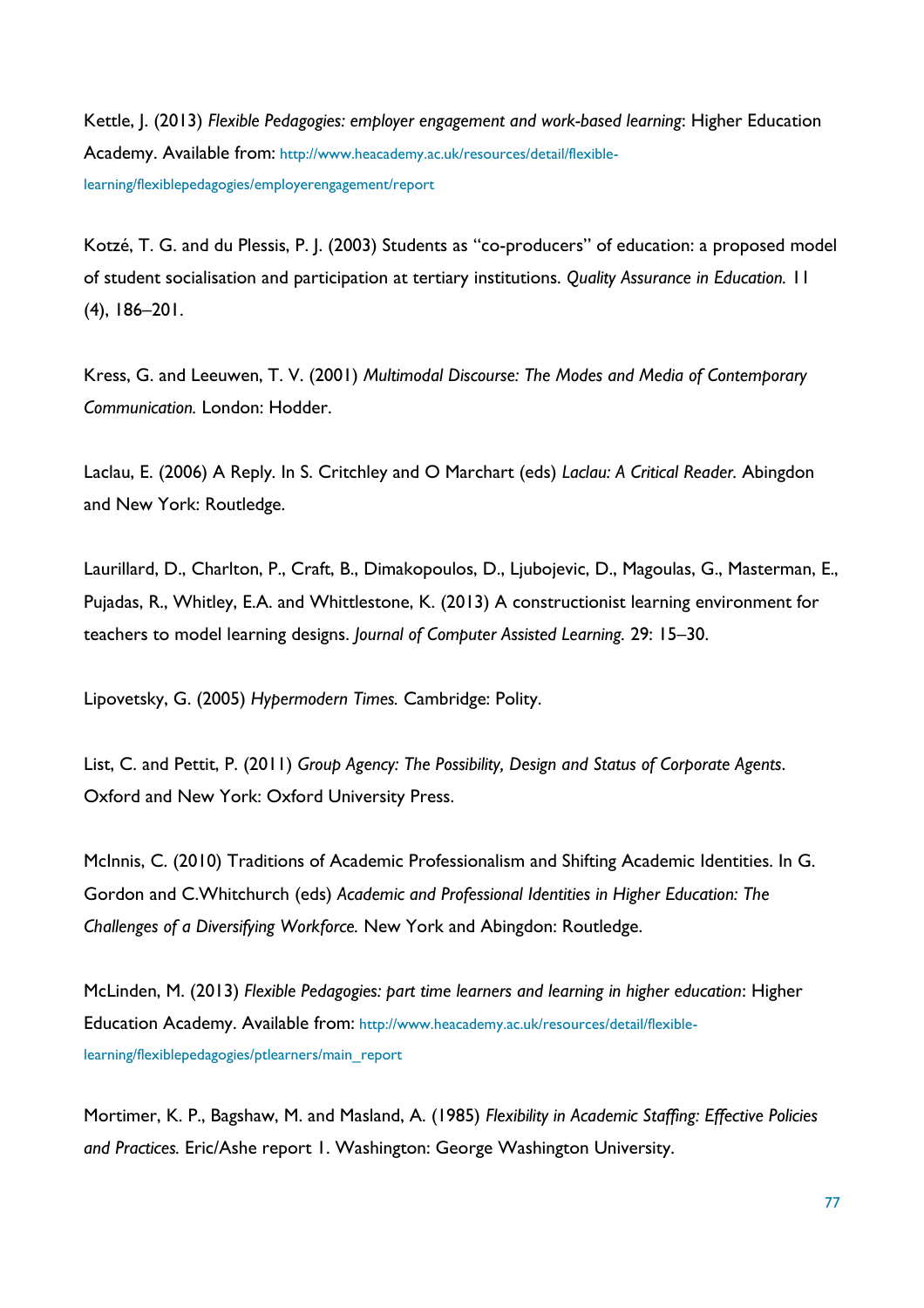Neary, M. (2012) Student as producer: an institution of the common?. *Enhancing Learning and Teaching in the Social Sciences.* 4 (3).

Neill, S. and Etheridge, B. (2008) Flexible Learning Spaces: The Integration of Pedagogy, Physical Design and Instructional Technology. *Marketing Education Review.* 18 (1) Spring 2008, 47-53.

Nowotny, H., Scott, P. and Gibbons, M. (2001) *Re-Thinking Science: Knowledge and the Public in an Age of Uncertainty.* Cambridge: Polity.

Pelletier, C. (2005) Reconfiguring Interactivity, Agency and Pleasure in the Education and Computer Games Debate – using Zizek's concept of interpassivity to analyse educational play. *E–Learning.* 2 (4), 317-326.

Phillips, R., Cummings, R., Lowe, K. and Jonas-Dwyer, D. (2004) Rethinking Flexible Learning in a Distributed Learning Environment: A University-Wide Initiative. *Educational Media International.* 41 (3), 195-205.

Ryan, A., and Tilbury, D. (2013) *Flexible Pedagogies: new pedagogical ideas*: Higher Education Academy. Available from: [http://www.heacademy.ac.uk/resources/detail/flexible](http://www.heacademy.ac.uk/resources/detail/flexible-learning/flexiblepedagogies/new_ped_ideas/report)[learning/flexiblepedagogies/new\\_ped\\_ideas/report](http://www.heacademy.ac.uk/resources/detail/flexible-learning/flexiblepedagogies/new_ped_ideas/report)

Sabri, D. (2010) Absence of the academic from higher education policy. Journal of Education Policy. 25 (2), 191-205.

Salmon, G. (2005) Flying not flapping: a strategic framework for e-learning and pedagogical innovation in higher education institutions. *ALT-J, Research in Learning Technology.* 13 (3), 201-218.

Samarawickre, R. G. (2005) Determinants of Student Readiness for Flexible Learning: Some preliminary Findings. *Distance Education.* 26 (1) 2005, 49–66.

Savin-Baden, M. (2013) Spaces in between us: a qualitative study into the impact of spatial practice when learning in Second Life. *London Review of Education.* 11 (1), 59-75.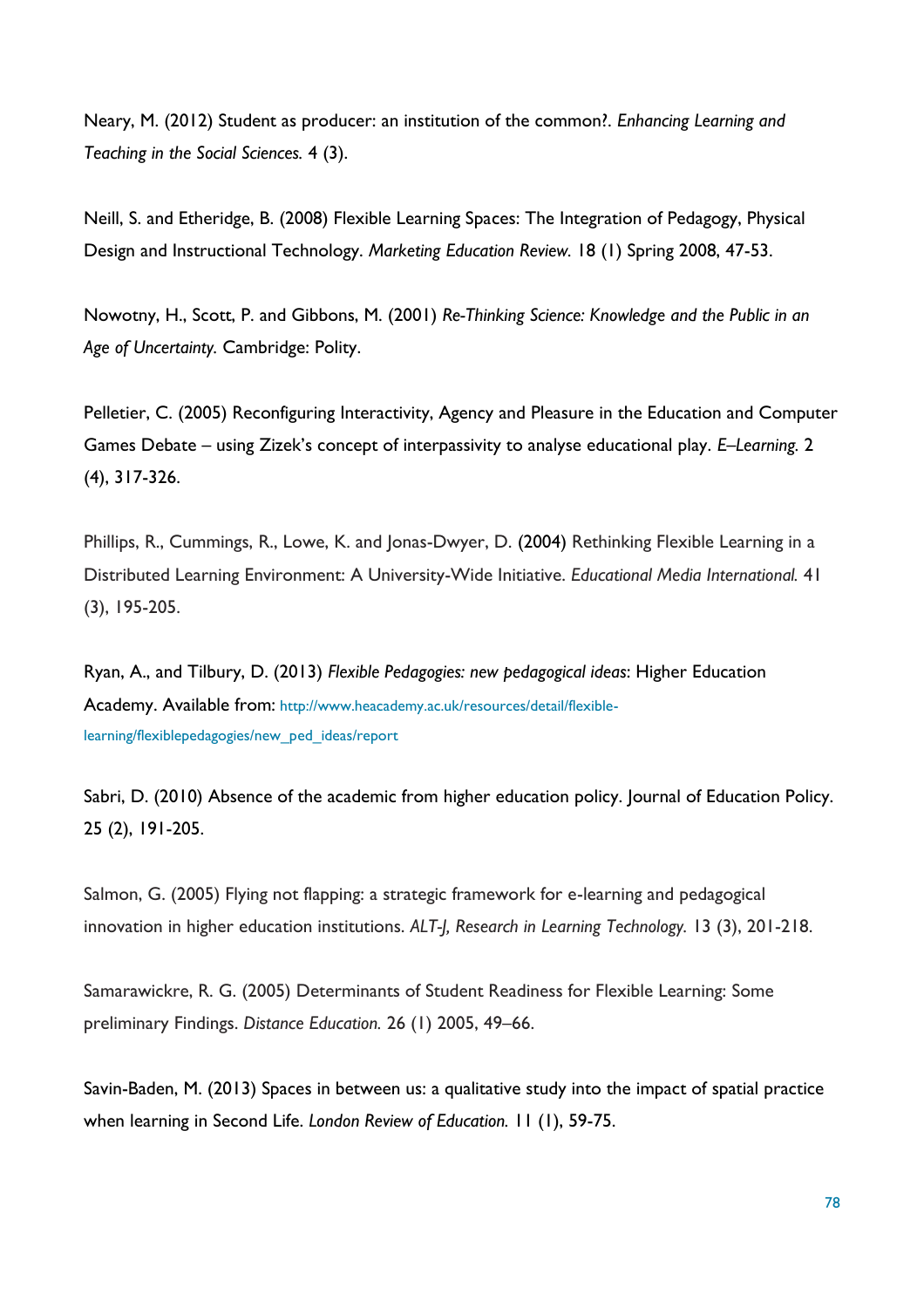Schuller, T. and Watson, D. (2009) *Learning through Life: Inquiry into the Future for Lifelong Learning.*  Leicester: NIACE.

Souto-Otero, M. (2013) *Review of credit accumulation and transfer policy and practice in UK higher education*: Higher Education Academy. Available from: [http://www.heacademy.ac.uk/resources/detail/flexible](http://www.heacademy.ac.uk/resources/detail/flexible-learning/FL-review-of-CAT-policy-and-practice)[learning/FL-review-of-CAT-policy-and-practice](http://www.heacademy.ac.uk/resources/detail/flexible-learning/FL-review-of-CAT-policy-and-practice)

Stensaker, B., Maassen, P., Borgan, M., Oftebro, M. & Karseth, B. (2007) Use, updating and integration of ICT in higher education: Linking purpose, people and pedagogy. *Higher Education.* (54), 417–433.

Subic, A. and Maconochie, D. (2004) Flexible learning technologies and distance education: a teaching and learning perspective. *European Journal of Engineering Education.* 29 (1), 27–40.

Swan, E. and Fox, S. (2009) Becoming Flexible: Self-flexibility and its Pedagogies. *British Journal of Management.* 20, 149–159.

Tallantyre, F. (2011) *Flexible learning summit report*: Higher Education Academy. Available from: [http://www.heacademy.ac.uk/resources/detail/flexible-learning/Flexible\\_Learning\\_Summit\\_Report](http://www.heacademy.ac.uk/resources/detail/flexible-learning/Flexible_Learning_Summit_Report)

Thomas, D. (ed) (1995) *Flexible Learning Strategies in Higher and Further Education.* London: Cassell.

Tucker, R. and Morris, G. (2011) Anytime, anywhere, anyplace: Articulating the meaning of flexible delivery in built environment education. *British Journal of Educational Technology.* 42 (6), 904–915.

Universities UK (2013a) *Patterns and Trends in UK Higher Education.* London: UUK with HESA.

Universities UK (2013b) *The Power of Part-Time: Review of Part-Time and Mature Higher Education.*  London: UUK.

Virilio, P. (2005/1984) *Negative Horizon.* London and New York: Continuum.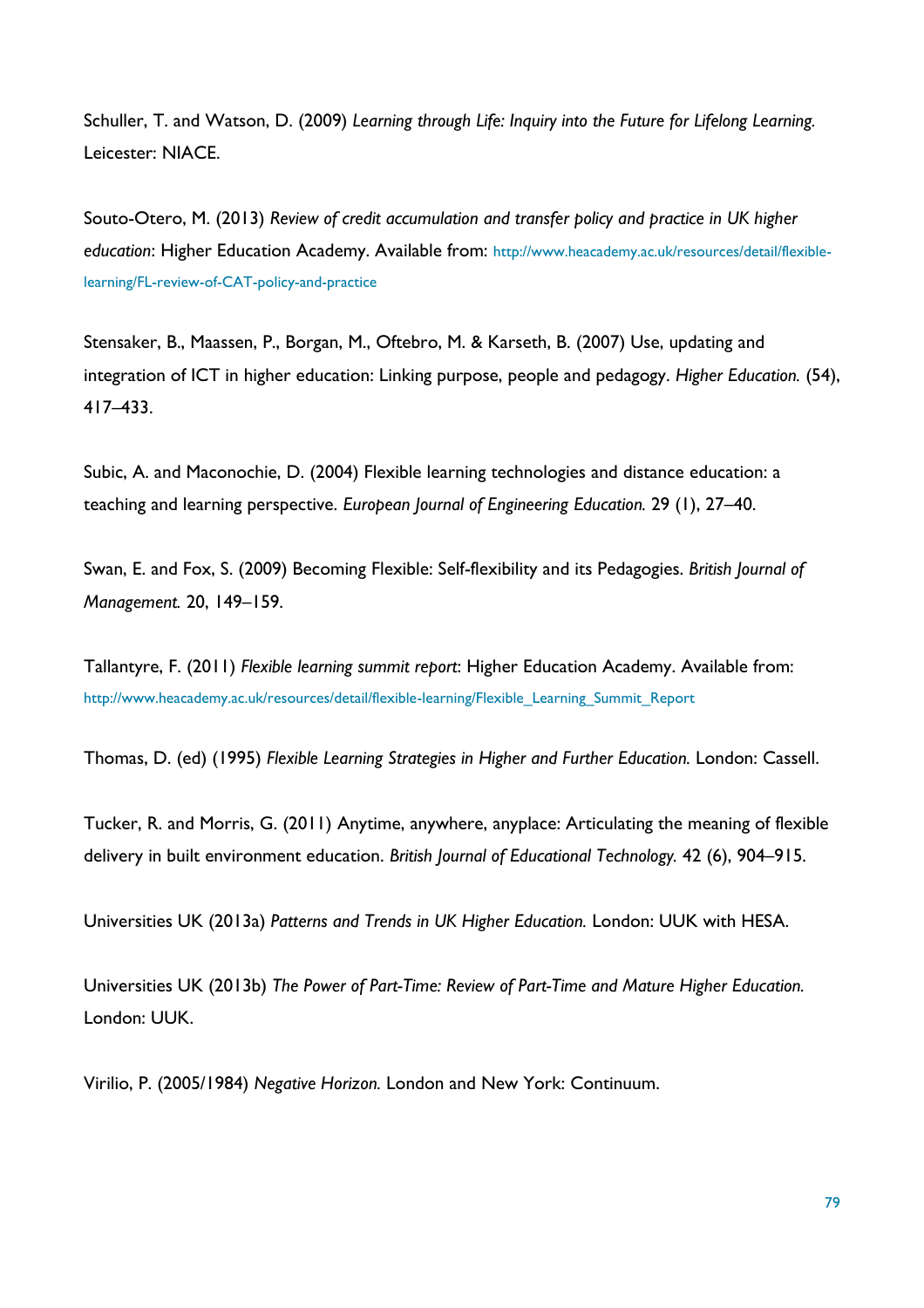Warburton, S. (2009) Second Life in Higher Education: Assessing the potential for and the barriers to deploying virtual worlds in learning and teaching. *British Journal of Educational Technology.* 40 (3), 414-426.

Watling, S. (2009) Technology-Enhanced Learning: A New Digital Divide. In L. Bell, H. Stevenson and M. Neary (eds) *The Future of Higher Education: Policy, Pedagogy and the Student Experience.*  London: Continuum.

Watson, D. (2009) *Lifelong Learning and the Future of Higher Education*. FLL sector, paper 8. Leicester: NIACE.

Watson, D. (2013) *Credit Risk? Reviving credit accumulation and transfer in UK higher education*. Stimulus Paper. London: Leadership Foundation.

Weller, M. (2011) *The Digital Scholar: How Technology is Transforming Scholarly Practice.* London: Bloomsbury.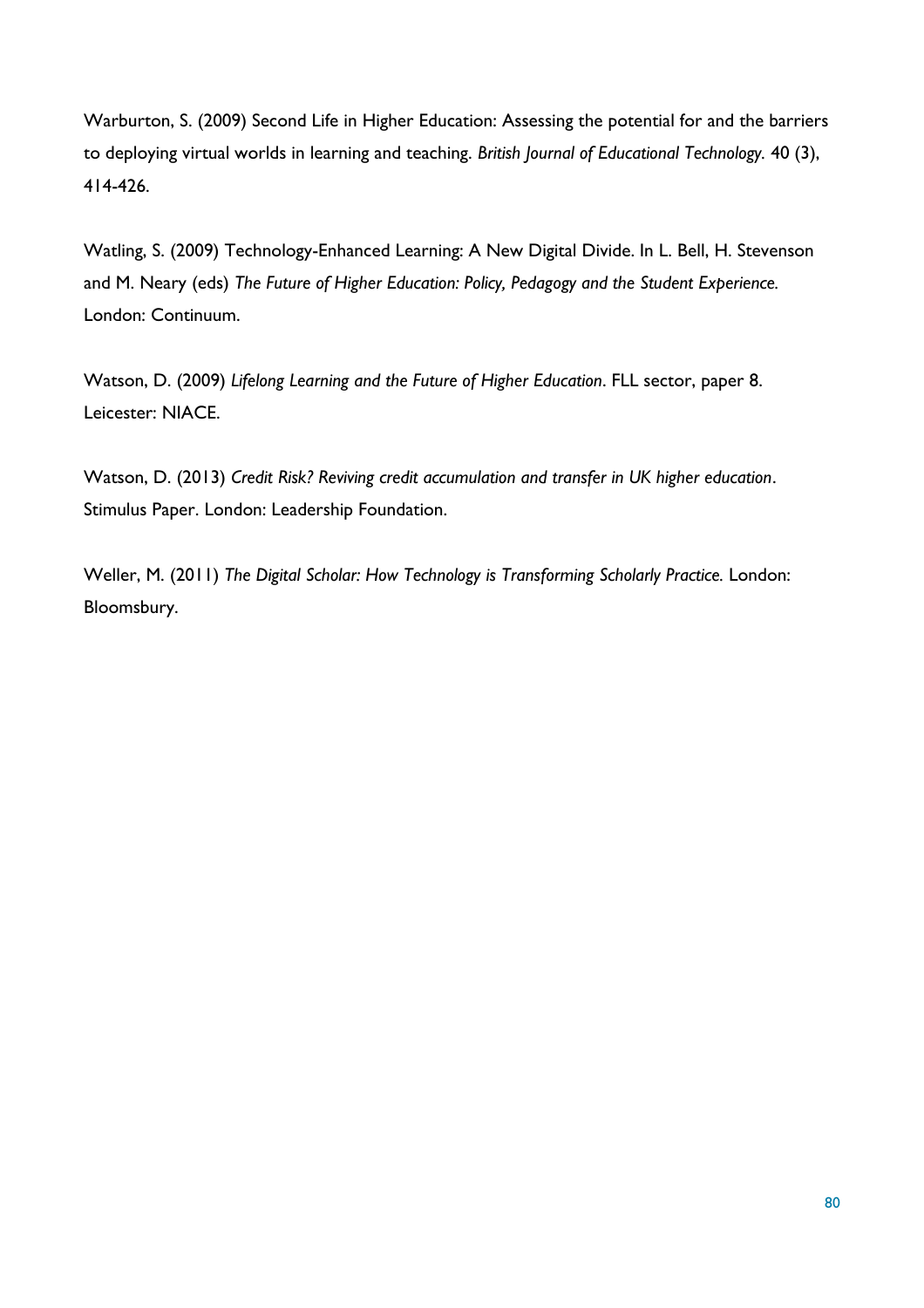# Index

| .4 I |
|------|
|      |
|      |
|      |
|      |
|      |
|      |
|      |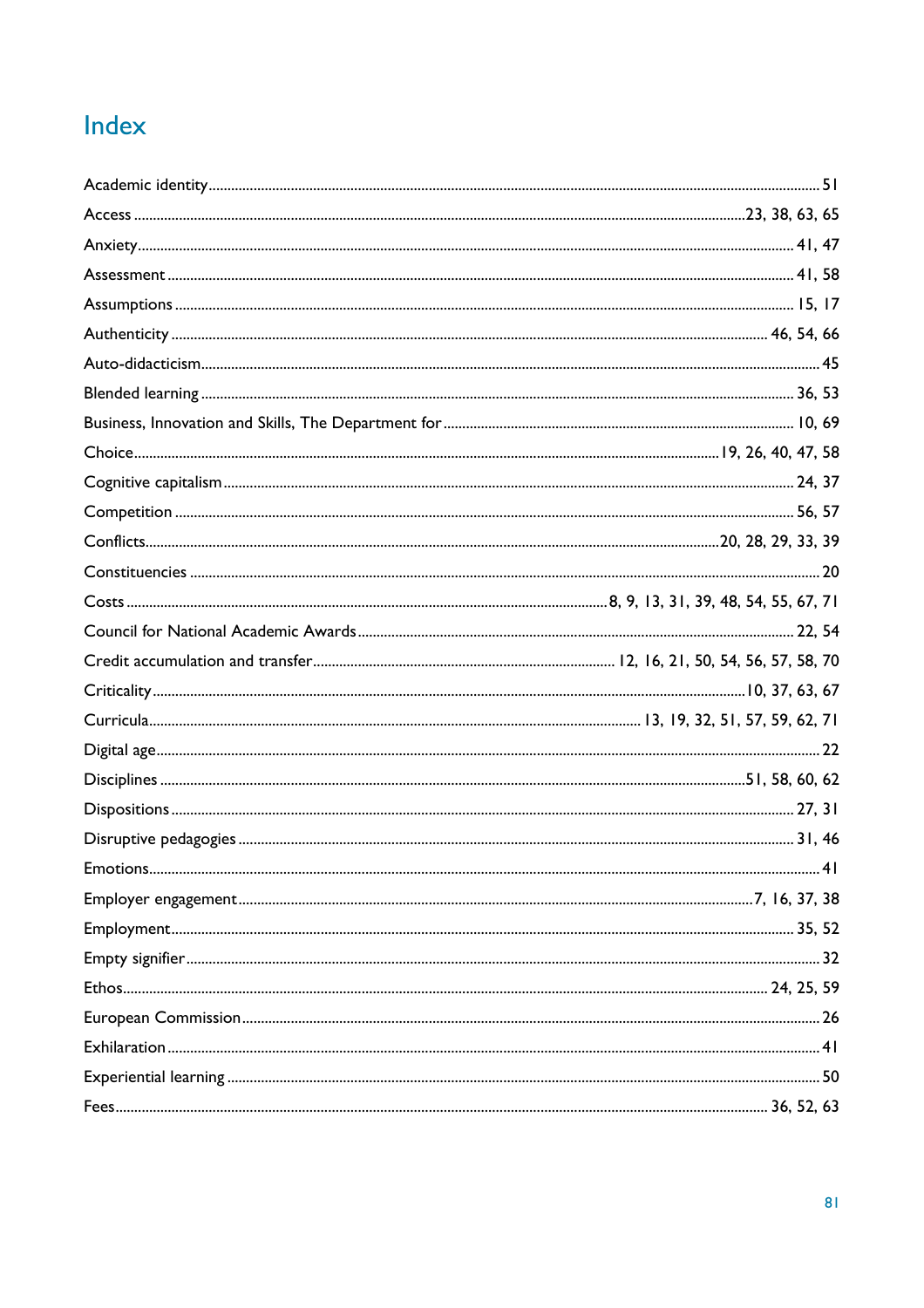| Conditions of <u>with any control of the summand of the set of the summand of the set of the set of the set of the set of the set of the set of the set of the set of the set of the set of the set of the set of the set of the</u> |  |
|--------------------------------------------------------------------------------------------------------------------------------------------------------------------------------------------------------------------------------------|--|
|                                                                                                                                                                                                                                      |  |
|                                                                                                                                                                                                                                      |  |
|                                                                                                                                                                                                                                      |  |
|                                                                                                                                                                                                                                      |  |
|                                                                                                                                                                                                                                      |  |
|                                                                                                                                                                                                                                      |  |
|                                                                                                                                                                                                                                      |  |
|                                                                                                                                                                                                                                      |  |
|                                                                                                                                                                                                                                      |  |
|                                                                                                                                                                                                                                      |  |
|                                                                                                                                                                                                                                      |  |
|                                                                                                                                                                                                                                      |  |
|                                                                                                                                                                                                                                      |  |
|                                                                                                                                                                                                                                      |  |
|                                                                                                                                                                                                                                      |  |
|                                                                                                                                                                                                                                      |  |
|                                                                                                                                                                                                                                      |  |
|                                                                                                                                                                                                                                      |  |
|                                                                                                                                                                                                                                      |  |
|                                                                                                                                                                                                                                      |  |
|                                                                                                                                                                                                                                      |  |
|                                                                                                                                                                                                                                      |  |
|                                                                                                                                                                                                                                      |  |
|                                                                                                                                                                                                                                      |  |
|                                                                                                                                                                                                                                      |  |
|                                                                                                                                                                                                                                      |  |
|                                                                                                                                                                                                                                      |  |
|                                                                                                                                                                                                                                      |  |
|                                                                                                                                                                                                                                      |  |
|                                                                                                                                                                                                                                      |  |
|                                                                                                                                                                                                                                      |  |
|                                                                                                                                                                                                                                      |  |
|                                                                                                                                                                                                                                      |  |
|                                                                                                                                                                                                                                      |  |
|                                                                                                                                                                                                                                      |  |
|                                                                                                                                                                                                                                      |  |
|                                                                                                                                                                                                                                      |  |
|                                                                                                                                                                                                                                      |  |
|                                                                                                                                                                                                                                      |  |
|                                                                                                                                                                                                                                      |  |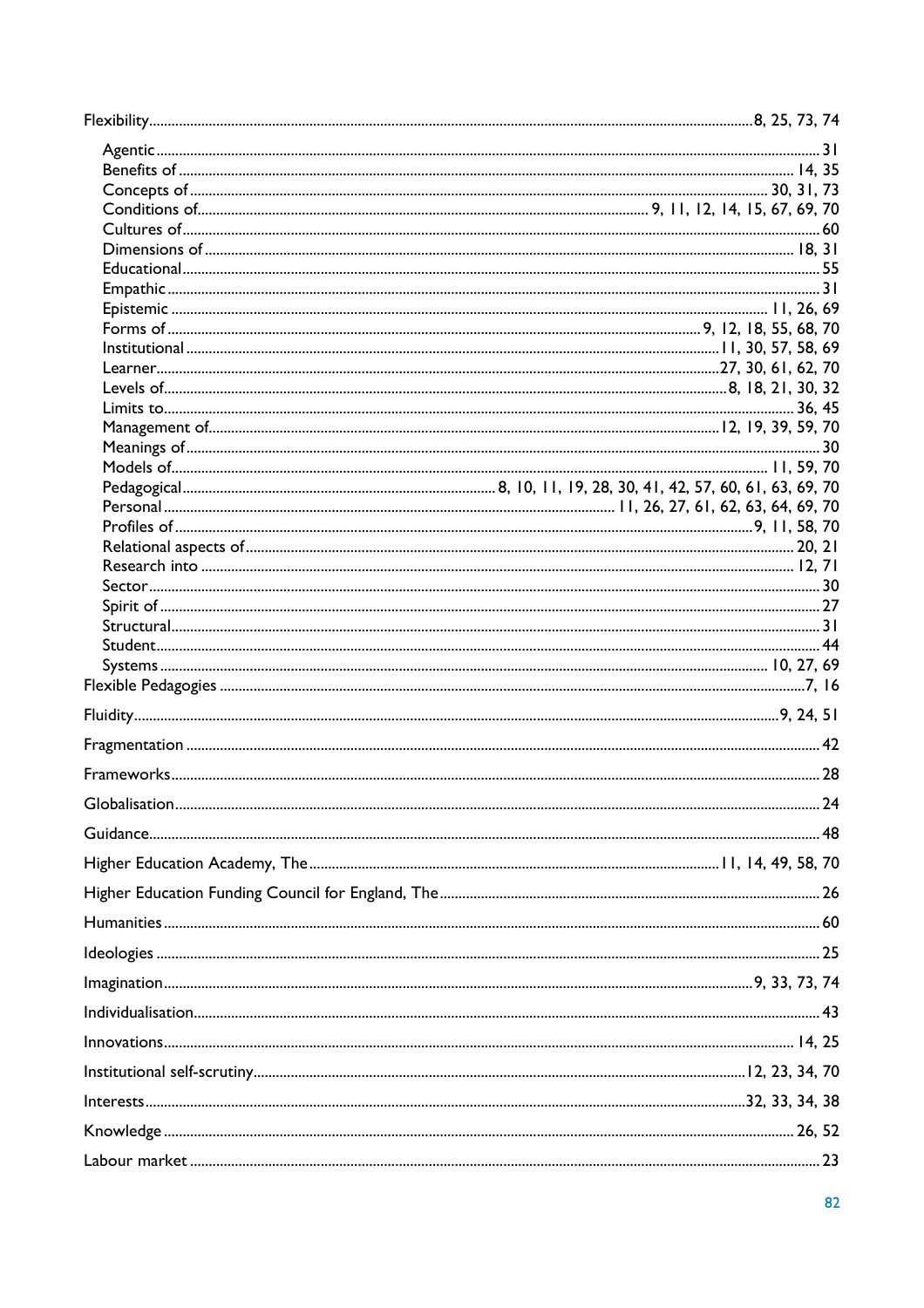| Learning    |    |
|-------------|----|
|             |    |
|             |    |
|             |    |
|             |    |
|             |    |
|             |    |
|             |    |
|             |    |
|             |    |
|             |    |
|             |    |
|             |    |
|             |    |
|             |    |
|             |    |
|             |    |
|             |    |
|             |    |
|             |    |
|             |    |
|             |    |
|             |    |
|             |    |
|             |    |
|             |    |
|             |    |
| Pedagogical |    |
|             |    |
|             |    |
|             |    |
|             |    |
|             |    |
|             |    |
|             |    |
|             |    |
|             |    |
|             |    |
|             |    |
|             | 83 |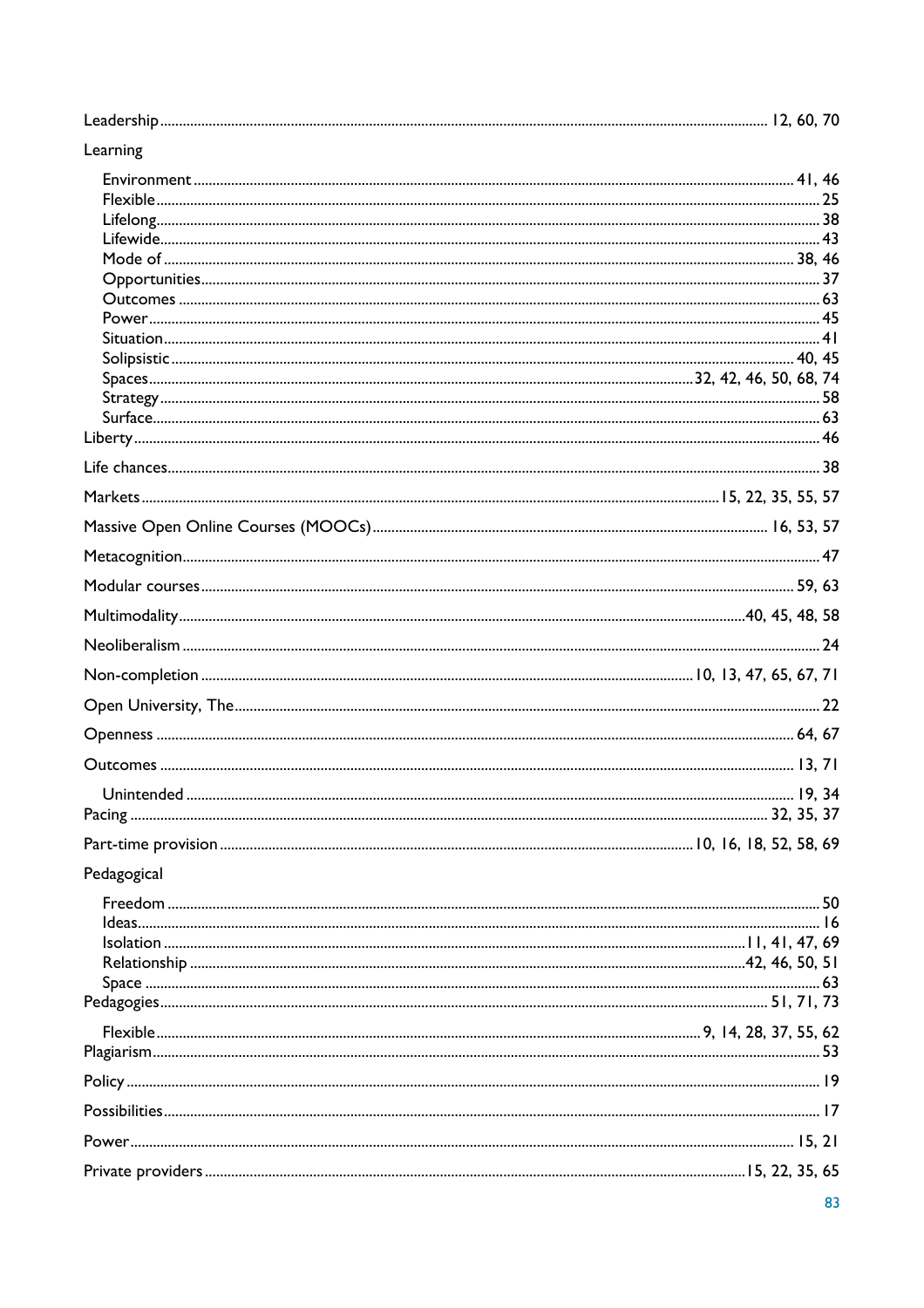| Profiles |  |
|----------|--|
|          |  |
|          |  |
|          |  |
|          |  |
|          |  |
|          |  |
|          |  |
|          |  |
|          |  |
|          |  |
|          |  |
|          |  |
|          |  |
|          |  |
|          |  |
|          |  |
| Student  |  |
|          |  |
|          |  |
|          |  |
|          |  |
|          |  |
|          |  |
|          |  |
|          |  |
|          |  |
|          |  |
|          |  |
|          |  |
|          |  |
|          |  |
|          |  |
|          |  |
|          |  |
|          |  |
|          |  |
|          |  |
|          |  |
|          |  |
|          |  |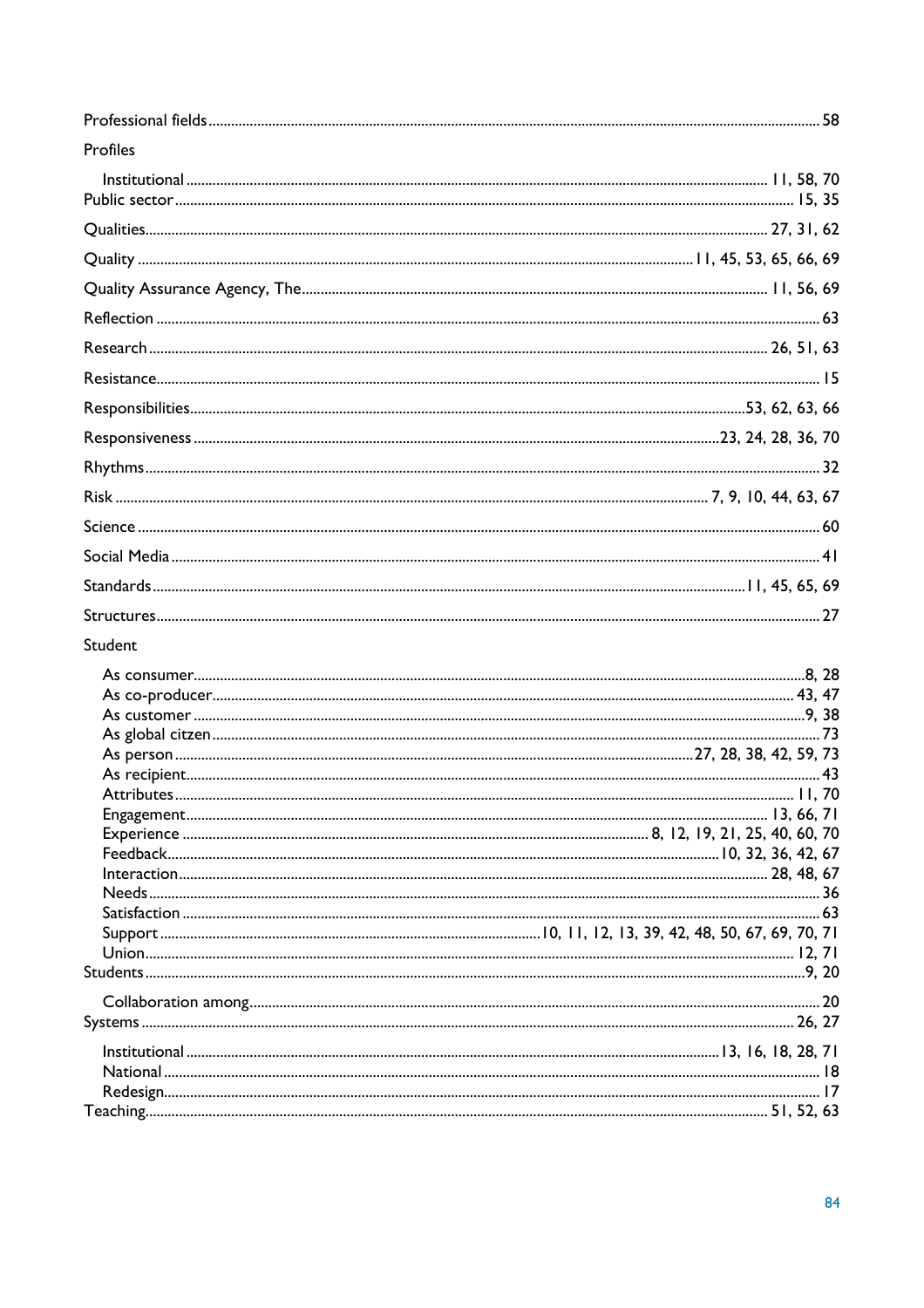| Technologies  |  |
|---------------|--|
|               |  |
|               |  |
|               |  |
| <b>Tutors</b> |  |
|               |  |
|               |  |
|               |  |
| University    |  |
|               |  |
|               |  |
|               |  |
|               |  |
|               |  |
|               |  |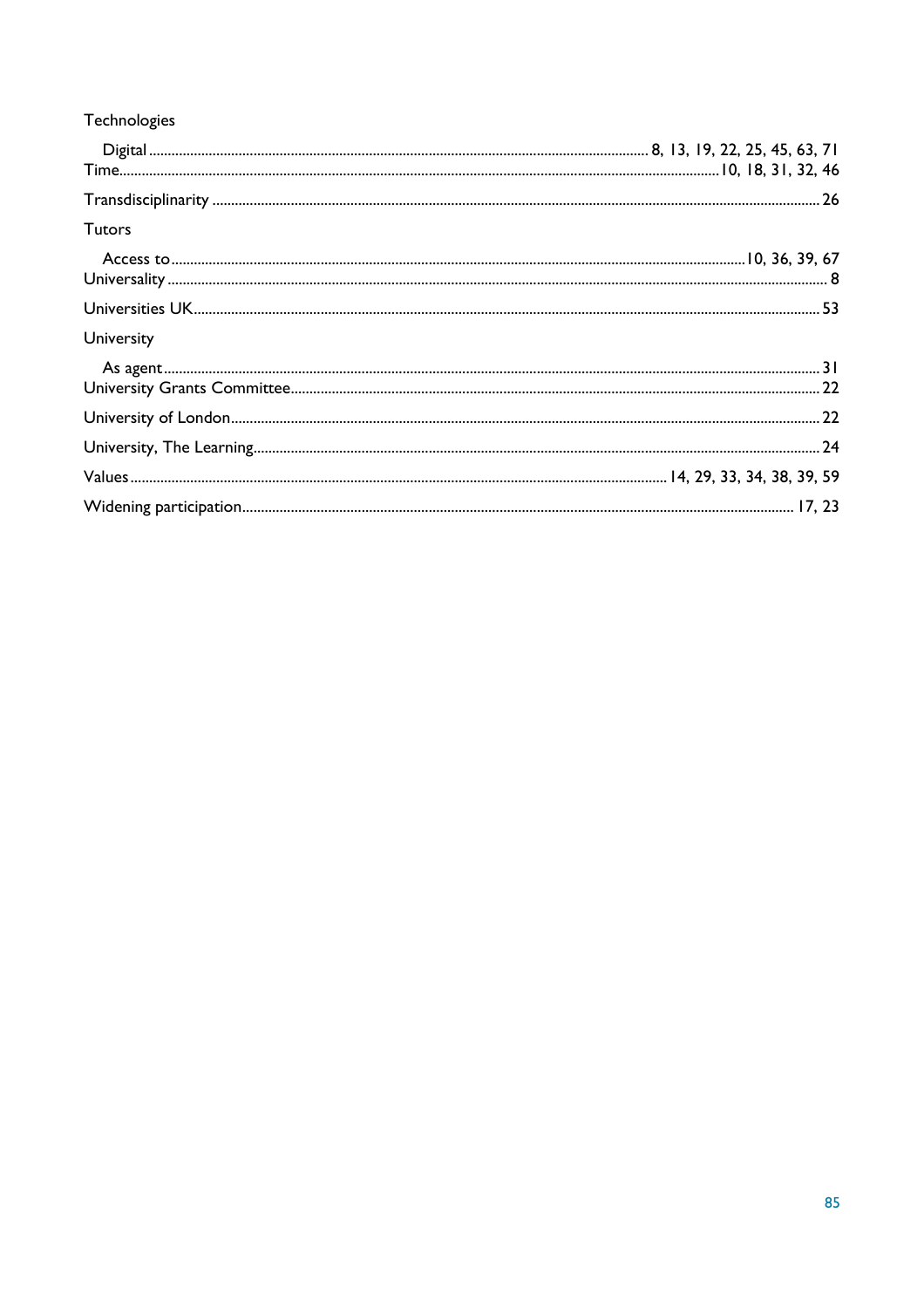# **Author Index**

| Kotzé | 42 |
|-------|----|
|       |    |
|       |    |
|       |    |
|       |    |
|       |    |
|       |    |
|       |    |
|       |    |
|       |    |
|       |    |